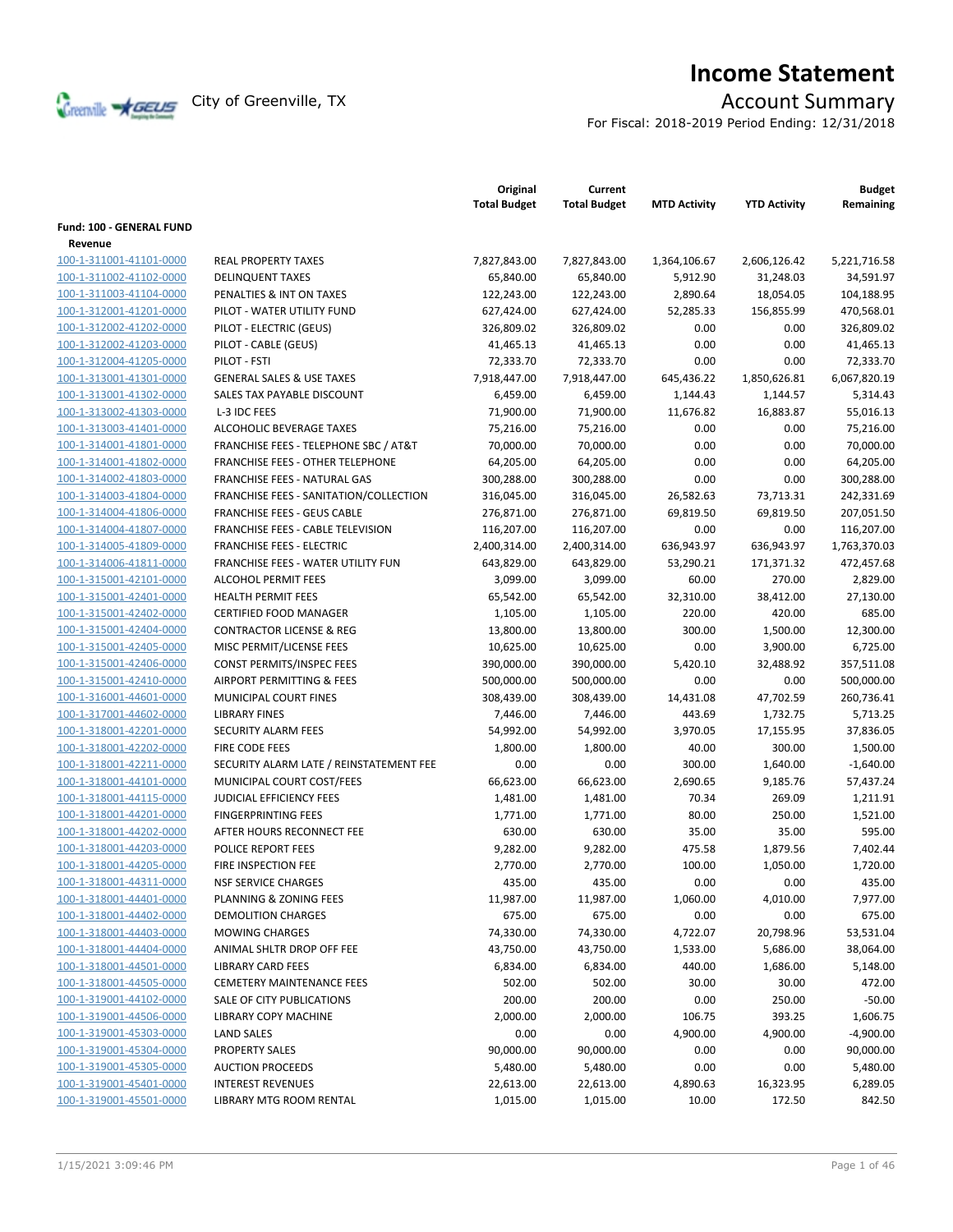|                                                    |                                             | Original<br><b>Total Budget</b> | Current<br><b>Total Budget</b> | <b>MTD Activity</b> | <b>YTD Activity</b> | <b>Budget</b><br>Remaining |
|----------------------------------------------------|---------------------------------------------|---------------------------------|--------------------------------|---------------------|---------------------|----------------------------|
| 100-1-319001-45503-0000                            | <b>PAVILION RENTALS</b>                     | 11,908.00                       | 11,908.00                      | 0.00                | 470.00              | 11,438.00                  |
| 100-1-319001-45601-0000                            | MISCELLANEOUS REVENUES                      | 41,204.00                       | 41,204.00                      | 388.20              | 58,759.73           | $-17,555.73$               |
| 100-1-319001-45604-0000                            | OTHER REVENUE / OVER/SHORT                  | 0.00                            | 0.00                           | 499,989.83          | 178,085.82          | $-178,085.82$              |
| 100-1-322001-43002-0000                            | ANIMAL SHELTER CONTRIB                      | 100,000.00                      | 100,000.00                     | 0.00                | 25,000.00           | 75,000.00                  |
| 100-1-322001-43003-0000                            | <b>HUNT CO CONTRIB - FIRE</b>               | 28,800.00                       | 28,800.00                      | 2,400.00            | 7,200.00            | 21,600.00                  |
| 100-1-322001-43004-0000                            | HUNT CO MEM HOSP REIM                       | 22,400.00                       | 22,400.00                      | 0.00                | 2,053.00            | 20,347.00                  |
| 100-1-323001-46008-0000                            | <b>XFR - TOURISM FUND</b>                   | 190,000.00                      | 190,000.00                     | 15,833.33           | 47,499.99           | 142,500.01                 |
| 100-1-324001-46506-0000                            | <b>CA - RECREATION FUND</b>                 | 10,275.00                       | 10,275.00                      | 856.25              | 2,568.75            | 7,706.25                   |
| 100-1-324001-46509-0000                            | CA - VENUE MGMT FUND                        | 5,741.00                        | 5,741.00                       | 478.42              | 1,435.26            | 4,305.74                   |
| 100-1-324001-46537-0000                            | CA - MAIL MACHINE LEASE                     | 3,132.00                        | 3,132.00                       | 538.56              | 807.84              | 2,324.16                   |
| 100-1-324001-46614-0000                            | CA - SANITATION FUND COLLECTION             | 41,607.00                       | 41,607.00                      | 3,467.25            | 10,401.75           | 31,205.25                  |
| 100-1-324001-46650-0000                            | CA - UTILITY FUND TO GENERAL GOVERNME       | 406,798.00                      | 406,798.00                     | 33,899.83           | 101,699.49          | 305,098.51                 |
| 100-1-324001-46651-0000                            | CA - UTILITY FUND TO PUBLIC WORKS           | 155,979.00                      | 155,979.00                     | 12,998.25           | 38,994.75           | 116,984.25                 |
| 100-1-324001-46801-0000                            | <b>CA - SPENCE FUND</b>                     | 600.00                          | 600.00                         | 50.00               | 150.00              | 450.00                     |
| 100-1-324009-46901-0000                            | CA - ELECTRIC UTILITY                       | 355,294.00                      | 355,294.00                     | 29,607.83           | 88,823.49           | 266,470.51                 |
| 100-1-324009-46906-0000                            | <b>CA - CABLE UTILITY</b>                   | 57,596.00                       | 57,596.00                      | 4,799.67            | 14,399.01           | 43,196.99                  |
|                                                    | <b>Revenue Total:</b>                       | 24,474,298.85                   | 24,474,298.85                  | 3,554,035.68        | 6,423,579.00        | 18,050,719.85              |
| Expense                                            |                                             |                                 |                                |                     |                     |                            |
| 100-1-411000-52001-0000                            | <b>OFFICE SUPPLIES</b>                      | 60.00                           | 60.00                          | 0.00                | 0.00                | 60.00                      |
| 100-1-411000-52005-0000                            | PRINTED MATERIALS                           | 96.00                           | 96.00                          | 24.00               | 24.00               | 72.00                      |
| 100-1-411000-52103-0000                            | <b>MEETING SUPPLIES</b>                     | 2,150.00                        | 3,410.00                       | 119.25              | 280.19              | 3,129.81                   |
| 100-1-411000-54001-0000                            | <b>TELEPHONE CHARGES</b>                    | 1,452.00                        | 1,452.00                       | 111.98              | 223.98              | 1,228.02                   |
| 100-1-411000-54201-0000                            | MEMBERSHIPS & SUBSCRIPTIONS                 | 6,274.00                        | 6,274.00                       | 0.00                | 2,164.80            | 4,109.20                   |
| 100-1-411000-54204-0000                            | <b>PUBLIC RELATIONS</b>                     | 1,200.00                        | 1,200.00                       | 0.00                | 0.00                | 1,200.00                   |
| 100-1-411000-54213-0000                            | PLAQUES AND AWARDS                          | 750.00                          | 750.00                         | 0.00                | 0.00                | 750.00                     |
| 100-1-411000-54214-0000                            | <b>TRAVEL &amp; TRAINING</b>                | 16,995.00                       | 15,735.00                      | 719.77              | 4,232.90            | 11,502.10                  |
| 100-1-411400-51001-0000                            | <b>REGULAR SALARIES</b>                     | 82,284.00                       | 82,284.00                      | 6,146.88            | 21,483.67           | 60,800.33                  |
| 100-1-411400-51021-0000                            | LONGEVITY                                   | 1,560.00                        | 1,560.00                       | 0.00                | 1,560.00            | 0.00                       |
| 100-1-411400-51116-0000                            | CAR ALLOWANCE                               | 4,200.00                        | 4,200.00                       | 323.08              | 1,130.78            | 3,069.22                   |
| 100-1-411400-51117-0000                            | <b>CELL PHONE ALLOWANCE</b>                 | 696.00                          | 696.00                         | 53.54               | 187.39              | 508.61                     |
| 100-1-411400-51201-0000                            | <b>FICA</b>                                 | 5,502.00                        | 5,502.00                       | 387.48              | 1,460.04            | 4,041.96                   |
| 100-1-411400-51202-0000                            | MEDICARE                                    | 1,287.00                        | 1,287.00                       | 90.62               | 341.47              | 945.53                     |
| 100-1-411400-51203-0000                            | <b>HEALTH INSURANCE</b>                     | 10,725.00                       | 10,725.00                      | 893.75              | 2,681.25            | 8,043.75                   |
| 100-1-411400-51204-0000                            | <b>WORKERS COMPENSATION</b>                 | 243.00                          | 243.00                         | 20.25               | 60.75               | 182.25                     |
| 100-1-411400-51205-0000                            | STATE UNEMPLOYMENT                          | 69.00                           | 69.00                          | 0.00                | 0.00                | 69.00                      |
| 100-1-411400-51301-0000                            | <b>TMRS</b>                                 | 9,939.00                        | 9,939.00                       | 758.04              | 2,830.85            | 7,108.15                   |
| 100-1-411400-52001-0000<br>100-1-411400-52002-0000 | <b>OFFICE SUPPLIES</b><br>POSTAGE / FREIGHT | 360.00<br>150.00                | 360.00<br>150.00               | 0.00<br>12.23       | 0.00<br>13.99       | 360.00<br>136.01           |
| 100-1-411400-52005-0000                            | PRINTED MATERIALS                           | 150.00                          | 150.00                         | 0.00                | 0.00                | 150.00                     |
| 100-1-411400-54001-0000                            | <b>TELEPHONE CHARGES</b>                    | 1,020.00                        | 1,020.00                       | 93.00               | 232.63              | 787.37                     |
| 100-1-411400-54101-0000                            | PROFESSIONAL SERVICES                       | 875.00                          | 895.00                         | 0.00                | 375.00              | 520.00                     |
| 100-1-411400-54201-0000                            | MEMBERSHIPS & SUBSCRIPTIONS                 | 135.00                          | 135.00                         | 0.00                | 125.00              | 10.00                      |
| 100-1-411400-54206-0000                            | <b>ELECTION EXPENSE</b>                     | 4,000.00                        | 3,595.00                       | 0.00                | 128.24              | 3,466.76                   |
| 100-1-411400-54212-0000                            | PRINTING                                    | 4,000.00                        | 3,980.00                       | 0.00                | 0.00                | 3,980.00                   |
| 100-1-411400-54214-0000                            | <b>TRAVEL &amp; TRAINING</b>                | 1,100.00                        | 1,505.00                       | 0.00                | 65.40               | 1,439.60                   |
| 100-1-412100-51001-0000                            | <b>REGULAR SALARIES</b>                     | 181,564.00                      | 181,564.00                     | 11,367.68           | 39,722.85           | 141,841.15                 |
| 100-1-412100-51020-0000                            | <b>OVERTIME</b>                             | 7,037.00                        | 7,037.00                       | 434.99              | 1,367.30            | 5,669.70                   |
| 100-1-412100-51021-0000                            | <b>LONGEVITY</b>                            | 5,912.00                        | 5,912.00                       | 0.00                | 3,530.00            | 2,382.00                   |
| 100-1-412100-51101-0000                            | <b>CERTIFICATION PAY</b>                    | 3,600.00                        | 3,600.00                       | 184.62              | 646.17              | 2,953.83                   |
| 100-1-412100-51201-0000                            | <b>FICA</b>                                 | 12,283.00                       | 12,283.00                      | 674.62              | 2,597.71            | 9,685.29                   |
| 100-1-412100-51202-0000                            | MEDICARE                                    | 2,873.00                        | 2,873.00                       | 157.77              | 607.52              | 2,265.48                   |
| 100-1-412100-51203-0000                            | <b>HEALTH INSURANCE</b>                     | 42,900.00                       | 42,900.00                      | 3,575.00            | 10,725.00           | 32,175.00                  |
| 100-1-412100-51204-0000                            | <b>WORKERS COMPENSATION</b>                 | 542.00                          | 542.00                         | 45.17               | 135.51              | 406.49                     |
| 100-1-412100-51205-0000                            | STATE UNEMPLOYMENT                          | 399.00                          | 399.00                         | 0.00                | 0.00                | 399.00                     |
| 100-1-412100-51301-0000                            | <b>TMRS</b>                                 | 21,375.00                       | 21,375.00                      | 1,392.92            | 5,259.96            | 16,115.04                  |
| 100-1-412100-52001-0000                            | <b>OFFICE SUPPLIES</b>                      | 900.00                          | 900.00                         | 37.45               | 89.19               | 810.81                     |
| 100-1-412100-52002-0000                            | POSTAGE / FREIGHT                           | 3,700.00                        | 3,700.00                       | 488.52              | 748.57              | 2,951.43                   |
| 100-1-412100-52005-0000                            | PRINTED MATERIALS                           | 1,500.00                        | 1,500.00                       | 0.00                | 0.00                | 1,500.00                   |
| 100-1-412100-52102-0000                            | <b>BOOKS / REF SUPPLIES</b>                 | 250.00                          | 250.00                         | 0.00                | 0.00                | 250.00                     |
|                                                    |                                             |                                 |                                |                     |                     |                            |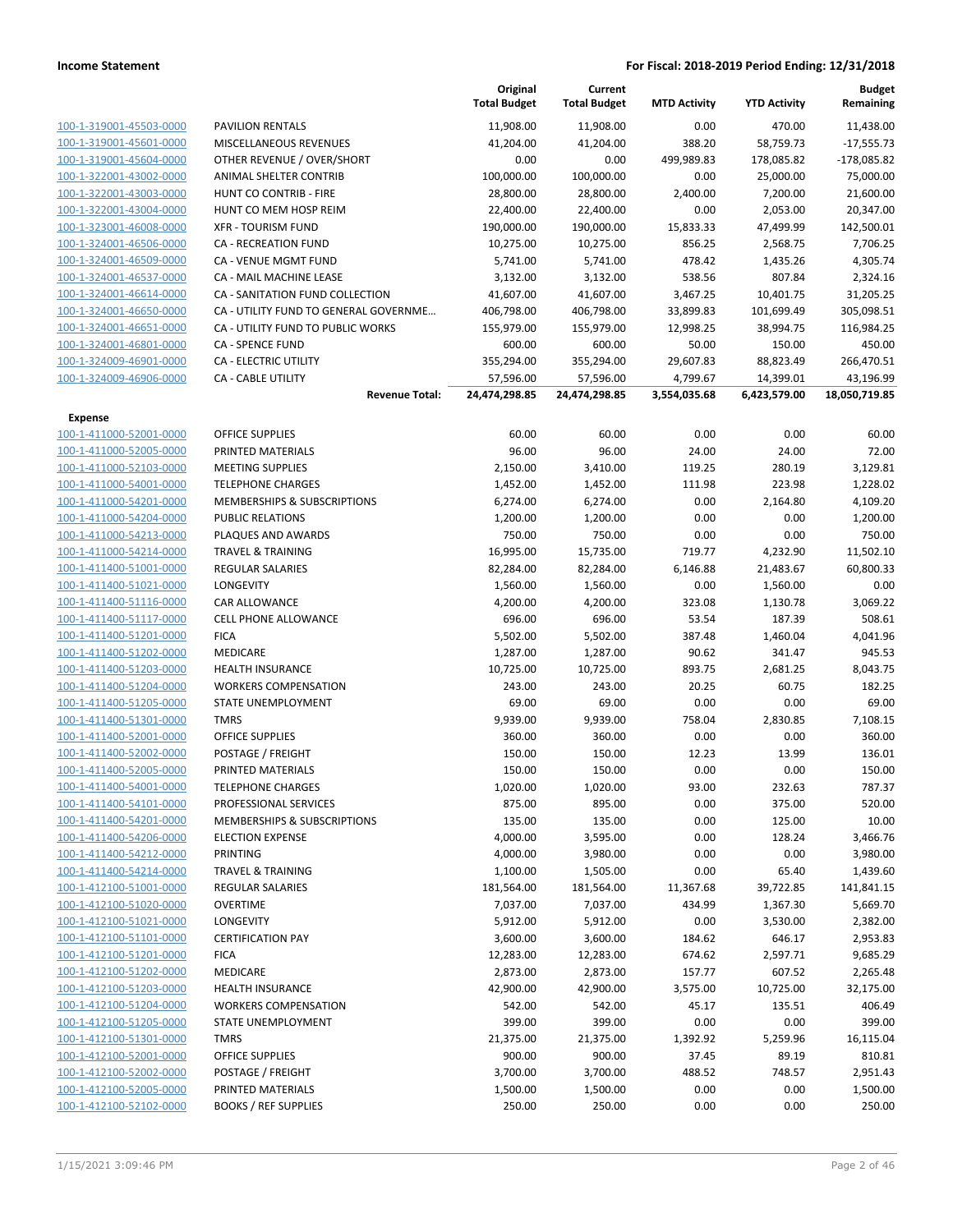|                                                    |                                        | Original<br><b>Total Budget</b> | Current<br><b>Total Budget</b> | <b>MTD Activity</b> | <b>YTD Activity</b> | <b>Budget</b><br>Remaining |
|----------------------------------------------------|----------------------------------------|---------------------------------|--------------------------------|---------------------|---------------------|----------------------------|
| 100-1-412100-52110-0000                            | TICKET WRITER SUPPLIES                 | 8,700.00                        | 8,700.00                       | 0.00                | 0.00                | 8.700.00                   |
| 100-1-412100-53201-0000                            | FURNITURE & OFFICE EQUIPMENT           | 1,212.00                        | 1,212.00                       | 0.00                | 1,211.54            | 0.46                       |
| 100-1-412100-54001-0000                            | <b>TELEPHONE CHARGES</b>               | 6,882.00                        | 6,882.00                       | 494.46              | 909.01              | 5,972.99                   |
| 100-1-412100-54101-0000                            | PROFESSIONAL SERVICES                  | 27,192.00                       | 27,192.00                      | 5,139.70            | 5,209.70            | 21,982.30                  |
| 100-1-412100-54201-0000                            | <b>MEMBERSHIPS &amp; SUBSCRIPTIONS</b> | 550.00                          | 550.00                         | 326.23              | 366.23              | 183.77                     |
| 100-1-412100-54207-0000                            | COURT COSTS, JURY, WIT FEES            | 360.00                          | 360.00                         | 0.00                | 36.00               | 324.00                     |
| 100-1-412100-54214-0000                            | <b>TRAVEL &amp; TRAINING</b>           | 6,785.00                        | 6,785.00                       | 302.64              | 1,802.43            | 4,982.57                   |
| 100-1-413200-51001-0000                            | <b>REGULAR SALARIES</b>                | 219,608.00                      | 219,608.00                     | 16,517.60           | 57,674.41           | 161,933.59                 |
| 100-1-413200-51020-0000                            | <b>OVERTIME</b>                        | 130.00                          | 130.00                         | 0.00                | 0.00                | 130.00                     |
| 100-1-413200-51021-0000                            | LONGEVITY                              | 432.00                          | 432.00                         | 0.00                | 432.00              | 0.00                       |
| 100-1-413200-51116-0000                            | <b>CAR ALLOWANCE</b>                   | 7,200.00                        | 7,200.00                       | 553.84              | 1,938.44            | 5,261.56                   |
| 100-1-413200-51117-0000                            | <b>CELL PHONE ALLOWANCE</b>            | 960.00                          | 960.00                         | 73.84               | 258.44              | 701.56                     |
| 100-1-413200-51201-0000                            | <b>FICA</b>                            | 8,974.00                        | 8,974.00                       | 150.30              | 2,093.93            | 6,880.07                   |
| 100-1-413200-51202-0000                            | MEDICARE                               | 3,311.00                        | 3,311.00                       | 239.06              | 844.97              | 2,466.03                   |
| 100-1-413200-51203-0000                            | <b>HEALTH INSURANCE</b>                | 21,450.00                       | 21,450.00                      | 1,787.50            | 5,362.50            | 16,087.50                  |
| 100-1-413200-51204-0000                            | <b>WORKERS COMPENSATION</b>            | 625.00                          | 625.00                         | 52.08               | 156.24              | 468.76                     |
| 100-1-413200-51205-0000                            | STATE UNEMPLOYMENT                     | 137.00                          | 137.00                         | 0.00                | 0.00                | 137.00                     |
| 100-1-413200-51301-0000                            | <b>TMRS</b>                            | 25,573.00                       | 25,573.00                      | 1,992.30            | 7,007.27            | 18,565.73                  |
| 100-1-413200-51303-0000                            | SUP 457 COMP PLAN                      | 12,334.00                       | 12,334.00                      | 1,695.24            | 5,933.34            | 6,400.66                   |
| 100-1-413200-52001-0000                            | <b>OFFICE SUPPLIES</b>                 | 550.00                          | 550.00                         | 0.00                | 34.46               | 515.54                     |
| 100-1-413200-52002-0000                            | POSTAGE / FREIGHT                      | 200.00                          | 200.00                         | 0.00                | 26.80               | 173.20                     |
| 100-1-413200-52103-0000                            | <b>MEETING SUPPLIES</b>                | 475.00                          | 475.00                         | 215.64              | 643.46              | $-168.46$                  |
| 100-1-413200-54001-0000                            | <b>TELEPHONE CHARGES</b>               | 5,332.00                        | 5,332.00                       | 296.04              | 848.21              | 4,483.79                   |
| 100-1-413200-54101-0000                            | PROFESSIONAL SERVICES                  | 100.00                          | 100.00                         | 0.00                | 0.00                | 100.00                     |
| 100-1-413200-54201-0000                            | <b>MEMBERSHIPS &amp; SUBSCRIPTIONS</b> | 1,400.00                        | 1,400.00                       | 0.00                | 0.00                | 1,400.00                   |
| 100-1-413200-54205-0000                            | <b>BUSINESS MEALS</b>                  | 250.00                          | 250.00                         | 0.00                | 45.00               | 205.00                     |
| 100-1-413200-54212-0000                            | <b>PRINTING</b>                        | 450.00                          | 450.00                         | 0.00                | 0.00                | 450.00                     |
| 100-1-413200-54214-0000                            | <b>TRAVEL &amp; TRAINING</b>           | 8,000.00                        | 7,460.97                       | 244.00              | 1,813.91            | 5,647.06                   |
| 100-1-415100-51001-0000                            | <b>REGULAR SALARIES</b>                | 300,886.00                      | 251,479.00                     | 19,838.55           | 64,809.16           | 186,669.84                 |
| 100-1-415100-51020-0000                            | <b>OVERTIME</b>                        | 1,148.00                        | 1,148.00                       | 109.69              | 584.32              | 563.68                     |
| 100-1-415100-51021-0000                            | LONGEVITY                              | 4,000.00                        | 4,000.00                       | 0.00                | 3,174.00            | 826.00                     |
| 100-1-415100-51116-0000                            | CAR ALLOWANCE                          | 4,200.00                        | 4,200.00                       | 323.08              | 1,130.78            | 3,069.22                   |
| 100-1-415100-51117-0000                            | <b>CELL PHONE ALLOWANCE</b>            | 1,920.00                        | 1,920.00                       | 73.84               | 258.44              | 1,661.56                   |
| 100-1-415100-51201-0000                            | <b>FICA</b>                            | 19,354.00                       | 19,354.00                      | 1,699.22            | 4,641.48            | 14,712.52                  |
| 100-1-415100-51202-0000                            | <b>MEDICARE</b>                        | 4,526.00                        | 4,526.00                       | 397.40              | 1,085.52            | 3,440.48                   |
| 100-1-415100-51203-0000<br>100-1-415100-51204-0000 | <b>HEALTH INSURANCE</b>                | 58,988.00                       | 58,988.00                      | 4,915.66            | 14,746.98           | 44,241.02                  |
|                                                    | <b>WORKERS COMPENSATION</b>            | 854.00<br>377.00                | 854.00                         | 71.17               | 213.51              | 640.49<br>159.95           |
| 100-1-415100-51205-0000<br>100-1-415100-51301-0000 | STATE UNEMPLOYMENT                     |                                 | 377.00                         | 79.17               | 217.05              |                            |
| 100-1-415100-52001-0000                            | <b>TMRS</b><br><b>OFFICE SUPPLIES</b>  | 34,961.00<br>1,700.00           | 34,961.00<br>1,700.00          | 3,254.28<br>0.00    | 8,738.13<br>101.58  | 26,222.87<br>1,598.42      |
| 100-1-415100-52002-0000                            | POSTAGE / FREIGHT                      | 4,000.00                        | 4,000.00                       | 654.44              | 957.28              | 3,042.72                   |
| 100-1-415100-54001-0000                            | <b>TELEPHONE CHARGES</b>               | 2,858.00                        | 2,858.00                       | 236.09              | 663.42              | 2,194.58                   |
| 100-1-415100-54110-0000                            | <b>AUDIT</b>                           | 58,181.00                       | 74,952.00                      | 0.00                | 28,660.00           | 46,292.00                  |
| 100-1-415100-54201-0000                            | MEMBERSHIPS & SUBSCRIPTIONS            | 2,345.00                        | 2,345.00                       | 425.00              | 650.00              | 1,695.00                   |
| 100-1-415100-54211-0000                            | ADVERTISING                            | 25,000.00                       | 25,000.00                      | 0.00                | 1,678.85            | 23,321.15                  |
| 100-1-415100-54212-0000                            | <b>PRINTING</b>                        | 3,500.00                        | 3,500.00                       | 0.00                | 0.00                | 3,500.00                   |
| 100-1-415100-54214-0000                            | <b>TRAVEL &amp; TRAINING</b>           | 4,500.00                        | 4,500.00                       | 70.31               | 140.62              | 4,359.38                   |
| 100-1-415150-54401-0000                            | APPRAISER                              | 276,930.00                      | 276,930.00                     | 67,210.30           | 67,210.30           | 209,719.70                 |
| 100-1-415150-54402-0000                            | <b>COLLECTOR</b>                       | 16,000.00                       | 16,000.00                      | 0.00                | 15,911.38           | 88.62                      |
| 100-1-415300-54106-0000                            | <b>ATTORNEY FEES</b>                   | 200,000.00                      | 200,000.00                     | 16,291.06           | 32,179.47           | 167,820.53                 |
| 100-1-415500-51001-0000                            | REGULAR SALARIES                       | 171,254.00                      | 171,254.00                     | 13,853.77           | 48,231.15           | 123,022.85                 |
| 100-1-415500-51020-0000                            | <b>OVERTIME</b>                        | 735.00                          | 735.00                         | 127.39              | 573.25              | 161.75                     |
| 100-1-415500-51021-0000                            | LONGEVITY                              | 3,990.00                        | 3,990.00                       | 0.00                | 3,990.00            | 0.00                       |
| 100-1-415500-51116-0000                            | CAR ALLOWANCE                          | 4,200.00                        | 4,200.00                       | 323.08              | 1,130.78            | 3,069.22                   |
| 100-1-415500-51117-0000                            | <b>CELL PHONE ALLOWANCE</b>            | 960.00                          | 960.00                         | 73.84               | 258.44              | 701.56                     |
| 100-1-415500-51201-0000                            | <b>FICA</b>                            | 11,231.00                       | 11,231.00                      | 845.81              | 3,221.35            | 8,009.65                   |
| 100-1-415500-51202-0000                            | MEDICARE                               | 2,627.00                        | 2,627.00                       | 197.81              | 753.39              | 1,873.61                   |
| 100-1-415500-51203-0000                            | <b>HEALTH INSURANCE</b>                | 32,175.00                       | 32,175.00                      | 2,681.25            | 8,043.75            | 24,131.25                  |
| 100-1-415500-51204-0000                            | <b>WORKERS COMPENSATION</b>            | 496.00                          | 496.00                         | 41.33               | 123.99              | 372.01                     |
|                                                    |                                        |                                 |                                |                     |                     |                            |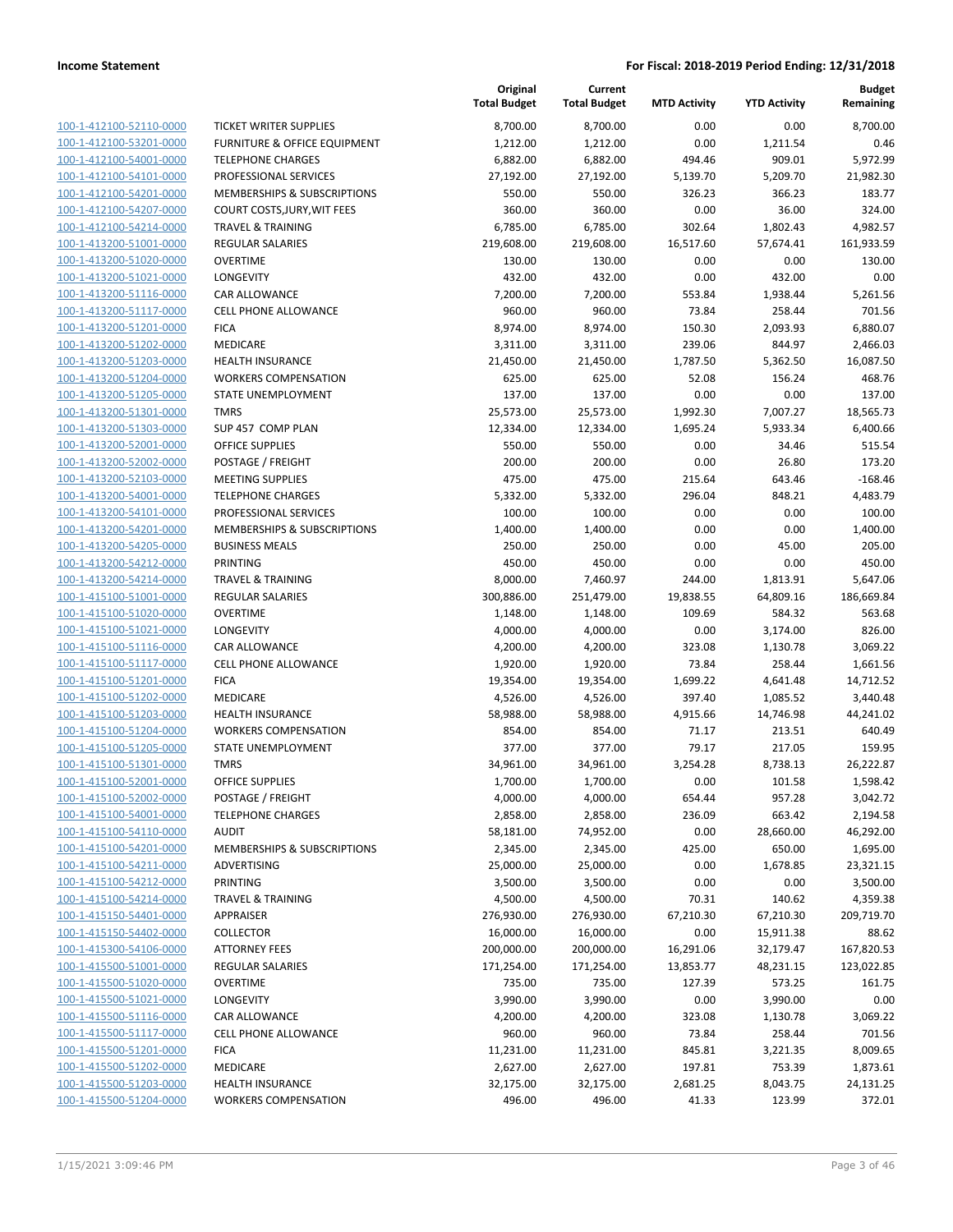| 100-1-415500-51205-0000                            |
|----------------------------------------------------|
| 100-1-415500-51301-0000                            |
| 100-1-415500-52001-0000                            |
| 100-1-415500-52002-0000                            |
| 100-1-415500-52303-0000                            |
| 100-1-415500-54001-0000                            |
| 100-1-415500-54102-0000                            |
| 100-1-415500-54107-0000                            |
| 100-1-415500-54118-0000                            |
| 100-1-415500-54119-0000                            |
| 100-1-415500-54201-0000                            |
| 100-1-415500-54213-0000                            |
| 100-1-415500-54214-0000                            |
| 100-1-421100-51001-0000                            |
| 100-1-421100-51020-0000                            |
| 100-1-421100-51021-0000                            |
| 100-1-421100-51101-0000                            |
| 100-1-421100-51115-0000                            |
| 100-1-421100-51117-0000                            |
| 100-1-421100-51201-0000                            |
| 100-1-421100-51202-0000                            |
| 100-1-421100-51203-0000                            |
| <u>100-1-421100-51204-0000</u>                     |
| 100-1-421100-51205-0000                            |
| 100-1-421100-51301-0000                            |
| 100-1-421100-52001-0000                            |
| 100-1-421100-52002-0000                            |
| 100-1-421100-52004-0000                            |
| 100-1-421100-52005-0000                            |
| 100-1-421100-52103-0000                            |
| 100-1-421100-52104-0000                            |
| 100-1-421100-52201-0000                            |
| <u>100-1-421100-52203-0000</u>                     |
| 100-1-421100-52302-0000                            |
| 100-1-421100-52305-0000                            |
| 100-1-421100-53202-0000                            |
| 100-1-421100-53205-0000                            |
| 100-1-421100-54001-0000                            |
| 100-1-421100-54002-0000                            |
| 100-1-421100-54201-0000                            |
| 100-1-421100-54205-0000                            |
| 100-1-421100-54212-0000                            |
| <u>100-1-421100-54213-0000</u>                     |
| 100-1-421100-54214-0000                            |
| 100-1-421210-51001-0000<br>100-1-421210-51020-0000 |
|                                                    |
| 100-1-421210-51021-0000                            |
| <u>100-1-421210-51101-0000</u>                     |
| 100-1-421210-51115-0000<br>100-1-421210-51117-0000 |
| 100-1-421210-51201-0000                            |
| 100-1-421210-51202-0000                            |
| <u>100-1-421210-51203-0000</u>                     |
| 100-1-421210-51204-0000                            |
| 1-421210-51205-0000<br>100-                        |
| 100-1-421210-51301-0000                            |
| <u>100-1-421210-51401-0000</u>                     |
| <u>100-1-421210-52001-0000</u>                     |
| <u>100-1-421210-52002-0000</u>                     |
|                                                    |

|                         |                              | Original<br><b>Total Budget</b> | Current<br><b>Total Budget</b> | <b>MTD Activity</b> | <b>YTD Activity</b> | <b>Budget</b><br>Remaining |
|-------------------------|------------------------------|---------------------------------|--------------------------------|---------------------|---------------------|----------------------------|
| 100-1-415500-51205-0000 | <b>STATE UNEMPLOYMENT</b>    | 206.00                          | 206.00                         | 0.00                | 0.00                | 206.00                     |
| 100-1-415500-51301-0000 | <b>TMRS</b>                  | 20,288.00                       | 20,288.00                      | 1,670.72            | 6,296.13            | 13,991.87                  |
| 100-1-415500-52001-0000 | <b>OFFICE SUPPLIES</b>       | 2,000.00                        | 2,000.00                       | 13.95               | 138.95              | 1,861.05                   |
| 100-1-415500-52002-0000 | POSTAGE / FREIGHT            | 1,000.00                        | 1,000.00                       | 186.49              | 230.36              | 769.64                     |
| 100-1-415500-52303-0000 | <b>TRAINING SUPPLIES</b>     | 500.00                          | 500.00                         | 0.00                | 0.00                | 500.00                     |
| 100-1-415500-54001-0000 | <b>TELEPHONE CHARGES</b>     | 2,165.00                        | 2,165.00                       | 211.11              | 489.65              | 1,675.35                   |
| 100-1-415500-54102-0000 | <b>MVR CHECKS</b>            | 200.00                          | 200.00                         | 0.00                | 0.00                | 200.00                     |
| 100-1-415500-54107-0000 | <b>MEDICAL</b>               | 5,500.00                        | 5,500.00                       | 0.00                | 212.00              | 5,288.00                   |
| 100-1-415500-54118-0000 | <b>MEDICAL - POLICE</b>      | 2,500.00                        | 2,500.00                       | 0.00                | 0.00                | 2,500.00                   |
| 100-1-415500-54119-0000 | <b>MEDICAL - FIRE</b>        | 2,500.00                        | 2,500.00                       | 0.00                | 213.00              | 2,287.00                   |
| 100-1-415500-54201-0000 | MEMBERSHIPS & SUBSCRIPTIONS  | 5,500.00                        | 5,500.00                       | 141.27              | 323.14              | 5,176.86                   |
| 100-1-415500-54213-0000 | PLAQUES AND AWARDS           | 10,900.00                       | 10,900.00                      | 8,581.15            | 9,421.15            | 1,478.85                   |
| 100-1-415500-54214-0000 | <b>TRAVEL &amp; TRAINING</b> | 6,000.00                        | 6,000.00                       | 0.00                | 54.50               | 5,945.50                   |
| 100-1-421100-51001-0000 | <b>REGULAR SALARIES</b>      | 284,521.00                      | 284,521.00                     | 26,956.80           | 101,039.25          | 183,481.75                 |
| 100-1-421100-51020-0000 | <b>OVERTIME</b>              | 1,850.00                        | 1,850.00                       | 523.71              | 2,055.75            | $-205.75$                  |
| 100-1-421100-51021-0000 | LONGEVITY                    | 4,488.00                        | 4,488.00                       | 0.00                | 7,448.00            | $-2,960.00$                |
| 100-1-421100-51101-0000 | <b>CERTIFICATION PAY</b>     | 3,600.00                        | 3,600.00                       | 415.38              | 1,453.83            | 2,146.17                   |
| 100-1-421100-51115-0000 | <b>CLOTHING ALLOWANCE</b>    | 840.00                          | 840.00                         | 27.72               | 697.02              | 142.98                     |
| 100-1-421100-51117-0000 | <b>CELL PHONE ALLOWANCE</b>  | 1,560.00                        | 1,560.00                       | 193.84              | 678.44              | 881.56                     |
| 100-1-421100-51201-0000 | <b>FICA</b>                  | 18,405.00                       | 18,405.00                      | 1,691.11            | 6,775.45            | 11,629.55                  |
| 100-1-421100-51202-0000 | MEDICARE                     | 4,304.00                        | 4,304.00                       | 395.50              | 1,584.58            | 2,719.42                   |
| 100-1-421100-51203-0000 | <b>HEALTH INSURANCE</b>      | 42,900.00                       | 42,900.00                      | 3,575.00            | 10,725.00           | 32,175.00                  |
| 100-1-421100-51204-0000 | <b>WORKERS COMPENSATION</b>  | 6,075.00                        | 6,075.00                       | 506.25              | 1,518.75            | 4,556.25                   |
| 100-1-421100-51205-0000 | STATE UNEMPLOYMENT           | 275.00                          | 275.00                         | 0.00                | 0.00                | 275.00                     |
| 100-1-421100-51301-0000 | <b>TMRS</b>                  | 33,248.00                       | 33,248.00                      | 3,267.26            | 13,173.91           | 20,074.09                  |
| 100-1-421100-52001-0000 | <b>OFFICE SUPPLIES</b>       | 1,000.00                        | 1,000.00                       | 475.86              | 475.86              | 524.14                     |
| 100-1-421100-52002-0000 | POSTAGE / FREIGHT            | 300.00                          | 300.00                         | 14.38               | 59.57               | 240.43                     |
| 100-1-421100-52004-0000 | <b>COMPUTER SUPPLIES</b>     | 300.00                          | 300.00                         | 0.00                | 0.00                | 300.00                     |
| 100-1-421100-52005-0000 | PRINTED MATERIALS            | 210.00                          | 210.00                         | 0.00                | 0.00                | 210.00                     |
| 100-1-421100-52103-0000 | <b>MEETING SUPPLIES</b>      | 1,200.00                        | 1,200.00                       | 174.99              | 223.16              | 976.84                     |
| 100-1-421100-52104-0000 | <b>WEARING APPAREL</b>       | 397.98                          | 397.98                         | 0.00                | 0.00                | 397.98                     |
| 100-1-421100-52201-0000 | MINOR TOOLS & EQUIPMENT      | 600.00                          | 600.00                         | 0.00                | 59.37               | 540.63                     |
| 100-1-421100-52203-0000 | <b>MOTOR VEHICLE FUEL</b>    | 4,200.00                        | 4,200.00                       | 126.37              | 679.06              | 3,520.94                   |
| 100-1-421100-52302-0000 | <b>MEDICAL SUPPLIES</b>      | 300.00                          | 300.00                         | 0.00                | 24.89               | 275.11                     |
| 100-1-421100-52305-0000 | PUBLIC EDUCATION             | 4,725.00                        | 4,725.00                       | 655.66              | 655.66              | 4,069.34                   |
| 100-1-421100-53202-0000 | MACHINE, TOOLS & IMPLMNTS    | 150.00                          | 150.00                         | 0.00                | 0.00                | 150.00                     |
| 100-1-421100-53205-0000 | <b>MOTOR VEHICLES</b>        | 2,245.00                        | 2,245.00                       | 0.00                | 2,649.88            | $-404.88$                  |
| 100-1-421100-54001-0000 | <b>TELEPHONE CHARGES</b>     | 20,174.00                       | 20,174.00                      | 3,687.41            | 4,097.86            | 16,076.14                  |
| 100-1-421100-54002-0000 | UTILITY CHARGES              | 83,432.00                       | 83,432.00                      | 5,944.71            | 18,295.59           | 65,136.41                  |
| 100-1-421100-54201-0000 | MEMBERSHIPS & SUBSCRIPTIONS  | 2,664.00                        | 2,664.00                       | 0.00                | 25.00               | 2,639.00                   |
| 100-1-421100-54205-0000 | <b>BUSINESS MEALS</b>        | 150.00                          | 150.00                         | 0.00                | 0.00                | 150.00                     |
| 100-1-421100-54212-0000 | <b>PRINTING</b>              | 222.00                          | 222.00                         | 0.00                | 0.00                | 222.00                     |
| 100-1-421100-54213-0000 | PLAQUES AND AWARDS           | 200.00                          | 200.00                         | 0.00                | 0.00                | 200.00                     |
| 100-1-421100-54214-0000 | <b>TRAVEL &amp; TRAINING</b> | 6,158.53                        | 6,158.53                       | 25.00               | 25.00               | 6,133.53                   |
| 100-1-421210-51001-0000 | REGULAR SALARIES             | 818,807.00                      | 818,807.00                     | 50,158.24           | 174,023.15          | 644,783.85                 |
| 100-1-421210-51020-0000 | <b>OVERTIME</b>              | 46,777.00                       | 46,777.00                      | 4,549.39            | 16,504.61           | 30,272.39                  |
| 100-1-421210-51021-0000 | LONGEVITY                    | 15,528.00                       | 15,528.00                      | 147.70              | 12,196.95           | 3,331.05                   |
| 100-1-421210-51101-0000 | <b>CERTIFICATION PAY</b>     | 19,320.00                       | 19,320.00                      | 1,153.82            | 4,038.37            | 15,281.63                  |
| 100-1-421210-51115-0000 | <b>CLOTHING ALLOWANCE</b>    | 7,920.00                        | 7,920.00                       | 83.16               | 2,991.06            | 4,928.94                   |
| 100-1-421210-51117-0000 | <b>CELL PHONE ALLOWANCE</b>  | 5,160.00                        | 5,160.00                       | 304.64              | 1,066.24            | 4,093.76                   |
| 100-1-421210-51201-0000 | <b>FICA</b>                  | 56,638.00                       | 56,638.00                      | 3,262.34            | 12,359.80           | 44,278.20                  |
| 100-1-421210-51202-0000 | MEDICARE                     | 13,246.00                       | 13,246.00                      | 762.97              | 2,890.61            | 10,355.39                  |
| 100-1-421210-51203-0000 | <b>HEALTH INSURANCE</b>      | 117,975.00                      | 117,975.00                     | 9,831.25            | 29,493.75           | 88,481.25                  |
| 100-1-421210-51204-0000 | <b>WORKERS COMPENSATION</b>  | 25,438.00                       | 25,438.00                      | 2,119.83            | 6,359.49            | 19,078.51                  |
| 100-1-421210-51205-0000 | STATE UNEMPLOYMENT           | 755.00                          | 755.00                         | 0.00                | 0.00                | 755.00                     |
| 100-1-421210-51301-0000 | <b>TMRS</b>                  | 102,313.00                      | 102,313.00                     | 6,553.33            | 24,497.35           | 77,815.65                  |
| 100-1-421210-51401-0000 | <b>CONTRA - SALARIES</b>     | 0.00                            | 0.00                           | 0.00                | $-483.06$           | 483.06                     |
| 100-1-421210-52001-0000 | <b>OFFICE SUPPLIES</b>       | 1,635.00                        | 1,035.00                       | 0.00                | 0.00                | 1,035.00                   |
| 100-1-421210-52002-0000 | POSTAGE / FREIGHT            | 150.00                          | 150.00                         | 0.77                | 7.37                | 142.63                     |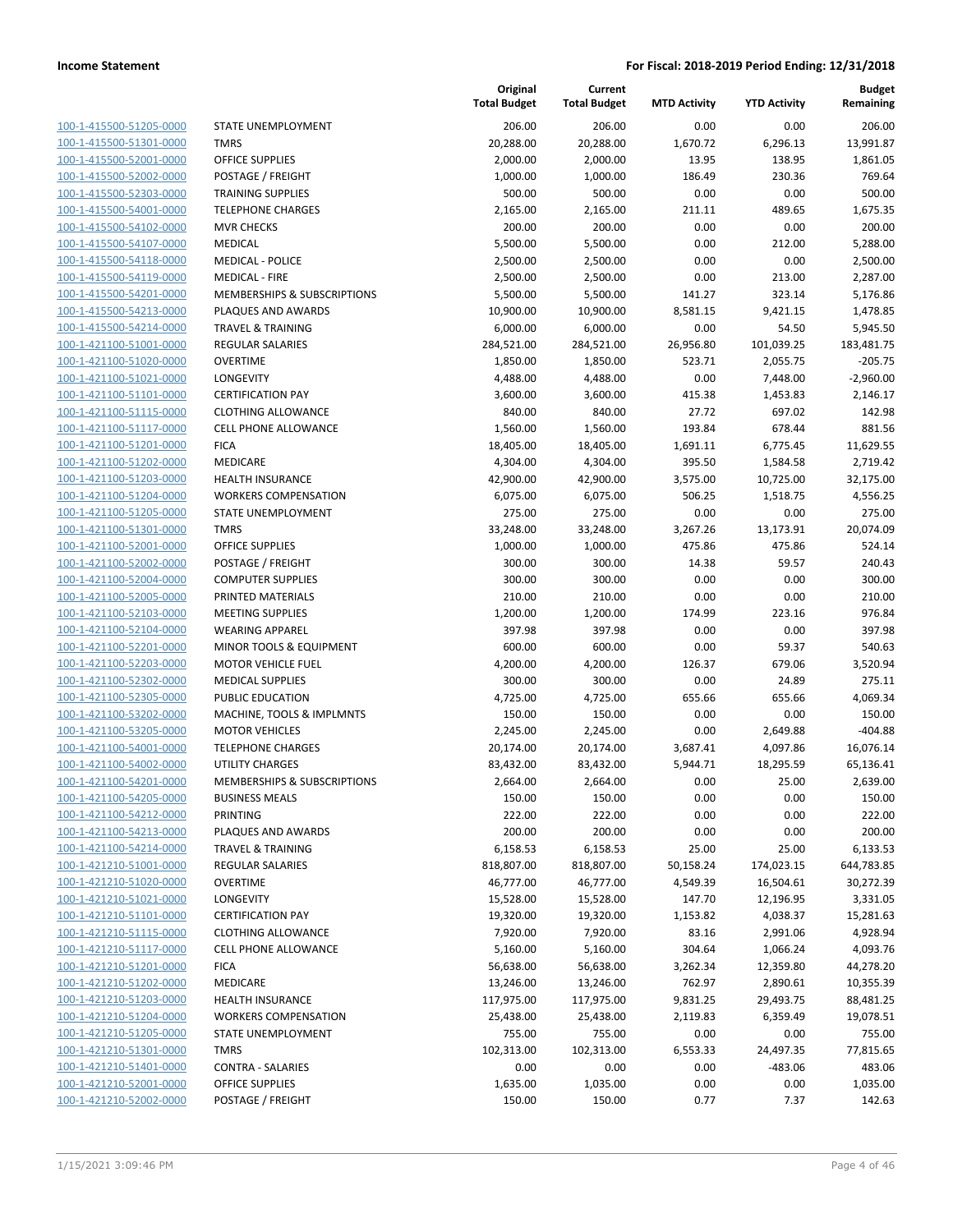| 100-1-421210-52004-0000        |
|--------------------------------|
| 100-1-421210-52005-0000        |
| 100-1-421210-52102-0000        |
| 100-1-421210-52201-0000        |
| 100-1-421210-52203-0000        |
| 100-1-421210-53203-0000        |
| 100-1-421210-53205-0000        |
| 100-1-421210-54001-0000        |
| 100-1-421210-54201-0000        |
| 100-1-421210-54208-0000        |
|                                |
| 100-1-421210-54214-0000        |
| 100-1-421210-54215-0000        |
| 100-1-421210-54216-0000        |
| 100-1-421230-51001-0000        |
| 100-1-421230-51020-0000        |
| 100-1-421230-51021-0000        |
| 100-1-421230-51101-0000        |
| 100-1-421230-51102-0000        |
| 100-1-421230-51115-0000        |
| 100-1-421230-51117-0000        |
| 100-1-421230-51201-0000        |
| 100-1-421230-51202-0000        |
| 100-1-421230-51203-0000        |
|                                |
| 100-1-421230-51204-0000        |
| 100-1-421230-51205-0000        |
| 100-1-421230-51301-0000        |
| 100-1-421230-51401-0000        |
| 100-1-421230-52001-0000        |
| 100-1-421230-52002-0000        |
| 100-1-421230-52004-0000        |
| 100-1-421230-52005-0000        |
| 100-1-421230-52104-0000        |
| 100-1-421230-52108-0000        |
| 100-1-421230-52109-0000        |
| 100-1-421230-52111-0000        |
| 100-1-421230-52201-0000        |
| 100-1-421230-52203-0000        |
| 100-1-421230-52309-0000        |
| 100-1-421230-53202-0000        |
| 100-1-421230-53205-0000        |
|                                |
| 100-1-421230-54001-0000        |
| 100-1-421230-54108-0000        |
| <u>100-1-421230-54201-0000</u> |
| <u>100-1-421230-54214-0000</u> |
| 100-1-421240-51001-0000        |
| 100-1-421240-51020-0000        |
| 100-1-421240-51021-0000        |
| <u>100-1-421240-51101-0000</u> |
| 100-1-421240-51102-0000        |
| 100-1-421240-51115-0000        |
| 100-1-421240-51117-0000        |
| 100-1-421240-51201-0000        |
|                                |
| 100-1-421240-51202-0000        |
| 100-1-421240-51203-0000        |
| 100-1-421240-51204-0000        |
| 100-1-421240-51205-0000        |
| 100-1-421240-51301-0000        |
|                                |
| 100-1-421240-51302-0000        |

|                                                    |                                                  | Original<br><b>Total Budget</b> | Current<br><b>Total Budget</b> | <b>MTD Activity</b> | <b>YTD Activity</b>  | <b>Budget</b><br>Remaining |
|----------------------------------------------------|--------------------------------------------------|---------------------------------|--------------------------------|---------------------|----------------------|----------------------------|
| 100-1-421210-52004-0000                            | <b>COMPUTER SUPPLIES</b>                         | 1,785.00                        | 1,785.00                       | 0.00                | 197.86               | 1,587.14                   |
| 100-1-421210-52005-0000                            | PRINTED MATERIALS                                | 100.00                          | 100.00                         | 0.00                | 0.00                 | 100.00                     |
| 100-1-421210-52102-0000                            | <b>BOOKS / REF SUPPLIES</b>                      | 120.00                          | 120.00                         | 0.00                | 0.00                 | 120.00                     |
| 100-1-421210-52201-0000                            | MINOR TOOLS & EQUIPMENT                          | 1,160.00                        | 1,160.00                       | 0.00                | 140.54               | 1,019.46                   |
| 100-1-421210-52203-0000                            | <b>MOTOR VEHICLE FUEL</b>                        | 8,413.00                        | 8,413.00                       | 337.58              | 962.89               | 7,450.11                   |
| 100-1-421210-53203-0000                            | <b>INSTRUMENTS &amp; APPARATUS</b>               | 300.00                          | 1,500.00                       | 0.00                | 0.00                 | 1,500.00                   |
| 100-1-421210-53205-0000                            | <b>MOTOR VEHICLES</b>                            | 3,947.00                        | 3,947.00                       | 0.00                | 126.59               | 3,820.41                   |
| 100-1-421210-54001-0000                            | <b>TELEPHONE CHARGES</b>                         | 28,094.00                       | 28,094.00                      | 3,903.29            | 5,416.12             | 22,677.88                  |
| 100-1-421210-54201-0000                            | MEMBERSHIPS & SUBSCRIPTIONS                      | 6,557.00                        | 6,557.00                       | 3,400.00            | 3,400.00             | 3,157.00                   |
| 100-1-421210-54208-0000                            | <b>LABORATORY WORK</b>                           | 5,500.00                        | 4,900.00                       | $-3,743.53$         | 709.23               | 4,190.77                   |
| 100-1-421210-54214-0000                            | <b>TRAVEL &amp; TRAINING</b>                     | 8,450.00                        | 8,450.00                       | 312.00              | 462.00               | 7,988.00                   |
| 100-1-421210-54215-0000                            | <b>EVIDENCE PURCHASES</b>                        | 1,000.00                        | 1,000.00                       | 0.00                | 0.00                 | 1,000.00                   |
| 100-1-421210-54216-0000                            | <b>INFORMANT EXPENSES</b>                        | 500.00                          | 500.00                         | 0.00                | 0.00                 | 500.00                     |
| 100-1-421230-51001-0000                            | REGULAR SALARIES                                 | 2,876,471.00                    | 2,876,471.00                   | 199,545.35          | 686,989.94           | 2,189,481.06               |
| 100-1-421230-51020-0000                            | <b>OVERTIME</b>                                  | 209,683.00                      | 209,683.00                     | 19,160.58           | 98,274.97            | 111,408.03                 |
| 100-1-421230-51021-0000                            | LONGEVITY                                        | 39,132.00                       | 39,132.00                      | 396.62              | 30,719.72            | 8,412.28                   |
| 100-1-421230-51101-0000                            | <b>CERTIFICATION PAY</b>                         | 55,380.00                       | 55,380.00                      | 2,861.51            | 9,899.91             | 45,480.09                  |
| 100-1-421230-51102-0000                            | <b>BILINGUAL PAY</b>                             | 900.00                          | 900.00                         | 69.24               | 242.34               | 657.66                     |
| 100-1-421230-51115-0000                            | <b>CLOTHING ALLOWANCE</b>                        | 4,920.00                        | 4,920.00                       | 332.64              | 1,205.82             | 3,714.18                   |
| 100-1-421230-51117-0000                            | CELL PHONE ALLOWANCE                             | 2,880.00                        | 2,880.00                       | 147.68              | 516.88               | 2,363.12                   |
| 100-1-421230-51201-0000                            | <b>FICA</b>                                      | 198,854.00                      | 198,854.00                     | 13,138.27           | 49,679.72            | 149,174.28                 |
| 100-1-421230-51202-0000                            | MEDICARE                                         | 46,506.00                       | 46,506.00                      | 3,072.66            | 11,618.64            | 34,887.36                  |
| 100-1-421230-51203-0000                            | <b>HEALTH INSURANCE</b>                          | 445,088.00                      | 445,088.00                     | 37,090.67           | 111,272.01           | 333,815.99                 |
| 100-1-421230-51204-0000                            | <b>WORKERS COMPENSATION</b>                      | 88,834.00                       | 88,834.00                      | 7,402.83            | 22,208.49            | 66,625.51                  |
| 100-1-421230-51205-0000                            | STATE UNEMPLOYMENT                               | 2,848.00                        | 2,848.00                       | 0.00                | 223.01               | 2,624.99                   |
| 100-1-421230-51301-0000                            | <b>TMRS</b>                                      | 359,219.00                      | 359,219.00                     | 25,856.04           | 96,984.17            | 262,234.83                 |
| 100-1-421230-51401-0000                            | <b>CONTRA - SALARIES</b>                         | $-172,600.00$                   | $-172,600.00$                  | $-802.39$           | $-2,342.31$          | $-170,257.69$              |
| 100-1-421230-52001-0000                            | <b>OFFICE SUPPLIES (PATROL)</b>                  | 1,530.00                        | 1,530.00                       | 0.00                | 30.48                | 1,499.52                   |
| 100-1-421230-52002-0000                            | POSTAGE / FREIGHT (PATROL)                       | 430.00                          | 430.00                         | 1.92                | 1.92                 | 428.08                     |
| 100-1-421230-52004-0000                            | <b>COMPUTER SUPPLIES (PATROL)</b>                | 2,200.00                        | 1,670.00                       | 0.00                | 0.00                 | 1,670.00                   |
| 100-1-421230-52005-0000                            | PRINTED MATERIALS (PATROL)                       | 1,370.00                        | 1,370.00                       | 0.00                | 0.00                 | 1,370.00                   |
| 100-1-421230-52104-0000                            | <b>WEARING APPAREL (PATROL)</b>                  | 48,245.00                       | 48,245.00                      | 2,931.09            | 3,624.78             | 44,620.22                  |
| 100-1-421230-52108-0000                            | <b>MENAGERIE SUPPLIES</b>                        | 475.00                          | 475.00                         | 20.00               | 20.00                | 455.00                     |
| 100-1-421230-52109-0000                            | <b>SUPPORT OF PRISONERS</b>                      | 2,440.00                        | 2,440.00                       | 120.54              | 120.54               | 2,319.46                   |
| 100-1-421230-52111-0000                            | <b>AMMUNITION</b>                                | 15,166.89                       | 15,166.89                      | 0.00                | 4,896.00             | 10,270.89                  |
| 100-1-421230-52201-0000                            | MINOR TOOLS & EQUIPMENT (PATROL)                 | 14,339.00                       | 14,339.00                      | $-39.09$            | 1,185.62             | 13,153.38                  |
| 100-1-421230-52203-0000                            | <b>MOTOR VEHICLE FUEL</b>                        | 90,086.00                       | 90,086.00                      | 6,974.72            | 18,878.29            | 71,207.71                  |
| 100-1-421230-52309-0000                            | <b>BODY ARMOR</b>                                | 10,800.00                       | 10,800.00                      | 0.00                | 0.00                 | 10,800.00                  |
| 100-1-421230-53202-0000                            | MACHINE, TOOLS & IMPLMNTS                        | 1,500.00                        | 1,500.00                       | 0.00                | 324.00               | 1,176.00                   |
| 100-1-421230-53205-0000                            | <b>MOTOR VEHICLES</b>                            | 32,000.00                       | 32,530.00                      | 3,609.01            | 5,022.02             | 27,507.98                  |
| 100-1-421230-54001-0000<br>100-1-421230-54108-0000 | <b>TELEPHONE CHARGES</b>                         | 57,625.00                       | 57,625.00                      | 5,372.00            | 8,702.64             | 48,922.36                  |
| 100-1-421230-54201-0000                            | <b>VETERINARY SERVICES</b>                       | 650.00                          | 650.00                         | 0.00                | 0.00                 | 650.00                     |
| 100-1-421230-54214-0000                            | MEMBERSHIPS & SUBSCRIPTIONS (PATROL)             | 570.00                          | 570.00                         | 0.00                | 30.00                | 540.00<br>11,851.00        |
| 100-1-421240-51001-0000                            | <b>TRAVEL &amp; TRAINING</b><br>REGULAR SALARIES | 12,735.00<br>805,255.00         | 12,735.00<br>805,255.00        | 60.00<br>56,447.38  | 884.00<br>196,237.88 | 609,017.12                 |
| 100-1-421240-51020-0000                            | <b>OVERTIME</b>                                  | 43,164.00                       | 43,164.00                      | 3,475.87            | 18,724.06            | 24,439.94                  |
| 100-1-421240-51021-0000                            | LONGEVITY                                        | 13,594.00                       | 13,594.00                      | 184.62              | 10,648.17            | 2,945.83                   |
| 100-1-421240-51101-0000                            | <b>CERTIFICATION PAY</b>                         | 16,680.00                       | 16,680.00                      | 1,200.02            | 4,061.59             | 12,618.41                  |
| 100-1-421240-51102-0000                            | <b>BILINGUAL PAY</b>                             | 1,500.00                        | 1,500.00                       | 69.24               | 242.34               | 1,257.66                   |
| 100-1-421240-51115-0000                            | <b>CLOTHING ALLOWANCE</b>                        | 120.00                          | 120.00                         | 9.24                | 32.34                | 87.66                      |
| 100-1-421240-51117-0000                            | <b>CELL PHONE ALLOWANCE</b>                      | 1,920.00                        | 1,920.00                       | 147.68              | 516.88               | 1,403.12                   |
| 100-1-421240-51201-0000                            | <b>FICA</b>                                      | 18,161.00                       | 18,161.00                      | 1,791.21            | 6,883.76             | 11,277.24                  |
| 100-1-421240-51202-0000                            | MEDICARE                                         | 12,787.00                       | 12,787.00                      | 822.12              | 3,129.71             | 9,657.29                   |
| 100-1-421240-51203-0000                            | <b>HEALTH INSURANCE</b>                          | 193,050.00                      | 193,050.00                     | 16,087.50           | 48,262.50            | 144,787.50                 |
| 100-1-421240-51204-0000                            | <b>WORKERS COMPENSATION</b>                      | 5,226.00                        | 5,226.00                       | 435.50              | 1,306.50             | 3,919.50                   |
| 100-1-421240-51205-0000                            | STATE UNEMPLOYMENT                               | 1,304.00                        | 1,304.00                       | 0.00                | 104.30               | 1,199.70                   |
| 100-1-421240-51301-0000                            | <b>TMRS</b>                                      | 42,073.00                       | 42,073.00                      | 3,624.34            | 13,656.48            | 28,416.52                  |
| 100-1-421240-51302-0000                            | <b>FR&amp;R RETIREMENT</b>                       | 95,364.00                       | 95,364.00                      | 5,679.18            | 20,881.44            | 74,482.56                  |
| 100-1-421240-51401-0000                            | <b>CONTRA - SALARIES</b>                         | 0.00                            | 0.00                           | 0.00                | $-481.62$            | 481.62                     |
|                                                    |                                                  |                                 |                                |                     |                      |                            |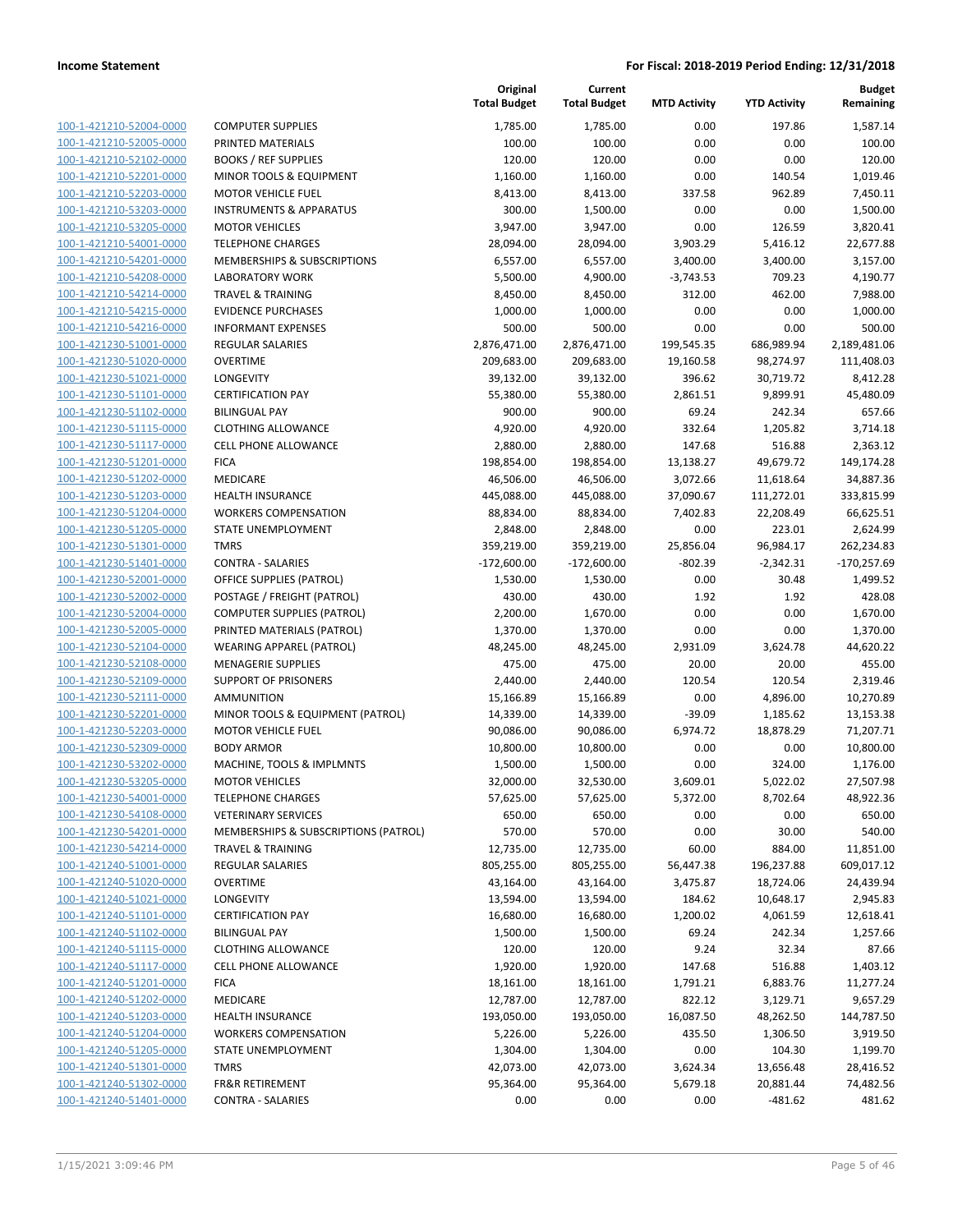| 100-1-421240-52001-0000        |
|--------------------------------|
| 100-1-421240-52002-0000        |
| 100-1-421240-52004-0000        |
| <u>100-1-421240-52005-0000</u> |
| 100-1-421240-52102-0000        |
| 100-1-421240-52104-0000        |
| 100-1-421240-52201-0000        |
| 100-1-421240-52203-0000        |
| <u>100-1-421240-52303-0000</u> |
| 100-1-421240-53202-0000        |
| 100-1-421240-53205-0000        |
| 100-1-421240-53207-0000        |
| 100-1-421240-54001-0000        |
| <u>100-1-421240-54101-0000</u> |
| 100-1-421240-54201-0000        |
| 100-1-421240-54212-0000        |
| 100-1-421240-54214-0000        |
| 100-1-421240-55201-0000        |
| 100-1-421240-55231-0000        |
| 100-1-421240-55232-0000        |
| 100-1-421600-52104-0000        |
| 100-1-421600-52111-0000        |
|                                |
| 100-1-421600-52201-0000        |
| <u>100-1-421600-52206-0000</u> |
| 100-1-421600-52309-0000        |
| 100-1-421600-53202-0000        |
| 100-1-421600-54201-0000        |
| 100-1-421600-54214-0000        |
| 100-1-421600-55201-0000        |
| 100-1-422100-51001-0000        |
| 100-1-422100-51020-0000        |
| 100-1-422100-51021-0000        |
| 100-1-422100-51101-0000        |
| <u>100-1-422100-51116-0000</u> |
| 100-1-422100-51117-0000        |
| 100-1-422100-51201-0000        |
| 100-1-422100-51202-0000        |
| 100-1-422100-51203-0000        |
| <u>100-1-422100-51204-0000</u> |
| 100-1-422100-51205-0000        |
| 100-1-422100-51301-0000        |
| 100-1-422100-51302-0000        |
| <u>100-1-422100-52001-0000</u> |
| 100-1-422100-52002-0000        |
| <u>100-1-422100-52102-0000</u> |
| 100-1-422100-52103-0000        |
| 100-1-422100-52104-0000        |
| <u>100-1-422100-53207-0000</u> |
| <u>100-1-422100-54001-0000</u> |
| <u>100-1-422100-54002-0000</u> |
| 100-1-422100-54101-0000        |
| 100-1-422100-54201-0000        |
| <u>100-1-422100-54214-0000</u> |
| <u>100-1-422200-51001-0000</u> |
| <u>100-1-422200-51020-0000</u> |
| 100-1-422200-51021-0000        |
| 100-1-422200-51101-0000        |
| <u>100-1-422200-51102-0000</u> |
| <u>100-1-422200-51117-0000</u> |
|                                |

|                                                    |                                                     | Original<br><b>Total Budget</b> | Current<br><b>Total Budget</b> | <b>MTD Activity</b> | <b>YTD Activity</b> | <b>Budget</b><br>Remaining |
|----------------------------------------------------|-----------------------------------------------------|---------------------------------|--------------------------------|---------------------|---------------------|----------------------------|
| 100-1-421240-52001-0000                            | <b>OFFICE SUPPLIES</b>                              | 2,247.00                        | 2,247.00                       | 329.20              | 417.88              | 1,829.12                   |
| 100-1-421240-52002-0000                            | POSTAGE / FREIGHT                                   | 2,290.00                        | 2,290.00                       | 144.91              | 352.94              | 1,937.06                   |
| 100-1-421240-52004-0000                            | <b>COMPUTER SUPPLIES</b>                            | 500.00                          | 500.00                         | 0.00                | 0.00                | 500.00                     |
| 100-1-421240-52005-0000                            | PRINTED MATERIALS                                   | 535.50                          | 535.50                         | 10.83               | 10.83               | 524.67                     |
| 100-1-421240-52102-0000                            | <b>REFERENCE SUPPLIES</b>                           | 3,711.00                        | 3,711.00                       | 0.00                | 0.00                | 3,711.00                   |
| 100-1-421240-52104-0000                            | <b>WEARING APPAREL</b>                              | 1,800.00                        | 1,800.00                       | 0.00                | 0.00                | 1,800.00                   |
| 100-1-421240-52201-0000                            | MINOR TOOLS & EQUIPMENT                             | 2,200.00                        | 1,527.27                       | 0.00                | 0.00                | 1,527.27                   |
| 100-1-421240-52203-0000                            | <b>MOTOR VEHICLE FUEL</b>                           | 600.00                          | 600.00                         | 0.00                | 0.00                | 600.00                     |
| 100-1-421240-52303-0000                            | <b>TRAINING SUPPLIES</b>                            | 970.00                          | 321.41                         | 18.51               | 99.52               | 221.89                     |
| 100-1-421240-53202-0000                            | MACHINE, TOOLS & IMPLMNTS                           | 194.00                          | 0.00                           | 0.00                | 0.00                | 0.00                       |
| 100-1-421240-53205-0000                            | <b>MOTOR VEHICLES</b>                               | 840.00                          | 840.00                         | 0.00                | 0.00                | 840.00                     |
| 100-1-421240-53207-0000                            | RADIO/COMMUNICATIONS                                | 44,979.00                       | 44,979.00                      | 0.00                | 44,979.00           | 0.00                       |
| 100-1-421240-54001-0000                            | <b>TELEPHONE CHARGES</b>                            | 38,500.00                       | 38,500.00                      | 4,261.14            | 5,766.15            | 32,733.85                  |
| 100-1-421240-54101-0000                            | PROFESSIONAL SERVICES                               | 18,106.00                       | 18,106.00                      | 2,213.04            | 2,213.04            | 15,892.96                  |
| 100-1-421240-54201-0000                            | MEMBERSHIPS & SUBSCRIPTIONS                         | 1,265.00                        | 1,265.00                       | 0.00                | 0.00                | 1,265.00                   |
| 100-1-421240-54212-0000                            | PRINTING                                            | 485.00                          | 485.00                         | 0.00                | 0.00                | 485.00                     |
| 100-1-421240-54214-0000                            | <b>TRAVEL &amp; TRAINING</b>                        | 31,504.00                       | 31,504.00                      | 399.73              | 2,607.15            | 28,896.85                  |
| 100-1-421240-55201-0000                            | <b>EQUIPMENT PURCHASES</b>                          | 4,500.00                        | 5,172.73                       | 3,765.00            | 3,765.00            | 1,407.73                   |
| 100-1-421240-55231-0000                            | LESS LETHAL PROGRAM                                 | 19,105.70                       | 19,948.29                      | 0.00                | 0.00                | 19,948.29                  |
| 100-1-421240-55232-0000                            | <b>FIREARMS PROGRAM</b>                             | 22,262.10                       | 22,262.10                      | 0.00                | 0.00                | 22,262.10                  |
| 100-1-421600-52104-0000                            | <b>WEARING APPAREL</b>                              | 3,300.00                        | 3,300.00                       | 0.00                | 0.00                | 3,300.00                   |
| 100-1-421600-52111-0000                            | <b>AMMUNITION</b>                                   | 6,605.00                        | 6,605.00                       | 1,977.20            | 5,917.20            | 687.80                     |
| 100-1-421600-52201-0000                            | MINOR TOOLS & EQUIPMENT                             | 7,940.80                        | 8,220.80                       | 259.17              | 324.15              | 7,896.65                   |
| 100-1-421600-52206-0000                            | SPECIAL OPS EQUIPMENT                               | 5,810.00                        | 5,810.00                       | 0.00                | 0.00                | 5,810.00                   |
| 100-1-421600-52309-0000                            | <b>BODY ARMOR</b>                                   | 7,000.00                        | 8,220.00                       | 0.00                | 0.00                | 8,220.00                   |
| 100-1-421600-53202-0000                            | MACHINE, TOOLS & IMPLMNTS                           | 50.00                           | 50.00                          | 0.00                | 0.00                | 50.00                      |
| 100-1-421600-54201-0000                            | MEMBERSHIPS & SUBSCRIPTIONS                         | 440.00                          | 440.00                         | 80.00               | 160.00              | 280.00                     |
| 100-1-421600-54214-0000                            | <b>TRAVEL &amp; TRAINING</b>                        | 7,900.00                        | 6,400.00                       | 0.00                | 3,193.75            | 3,206.25                   |
| 100-1-421600-55201-0000                            | <b>EQUIPMENT PURCHASES</b>                          | 6,390.00                        | 6,390.00                       | 0.00                | 6,123.54            | 266.46                     |
| 100-1-422100-51001-0000                            | <b>REGULAR SALARIES</b>                             | 254,929.00                      | 254,929.00                     | 19,685.68           | 68,415.62           | 186,513.38                 |
| 100-1-422100-51020-0000                            | <b>OVERTIME</b>                                     | 1,371.00                        | 1,371.00                       | 0.00                | 0.00                | 1,371.00                   |
| 100-1-422100-51021-0000                            | LONGEVITY                                           | 4,000.00                        | 4,000.00                       | 114.46              | 2,816.61            | 1,183.39                   |
| 100-1-422100-51101-0000<br>100-1-422100-51116-0000 | <b>CERTIFICATION PAY</b>                            | 4,080.00                        | 4,080.00                       | 369.24              | 1,292.34            | 2,787.66                   |
| 100-1-422100-51117-0000                            | <b>CAR ALLOWANCE</b><br><b>CELL PHONE ALLOWANCE</b> | 4,200.00                        | 4,200.00                       | 507.68<br>120.00    | 1,776.88<br>420.00  | 2,423.12                   |
| 100-1-422100-51201-0000                            | <b>FICA</b>                                         | 1,560.00<br>3,221.00            | 1,560.00<br>3,221.00           | 208.96              | 808.15              | 1,140.00<br>2,412.85       |
| 100-1-422100-51202-0000                            | MEDICARE                                            | 3,917.00                        | 3,917.00                       | 295.04              | 1,063.22            | 2,853.78                   |
| 100-1-422100-51203-0000                            | <b>HEALTH INSURANCE</b>                             | 32,175.00                       | 32,175.00                      | 2,681.25            | 8,043.75            | 24,131.25                  |
| 100-1-422100-51204-0000                            | <b>WORKERS COMPENSATION</b>                         | 4,883.00                        | 4,883.00                       | 406.92              | 1,220.76            | 3,662.24                   |
| 100-1-422100-51205-0000                            | STATE UNEMPLOYMENT                                  | 206.00                          | 206.00                         | 0.00                | 0.00                | 206.00                     |
| 100-1-422100-51301-0000                            | <b>TMRS</b>                                         | 5,819.00                        | 5,819.00                       | 440.54              | 1,667.02            | 4,151.98                   |
| 100-1-422100-51302-0000                            | <b>FR&amp;R RETIREMENT</b>                          | 42,109.00                       | 42,109.00                      | 3,282.12            | 11,489.34           | 30,619.66                  |
| 100-1-422100-52001-0000                            | OFFICE SUPPLIES                                     | 1,232.00                        | 1,771.03                       | 588.77              | 644.24              | 1,126.79                   |
| 100-1-422100-52002-0000                            | POSTAGE / FREIGHT                                   | 100.00                          | 100.00                         | 0.00                | 37.26               | 62.74                      |
| 100-1-422100-52102-0000                            | REFERENCE SUPPLIES                                  | 3,150.00                        | 3,150.00                       | 0.00                | 0.00                | 3,150.00                   |
| 100-1-422100-52103-0000                            | <b>MEETING SUPPLIES</b>                             | 910.00                          | 910.00                         | 568.13              | 568.13              | 341.87                     |
| 100-1-422100-52104-0000                            | <b>WEARING APPAREL</b>                              | 1,350.00                        | 1,350.00                       | 0.00                | 119.95              | 1,230.05                   |
| 100-1-422100-53207-0000                            | RADIO/COMMUNICATIONS                                | 8,000.00                        | 8,000.00                       | 0.00                | 0.00                | 8,000.00                   |
| 100-1-422100-54001-0000                            | <b>TELEPHONE CHARGES</b>                            | 4,801.00                        | 4,801.00                       | 231.99              | 618.37              | 4,182.63                   |
| 100-1-422100-54002-0000                            | UTILITY CHARGES                                     | 4,819.00                        | 4,819.00                       | 395.85              | 1,197.77            | 3,621.23                   |
| 100-1-422100-54101-0000                            | PROFESSIONAL SERVICES                               | 7,500.00                        | 7,500.00                       | 0.00                | 0.00                | 7,500.00                   |
| 100-1-422100-54201-0000                            | MEMBERSHIPS & SUBSCRIPTIONS                         | 5,765.00                        | 5,765.00                       | 0.00                | 3,895.00            | 1,870.00                   |
| 100-1-422100-54214-0000                            | <b>TRAVEL &amp; TRAINING</b>                        | 4,700.00                        | 4,700.00                       | 0.00                | 463.92              | 4,236.08                   |
| 100-1-422200-51001-0000                            | <b>REGULAR SALARIES</b>                             | 3,007,395.00                    | 3,007,395.00                   | 236,735.80          | 816,013.05          | 2,191,381.95               |
| 100-1-422200-51020-0000                            | <b>OVERTIME</b>                                     | 361,077.00                      | 361,077.00                     | 21,691.44           | 101,720.18          | 259,356.82                 |
| 100-1-422200-51021-0000                            | LONGEVITY                                           | 50,330.00                       | 50,330.00                      | 311.98              | 47,720.93           | 2,609.07                   |
| 100-1-422200-51101-0000                            | <b>CERTIFICATION PAY</b>                            | 111,360.00                      | 111,360.00                     | 5,317.02            | 18,498.81           | 92,861.19                  |
| 100-1-422200-51102-0000                            | <b>BILINGUAL PAY</b>                                | 600.00                          | 600.00                         | 46.16               | 161.56              | 438.44                     |
| 100-1-422200-51117-0000                            | CELL PHONE ALLOWANCE                                | 2,508.00                        | 2,508.00                       | 119.06              | 416.71              | 2,091.29                   |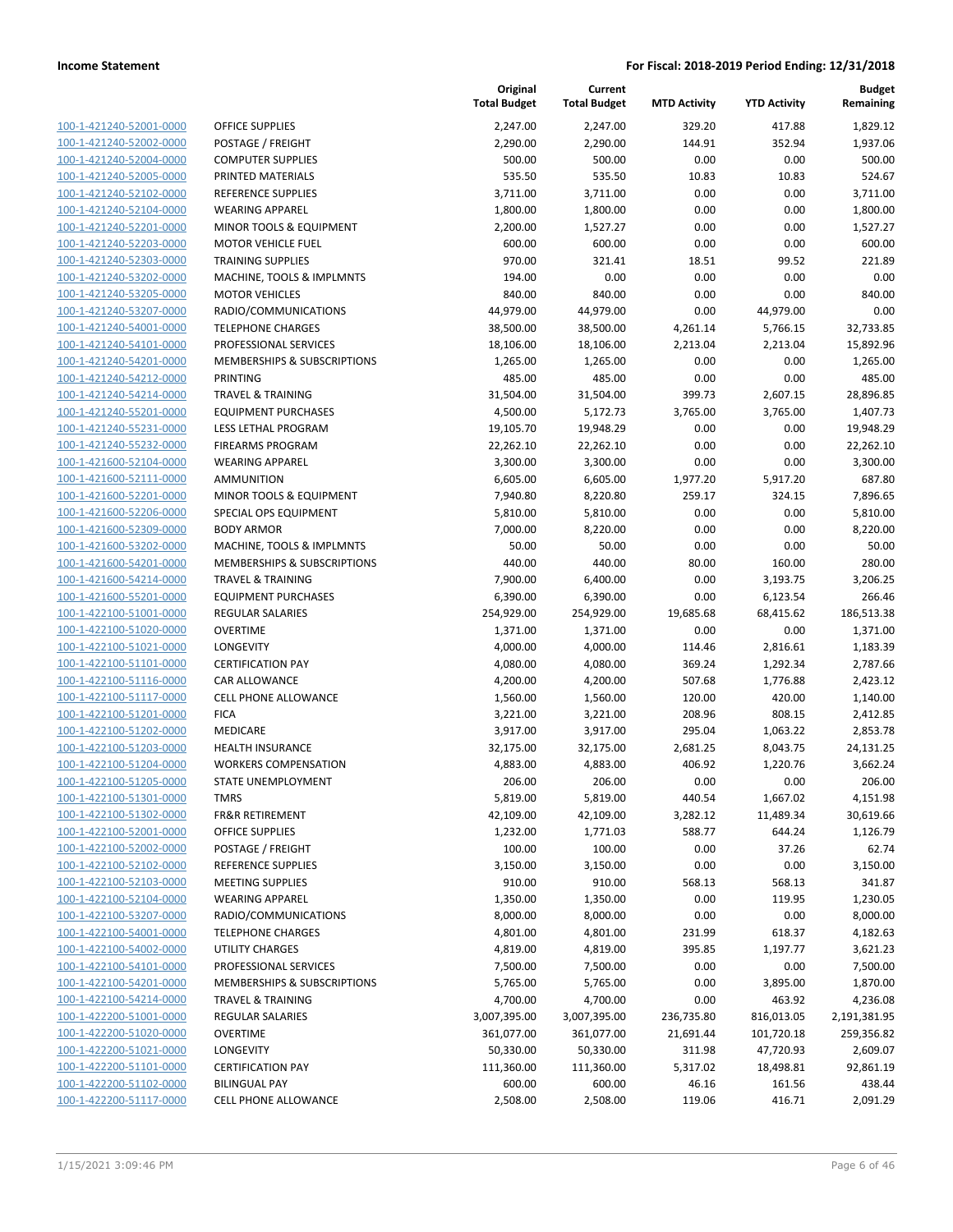|                                                    |                                                     | Original<br><b>Total Budget</b> | Current<br><b>Total Budget</b> | <b>MTD Activity</b>   | <b>YTD Activity</b>   | <b>Budget</b><br>Remaining |
|----------------------------------------------------|-----------------------------------------------------|---------------------------------|--------------------------------|-----------------------|-----------------------|----------------------------|
| 100-1-422200-51202-0000                            | MEDICARE                                            | 51,232.00                       | 51,232.00                      | 3,603.18              | 13,588.13             | 37,643.87                  |
| 100-1-422200-51203-0000                            | <b>HEALTH INSURANCE</b>                             | 514,800.00                      | 514,800.00                     | 42,900.00             | 128,700.00            | 386,100.00                 |
| 100-1-422200-51204-0000                            | <b>WORKERS COMPENSATION</b>                         | 75,102.00                       | 75,102.00                      | 6,258.50              | 18,775.50             | 56,326.50                  |
| 100-1-422200-51205-0000                            | STATE UNEMPLOYMENT                                  | 3,294.00                        | 3,294.00                       | 0.00                  | 77.06                 | 3,216.94                   |
| 100-1-422200-51302-0000                            | <b>FR&amp;R RETIREMENT</b>                          | 676,936.00                      | 676,936.00                     | 50,994.72             | 187,399.35            | 489,536.65                 |
| 100-1-422200-51401-0000                            | <b>CONTRA - SALARIES</b>                            | 0.00                            | 0.00                           | $-60.00$              | $-3,550.29$           | 3,550.29                   |
| 100-1-422200-52001-0000                            | <b>OFFICE SUPPLIES</b>                              | 1,195.00                        | 1,195.00                       | 63.91                 | 63.91                 | 1,131.09                   |
| 100-1-422200-52101-0000                            | <b>JANITORIAL SUPPLIES</b>                          | 6,000.00                        | 6,000.00                       | 572.16                | 1,139.00              | 4,861.00                   |
| 100-1-422200-52102-0000                            | <b>REFERENCE SUPPLIES</b>                           | 400.00                          | 400.00                         | 0.00                  | 0.00                  | 400.00                     |
| 100-1-422200-52104-0000                            | <b>WEARING APPAREL</b>                              | 20,964.00                       | 20,964.00                      | 317.14                | 330.14                | 20,633.86                  |
| 100-1-422200-52107-0000                            | <b>BOTANICAL SUPPLIES</b>                           | 1,000.00                        | 1,000.00                       | 0.00                  | 0.00                  | 1,000.00                   |
| 100-1-422200-52201-0000                            | MINOR TOOLS & EQUIPMENT                             | 12,754.00                       | 12,754.00                      | 2,116.78              | 2,854.33              | 9,899.67                   |
| 100-1-422200-52203-0000                            | <b>MOTOR VEHICLE FUEL</b>                           | 30,786.00                       | 30,786.00                      | 2,768.90              | 7,673.11              | 23,112.89                  |
| 100-1-422200-52205-0000                            | FIRST RESPONDER SUPPLIES                            | 19,500.00                       | 19,500.00                      | 0.00                  | 229.99                | 19,270.01                  |
| 100-1-422200-52207-0000                            | <b>BUNKER GEAR</b>                                  | 36,192.00                       | 36,192.00                      | 0.00                  | 0.00                  | 36,192.00                  |
| 100-1-422200-52208-0000                            | <b>RESCUE EQUIPMENT</b>                             | 3,019.00                        | 3,019.00                       | 0.00                  | 0.00                  | 3,019.00                   |
| 100-1-422200-52306-0000                            | <b>HAZMAT SUPPLIES</b>                              | 13,770.00                       | 13,770.00                      | 259.00                | 2,530.16              | 11,239.84                  |
| 100-1-422200-53202-0000                            | MACHINE, TOOLS & IMPLMNTS                           | 1,900.00                        | 1,900.00                       | 0.00                  | 599.99                | 1,300.01                   |
| 100-1-422200-53205-0000                            | <b>MOTOR VEHICLES</b>                               | 55,000.00                       | 55,000.00                      | 2,213.52              | 3,506.63              | 51,493.37                  |
| 100-1-422200-53208-0000                            | FIRE HOSE/NOZZLES                                   | 8,520.00                        | 8,520.00                       | 2,040.00              | 2,439.99              | 6,080.01                   |
| 100-1-422200-53213-0000                            | <b>SCBA MAINTENANCE</b>                             | 2,000.00                        | 2,000.00                       | 0.00                  | 0.00                  | 2,000.00                   |
| 100-1-422200-54001-0000                            | <b>TELEPHONE CHARGES</b><br><b>UTILITY CHARGES</b>  | 7,016.00                        | 7,016.00                       | 777.18                | 1,993.59              | 5,022.41                   |
| 100-1-422200-54002-0000<br>100-1-422200-54109-0000 |                                                     | 55,000.00                       | 55,000.00                      | 4,904.40              | 13,327.56             | 41,672.44                  |
| 100-1-422200-54214-0000                            | INSPECTIONS/TESTING<br><b>TRAVEL &amp; TRAINING</b> | 9,640.00                        | 9,640.00<br>19,400.00          | 1,875.00              | 2,373.75              | 7,266.25                   |
| 100-1-422200-54908-0000                            | LEASE PURCHASE PAYMENTS                             | 19,400.00<br>65,073.00          | 65,073.00                      | 2,864.53<br>10,839.44 | 5,588.31<br>16,259.16 | 13,811.69<br>48,813.84     |
| 100-1-422200-55201-0000                            | <b>EQUIPMENT PURCHASES</b>                          | 750.00                          | 750.00                         | 0.00                  | 0.00                  | 750.00                     |
| 100-1-422200-55203-0000                            | <b>FURNITURE/OFFICE EQUIP</b>                       | 400.00                          | 400.00                         | 0.00                  | 0.00                  | 400.00                     |
| 100-1-422200-55207-0000                            | RADIO COMMUNICATION EQUIP                           | 7,000.00                        | 7,000.00                       | 0.00                  | 800.00                | 6,200.00                   |
| 100-1-422300-51001-0000                            | <b>REGULAR SALARIES</b>                             | 100,701.00                      | 100,701.00                     | 8,069.69              | 28,033.33             | 72,667.67                  |
| 100-1-422300-51020-0000                            | <b>OVERTIME</b>                                     | 13,330.00                       | 13,330.00                      | 1,065.63              | 1,714.18              | 11,615.82                  |
| 100-1-422300-51021-0000                            | <b>LONGEVITY</b>                                    | 1,648.00                        | 1,648.00                       | 0.00                  | 1,648.00              | 0.00                       |
| 100-1-422300-51101-0000                            | <b>CERTIFICATION PAY</b>                            | 2,520.00                        | 2,520.00                       | 147.70                | 516.95                | 2,003.05                   |
| 100-1-422300-51117-0000                            | <b>CELL PHONE ALLOWANCE</b>                         | 600.00                          | 600.00                         | 46.16                 | 161.56                | 438.44                     |
| 100-1-422300-51201-0000                            | <b>FICA</b>                                         | 7,366.00                        | 7,366.00                       | 0.00                  | 0.00                  | 7,366.00                   |
| 100-1-422300-51202-0000                            | <b>MEDICARE</b>                                     | 1,723.00                        | 1,723.00                       | 135.29                | 465.16                | 1,257.84                   |
| 100-1-422300-51203-0000                            | <b>HEALTH INSURANCE</b>                             | 10,725.00                       | 10,725.00                      | 893.75                | 2,681.25              | 8,043.75                   |
| 100-1-422300-51204-0000                            | <b>WORKERS COMPENSATION</b>                         | 2,564.00                        | 2,564.00                       | 213.67                | 641.01                | 1,922.99                   |
| 100-1-422300-51205-0000                            | <b>STATE UNEMPLOYMENT</b>                           | 69.00                           | 69.00                          | 0.00                  | 0.00                  | 69.00                      |
| 100-1-422300-51302-0000                            | <b>FR&amp;R RETIREMENT</b>                          | 22,928.00                       | 22,928.00                      | 1,800.53              | 6,107.63              | 16,820.37                  |
| 100-1-422300-52001-0000                            | OFFICE SUPPLIES                                     | 500.00                          | 500.00                         | 0.00                  | 0.00                  | 500.00                     |
| 100-1-422300-52002-0000                            | POSTAGE / FREIGHT                                   | 100.00                          | 100.00                         | 0.00                  | 0.00                  | 100.00                     |
| 100-1-422300-52005-0000                            | PRINTED MATERIALS                                   | 474.00                          | 474.00                         | 0.00                  | 0.00                  | 474.00                     |
| 100-1-422300-52104-0000                            | <b>WEARING APPAREL</b>                              | 545.00                          | 545.00                         | 0.00                  | 134.84                | 410.16                     |
| 100-1-422300-52201-0000                            | MINOR TOOLS & EQUIPMENT                             | 648.00                          | 648.00                         | 0.00                  | 0.00                  | 648.00                     |
| 100-1-422300-52203-0000                            | <b>MOTOR VEHICLE FUEL</b>                           | 1,785.00                        | 1,785.00                       | 107.18                | 216.45                | 1,568.55                   |
| 100-1-422300-52304-0000                            | FIRE PREVENTION SUPPLIES                            | 8,837.50                        | 8,837.50                       | 641.29                | 1,146.84              | 7,690.66                   |
| 100-1-422300-53205-0000                            | <b>MOTOR VEHICLES</b>                               | 452.00                          | 452.00                         | 0.00                  | 0.00                  | 452.00                     |
| 100-1-422300-54001-0000                            | <b>TELEPHONE CHARGES</b>                            | 361.00                          | 361.00                         | 28.01                 | 83.71                 | 277.29                     |
| 100-1-422300-54201-0000                            | MEMBERSHIPS & SUBSCRIPTIONS                         | 1,881.00                        | 1,881.00                       | 0.00                  | 0.00                  | 1,881.00                   |
| 100-1-422300-54208-0000                            | <b>LABORATORY WORK</b>                              | 660.00                          | 660.00                         | 0.00                  | 0.00                  | 660.00                     |
| 100-1-422300-54210-0000                            | PHOTO PROCESSING                                    | 50.00                           | 50.00                          | 0.00                  | 0.00                  | 50.00                      |
| 100-1-422300-54214-0000                            | <b>TRAVEL &amp; TRAINING</b>                        | 3,100.00                        | 3,100.00                       | 249.00                | 1,485.10              | 1,614.90                   |
| 100-1-422300-54217-0000                            | <b>AWARDS PROGRAM</b>                               | 600.00                          | 600.00                         | 0.00                  | 0.00                  | 600.00                     |
| 100-1-422400-53204-0000                            | SIREN MAINTENANCE                                   | 1,000.00                        | 1,000.00                       | 0.00                  | 0.00                  | 1,000.00                   |
| 100-1-422400-53209-0000                            | HARDWARE/SOFTWARE                                   | 12,500.00                       | 12,500.00                      | 0.00                  | 0.00                  | 12,500.00                  |
| 100-1-422400-54001-0000                            | <b>TELEPHONE CHARGES</b>                            | 2,500.00                        | 2,500.00                       | 443.49                | 760.01                | 1,739.99                   |
| 100-1-422400-54201-0000                            | MEMBERSHIPS & SUBSCRIPTIONS                         | 3,150.00                        | 3,150.00                       | 0.00                  | 0.00                  | 3,150.00                   |
| 100-1-422400-54214-0000                            | <b>TRAVEL &amp; TRAINING</b>                        | 1,500.00                        | 1,500.00                       | 0.00                  | 0.00                  | 1,500.00                   |
|                                                    |                                                     |                                 |                                |                       |                       |                            |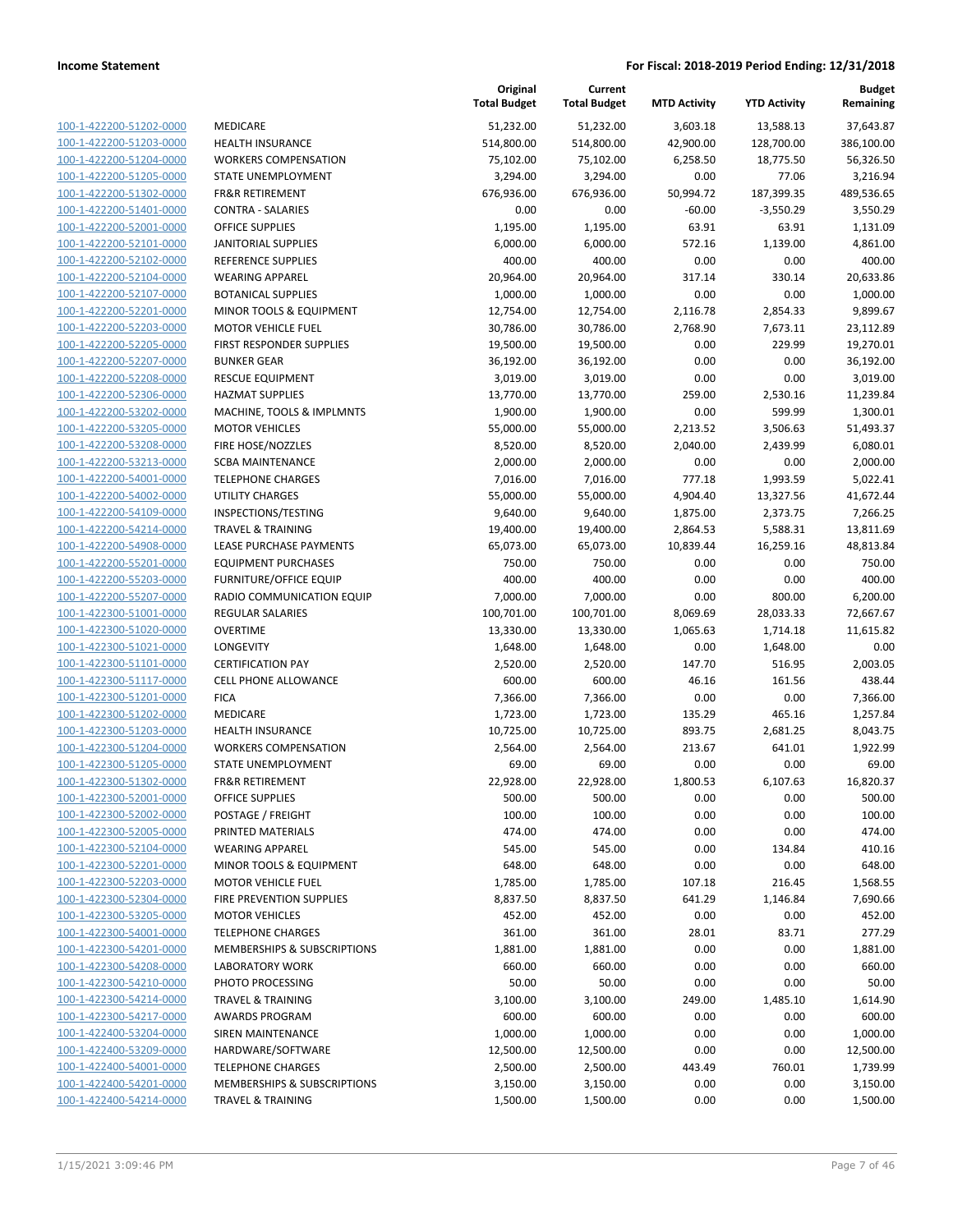| 100-1-431100-51001-0000                                          |
|------------------------------------------------------------------|
| 100-1-431100-51021-0000                                          |
| <u>100-1-431100-51116-0000</u>                                   |
| <u>100-1-431100-51117-0000</u>                                   |
| 100-1-431100-51201-0000                                          |
| -431100-51202-0000<br>$100 - 1$                                  |
| 100-1-431100-51203-0000                                          |
| 100-1-431100-51204-0000                                          |
| <u>100-1-431100-51205-0000</u>                                   |
| 100-1-431100-51301-0000                                          |
| $100 - 1$<br>-431100-52001-0000                                  |
|                                                                  |
| 100-1-431100-52002-0000                                          |
| <u>100-1-431100-52103-0000</u>                                   |
| <u>100-1-431100-53201-0000</u>                                   |
| 100-1-431100-53205-0000                                          |
| 431100-54001-0000<br>$100 - 1$                                   |
| 100-1-431100-54002-0000                                          |
| <u>100-1-431100-54101-0000</u>                                   |
| <u>100-1-431100-54201-0000</u>                                   |
| 100-1-431100-54214-0000                                          |
| 431200-51001-0000<br>$100 - 1$                                   |
| 100-1-431200-51020-0000                                          |
| <u>100-1-431200-51021-0000</u>                                   |
| <u>100-1-431200-51101-0000</u>                                   |
| 100-1-431200-51117-0000                                          |
| -431200-51201-0000<br>$100 - 1$                                  |
|                                                                  |
| 100-1-431200-51202-0000                                          |
| <u>100-1-431200-51203-0000</u>                                   |
| <u>100-1-431200-51204-0000</u>                                   |
| 100-1-431200-51205-0000                                          |
| $100 - 1$<br>-431200-51301-0000                                  |
| 100-1-431200-52001-0000                                          |
| <u>100-1-431200-52002-0000</u>                                   |
| <u>100-1-431200-52103-0000</u>                                   |
| 100-1-431200-52104-0000                                          |
| -431200-52106-0000<br>$100 - 1$                                  |
| 100-1-431200-52107-0000                                          |
| 100-1-431200-52201-0000                                          |
| <u>100-1-431200-52203-0000</u>                                   |
| 100-1-431200-52302-0000                                          |
| -431200-52303-0000<br>$100 - 1$                                  |
| <u>100-1-431200-53202-0000</u>                                   |
|                                                                  |
| <u>100-1-431200-53205-0000</u>                                   |
| 100-1-431200-53207-0000                                          |
| <u>100-1-431200-53301-0000</u>                                   |
| <u>100-1-431200-53303-0000</u>                                   |
| 100-1-431200-53305-0000                                          |
| <u>100-1-431200-53308-0000</u>                                   |
| 100-1-431200-54001-0000                                          |
| <u>100-1-431200-54002-0000</u>                                   |
| 100-1-431200-54201-0000                                          |
| 100-1-431200-54214-0000                                          |
| <u>100-1-431600-51001-0000</u>                                   |
| 100-1-431600-51020-0000                                          |
| <u>100-1-431600-51021-0000</u>                                   |
| <u>100-1-431600-51101-0000</u>                                   |
|                                                                  |
|                                                                  |
| 100-1-431600-51201-0000                                          |
| <u>100-1-431600-51202-0000</u><br><u>100-1-431600-51203-0000</u> |

|                         |                                         | Original<br><b>Total Budget</b> | Current<br><b>Total Budget</b> | <b>MTD Activity</b> | <b>YTD Activity</b> | Budget<br>Remaining |
|-------------------------|-----------------------------------------|---------------------------------|--------------------------------|---------------------|---------------------|---------------------|
| 100-1-431100-51001-0000 | <b>REGULAR SALARIES</b>                 | 133,727.00                      | 133,727.00                     | 10,164.48           | 35,438.96           | 98,288.04           |
| 100-1-431100-51021-0000 | LONGEVITY                               | 486.00                          | 486.00                         | 0.00                | 486.00              | 0.00                |
| 100-1-431100-51116-0000 | CAR ALLOWANCE                           | 4,200.00                        | 4,200.00                       | 323.08              | 1,130.78            | 3,069.22            |
| 100-1-431100-51117-0000 | <b>CELL PHONE ALLOWANCE</b>             | 852.00                          | 852.00                         | 32.30               | 113.05              | 738.95              |
| 100-1-431100-51201-0000 | <b>FICA</b>                             | 8,859.00                        | 8,859.00                       | 616.68              | 2,198.64            | 6,660.36            |
| 100-1-431100-51202-0000 | MEDICARE                                | 2,019.00                        | 2,019.00                       | 144.22              | 514.20              | 1,504.80            |
| 100-1-431100-51203-0000 | <b>HEALTH INSURANCE</b>                 | 21,450.00                       | 21,450.00                      | 1,787.50            | 5,362.50            | 16,087.50           |
| 100-1-431100-51204-0000 | <b>WORKERS COMPENSATION</b>             | 381.00                          | 381.00                         | 31.75               | 95.25               | 285.75              |
| 100-1-431100-51205-0000 | <b>STATE UNEMPLOYMENT</b>               | 137.00                          | 137.00                         | 0.00                | 0.00                | 137.00              |
| 100-1-431100-51301-0000 | <b>TMRS</b>                             | 15,598.00                       | 15,598.00                      | 1,222.42            | 4,319.05            | 11,278.95           |
| 100-1-431100-52001-0000 | <b>OFFICE SUPPLIES</b>                  | 600.00                          | 600.00                         | 102.55              | 261.95              | 338.05              |
| 100-1-431100-52002-0000 | POSTAGE / FREIGHT                       | 200.00                          | 200.00                         | 7.16                | 7.16                | 192.84              |
| 100-1-431100-52103-0000 | <b>MEETING SUPPLIES</b>                 | 100.00                          | 100.00                         | 0.00                | 0.00                | 100.00              |
| 100-1-431100-53201-0000 | <b>FURNITURE &amp; OFFICE EQUIPMENT</b> | 100.00                          | 100.00                         | 0.00                | 0.00                | 100.00              |
| 100-1-431100-53205-0000 | <b>MOTOR VEHICLES</b>                   | 259.00                          | 259.00                         | 0.00                | 0.00                | 259.00              |
| 100-1-431100-54001-0000 | <b>TELEPHONE CHARGES</b>                | 3,423.00                        | 3,423.00                       | 364.00              | 696.27              | 2,726.73            |
| 100-1-431100-54002-0000 | <b>UTILITY CHARGES</b>                  | 1,391.00                        | 1,391.00                       | 107.22              | 197.82              | 1,193.18            |
| 100-1-431100-54101-0000 | PROFESSIONAL SERVICES                   | 1,000.00                        | 1,000.00                       | 156.00              | 176.00              | 824.00              |
| 100-1-431100-54201-0000 | MEMBERSHIPS & SUBSCRIPTIONS             | 600.00                          | 600.00                         | 194.29              | 194.29              | 405.71              |
| 100-1-431100-54214-0000 | <b>TRAVEL &amp; TRAINING</b>            | 2,400.00                        | 2,400.00                       | 0.00                | 0.00                | 2,400.00            |
| 100-1-431200-51001-0000 | <b>REGULAR SALARIES</b>                 | 360,067.00                      | 360,067.00                     | 26,071.07           | 90,424.74           | 269,642.26          |
| 100-1-431200-51020-0000 | <b>OVERTIME</b>                         | 13,737.00                       | 13,737.00                      | 1,737.24            | 3,535.11            | 10,201.89           |
| 100-1-431200-51021-0000 | <b>LONGEVITY</b>                        | 6,800.00                        | 6,800.00                       | 0.00                | 6,674.00            | 126.00              |
| 100-1-431200-51101-0000 | <b>CERTIFICATION PAY</b>                | 600.00                          | 600.00                         | 0.00                | 0.00                | 600.00              |
| 100-1-431200-51117-0000 | <b>CELL PHONE ALLOWANCE</b>             | 1,824.00                        | 1,824.00                       | 33.22               | 116.27              | 1,707.73            |
| 100-1-431200-51201-0000 | <b>FICA</b>                             | 23,748.00                       | 23,748.00                      | 1,580.18            | 5,796.20            | 17,951.80           |
| 100-1-431200-51202-0000 | MEDICARE                                | 5,554.00                        | 5,554.00                       | 369.56              | 1,355.55            | 4,198.45            |
| 100-1-431200-51203-0000 | <b>HEALTH INSURANCE</b>                 | 117,975.00                      | 117,975.00                     | 9,831.25            | 29,493.75           | 88,481.25           |
| 100-1-431200-51204-0000 | <b>WORKERS COMPENSATION</b>             | 24,546.00                       | 24,546.00                      | 2,045.50            | 6,136.50            | 18,409.50           |
| 100-1-431200-51205-0000 | STATE UNEMPLOYMENT                      | 755.00                          | 755.00                         | 0.00                | 13.74               | 741.26              |
| 100-1-431200-51301-0000 | <b>TMRS</b>                             | 42,899.00                       | 42,899.00                      | 3,235.20            | 11,707.20           | 31,191.80           |
| 100-1-431200-52001-0000 | OFFICE SUPPLIES                         | 348.50                          | 348.50                         | 0.00                | 0.00                | 348.50              |
| 100-1-431200-52002-0000 | POSTAGE / FREIGHT                       | 20.00                           | 20.00                          | 0.00                | 0.00                | 20.00               |
| 100-1-431200-52103-0000 | <b>MEETING SUPPLIES</b>                 | 709.11                          | 709.11                         | 0.00                | 0.00                | 709.11              |
| 100-1-431200-52104-0000 | <b>WEARING APPAREL</b>                  | 8,000.00                        | 8,000.00                       | 0.00                | 1,351.69            | 6,648.31            |
| 100-1-431200-52106-0000 | <b>CHEMICAL SUPPLIES</b>                | 2,002.90                        | 2,002.90                       | 0.00                | 240.00              | 1,762.90            |
| 100-1-431200-52107-0000 | <b>BOTANICAL SUPPLIES</b>               | 449.99                          | 449.99                         | 0.00                | 0.00                | 449.99              |
| 100-1-431200-52201-0000 | <b>MINOR TOOLS &amp; EQUIPMENT</b>      | 7,718.65                        | 7,718.65                       | 862.85              | 1,859.44            | 5,859.21            |
| 100-1-431200-52203-0000 | <b>MOTOR VEHICLE FUEL</b>               | 35,291.00                       | 35,291.00                      | 4,146.49            | 9,560.93            | 25,730.07           |
| 100-1-431200-52302-0000 | <b>MEDICAL SUPPLIES</b>                 | 150.00                          | 150.00                         | 0.00                | 0.00                | 150.00              |
| 100-1-431200-52303-0000 | <b>TRAINING SUPPLIES</b>                | 212.99                          | 212.99                         | 0.00                | 0.00                | 212.99              |
| 100-1-431200-53202-0000 | MACHINE, TOOLS & IMPLMNTS               | 3,599.99                        | 3,599.99                       | 0.00                | 14.98               | 3,585.01            |
| 100-1-431200-53205-0000 | <b>MOTOR VEHICLES</b>                   | 37,000.00                       | 37,000.00                      | 1,701.70            | 4,189.47            | 32,810.53           |
| 100-1-431200-53207-0000 | RADIO/COMMUNICATIONS                    | 5,930.00                        | 5,930.00                       | 0.00                | 0.00                | 5,930.00            |
| 100-1-431200-53301-0000 | SIDEWALKS, CURBS, & GUTTERS             | 8,000.00                        | 8,000.00                       | $-163.62$           | 34.62               | 7,965.38            |
| 100-1-431200-53303-0000 | MAINT - STREET /ALLEY/APRN/RNWY         | 60,000.00                       | 60,000.00                      | 6,283.18            | 9,068.40            | 50,931.60           |
| 100-1-431200-53305-0000 | <b>BRIDGES &amp; CULVERTS</b>           | 7,012.80                        | 7,012.80                       | 0.00                | 0.00                | 7,012.80            |
| 100-1-431200-53308-0000 | <b>STORM SEWERS</b>                     | 5,071.53                        | 5,071.53                       | 0.00                | 0.00                | 5,071.53            |
| 100-1-431200-54001-0000 | <b>TELEPHONE CHARGES</b>                | 1,908.00                        | 1,908.00                       | 148.04              | 442.45              | 1,465.55            |
| 100-1-431200-54002-0000 | <b>UTILITY CHARGES</b>                  | 7,997.00                        | 7,997.00                       | 792.53              | 1,839.38            | 6,157.62            |
| 100-1-431200-54201-0000 | MEMBERSHIPS & SUBSCRIPTIONS             | 798.00                          | 798.00                         | 0.00                | 0.00                | 798.00              |
| 100-1-431200-54214-0000 | <b>TRAVEL &amp; TRAINING</b>            | 330.30                          | 330.30                         | 0.00                | 0.00                | 330.30              |
| 100-1-431600-51001-0000 | <b>REGULAR SALARIES</b>                 | 71,913.00                       | 71,913.00                      | 5,567.52            | 19,362.09           | 52,550.91           |
| 100-1-431600-51020-0000 | <b>OVERTIME</b>                         | 7,979.00                        | 7,979.00                       | 315.43              | 976.97              | 7,002.03            |
| 100-1-431600-51021-0000 | LONGEVITY                               | 2,796.00                        | 2,796.00                       | 0.00                | 2,796.00            | 0.00                |
| 100-1-431600-51101-0000 | <b>CERTIFICATION PAY</b>                | 1,200.00                        | 1,200.00                       | 46.16               | 161.56              | 1,038.44            |
| 100-1-431600-51201-0000 | <b>FICA</b>                             | 5,201.00                        | 5,201.00                       | 406.89              | 1,449.09            | 3,751.91            |
| 100-1-431600-51202-0000 | MEDICARE                                | 1,216.00                        | 1,216.00                       | 95.16               | 338.90              | 877.10              |
| 100-1-431600-51203-0000 | <b>HEALTH INSURANCE</b>                 | 21,450.00                       | 21,450.00                      | 1,787.50            | 5,362.50            | 16,087.50           |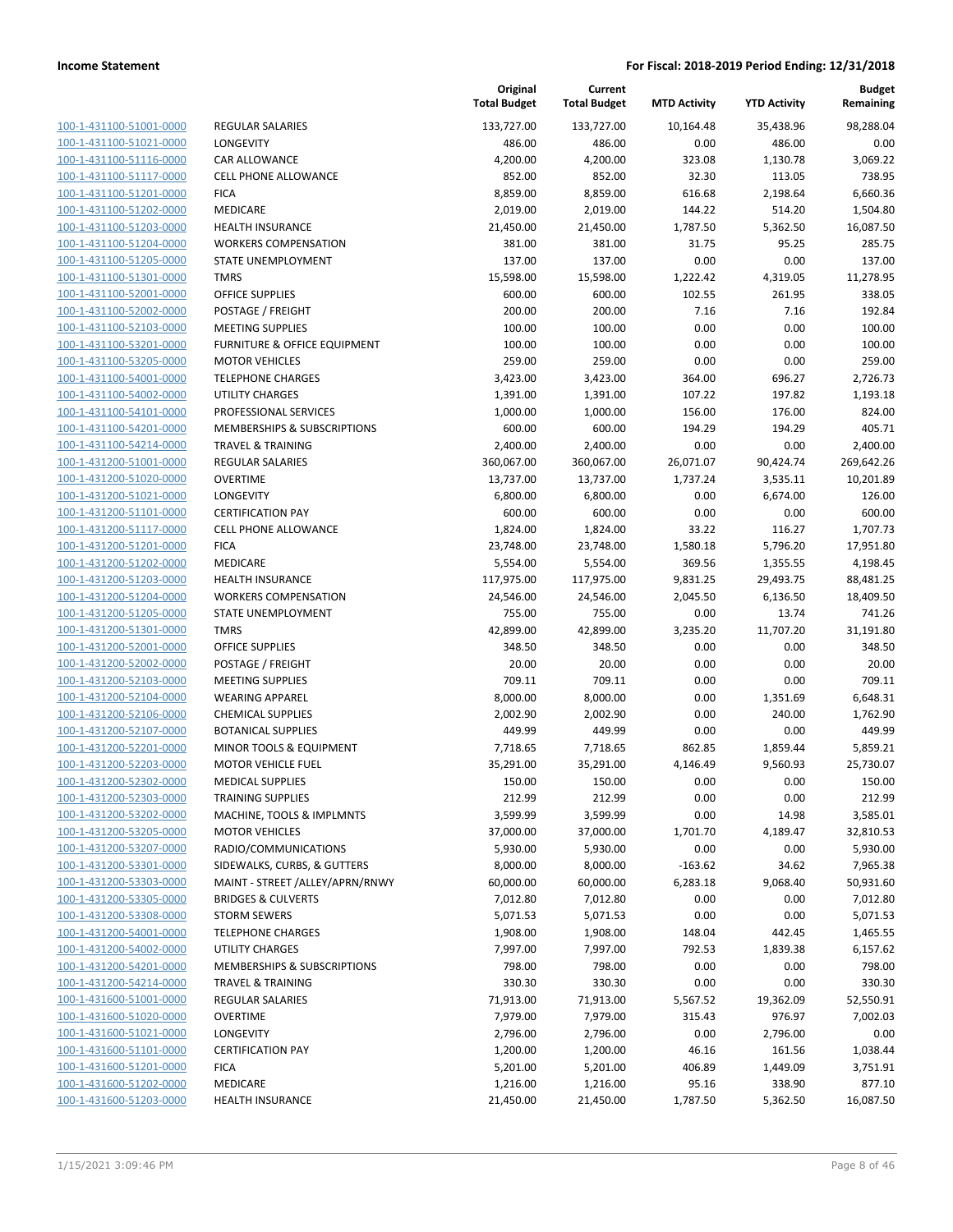| 100-1-431600-51204-0000        |
|--------------------------------|
| 100-1-431600-51205-0000        |
| 100-1-431600-51301-0000        |
| <u>100-1-431600-52001-0000</u> |
| 100-1-431600-52104-0000        |
| 100-1-431600-52106-0000        |
| 100-1-431600-52201-0000        |
| 100-1-431600-52203-0000        |
|                                |
| 100-1-431600-53202-0000        |
| 100-1-431600-53205-0000        |
| 100-1-431600-53207-0000        |
| 100-1-431600-53303-0000        |
| 100-1-431600-54001-0000        |
| 100-1-431600-54002-0000        |
| 100-1-431600-54214-0000        |
| 100-1-431700-51001-0000        |
| 100-1-431700-51020-0000        |
| 100-1-431700-51021-0000        |
| 100-1-431700-51117-0000        |
| 100-1-431700-51201-0000        |
| 100-1-431700-51202-0000        |
|                                |
| 100-1-431700-51203-0000        |
| 100-1-431700-51204-0000        |
| 100-1-431700-51205-0000        |
| 100-1-431700-51301-0000        |
| 100-1-431700-52001-0000        |
| 100-1-431700-52002-0000        |
| 100-1-431700-52104-0000        |
| 100-1-431700-52201-0000        |
| 100-1-431700-52203-0000        |
| 100-1-431700-52303-0000        |
| 100-1-431700-53201-0000        |
| 100-1-431700-53205-0000        |
| 100-1-431700-53207-0000        |
|                                |
| 100-1-431700-54001-0000        |
| 100-1-431700-54002-0000        |
| 100-1-431700-54201-0000        |
| 100-1-431700-54212-0000        |
| 100-1-431700-54214-0000        |
| 100-1-431700-54410-0000        |
| 100-1-441100-51001-0000        |
| <u>100-1-441100-51020-0000</u> |
| <u>100-1-441100-51021-0000</u> |
| <u>100-1-441100-51102-0000</u> |
| <u>100-1-441100-51117-0000</u> |
| <u>100-1-441100-51201-0000</u> |
| 100-1-441100-51202-0000        |
|                                |
| <u>100-1-441100-51203-0000</u> |
| <u>100-1-441100-51204-0000</u> |
| <u>100-1-441100-51205-0000</u> |
| 100-1-441100-51301-0000        |
| 100-1-441100-52001-0000        |
| 100-1-441100-52002-0000        |
| <u>100-1-441100-52005-0000</u> |
| <u>100-1-441100-54001-0000</u> |
| <u>100-1-441100-54002-0000</u> |
| 100-1-441100-54214-0000        |
| <u>100-1-441200-51001-0000</u> |
| <u>100-1-441200-51021-0000</u> |
|                                |

|                         |                                 | Original<br><b>Total Budget</b> | Current<br><b>Total Budget</b> | <b>MTD Activity</b> | <b>YTD Activity</b> | <b>Budget</b><br>Remaining |
|-------------------------|---------------------------------|---------------------------------|--------------------------------|---------------------|---------------------|----------------------------|
| 100-1-431600-51204-0000 | <b>WORKERS COMPENSATION</b>     | 5,376.00                        | 5,376.00                       | 448.00              | 1,344.00            | 4,032.00                   |
| 100-1-431600-51205-0000 | STATE UNEMPLOYMENT              | 137.00                          | 137.00                         | 0.00                | 0.00                | 137.00                     |
| 100-1-431600-51301-0000 | <b>TMRS</b>                     | 9,395.00                        | 9,395.00                       | 791.87              | 2,809.97            | 6,585.03                   |
| 100-1-431600-52001-0000 | <b>OFFICE SUPPLIES</b>          | 278.38                          | 278.38                         | 0.00                | 0.00                | 278.38                     |
| 100-1-431600-52104-0000 | <b>WEARING APPAREL</b>          | 2,617.40                        | 2,617.40                       | -67.86              | 683.76              | 1,933.64                   |
| 100-1-431600-52106-0000 | <b>CHEMICAL SUPPLIES</b>        | 326.66                          | 326.66                         | 0.00                | 0.00                | 326.66                     |
| 100-1-431600-52201-0000 | MINOR TOOLS & EQUIPMENT         | 3,529.84                        | 3,529.84                       | 0.00                | 751.96              | 2,777.88                   |
| 100-1-431600-52203-0000 | <b>MOTOR VEHICLE FUEL</b>       | 4,200.00                        | 4,200.00                       | 448.46              | 1,108.26            | 3,091.74                   |
| 100-1-431600-53202-0000 | MACHINE, TOOLS & IMPLMNTS       | 3,998.75                        | 3,998.75                       | 340.00              | 340.00              | 3,658.75                   |
| 100-1-431600-53205-0000 | <b>MOTOR VEHICLES</b>           | 1,919.00                        | 1,919.00                       | 0.00                | 0.00                | 1,919.00                   |
| 100-1-431600-53207-0000 | RADIO/COMMUNICATIONS            | 1,425.00                        | 1,425.00                       | 0.00                | 0.00                | 1,425.00                   |
| 100-1-431600-53303-0000 | MAINT - STREET /ALLEY/APRN/RNWY | 20,001.00                       | 20,001.00                      | 193.73              | 1,283.55            | 18,717.45                  |
| 100-1-431600-54001-0000 | <b>TELEPHONE CHARGES</b>        | 848.00                          | 848.00                         | 56.02               | 239.91              | 608.09                     |
| 100-1-431600-54002-0000 | <b>UTILITY CHARGES</b>          | 357,457.00                      | 357,457.00                     | 26,076.47           | 78,770.75           | 278,686.25                 |
| 100-1-431600-54214-0000 | <b>TRAVEL &amp; TRAINING</b>    | 395.00                          | 395.00                         | 0.00                | 0.00                | 395.00                     |
| 100-1-431700-51001-0000 | REGULAR SALARIES                | 110,615.00                      | 110,615.00                     | 8,508.15            | 29,615.28           | 80,999.72                  |
| 100-1-431700-51020-0000 | <b>OVERTIME</b>                 | 336.00                          | 336.00                         | 0.00                | 0.00                | 336.00                     |
| 100-1-431700-51021-0000 | LONGEVITY                       | 1,890.00                        | 1,890.00                       | 0.00                | 1,890.00            | 0.00                       |
| 100-1-431700-51117-0000 | <b>CELL PHONE ALLOWANCE</b>     | 420.00                          | 420.00                         | 32.30               | 113.05              | 306.95                     |
| 100-1-431700-51201-0000 | <b>FICA</b>                     | 7,022.00                        | 7,022.00                       | 483.14              | 1,821.26            | 5,200.74                   |
| 100-1-431700-51202-0000 | MEDICARE                        | 1,642.00                        | 1,642.00                       | 113.00              | 425.97              | 1,216.03                   |
| 100-1-431700-51203-0000 | <b>HEALTH INSURANCE</b>         | 21,450.00                       | 21,450.00                      | 1,787.50            | 5,362.50            | 16,087.50                  |
| 100-1-431700-51204-0000 | <b>WORKERS COMPENSATION</b>     | 702.00                          | 702.00                         | 58.50               | 175.50              | 526.50                     |
| 100-1-431700-51205-0000 | <b>STATE UNEMPLOYMENT</b>       | 137.00                          | 137.00                         | 0.00                | 0.00                | 137.00                     |
| 100-1-431700-51301-0000 | <b>TMRS</b>                     | 12,685.00                       | 12,685.00                      | 992.40              | 3,674.04            | 9,010.96                   |
| 100-1-431700-52001-0000 | <b>OFFICE SUPPLIES</b>          | 1,700.00                        | 1,700.00                       | 151.78              | 197.91              | 1,502.09                   |
| 100-1-431700-52002-0000 | POSTAGE / FREIGHT               | 50.00                           | 50.00                          | 0.00                | 0.00                | 50.00                      |
| 100-1-431700-52104-0000 | <b>WEARING APPAREL</b>          | 850.00                          | 850.00                         | 179.99              | 303.95              | 546.05                     |
| 100-1-431700-52201-0000 | MINOR TOOLS & EQUIPMENT         | 700.00                          | 700.00                         | 99.98               | 116.32              | 583.68                     |
| 100-1-431700-52203-0000 | <b>MOTOR VEHICLE FUEL</b>       | 3,200.00                        | 3,200.00                       | 294.09              | 1,020.65            | 2,179.35                   |
| 100-1-431700-52303-0000 | <b>TRAINING SUPPLIES</b>        | 350.00                          | 350.00                         | 0.00                | 0.00                | 350.00                     |
| 100-1-431700-53201-0000 | FURNITURE & OFFICE EQUIPMENT    | 1,000.00                        | 1,000.00                       | 0.00                | 0.00                | 1,000.00                   |
| 100-1-431700-53205-0000 | <b>MOTOR VEHICLES</b>           | 1,100.00                        | 1,100.00                       | 112.90              | 134.99              | 965.01                     |
| 100-1-431700-53207-0000 | RADIO/COMMUNICATIONS            | 200.00                          | 200.00                         | 0.00                | 0.00                | 200.00                     |
| 100-1-431700-54001-0000 | <b>TELEPHONE CHARGES</b>        | 1,400.00                        | 1,400.00                       | 84.03               | 293.63              | 1,106.37                   |
| 100-1-431700-54002-0000 | <b>UTILITY CHARGES</b>          | 1,391.00                        | 1,391.00                       | 107.22              | 197.81              | 1,193.19                   |
| 100-1-431700-54201-0000 | MEMBERSHIPS & SUBSCRIPTIONS     | 700.00                          | 700.00                         | 0.00                | 0.00                | 700.00                     |
| 100-1-431700-54212-0000 | PRINTING                        | 200.00                          | 200.00                         | 0.00                | 0.00                | 200.00                     |
| 100-1-431700-54214-0000 | <b>TRAVEL &amp; TRAINING</b>    | 1,000.00                        | 1,000.00                       | 0.00                | 0.00                | 1,000.00                   |
| 100-1-431700-54410-0000 | PERMITS/FEES                    | 200.00                          | 200.00                         | 0.00                | 0.00                | 200.00                     |
| 100-1-441100-51001-0000 | REGULAR SALARIES                | 130,427.00                      | 130,427.00                     | 5,047.05            | 17,563.60           | 112,863.40                 |
| 100-1-441100-51020-0000 | OVERTIME                        | 1,054.00                        | 1,054.00                       | 26.63               | 26.63               | 1,027.37                   |
| 100-1-441100-51021-0000 | LONGEVITY                       | 780.00                          | 780.00                         | 0.00                | 762.00              | 18.00                      |
| 100-1-441100-51102-0000 | <b>BILINGUAL PAY</b>            | 1,200.00                        | 1,200.00                       | 92.32               | 323.12              | 876.88                     |
| 100-1-441100-51117-0000 | <b>CELL PHONE ALLOWANCE</b>     | 960.00                          | 960.00                         | 0.00                | 0.00                | 960.00                     |
| 100-1-441100-51201-0000 | FICA                            | 8,334.00                        | 8,334.00                       | 285.67              | 1,054.01            | 7,279.99                   |
| 100-1-441100-51202-0000 | MEDICARE                        | 1,949.00                        | 1,949.00                       | 66.81               | 246.50              | 1,702.50                   |
| 100-1-441100-51203-0000 | HEALTH INSURANCE                | 32,175.00                       | 32,175.00                      | 2,681.25            | 8,043.75            | 24,131.25                  |
| 100-1-441100-51204-0000 | <b>WORKERS COMPENSATION</b>     | 682.00                          | 682.00                         | 56.83               | 170.49              | 511.51                     |
| 100-1-441100-51205-0000 | STATE UNEMPLOYMENT              | 206.00                          | 206.00                         | 0.00                | 0.00                | 206.00                     |
| 100-1-441100-51301-0000 | <b>TMRS</b>                     | 15,055.00                       | 15,055.00                      | 600.28              | 2,170.04            | 12,884.96                  |
| 100-1-441100-52001-0000 | OFFICE SUPPLIES                 | 1,600.00                        | 1,600.00                       | 16.23               | 226.75              | 1,373.25                   |
| 100-1-441100-52002-0000 | POSTAGE / FREIGHT               | 800.00                          | 800.00                         | 51.68               | 53.34               | 746.66                     |
| 100-1-441100-52005-0000 | PRINTED MATERIALS               | 302.74                          | 302.74                         | 0.00                | 41.39               | 261.35                     |
| 100-1-441100-54001-0000 | <b>TELEPHONE CHARGES</b>        | 2,684.00                        | 2,684.00                       | 94.65               | 455.02              | 2,228.98                   |
| 100-1-441100-54002-0000 | UTILITY CHARGES                 | 1,391.00                        | 1,391.00                       | 107.22              | 197.82              | 1,193.18                   |
| 100-1-441100-54214-0000 | <b>TRAVEL &amp; TRAINING</b>    | 1,000.00                        | 1,000.00                       | 0.00                | 0.00                | 1,000.00                   |
| 100-1-441200-51001-0000 | <b>REGULAR SALARIES</b>         | 54,080.00                       | 54,080.00                      | 4,160.00            | 14,480.00           | 39,600.00                  |
| 100-1-441200-51021-0000 | LONGEVITY                       | 294.00                          | 294.00                         | 0.00                | 294.00              | 0.00                       |
|                         |                                 |                                 |                                |                     |                     |                            |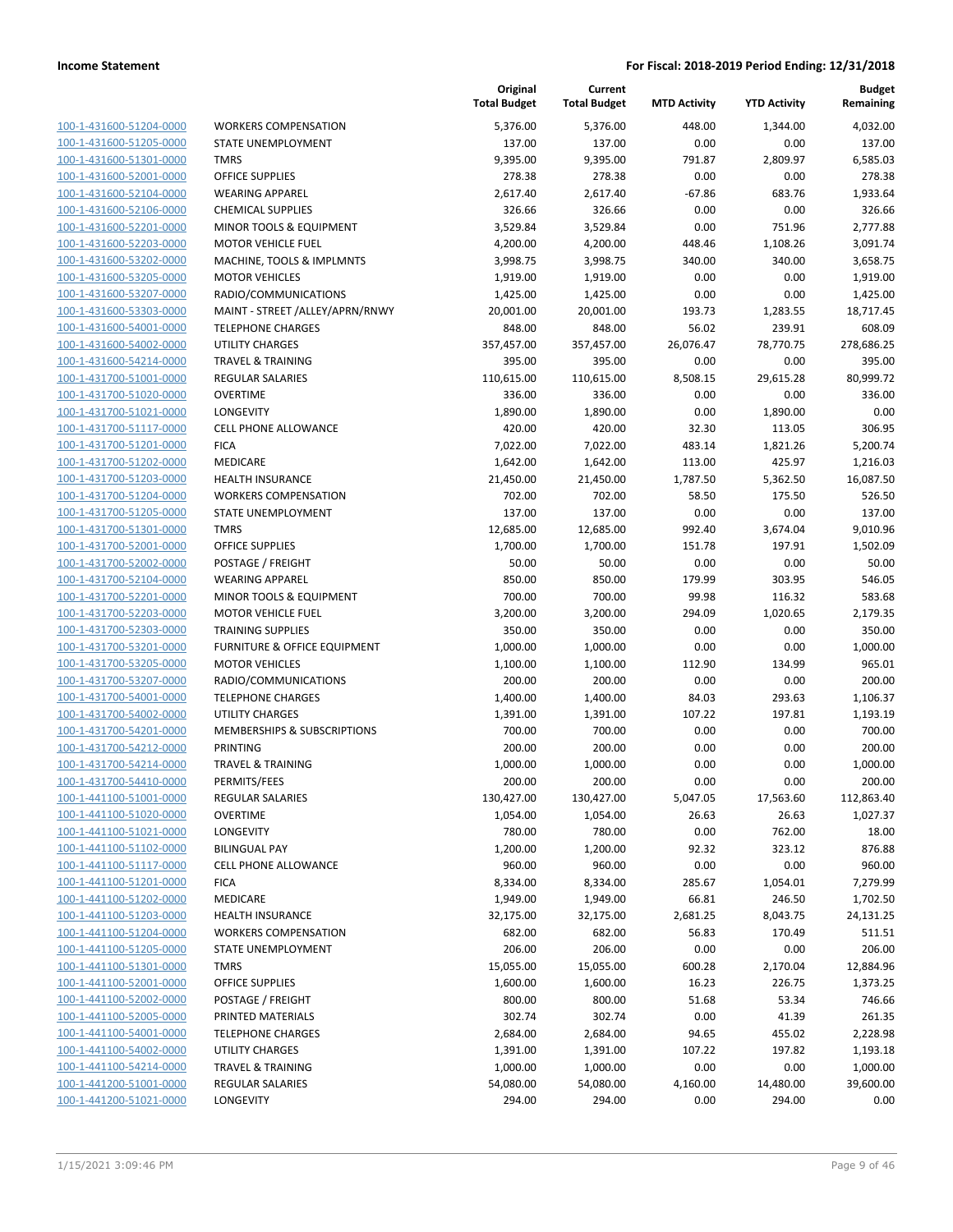| 100-1-441200-51101-0000         |
|---------------------------------|
| 100-1-441200-51117-0000         |
| 100-1-441200-51201-0000         |
| <u>100-1-441200-51202-0000</u>  |
| 100-1-441200-51203-0000         |
| -441200-51204-0000<br>$100 - 1$ |
| 100-1-441200-51205-0000         |
| 100-1-441200-51301-0000         |
| 100-1-441200-52102-0000         |
| 100-1-441200-52104-0000         |
| -441200-54201-0000<br>$100 - 1$ |
| 100-1-441200-54214-0000         |
| 100-1-441300-51001-0000         |
| <u>100-1-441300-51021-0000</u>  |
| 100-1-441300-51101-0000         |
| 441300-51117-0000<br>$100 - 1$  |
| 100-1-441300-51201-0000         |
| 100-1-441300-51202-0000         |
| 100-1-441300-51203-0000         |
| 100-1-441300-51204-0000         |
| -441300-51205-0000<br>$100 - 1$ |
| 100-1-441300-51301-0000         |
| 100-1-441300-52002-0000         |
| 100-1-441300-52005-0000         |
| 100-1-441300-52102-0000         |
| -441300-52104-0000<br>$100 - 1$ |
| 100-1-441300-52201-0000         |
| 100-1-441300-52203-0000         |
| 100-1-441300-53205-0000         |
| 100-1-441300-54001-0000         |
| -441300-54002-0000<br>$100 - 1$ |
| 100-1-441300-54201-0000         |
| 100-1-441300-54214-0000         |
| 100-1-441300-54410-0000         |
| 100-1-443200-51001-0000         |
| -443200-51020-0000<br>$100 - 1$ |
| 100-1-443200-51021-0000         |
| 100-1-443200-51102-0000         |
| 100-1-443200-51117-0000         |
| 100-1-443200-51201-0000         |
| -443200-51202-0000<br>$100 - 1$ |
| <u>100-1-443200-51203-0000</u>  |
| 100-1-443200-51204-0000         |
| <u>100-1-443200-51205-0000</u>  |
| 100-1-443200-51301-0000         |
| 100-1-443200-52001-0000         |
| 100-1-443200-52002-0000         |
| 100-1-443200-52101-0000         |
| <u>100-1-443200-52104-0000</u>  |
| 100-1-443200-52106-0000         |
| 100-1-443200-52108-0000         |
| 100-1-443200-52201-0000         |
| 100-1-443200-52203-0000         |
| <u>100-1-443200-53202-0000</u>  |
| 100-1-443200-53205-0000         |
| 100-1-443200-54001-0000         |
| 100-1-443200-54002-0000         |
| 100-1-443200-54107-0000         |
| <u>100-1-443200-54108-0000</u>  |
|                                 |

|                         |                                        | Original<br><b>Total Budget</b> | Current<br><b>Total Budget</b> | <b>MTD Activity</b> | <b>YTD Activity</b> | <b>Budget</b><br>Remaining |
|-------------------------|----------------------------------------|---------------------------------|--------------------------------|---------------------|---------------------|----------------------------|
| 100-1-441200-51101-0000 | <b>CERTIFICATION PAY</b>               | 1,200.00                        | 1,200.00                       | 0.00                | 0.00                | 1,200.00                   |
| 100-1-441200-51117-0000 | <b>CELL PHONE ALLOWANCE</b>            | 432.00                          | 432.00                         | 0.00                | 0.00                | 432.00                     |
| 100-1-441200-51201-0000 | <b>FICA</b>                            | 3,472.00                        | 3,472.00                       | 232.12              | 838.63              | 2,633.37                   |
| 100-1-441200-51202-0000 | <b>MEDICARE</b>                        | 812.00                          | 812.00                         | 54.28               | 196.11              | 615.89                     |
| 100-1-441200-51203-0000 | <b>HEALTH INSURANCE</b>                | 10,725.00                       | 10,725.00                      | 893.75              | 2,681.25            | 8,043.75                   |
| 100-1-441200-51204-0000 | <b>WORKERS COMPENSATION</b>            | 347.00                          | 347.00                         | 28.92               | 86.76               | 260.24                     |
| 100-1-441200-51205-0000 | <b>STATE UNEMPLOYMENT</b>              | 69.00                           | 69.00                          | 0.00                | 0.00                | 69.00                      |
| 100-1-441200-51301-0000 | <b>TMRS</b>                            | 6,273.00                        | 6,273.00                       | 483.40              | 1,716.76            | 4,556.24                   |
| 100-1-441200-52102-0000 | <b>BOOKS / REF SUPPLIES</b>            | 750.00                          | 750.00                         | 0.00                | 0.00                | 750.00                     |
| 100-1-441200-52104-0000 | <b>WEARING APPAREL</b>                 | 500.04                          | 500.04                         | 0.00                | 0.00                | 500.04                     |
| 100-1-441200-54201-0000 | <b>MEMBERSHIPS &amp; SUBSCRIPTIONS</b> | 250.00                          | 250.00                         | 0.00                | 0.00                | 250.00                     |
| 100-1-441200-54214-0000 | <b>TRAVEL &amp; TRAINING</b>           | 1,000.00                        | 1,000.00                       | 0.00                | 0.00                | 1,000.00                   |
| 100-1-441300-51001-0000 | <b>REGULAR SALARIES</b>                | 262,511.00                      | 262,511.00                     | 20,194.72           | 70,292.41           | 192,218.59                 |
| 100-1-441300-51021-0000 | LONGEVITY                              | 2,640.00                        | 2,640.00                       | 0.00                | 2,640.00            | 0.00                       |
| 100-1-441300-51101-0000 | <b>CERTIFICATION PAY</b>               | 3,600.00                        | 3,600.00                       | 184.62              | 646.17              | 2,953.83                   |
| 100-1-441300-51117-0000 | <b>CELL PHONE ALLOWANCE</b>            | 1,824.00                        | 1,824.00                       | 98.74               | 345.59              | 1,478.41                   |
| 100-1-441300-51201-0000 | <b>FICA</b>                            | 16,776.00                       | 16,776.00                      | 1,229.06            | 4,462.11            | 12,313.89                  |
| 100-1-441300-51202-0000 | MEDICARE                               | 3,923.00                        | 3,923.00                       | 287.44              | 1,043.55            | 2,879.45                   |
| 100-1-441300-51203-0000 | <b>HEALTH INSURANCE</b>                | 53,625.00                       | 53,625.00                      | 4,468.75            | 13,406.25           | 40,218.75                  |
| 100-1-441300-51204-0000 | <b>WORKERS COMPENSATION</b>            | 1,732.00                        | 1,732.00                       | 144.33              | 432.99              | 1,299.01                   |
| 100-1-441300-51205-0000 | <b>STATE UNEMPLOYMENT</b>              | 343.00                          | 343.00                         | 0.00                | 0.00                | 343.00                     |
| 100-1-441300-51301-0000 | <b>TMRS</b>                            | 30,304.00                       | 30,304.00                      | 2,379.56            | 8,590.00            | 21,714.00                  |
| 100-1-441300-52002-0000 | POSTAGE / FREIGHT                      | 6,000.00                        | 6,000.00                       | 400.67              | 572.79              | 5,427.21                   |
| 100-1-441300-52005-0000 | PRINTED MATERIALS                      | 1,191.35                        | 1,191.35                       | 0.00                | 0.00                | 1,191.35                   |
| 100-1-441300-52102-0000 | <b>BOOKS / REF SUPPLIES</b>            | 1,000.00                        | 1,000.00                       | 0.00                | 0.00                | 1,000.00                   |
| 100-1-441300-52104-0000 | <b>WEARING APPAREL</b>                 | 2,400.00                        | 2,400.00                       | 228.98              | 228.98              | 2,171.02                   |
| 100-1-441300-52201-0000 | MINOR TOOLS & EQUIPMENT                | 500.00                          | 500.00                         | 0.00                | 0.00                | 500.00                     |
| 100-1-441300-52203-0000 | <b>MOTOR VEHICLE FUEL</b>              | 4,575.00                        | 4,575.00                       | 316.16              | 887.42              | 3,687.58                   |
| 100-1-441300-53205-0000 | <b>MOTOR VEHICLES</b>                  | 1,200.00                        | 1,200.00                       | 10.00               | 204.73              | 995.27                     |
| 100-1-441300-54001-0000 | <b>TELEPHONE CHARGES</b>               | 4,004.00                        | 4,004.00                       | 269.83              | 917.58              | 3,086.42                   |
| 100-1-441300-54002-0000 | <b>UTILITY CHARGES</b>                 | 1,391.00                        | 1,391.00                       | 107.22              | 197.82              | 1,193.18                   |
| 100-1-441300-54201-0000 | MEMBERSHIPS & SUBSCRIPTIONS            | 750.00                          | 750.00                         | 142.57              | 142.57              | 607.43                     |
| 100-1-441300-54214-0000 | <b>TRAVEL &amp; TRAINING</b>           | 4,000.00                        | 4,000.00                       | 25.00               | 1,525.00            | 2,475.00                   |
| 100-1-441300-54410-0000 | PERMITS/FEES                           | 25,000.00                       | 25,000.00                      | 0.00                | 0.00                | 25,000.00                  |
| 100-1-443200-51001-0000 | REGULAR SALARIES                       | 191,748.00                      | 191,748.00                     | 14,732.31           | 49,445.90           | 142,302.10                 |
| 100-1-443200-51020-0000 | <b>OVERTIME</b>                        | 7,191.00                        | 7,191.00                       | 770.73              | 2,883.59            | 4,307.41                   |
| 100-1-443200-51021-0000 | LONGEVITY                              | 6,738.00                        | 6,738.00                       | 0.00                | 6,714.00            | 24.00                      |
| 100-1-443200-51102-0000 | <b>BILINGUAL PAY</b>                   | 600.00                          | 600.00                         | 46.16               | 161.56              | 438.44                     |
| 100-1-443200-51117-0000 | <b>CELL PHONE ALLOWANCE</b>            | 432.00                          | 432.00                         | 33.22               | 116.27              | 315.73                     |
| 100-1-443200-51201-0000 | <b>FICA</b>                            | 12,816.00                       | 12,816.00                      | 855.10              | 3,321.89            | 9,494.11                   |
| 100-1-443200-51202-0000 | MEDICARE                               | 2,997.00                        | 2,997.00                       | 199.98              | 776.89              | 2,220.11                   |
| 100-1-443200-51203-0000 | <b>HEALTH INSURANCE</b>                | 64,350.00                       | 64,350.00                      | 5,362.50            | 16,087.50           | 48,262.50                  |
| 100-1-443200-51204-0000 | <b>WORKERS COMPENSATION</b>            | 7,855.00                        | 7,855.00                       | 654.58              | 1,963.74            | 5,891.26                   |
| 100-1-443200-51205-0000 | STATE UNEMPLOYMENT                     | 412.00                          | 412.00                         | 0.00                | 0.00                | 412.00                     |
| 100-1-443200-51301-0000 | <b>TMRS</b>                            | 23,151.00                       | 23,151.00                      | 1,810.68            | 6,844.00            | 16,307.00                  |
| 100-1-443200-52001-0000 | <b>OFFICE SUPPLIES</b>                 | 1,120.00                        | 1,120.00                       | 251.70              | 251.70              | 868.30                     |
| 100-1-443200-52002-0000 | POSTAGE / FREIGHT                      | 40.00                           | 40.00                          | 5.98                | 5.98                | 34.02                      |
| 100-1-443200-52101-0000 | <b>JANITORIAL SUPPLIES</b>             | 2,000.00                        | 2,000.00                       | 273.53              | 338.44              | 1,661.56                   |
| 100-1-443200-52104-0000 | <b>WEARING APPAREL</b>                 | 1,950.00                        | 1,950.00                       | 110.42              | 110.42              | 1,839.58                   |
| 100-1-443200-52106-0000 | <b>CHEMICAL SUPPLIES</b>               | 18,000.00                       | 18,000.00                      | 800.56              | 1,774.68            | 16,225.32                  |
| 100-1-443200-52108-0000 | <b>MENAGERIE SUPPLIES</b>              | 7,500.00                        | 7,500.00                       | 566.74              | 2,221.17            | 5,278.83                   |
| 100-1-443200-52201-0000 | MINOR TOOLS & EQUIPMENT                | 1,000.00                        | 1,000.00                       | 41.82               | 641.82              | 358.18                     |
| 100-1-443200-52203-0000 | <b>MOTOR VEHICLE FUEL</b>              | 5,378.00                        | 5,378.00                       | 302.34              | 1,143.43            | 4,234.57                   |
| 100-1-443200-53202-0000 | MACHINE, TOOLS & IMPLMNTS              | 2,000.00                        | 2,000.00                       | 45.45               | 45.45               | 1,954.55                   |
| 100-1-443200-53205-0000 | <b>MOTOR VEHICLES</b>                  | 246.00                          | 246.00                         | 189.46              | 225.46              | 20.54                      |
| 100-1-443200-54001-0000 | <b>TELEPHONE CHARGES</b>               | 1,957.00                        | 1,957.00                       | 152.01              | 454.40              | 1,502.60                   |
| 100-1-443200-54002-0000 | UTILITY CHARGES                        | 30,525.00                       | 30,525.00                      | 2,248.69            | 6,582.21            | 23,942.79                  |
| 100-1-443200-54107-0000 | MEDICAL                                | 2,500.00                        | 20,500.00                      | 1,511.94            | 2,022.44            | 18,477.56                  |
| 100-1-443200-54108-0000 | <b>VETERINARY SERVICES</b>             | 26,000.00                       | 8,000.00                       | $-717.00$           | $-1,812.00$         | 9,812.00                   |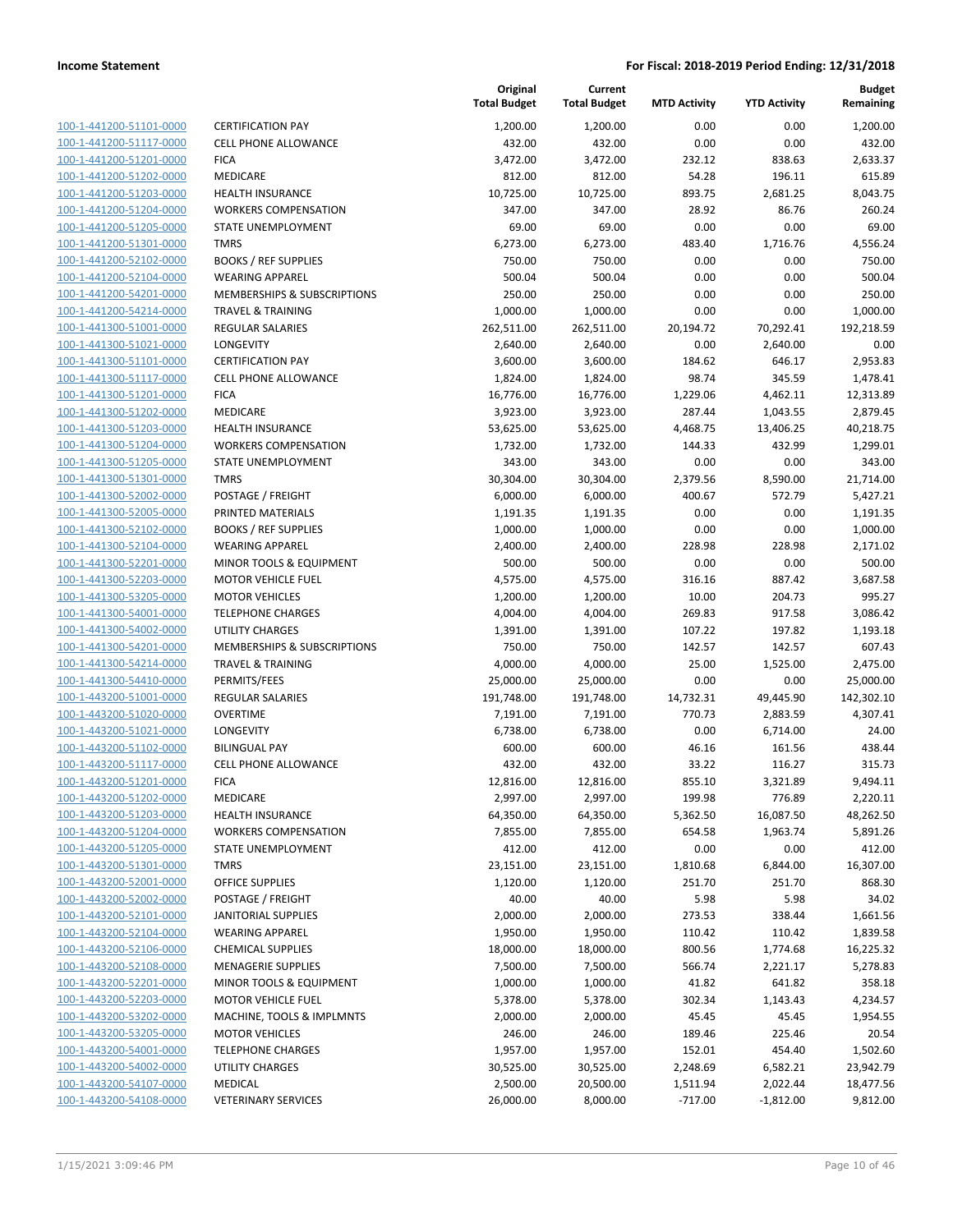| 100-1-443200-54214-0000                      |
|----------------------------------------------|
| 100-1-451100-51001-0000                      |
| 100-1-451100-51020-0000                      |
| <u>100-1-451100-51021-0000</u>               |
| 100-1-451100-51101-0000                      |
| -451100-51102-0000<br>$100 - 1$              |
| 100-1-451100-51116-0000                      |
| 100-1-451100-51117-0000                      |
| <u>100-1-451100-51201-0000</u>               |
| 100-1-451100-51202-0000                      |
| -451100-51203-0000<br>$100-$<br>$\mathbf{1}$ |
| 100-1-451100-51204-0000                      |
| 100-1-451100-51205-0000                      |
| <u>100-1-451100-51301-0000</u>               |
| 100-1-451100-52001-0000                      |
| -451100-52002-0000<br>$100 - 1$              |
| 100-1-451100-52101-0000                      |
| 100-1-451100-52104-0000                      |
| <u>100-1-451100-52106-0000</u>               |
| 100-1-451100-52107-0000                      |
| -451100-52201-0000<br>$100-$<br>$\mathbf{1}$ |
| 100-1-451100-52203-0000                      |
|                                              |
| 100-1-451100-52401-0000                      |
| <u>100-1-451100-53201-0000</u>               |
| 100-1-451100-53202-0000                      |
| -451100-53205-0000<br>$100 - 1$              |
| 100-1-451100-53207-0000                      |
| 100-1-451100-53402-0000                      |
| <u>100-1-451100-53707-0000</u>               |
| 100-1-451100-53708-0000                      |
| -451100-53710-0000<br>$100-$<br>$\mathbf{1}$ |
| 100-1-451100-54001-0000                      |
| 100-1-451100-54002-0000                      |
| <u>100-1-451100-54101-0000</u>               |
| 100-1-451100-54103-0000                      |
| -451100-54201-0000<br>$100 - 1$              |
| 100-1-451100-54211-0000                      |
| 100-1-451100-54214-0000                      |
| 100-1-451100-54301-0000                      |
| 100-1-451100-54409-0000                      |
| -455100-51001-0000<br>$100 - 1$              |
| <u>100-1-455100-51020-0000</u>               |
| <u>100-1-455100-51021-0000</u>               |
| 100-1-455100-51102-0000                      |
| 100-1-455100-51116-0000                      |
| 100-1-455100-51117-0000                      |
| 100-1-455100-51201-0000                      |
|                                              |
| 100-1-455100-51202-0000                      |
| <u>100-1-455100-51203-0000</u>               |
| 100-1-455100-51204-0000                      |
| 100-1-455100-51205-0000                      |
| 100-1-455100-51301-0000                      |
| <u>100-1-455100-52001-0000</u>               |
| <u>100-1-455100-52002-0000</u>               |
| 100-1-455100-52004-0000                      |
| 100-1-455100-52005-0000                      |
| 100-1-455100-52115-0000                      |
| <u>100-1-455100-52201-0000</u>               |
| 100-1-455100-52402-0000                      |

|                                                    |                                                        | Original<br><b>Total Budget</b> | Current<br><b>Total Budget</b> | <b>MTD Activity</b> | <b>YTD Activity</b> | <b>Budget</b><br>Remaining |
|----------------------------------------------------|--------------------------------------------------------|---------------------------------|--------------------------------|---------------------|---------------------|----------------------------|
| 100-1-443200-54214-0000                            | <b>TRAVEL &amp; TRAINING</b>                           | 600.00                          | 600.00                         | 0.00                | 210.00              | 390.00                     |
| 100-1-451100-51001-0000                            | <b>REGULAR SALARIES</b>                                | 502,291.00                      | 524,056.00                     | 41,974.21           | 135,941.98          | 388,114.02                 |
| 100-1-451100-51020-0000                            | <b>OVERTIME</b>                                        | 20,991.00                       | 20,991.00                      | 760.63              | 3,394.42            | 17,596.58                  |
| 100-1-451100-51021-0000                            | LONGEVITY                                              | 5,984.00                        | 5,984.00                       | 0.00                | 5,615.00            | 369.00                     |
| 100-1-451100-51101-0000                            | <b>CERTIFICATION PAY</b>                               | 4,200.00                        | 4,200.00                       | 276.94              | 923.13              | 3,276.87                   |
| 100-1-451100-51102-0000                            | <b>BILINGUAL PAY</b>                                   | 600.00                          | 600.00                         | 46.16               | 161.56              | 438.44                     |
| 100-1-451100-51116-0000                            | <b>CAR ALLOWANCE</b>                                   | 2,400.00                        | 2,400.00                       | 184.62              | 646.17              | 1,753.83                   |
| 100-1-451100-51117-0000                            | <b>CELL PHONE ALLOWANCE</b>                            | 4,032.00                        | 4,032.00                       | 310.18              | 970.23              | 3,061.77                   |
| 100-1-451100-51201-0000                            | <b>FICA</b>                                            | 33,511.00                       | 33,511.00                      | 2,448.39            | 8,636.44            | 24,874.56                  |
| 100-1-451100-51202-0000                            | MEDICARE                                               | 7,837.00                        | 7,837.00                       | 572.61              | 2,019.82            | 5,817.18                   |
| 100-1-451100-51203-0000                            | <b>HEALTH INSURANCE</b>                                | 123,338.00                      | 123,338.00                     | 10,278.17           | 30,834.51           | 92,503.49                  |
| 100-1-451100-51204-0000                            | <b>WORKERS COMPENSATION</b>                            | 12,626.00                       | 12,626.00                      | 1,052.17            | 3,156.51            | 9,469.49                   |
| 100-1-451100-51205-0000                            | STATE UNEMPLOYMENT                                     | 1,259.00                        | 1,259.00                       | 110.60              | 355.66              | 903.34                     |
| 100-1-451100-51301-0000                            | <b>TMRS</b>                                            | 58,266.00                       | 58,266.00                      | 4,838.23            | 16,774.32           | 41,491.68                  |
| 100-1-451100-52001-0000                            | <b>OFFICE SUPPLIES</b>                                 | 750.00                          | 1,150.00                       | 36.78               | 294.88              | 855.12                     |
| 100-1-451100-52002-0000                            | POSTAGE / FREIGHT                                      | 500.00                          | 500.00                         | 4.46                | 4.46                | 495.54                     |
| 100-1-451100-52101-0000                            | <b>JANITORIAL SUPPLIES</b>                             | 7,030.00                        | 5,830.00                       | 822.82              | 1,265.58            | 4,564.42                   |
| 100-1-451100-52104-0000                            | <b>WEARING APPAREL</b>                                 | 10,275.00                       | 10,275.00                      | 130.00              | 1,772.24            | 8,502.76                   |
| 100-1-451100-52106-0000                            | SPLASH PAD SUPPLIES                                    | 6,875.00                        | 6,875.00                       | 0.00                | 0.00                | 6,875.00                   |
| 100-1-451100-52107-0000                            | <b>BOTANICAL SUPPLIES</b>                              | 11,250.00                       | 11,250.00                      | 20.56               | 590.61              | 10,659.39                  |
| 100-1-451100-52201-0000                            | <b>REPAIR &amp; MAINTENANCE</b>                        | 11,750.00                       | 11,750.00                      | 413.46              | 1,160.20            | 10,589.80                  |
| 100-1-451100-52203-0000                            | <b>MOTOR VEHICLE FUEL</b>                              | 26,250.00                       | 26,250.00                      | 1,557.16            | 4,878.65            | 21,371.35                  |
| 100-1-451100-52401-0000                            | RECREATIONAL SUPPLIES                                  | 500.00                          | 500.00                         | 6.99                | 6.99                | 493.01                     |
| 100-1-451100-53201-0000                            | <b>FURNITURE &amp; OFFICE EQUIPMENT</b>                | 0.00                            | 1,186.85                       | 0.00                | 0.00                | 1,186.85                   |
| 100-1-451100-53202-0000                            | MACHINE, TOOLS & IMPLMNTS                              | 9,091.00                        | 9,091.00                       | 0.00                | 7,218.91            | 1,872.09                   |
| 100-1-451100-53205-0000                            | <b>MOTOR VEHICLES</b>                                  | 8,000.00                        | 8,000.00                       | 737.33              | 948.88              | 7,051.12                   |
| 100-1-451100-53207-0000                            | RADIO/COMMUNICATIONS                                   | 1,360.00                        | 1,360.00                       | 0.00                | 0.00                | 1,360.00                   |
| 100-1-451100-53402-0000                            | <b>BUILDING MAINTENANCE</b>                            | 900.00                          | 900.00                         | 0.00                | 0.00                | 900.00                     |
| 100-1-451100-53707-0000                            | <b>MAINT - GROUNDS</b>                                 | 16,885.00                       | 16,885.00                      | 295.97              | 1,131.56            | 15,753.44                  |
| 100-1-451100-53708-0000                            | <b>ATHLETIC FIELDS</b>                                 | 16,200.00                       | 17,600.00                      | 666.72              | 7,517.97            | 10,082.03                  |
| 100-1-451100-53710-0000                            | PARK IMPROVEMENTS                                      | 10,550.00                       | 10,550.00                      | 691.22              | 2,608.01            | 7,941.99                   |
| 100-1-451100-54001-0000                            | <b>TELEPHONE CHARGES</b>                               | 7,292.00                        | 7,292.00                       | 635.54              | 1,386.65            | 5,905.35                   |
| 100-1-451100-54002-0000                            | <b>UTILITY CHARGES</b>                                 | 155,476.00                      | 155,476.00                     | 11,225.28           | 34,830.60           | 120,645.40                 |
| 100-1-451100-54101-0000                            | PROFESSIONAL SERVICES                                  | 0.00                            | 5,100.00                       | 0.00                | 0.00                | 5,100.00                   |
| 100-1-451100-54103-0000                            | CONSULTING                                             | 0.00                            | 800.00                         | 0.00                | 0.00                | 800.00                     |
| 100-1-451100-54201-0000                            | MEMBERSHIPS & SUBSCRIPTIONS                            | 1,510.00                        | 1,510.00                       | 15.99               | 358.99              | 1,151.01                   |
| 100-1-451100-54211-0000                            | ADVERTISING                                            | 4,700.00                        | 4,700.00                       | 760.52              | 1,838.39            | 2,861.61                   |
| 100-1-451100-54214-0000                            | <b>TRAVEL &amp; TRAINING</b>                           | 1,000.00                        | 1,313.15                       | 1,124.94            | 1,988.74            | $-675.59$                  |
| 100-1-451100-54301-0000                            | <b>SPECIAL EVENTS</b>                                  | 57,000.00                       | 57,400.00                      | 1,933.43            | 7,384.57            | 50,015.43                  |
| 100-1-451100-54409-0000                            | <b>CEMETERY MAINTENANCE</b>                            | 80,700.00                       | 80,700.00                      | 6,725.00            | 20,175.00           | 60,525.00                  |
| 100-1-455100-51001-0000                            | <b>REGULAR SALARIES</b>                                | 326,071.00                      | 326,071.00                     | 25,387.71           | 84,721.01           | 241,349.99                 |
| 100-1-455100-51020-0000                            | <b>OVERTIME</b>                                        | 0.00                            | 0.00                           | 0.00                | 6.92                | $-6.92$                    |
| 100-1-455100-51021-0000                            | LONGEVITY                                              | 3,252.00                        | 3,252.00                       | 0.00                | 3,264.00            | $-12.00$                   |
| 100-1-455100-51102-0000                            | <b>BILINGUAL PAY</b>                                   | 600.00                          | 600.00                         | 46.16               | 161.56              | 438.44                     |
| 100-1-455100-51116-0000                            | CAR ALLOWANCE                                          | 3,600.00                        | 3,600.00                       | 0.00                | 0.00                | 3,600.00                   |
| 100-1-455100-51117-0000                            | <b>CELL PHONE ALLOWANCE</b>                            | 432.00                          | 432.00                         | 32.30               | 113.05              | 318.95                     |
| 100-1-455100-51201-0000                            | <b>FICA</b>                                            | 20,705.00                       | 20,705.00                      | 1,518.69            | 5,292.17            | 15,412.83<br>3,604.34      |
| 100-1-455100-51202-0000                            | MEDICARE                                               | 4,842.00<br>42,900.00           | 4,842.00                       | 355.17              | 1,237.66            |                            |
| 100-1-455100-51203-0000<br>100-1-455100-51204-0000 | <b>HEALTH INSURANCE</b><br><b>WORKERS COMPENSATION</b> | 1,092.00                        | 42,900.00<br>1,092.00          | 3,575.00            | 10,725.00<br>273.00 | 32,175.00<br>819.00        |
|                                                    |                                                        |                                 |                                | 91.00               |                     |                            |
| 100-1-455100-51205-0000<br>100-1-455100-51301-0000 | STATE UNEMPLOYMENT<br><b>TMRS</b>                      | 806.00                          | 806.00                         | 55.11               | 158.46              | 647.54                     |
|                                                    |                                                        | 28,709.00                       | 28,709.00                      | 2,459.86            | 8,721.80            | 19,987.20                  |
| 100-1-455100-52001-0000                            | <b>OFFICE SUPPLIES</b>                                 | 2,885.00                        | 2,885.00                       | 62.30               | 141.92              | 2,743.08                   |
| 100-1-455100-52002-0000                            | POSTAGE / FREIGHT                                      | 75.00                           | 75.00                          | 0.00                | 0.83                | 74.17                      |
| 100-1-455100-52004-0000                            | <b>COMPUTER SUPPLIES</b>                               | 75.00                           | 75.00                          | 0.00                | 0.00                | 75.00                      |
| 100-1-455100-52005-0000                            | PRINTED MATERIALS                                      | 48.00                           | 48.00                          | 24.00               | 24.00               | 24.00                      |
| 100-1-455100-52115-0000                            | <b>CATALOGING SUPPLIES</b>                             | 1,000.00                        | 1,000.00                       | 14.97               | 98.82               | 901.18                     |
| 100-1-455100-52201-0000<br>100-1-455100-52402-0000 | MINOR TOOLS & EQUIPMENT                                | 75.00                           | 75.00                          | 0.00                | 0.00                | 75.00                      |
|                                                    | <b>BASIC PROGRAM EXPENSE</b>                           | 4,100.00                        | 4,100.00                       | 92.92               | 1,327.19            | 2,772.81                   |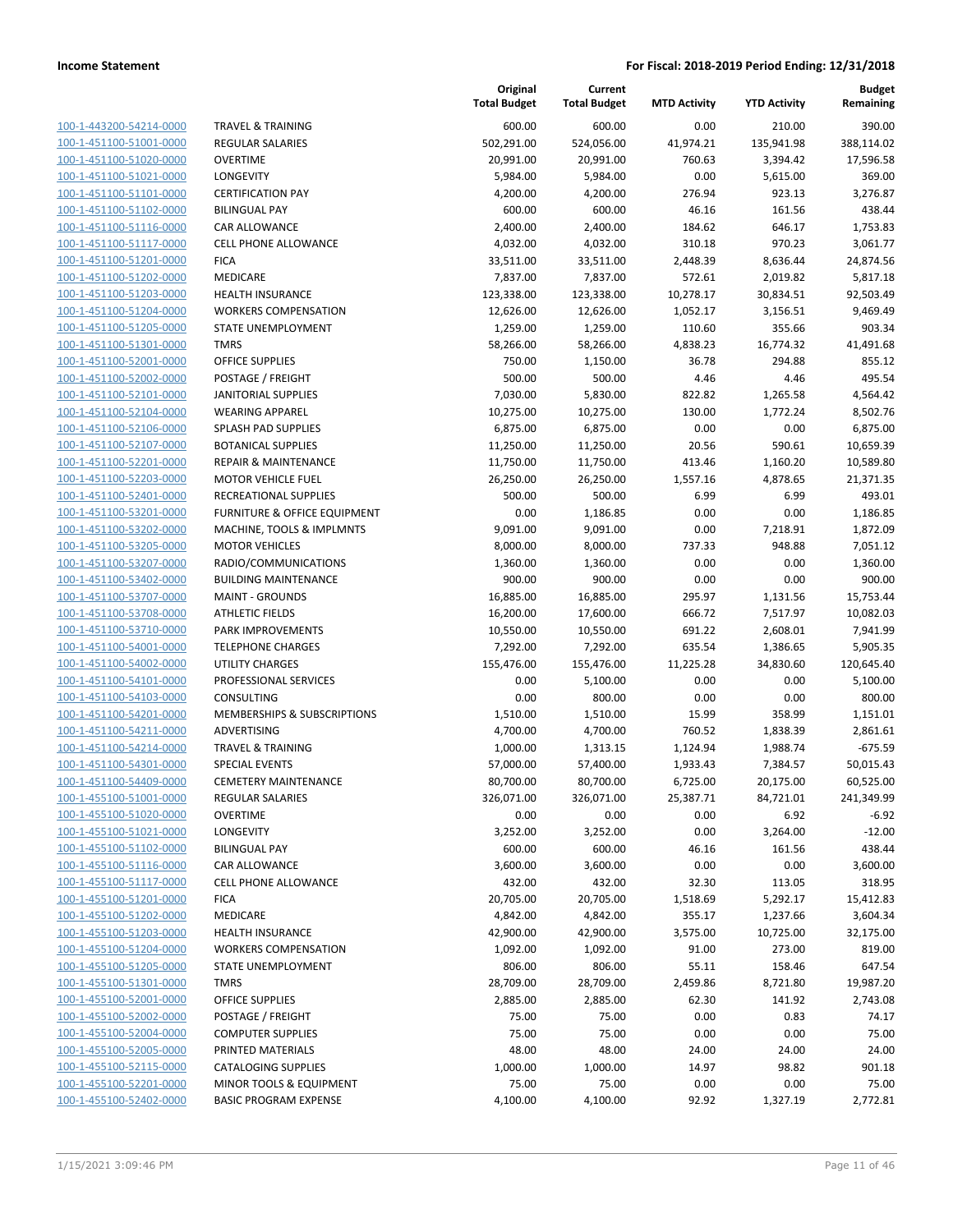| 100-1-455100-53201-0000                            |
|----------------------------------------------------|
| 100-1-455100-54001-0000                            |
| 100-1-455100-54002-0000                            |
| 100-1-455100-54201-0000                            |
| 100-1-455100-54202-0000                            |
| 100-1-455100-54214-0000                            |
| 100-1-455100-55203-0000                            |
| 100-1-455100-55211-0000                            |
| 100-1-456100-51001-0000                            |
| 100-1-456100-51021-0000                            |
| 100-1-456100-51116-0000                            |
| 100-1-456100-51117-0000                            |
| 100-1-456100-51201-0000                            |
| 100-1-456100-51202-0000                            |
| -456100-51203-0000<br>$100 - 1$                    |
| 100-1-456100-51204-0000                            |
| 100-1-456100-51205-0000                            |
| 100-1-456100-51301-0000                            |
| 100-1-456100-52001-0000                            |
| $100 - 1$<br>-456100-52002-0000                    |
| 100-1-456100-52103-0000                            |
| 100-1-456100-54001-0000                            |
| 100-1-456100-54201-0000                            |
| 100-1-456100-54205-0000                            |
| $100 - 1$<br>-456100-54214-0000                    |
| 100-1-456100-54301-0000                            |
| 100-1-456100-54523-0000                            |
| 100-1-480000-52003-0000                            |
| 100-1-480000-52006-0000                            |
| 100-1-480000-54002-0000                            |
| 100-1-480000-54105-0000                            |
| 100-1-480000-54201-0000                            |
| 100-1-480000-54904-0000                            |
| 100-1-480000-54905-0000                            |
| 100-1-480000-54906-0000                            |
| 100-1-480000-56309-0000                            |
| 100-1-480000-56309-0001                            |
|                                                    |
| 100-1-480000-57005-0000<br>100-1-480000-57007-0000 |
| -480000-57008-0000<br>$100 - 1$                    |
|                                                    |
| 100-1-480000-57015-0000                            |
| 100-1-491000-58040-0000                            |
| <u>100-1-491000-58204-0000</u>                     |
| 100-1-495000-58702-0000                            |
| 100-1-495000-58703-0000                            |
| 100-1-495000-58704-0000                            |
| 100-1-495000-58705-0000                            |
| 100-1-495000-58706-0000                            |
| <u>100-1-495000-58712-0000</u>                     |
| 100-1-495000-58713-0000                            |
| 100-1-495000-58714-0000                            |
| 100-1-495000-58715-0000                            |
| 100-1-495000-58716-0000                            |
| <u>100-1-495000-58722-0000</u>                     |
| 100-1-495000-58723-0000                            |
| 100-1-495000-58724-0000                            |
| <u>100-1-495000-58725-0000</u>                     |
|                                                    |

|                                                    |                                          | Original<br><b>Total Budget</b> | Current<br><b>Total Budget</b> | <b>MTD Activity</b>   | <b>YTD Activity</b> | <b>Budget</b><br>Remaining |
|----------------------------------------------------|------------------------------------------|---------------------------------|--------------------------------|-----------------------|---------------------|----------------------------|
| 100-1-455100-53201-0000                            | <b>FURNITURE &amp; OFFICE EQUIPMENT</b>  | 629.00                          | 629.00                         | 0.00                  | 0.00                | 629.00                     |
| 100-1-455100-54001-0000                            | <b>TELEPHONE CHARGES</b>                 | 5,676.00                        | 5,676.00                       | 526.30                | 1,290.19            | 4,385.81                   |
| 100-1-455100-54002-0000                            | <b>UTILITY CHARGES</b>                   | 32,442.00                       | 32,442.00                      | 2,499.81              | 9,406.22            | 23,035.78                  |
| 100-1-455100-54201-0000                            | MEMBERSHIPS & SUBSCRIPTIONS              | 9,744.00                        | 9,744.00                       | 741.20                | 7,405.20            | 2,338.80                   |
| 100-1-455100-54202-0000                            | <b>LIBRARY PERIODICALS</b>               | 2,700.00                        | 2,700.00                       | 0.00                  | 2,488.67            | 211.33                     |
| 100-1-455100-54214-0000                            | <b>TRAVEL &amp; TRAINING</b>             | 2,500.00                        | 2,500.00                       | 0.00                  | 325.00              | 2,175.00                   |
| 100-1-455100-55203-0000                            | <b>FURNITURE/OFFICE EQUIP</b>            | 250.00                          | 250.00                         | 0.00                  | 238.08              | 11.92                      |
| 100-1-455100-55211-0000                            | <b>BOOKS</b>                             | 43,800.00                       | 43,800.00                      | 4,766.34              | 10,576.28           | 33,223.72                  |
| 100-1-456100-51001-0000                            | REGULAR SALARIES                         | 57,247.00                       | 57,247.00                      | 4,403.04              | 15,379.73           | 41,867.27                  |
| 100-1-456100-51021-0000                            | LONGEVITY                                | 1,584.00                        | 1,584.00                       | 0.00                  | 1,584.00            | 0.00                       |
| 100-1-456100-51116-0000                            | CAR ALLOWANCE                            | 3,600.00                        | 3,600.00                       | 276.92                | 969.22              | 2,630.78                   |
| 100-1-456100-51117-0000                            | <b>CELL PHONE ALLOWANCE</b>              | 432.00                          | 432.00                         | 33.22                 | 116.27              | 315.73                     |
| 100-1-456100-51201-0000                            | <b>FICA</b>                              | 3,898.00                        | 3,898.00                       | 264.34                | 1,028.23            | 2,869.77                   |
| 100-1-456100-51202-0000                            | MEDICARE                                 | 912.00                          | 912.00                         | 61.82                 | 240.47              | 671.53                     |
| 100-1-456100-51203-0000                            | <b>HEALTH INSURANCE</b>                  | 10,725.00                       | 10,725.00                      | 893.75                | 2,681.25            | 8,043.75                   |
| 100-1-456100-51204-0000                            | <b>WORKERS COMPENSATION</b>              | 172.00                          | 172.00                         | 14.33                 | 42.99               | 129.01                     |
| 100-1-456100-51205-0000                            | STATE UNEMPLOYMENT                       | 69.00                           | 69.00                          | 0.00                  | 0.00                | 69.00                      |
| 100-1-456100-51301-0000                            | <b>TMRS</b>                              | 7,041.00                        | 7,041.00                       | 547.68                | 2,097.34            | 4,943.66                   |
| 100-1-456100-52001-0000                            | <b>OFFICE SUPPLIES</b>                   | 100.00                          | 100.00                         | 0.00                  | 0.00                | 100.00                     |
| 100-1-456100-52002-0000                            | POSTAGE / FREIGHT                        | 200.00                          | 200.00                         | 10.06                 | 20.36               | 179.64                     |
| 100-1-456100-52103-0000                            | <b>MEETING SUPPLIES</b>                  | 50.00                           | 50.00                          | 0.00                  | 0.00                | 50.00                      |
| 100-1-456100-54001-0000                            | <b>TELEPHONE CHARGES</b>                 | 413.00                          | 413.00                         | 32.01                 | 95.66               | 317.34                     |
| 100-1-456100-54201-0000                            | MEMBERSHIPS & SUBSCRIPTIONS              | 1,240.00                        | 1,240.00                       | 0.00                  | 0.00                | 1,240.00                   |
| 100-1-456100-54205-0000                            | <b>BUSINESS MEALS</b>                    | 50.00                           | 50.00                          | 0.00                  | 0.00                | 50.00                      |
| 100-1-456100-54214-0000                            | <b>TRAVEL &amp; TRAINING</b>             | 750.00                          | 750.00                         | 0.00                  | 0.00                | 750.00                     |
| 100-1-456100-54301-0000                            | <b>SPECIAL EVENTS</b>                    | 7,300.00                        | 7,300.00                       | 153.51                | 2,161.52            | 5,138.48                   |
| 100-1-456100-54523-0000                            | PROPOSED EVENTS                          | 75,000.00                       | 75,000.00                      | 6,890.00              | 35,670.00           | 39,330.00                  |
| 100-1-480000-52003-0000                            | <b>COPIER CHARGES</b>                    | 75,900.00                       | 75,900.00                      | 3,396.73              | 10,257.87           | 65,642.13                  |
| 100-1-480000-52006-0000                            | <b>COPIER PAPER</b>                      | 5,000.00                        | 5,000.00                       | 408.88                | 780.87              | 4,219.13                   |
| 100-1-480000-54002-0000                            | UTILITY CHARGES                          | 652.00                          | 652.00                         | 48.00                 | 143.89              | 508.11                     |
| 100-1-480000-54105-0000                            | <b>MARKETING</b>                         | 8,250.00                        | 8,250.00                       | 0.00                  | 0.00                | 8,250.00                   |
| 100-1-480000-54201-0000                            | MEMBERSHIPS & SUBSCRIPTIONS              | 8,601.00                        | 8,601.00                       | 0.00                  | 0.00                | 8,601.00                   |
| 100-1-480000-54904-0000                            | POSTAGE METER RENTAL                     | 0.00                            | 0.00                           | $-355.70$             | $-533.55$           | 533.55                     |
| 100-1-480000-54905-0000                            | MAIL MACHINE LEASE INT                   | 700.00                          | 700.00                         | 0.00                  | 0.00                | 700.00                     |
| 100-1-480000-54906-0000                            | MAIL MACHINE LEASE PRINC                 | 2,600.00                        | 2,600.00                       | 0.00                  | 0.00                | 2,600.00                   |
| 100-1-480000-56309-0000                            | PAYOUT ARRANGEMENT LOCAL SALES TAX       | 178,096.00                      | 178,096.00                     | 14,841.30             | 44,523.90           | 133,572.10                 |
| 100-1-480000-56309-0001                            | PAYOUT ARRANGEMENT - 380 AGREEMENT       | 123,312.00                      | 123,312.00                     | 0.00                  | 0.00                | 123,312.00                 |
| 100-1-480000-57005-0000                            | <b>ACCRUED VAC &amp; SICK PAY</b>        | 160,000.00                      | 160,000.00                     | 9,611.92              | 13,559.28           | 146,440.72                 |
| 100-1-480000-57007-0000                            | <b>COMMUNITY SERVICES</b>                | 25,000.00                       | 25,000.00                      | 0.00                  | 0.00                | 25,000.00                  |
| 100-1-480000-57008-0000                            | <b>BANK CHARGES</b>                      | 15,000.00                       | 15,000.00                      | 776.74                | 2,604.75            | 12,395.25                  |
| 100-1-480000-57015-0000                            | <b>CONTINGENCY EXPENSE</b>               | 90,000.00                       | 90,000.00                      | 0.00                  | 0.00                | 90,000.00                  |
| 100-1-491000-58040-0000                            | XFR - GENERAL CIP                        | 3,220,008.00                    | 3,220,008.00                   | 268,334.00            | 805,002.00          | 2,415,006.00               |
| 100-1-491000-58204-0000                            | XFR - VEHICLE/EQUIP RPLCMNT              | 615,357.00                      | 615,357.00                     | 51,279.75             | 153,839.25          | 461,517.75                 |
| 100-1-495000-58702-0000                            | CA - GEN GOV TO CENTRAL SERVICE FUND     | 2,990.00                        | 2,990.00                       |                       |                     |                            |
| 100-1-495000-58703-0000                            | CA - PUBLIC WORKS TO CENTRAL SERVICE FU  | 83,324.00                       | 83,324.00                      | 249.17                | 747.51<br>20,831.01 | 2,242.49<br>62,492.99      |
| 100-1-495000-58704-0000                            | CA - PUBLIC SAFETY TO CENTRAL SERVICE FU |                                 | 224,363.00                     | 6,943.67<br>18,696.92 | 56,090.76           | 168,272.24                 |
| 100-1-495000-58705-0000                            |                                          | 224,363.00<br>60,110.00         | 60,110.00                      |                       |                     |                            |
|                                                    | CA - COM DEV TO CENTRAL SERVICE FUND     |                                 |                                | 5,009.17              | 15,027.51           | 45,082.49                  |
| 100-1-495000-58706-0000<br>100-1-495000-58712-0000 | CA - PARKS & REC TO CENTRAL SERVICE FUND | 200,523.00                      | 200,523.00                     | 16,710.25             | 50,130.75           | 150,392.25                 |
|                                                    | CA - GEN GOV TO INSURANCE FUND           | 2,437.00                        | 2,437.00                       | 203.08                | 609.24              | 1,827.76                   |
| 100-1-495000-58713-0000                            | CA - PUBLIC WORKS TO INSURANCE FUND      | 30,169.00                       | 30,169.00                      | 2,514.08              | 7,542.24            | 22,626.76                  |
| 100-1-495000-58714-0000                            | CA - PUBLIC SAFETY TO INSURANCE FUND     | 70,502.00                       | 70,502.00                      | 5,875.17              | 17,625.51           | 52,876.49                  |
| 100-1-495000-58715-0000                            | CA - COM DEV TO INSURANCE FUND           | 11,768.00                       | 11,768.00                      | 980.67                | 2,942.01            | 8,825.99                   |
| 100-1-495000-58716-0000                            | CA - PARKS & REC TO INSURANCE FUND       | 39,169.00                       | 39,169.00                      | 3,264.08              | 9,792.24            | 29,376.76                  |
| 100-1-495000-58722-0000                            | CA - GEN GOVERNMENT TO MIS FUND          | 19,265.00                       | 19,265.00                      | 1,605.42              | 4,816.26            | 14,448.74                  |
| 100-1-495000-58723-0000                            | CA - PUBLIC WORKS TO MIS FUND            | 17,693.00                       | 17,693.00                      | 1,474.42              | 4,423.26            | 13,269.74                  |
| 100-1-495000-58724-0000                            | CA - PUBLIC SAFETY TO MIS FUND           | 157,174.00                      | 157,174.00                     | 13,097.83             | 39,293.49           | 117,880.51                 |
| 100-1-495000-58725-0000                            | CA - COM DEV TO MIS FUND                 | 51,718.00                       | 51,718.00                      | 4,309.83              | 12,929.49           | 38,788.51                  |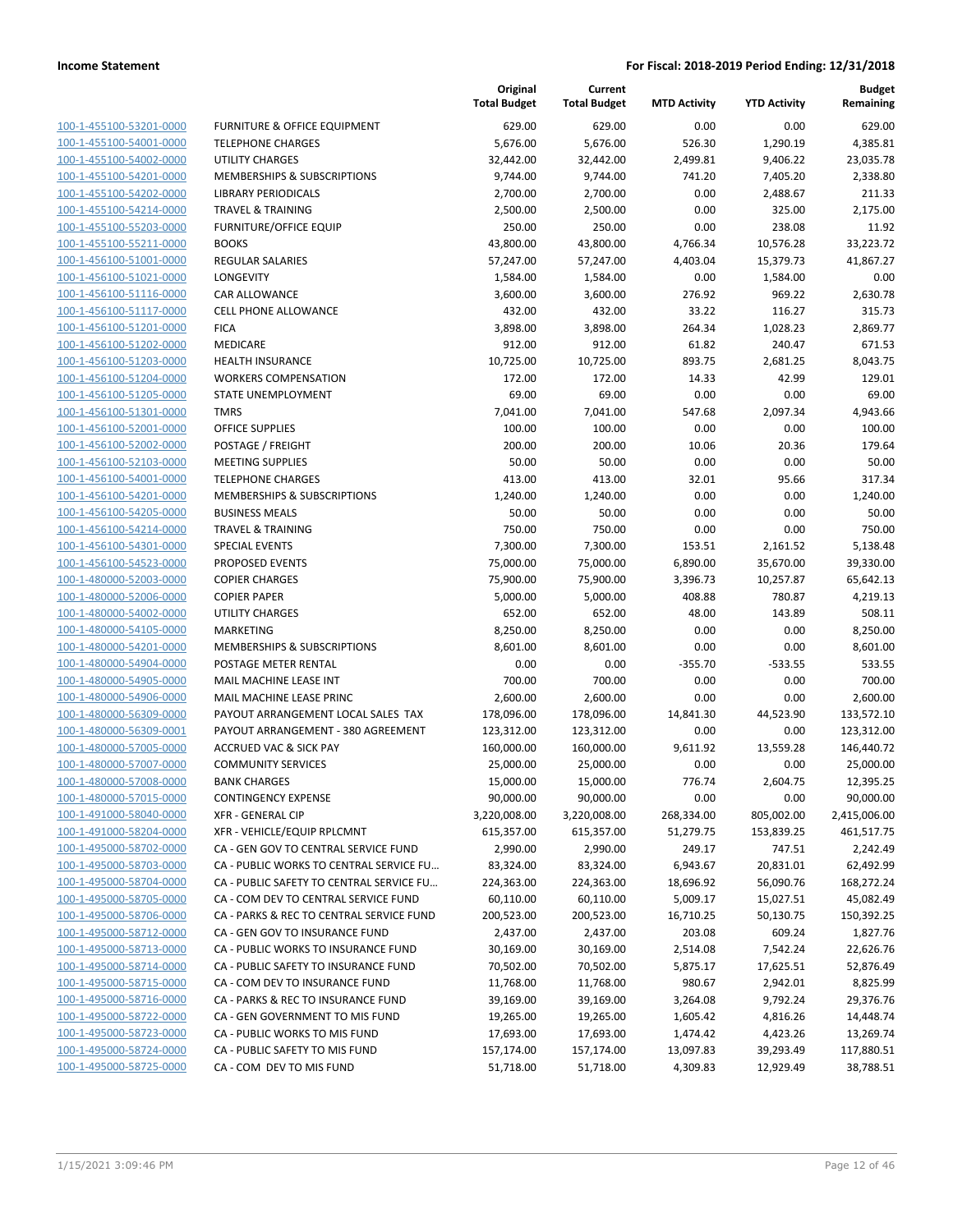|                                                           |                                                                       | Original<br><b>Total Budget</b> | Current<br><b>Total Budget</b> | <b>MTD Activity</b> | <b>YTD Activity</b> | <b>Budget</b><br>Remaining |
|-----------------------------------------------------------|-----------------------------------------------------------------------|---------------------------------|--------------------------------|---------------------|---------------------|----------------------------|
| 100-1-495000-58726-0000                                   | CA - PARKS & REC TO MIS FUND                                          | 50,819.00                       | 50,819.00                      | 4.234.92            | 12,704.76           | 38,114.24                  |
|                                                           | <b>Expense Total:</b>                                                 | 26,032,854.92                   | 26,030,383.92                  | 1,987,758.31        | 6,569,277.83        | 19,461,106.09              |
|                                                           | Fund: 100 - GENERAL FUND Surplus (Deficit):                           | $-1,558,556.07$                 | -1,556,085.07                  | 1,566,277.37        | $-145,698.83$       |                            |
| <b>Fund: 101 - MUNICIPAL COURT BUILDING SECURITY FEES</b> |                                                                       |                                 |                                |                     |                     |                            |
| Revenue<br>101-1-318001-44101-0000                        | MUNICIPAL COURT COST/FEES                                             | 0.00                            | 0.00                           | 400.45              | 1,310.82            | $-1,310.82$                |
| 101-1-319001-45401-0000                                   | <b>INTEREST REVENUES</b>                                              | 0.00                            | 0.00                           | 134.86              | 437.66              | $-437.66$                  |
|                                                           | <b>Revenue Total:</b>                                                 | 0.00                            | 0.00                           | 535.31              | 1,748.48            | $-1.748.48$                |
| <b>Expense</b>                                            |                                                                       |                                 |                                |                     |                     |                            |
| 101-1-480000-57008-0000                                   | <b>BANK CHARGES</b>                                                   | 0.00                            | 0.00                           | 0.57                | 4.24                | $-4.24$                    |
|                                                           | <b>Expense Total:</b>                                                 | 0.00                            | 0.00                           | 0.57                | 4.24                | $-4.24$                    |
|                                                           | Fund: 101 - MUNICIPAL COURT BUILDING SECURITY FEES Surplus (Deficit): | 0.00                            | 0.00                           | 534.74              | 1,744.24            |                            |
| Fund: 102 - MUNICIPAL COURT TECH FUND                     |                                                                       |                                 |                                |                     |                     |                            |
| Revenue                                                   |                                                                       |                                 |                                |                     |                     |                            |
| 102-1-318001-44101-0000                                   | MUNICIPAL COURT COST/FEES                                             | 0.00                            | 0.00                           | 533.95              | 1,747.78            | $-1,747.78$                |
| 102-1-319001-45401-0000                                   | <b>INTEREST REVENUES</b>                                              | 0.00                            | 0.00                           | 82.51               | 267.47              | -267.47                    |
|                                                           | <b>Revenue Total:</b>                                                 | 0.00                            | 0.00                           | 616.46              | 2,015.25            | $-2,015.25$                |
| <b>Expense</b>                                            |                                                                       |                                 |                                |                     |                     |                            |
| 102-1-480000-57008-0000                                   | <b>BANK CHARGES</b>                                                   | 0.00                            | 0.00                           | 0.35                | 2.58                | $-2.58$                    |
|                                                           | <b>Expense Total:</b>                                                 | 0.00                            | 0.00                           | 0.35                | 2.58                | $-2.58$                    |
|                                                           | Fund: 102 - MUNICIPAL COURT TECH FUND Surplus (Deficit):              | 0.00                            | 0.00                           | 616.11              | 2,012.67            |                            |
| Fund: 103 - MUNICIPAL COURT CHILD SAFETY FUND<br>Revenue  |                                                                       |                                 |                                |                     |                     |                            |
| 103-1-318001-44101-0000                                   | MUNICIPAL COURT COST/FEES                                             | 1,954.00                        | 1,954.00                       | 0.00                | 26.56               | 1,927.44                   |
| 103-1-318001-44110-0000                                   | OPTIONAL COUNTY FEE - CHILD SAFETY                                    | 26,637.00                       | 26,637.00                      | 0.00                | 0.00                | 26,637.00                  |
| 103-1-319001-45401-0000                                   | <b>INTEREST REVENUES</b>                                              | 25.00                           | 25.00                          | 29.41               | 96.93               | $-71.93$                   |
|                                                           | <b>Revenue Total:</b>                                                 | 28,616.00                       | 28,616.00                      | 29.41               | 123.49              | 28,492.51                  |
| Expense                                                   |                                                                       |                                 |                                |                     |                     |                            |
| 103-1-480000-57007-0000                                   | <b>COMMUNITY SERVICES</b>                                             | 28,000.00                       | 28,000.00                      | 0.00                | 0.00                | 28,000.00                  |
| 103-1-480000-57008-0000                                   | <b>BANK CHARGES</b>                                                   | 10.00                           | 10.00                          | 0.12                | 0.98                | 9.02                       |
|                                                           | <b>Expense Total:</b>                                                 | 28,010.00                       | 28,010.00                      | 0.12                | 0.98                | 28,009.02                  |
|                                                           | Fund: 103 - MUNICIPAL COURT CHILD SAFETY FUND Surplus (Deficit):      | 606.00                          | 606.00                         | 29.29               | 122.51              |                            |
| <b>Fund: 111 - RECREATION ACTIVITIES FUND</b>             |                                                                       |                                 |                                |                     |                     |                            |
| Revenue                                                   |                                                                       |                                 |                                |                     |                     |                            |
| 111-1-319001-45401-0000<br>111-1-319010-45306-0000        | <b>INTEREST REVENUES</b><br><b>PARK CONCESSIONS</b>                   | 25.00<br>44,415.00              | 25.00<br>44,415.00             | 6.62<br>$-13.51$    | 28.15<br>1,389.27   | $-3.15$<br>43,025.73       |
| 111-1-319011-44507-0000                                   | <b>ADULT RECREATION FEES</b>                                          | 22,480.00                       | 22,480.00                      | 48.00               | 554.50              | 21,925.50                  |
| 111-1-319011-44508-0000                                   | YOUTH RECREATION FEES                                                 | 145,650.00                      | 145,650.00                     | 4,560.00            | 14,943.50           | 130,706.50                 |
| 111-1-319012-44509-0000                                   | SPECIAL EVENT FUNDING                                                 | 45,000.00                       | 45,000.00                      | 0.00                | 225.00              | 44,775.00                  |
| 111-1-319012-45504-0000                                   | RECREATION FACILTY RENTAL                                             | 15,539.00                       | 15,539.00                      | 240.00              | 280.00              | 15,259.00                  |
|                                                           | <b>Revenue Total:</b>                                                 | 273,109.00                      | 273,109.00                     | 4,841.11            | 17,420.42           | 255,688.58                 |
| <b>Expense</b>                                            |                                                                       |                                 |                                |                     |                     |                            |
| 111-1-451200-51001-0000                                   | REGULAR SALARIES / PART TIME TEMPORARY                                | 17,280.00                       | 17,280.00                      | 602.40              | 1,281.35            | 15,998.65                  |
| 111-1-451200-51201-0000                                   | <b>FICA</b>                                                           | 1,071.00                        | 1,071.00                       | 37.35               | 79.45               | 991.55                     |
| 111-1-451200-51202-0000                                   | MEDICARE                                                              | 251.00                          | 251.00                         | 8.73                | 18.58               | 232.42                     |
| 111-1-451200-51204-0000<br>111-1-451200-51205-0000        | <b>WORKERS COMPENSATION</b><br>STATE UNEMPLOYMENT                     | 442.00<br>66.00                 | 442.00<br>66.00                | 36.83<br>10.85      | 110.49<br>23.07     | 331.51<br>42.93            |
| 111-1-451200-52001-0000                                   | OFFICE SUPPLIES                                                       | 500.00                          | 500.00                         | 38.53               | 38.53               | 461.47                     |
| 111-1-451200-52101-0000                                   | <b>JANITORIAL SUPPLIES</b>                                            | 750.00                          | 750.00                         | 0.00                | 0.00                | 750.00                     |
| 111-1-451200-52401-0000                                   | YOUTH SPORT SUPPLIES                                                  | 79,185.00                       | 79,185.00                      | 4,897.63            | 8,164.41            | 71,020.59                  |
| 111-1-451200-52403-0000                                   | <b>RESALE ITEMS</b>                                                   | 24,112.00                       | 24,112.00                      | 0.00                | 2,250.00            | 21,862.00                  |
| 111-1-451200-54301-0000                                   | <b>SPECIAL EVENTS</b>                                                 | 40,000.00                       | 40,000.00                      | 603.92              | 909.83              | 39,090.17                  |
| 111-1-451200-54302-0000                                   | <b>TEAM REGISTRATION</b>                                              | 4,200.00                        | 4,200.00                       | 0.00                | 1,000.00            | 3,200.00                   |
| 111-1-451200-54303-0000                                   | ADULT OFFICIALS / INSTRUCTORS                                         | 80,938.00                       | 80,938.00                      | 2,129.00            | 9,395.00            | 71,543.00                  |
| 111-1-480000-52003-0000                                   | <b>COPIER CHARGES</b>                                                 | 2,050.00                        | 2,050.00                       | 67.27               | 385.67              | 1,664.33                   |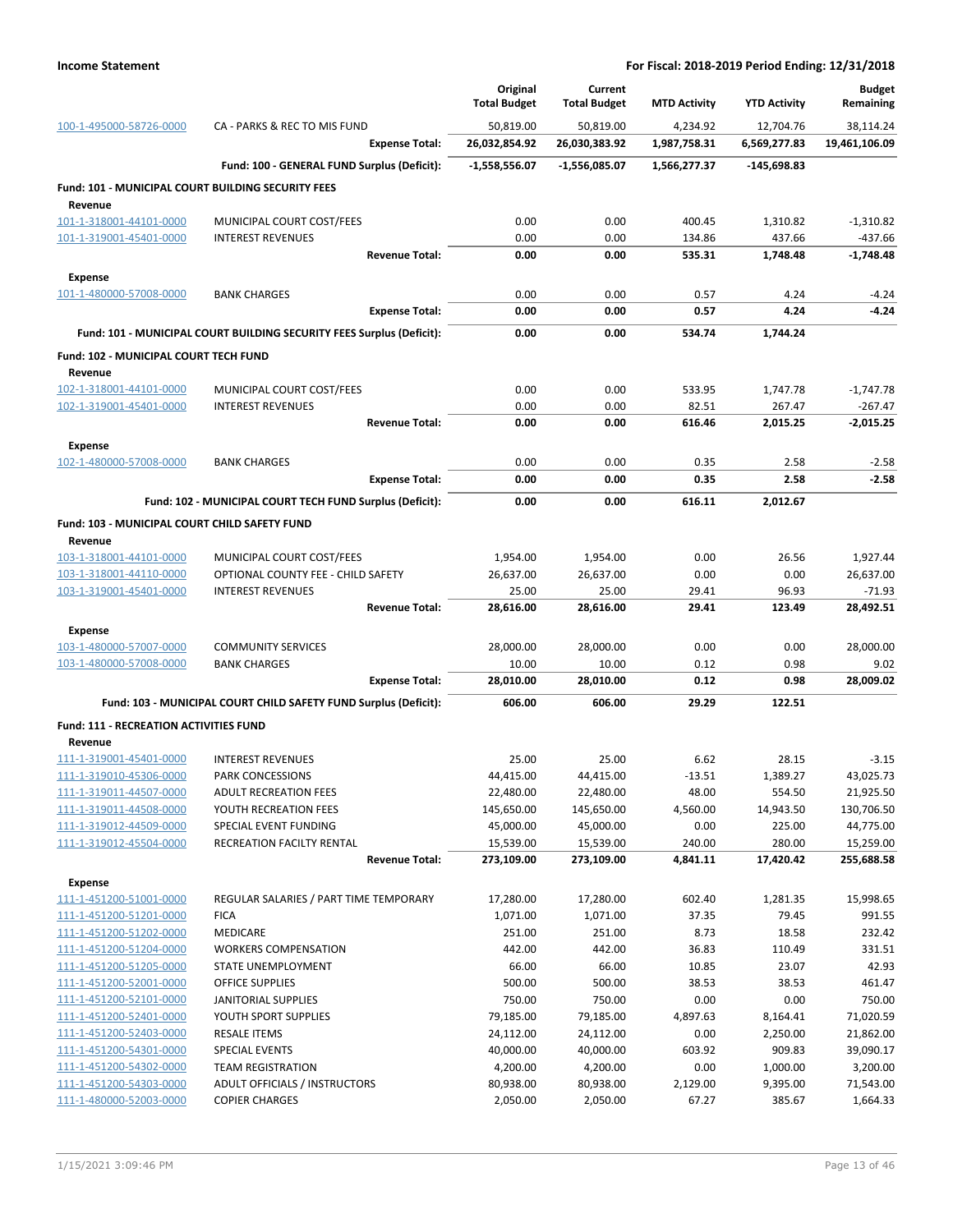|                                                         |                                                                 | Original<br><b>Total Budget</b> | Current<br><b>Total Budget</b> | <b>MTD Activity</b>   | <b>YTD Activity</b>     | <b>Budget</b><br>Remaining |
|---------------------------------------------------------|-----------------------------------------------------------------|---------------------------------|--------------------------------|-----------------------|-------------------------|----------------------------|
| 111-1-480000-57008-0000                                 | <b>BANK CHARGES</b>                                             | 2,300.00                        | 2,300.00                       | 211.53                | 618.58                  | 1,681.42                   |
| 111-1-495000-58501-0000                                 | CA - GENERAL FUND                                               | 10,275.00                       | 10,275.00                      | 856.25                | 2,568.75                | 7,706.25                   |
| 111-1-495000-58701-0000                                 | CA - CENTRAL SERVICE FUND                                       | 611.00                          | 611.00                         | 50.92                 | 152.76                  | 458.24                     |
| 111-1-495000-58710-0000                                 | CA - INSURANCE FUND                                             | 229.00                          | 229.00                         | 19.08                 | 57.24                   | 171.76                     |
| 111-1-495000-58720-0000                                 | CA - MIS FUN                                                    | 4,085.00                        | 4,085.00                       | 340.42                | 1,021.26                | 3,063.74                   |
|                                                         | <b>Expense Total:</b>                                           | 268,345.00                      | 268,345.00                     | 9,910.71              | 28,074.97               | 240,270.03                 |
|                                                         | Fund: 111 - RECREATION ACTIVITIES FUND Surplus (Deficit):       | 4,764.00                        | 4,764.00                       | -5,069.60             | -10,654.55              |                            |
| <b>Fund: 112 - GUN RANGE FUND</b>                       |                                                                 |                                 |                                |                       |                         |                            |
| Revenue                                                 |                                                                 |                                 |                                |                       |                         |                            |
| 112-1-319001-45401-0000                                 | <b>INTEREST REVENUES</b>                                        | 50.00                           | 50.00                          | 0.00                  | 0.00                    | 50.00                      |
| 112-1-319001-45601-0000                                 | MISCELLANEOUS REVENUES<br><b>Revenue Total:</b>                 | 2,000.00<br>2,050.00            | 2,000.00<br>2,050.00           | 0.00<br>0.00          | 70.00<br>70.00          | 1,930.00<br>1,980.00       |
|                                                         |                                                                 |                                 |                                |                       |                         |                            |
| <b>Expense</b>                                          |                                                                 |                                 |                                |                       |                         |                            |
| 112-1-421700-54501-0000                                 | <b>SPECIAL SERVICES</b><br><b>BANK CHARGES</b>                  | 1,000.00<br>10.00               | 1,000.00<br>10.00              | 0.00<br>0.00          | 70.00<br>0.00           | 930.00<br>10.00            |
| 112-1-480000-57008-0000                                 | <b>Expense Total:</b>                                           | 1,010.00                        | 1,010.00                       | 0.00                  | 70.00                   | 940.00                     |
|                                                         | Fund: 112 - GUN RANGE FUND Surplus (Deficit):                   | 1,040.00                        | 1,040.00                       | 0.00                  | 0.00                    |                            |
|                                                         |                                                                 |                                 |                                |                       |                         |                            |
| Fund: 113 - HOTEL / MOTEL OCCUPANCY TAX FUND<br>Revenue |                                                                 |                                 |                                |                       |                         |                            |
| 113-1-313005-41402-0000                                 | HOTEL/MOTEL OCCUPANCY TAX                                       | 621,000.00                      | 621,000.00                     | 34,883.86             | 130,992.57              | 490,007.43                 |
| 113-1-319001-45401-0000                                 | <b>INTEREST REVENUES</b>                                        | 1,555.00                        | 1,555.00                       | 821.02                | 2,704.77                | $-1,149.77$                |
|                                                         | <b>Revenue Total:</b>                                           | 622,555.00                      | 622,555.00                     | 35,704.88             | 133,697.34              | 488,857.66                 |
| Expense                                                 |                                                                 |                                 |                                |                       |                         |                            |
| 113-1-458100-51001-0000                                 | <b>REGULAR</b>                                                  | 37,337.00                       | 37,337.00                      | 2,846.03              | 9,906.87                | 27,430.13                  |
| 113-1-458100-51020-0000                                 | <b>OVERTIME</b>                                                 | 707.00                          | 707.00                         | 24.97                 | 93.30                   | 613.70                     |
| 113-1-458100-51021-0000                                 | LONGEVITY                                                       | 348.00                          | 348.00                         | 0.00                  | 174.00                  | 174.00                     |
| 113-1-458100-51116-0000                                 | CAR ALLOWANCE                                                   | 1,200.00                        | 1,200.00                       | 92.30                 | 323.05                  | 876.95                     |
| 113-1-458100-51117-0000                                 | <b>CELL PHONE ALLOWANCE</b>                                     | 210.00                          | 210.00                         | 16.14                 | 56.49                   | 153.51                     |
| 113-1-458100-51201-0000                                 | <b>FICA</b>                                                     | 2,468.00                        | 2,468.00                       | 179.00                | 634.31                  | 1,833.69                   |
| 113-1-458100-51202-0000                                 | MEDICARE                                                        | 577.00                          | 577.00                         | 41.86                 | 148.33                  | 428.67                     |
| 113-1-458100-51203-0000                                 | <b>HEALTH INSURANCE</b>                                         | 10,725.00                       | 10,725.00                      | 893.75                | 2,681.25                | 8,043.75                   |
| 113-1-458100-51204-0000                                 | <b>WORKERS COMPENSATION</b><br>UNEMPLOYMENT                     | 709.00<br>69.00                 | 709.00                         | 59.08                 | 177.24                  | 531.76<br>69.00            |
| 113-1-458100-51205-0000<br>113-1-458100-51301-0000      | <b>TMRS</b>                                                     | 4,458.00                        | 69.00<br>4,458.00              | 0.00<br>335.48        | 0.00<br>1,188.78        | 3,269.22                   |
| 113-1-458100-52001-0000                                 | <b>OFFICE SUPPLIES</b>                                          | 300.00                          | 300.00                         | 0.00                  | 0.00                    | 300.00                     |
| 113-1-458100-52002-0000                                 | POSTAGE / FREIGHT                                               | 750.00                          | 750.00                         | 112.35                | 190.08                  | 559.92                     |
| 113-1-458100-54101-0000                                 | PROFESSIONAL SERVICES                                           | 10,000.00                       | 10,000.00                      | 3,400.00              | 3,400.00                | 6,600.00                   |
| 113-1-458100-54105-0000                                 | MARKETING                                                       | 10,000.00                       | 10,000.00                      | 0.00                  | 549.74                  | 9,450.26                   |
| 113-1-458100-54106-0000                                 | <b>ATTORNEY FEES</b>                                            | 500.00                          | 500.00                         | 0.00                  | 0.00                    | 500.00                     |
| 113-1-458100-54201-0000                                 | MEMBERSHIPS & SUBSCRIPTIONS                                     | 1,500.00                        | 1,500.00                       | 520.00                | 520.00                  | 980.00                     |
| 113-1-458100-54211-0000                                 | ADVERTISING                                                     | 58,300.00                       | 58,300.00                      | 5,494.00              | 23,991.59               | 34,308.41                  |
| 113-1-458100-54212-0000                                 | <b>PRINTING</b>                                                 | 7,500.00                        | 7,500.00                       | 0.00                  | 0.00                    | 7,500.00                   |
| 113-1-458100-54214-0000                                 | TRAVEL/TRAINING EXPENSE                                         | 2,000.00                        | 2,000.00                       | 0.00                  | 0.00                    | 2,000.00                   |
| 113-1-458100-54301-0000                                 | SPECIAL EVENTS                                                  | 4,000.00                        | 4,000.00                       | 0.00                  | 1,118.50                | 2,881.50                   |
| 113-1-458100-55203-0000                                 | <b>FURNITURE/OFFICE EQUIP</b>                                   | 500.00                          | 500.00                         | 0.00                  | 0.00                    | 500.00                     |
| 113-1-480000-57008-0000                                 | <b>BANK CHARGES</b>                                             | 250.00                          | 250.00                         | 3.45                  | 27.56                   | 222.44                     |
| 113-1-491000-58001-0000                                 | <b>XFR - GENERAL FUND</b>                                       | 190,000.00                      | 190,000.00                     | 15,833.33             | 47,499.99               | 142,500.01                 |
| 113-1-491000-58035-0000                                 | XFR - DEBT SERVICE FUND                                         | 0.00                            | 0.00                           | 2,732.20              | 8,196.60                | $-8,196.60$                |
| 113-1-491000-58040-0000                                 | XFR - GENERAL CIP FUND                                          | 214,537.00                      | 214,537.00                     | 17,878.08             | 53,634.24               | 160,902.76                 |
| 113-1-491000-58101-0000                                 | <b>XFR - UTILITY FUND</b><br><b>Expense Total:</b>              | 45,000.00<br>603,945.00         | 45,000.00<br>603,945.00        | 3,750.00<br>54,212.02 | 11,250.00<br>165,761.92 | 33,750.00<br>438,183.08    |
|                                                         |                                                                 |                                 |                                |                       |                         |                            |
|                                                         | Fund: 113 - HOTEL / MOTEL OCCUPANCY TAX FUND Surplus (Deficit): | 18,610.00                       | 18,610.00                      | -18,507.14            | -32,064.58              |                            |
| Fund: 114 - VENUE MANAGEMENT FUND                       |                                                                 |                                 |                                |                       |                         |                            |
| Revenue<br>114-1-319010-45306-0000                      | CONCESSIONS                                                     | 500.00                          | 500.00                         | 8.26                  | 127.53                  | 372.47                     |
| 114-1-319030-45506-0000                                 | <b>AUDITORIUM RENTALS</b>                                       | 21,069.00                       | 21,069.00                      | 4,137.50              | 5,487.50                | 15,581.50                  |
| 114-1-319031-45505-0000                                 | <b>CIVIC CENTER RENTALS</b>                                     | 45,135.00                       | 45,135.00                      | 1,800.00              | 13,068.00               | 32,067.00                  |
|                                                         |                                                                 |                                 |                                |                       |                         |                            |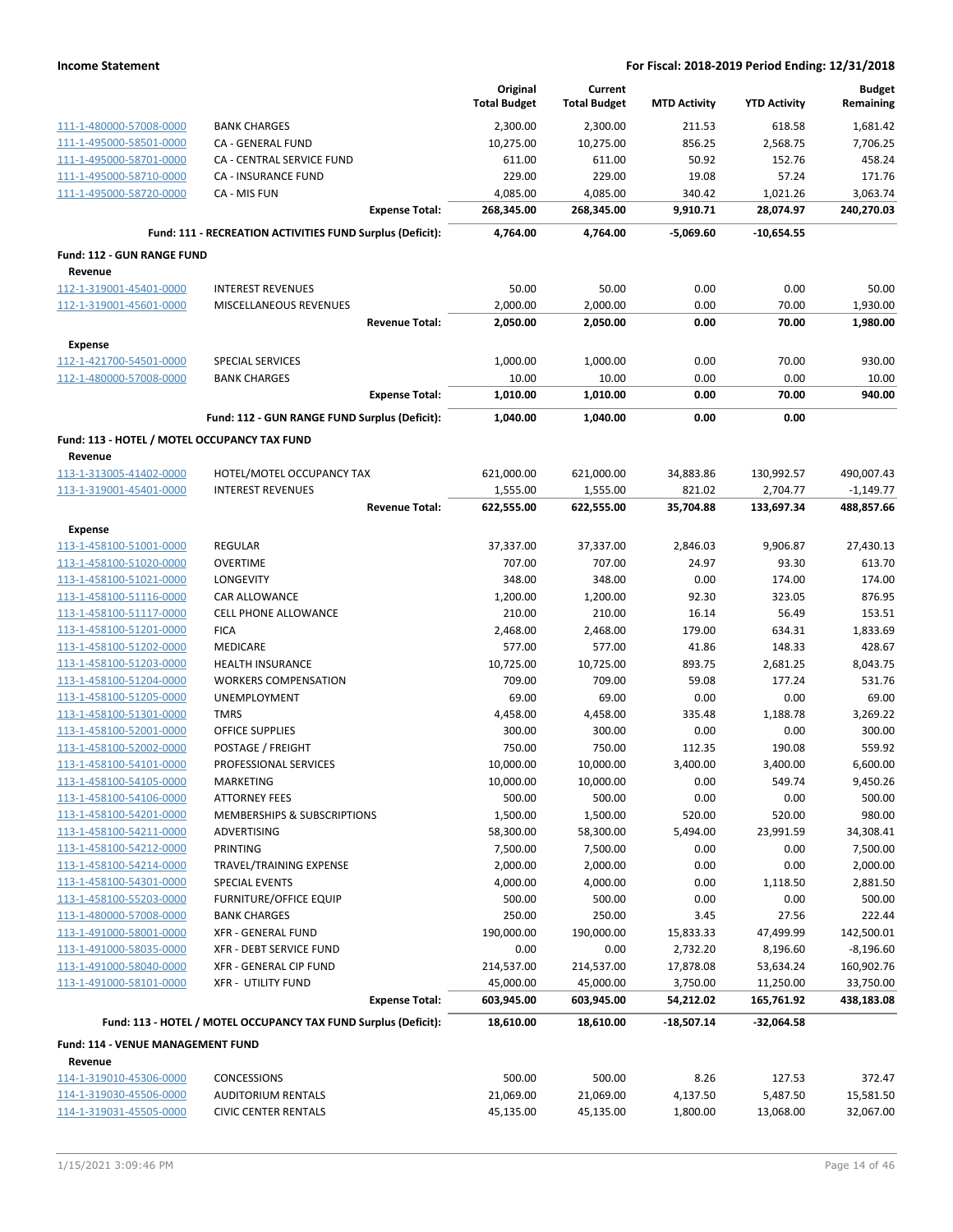|                                                    |                                                                               |                       | Original<br><b>Total Budget</b> | Current<br><b>Total Budget</b> | <b>MTD Activity</b> | <b>YTD Activity</b> | <b>Budget</b><br>Remaining |
|----------------------------------------------------|-------------------------------------------------------------------------------|-----------------------|---------------------------------|--------------------------------|---------------------|---------------------|----------------------------|
|                                                    |                                                                               |                       |                                 |                                |                     |                     |                            |
| 114-1-319032-44509-0000<br>114-1-319033-45307-0000 | SPECIAL EVENTS/SPONSORS<br><b>TICKET SALES</b>                                |                       | 26,080.00<br>119,000.00         | 26,080.00<br>119,000.00        | 0.00<br>0.00        | 0.00<br>0.00        | 26,080.00<br>119,000.00    |
|                                                    |                                                                               | <b>Revenue Total:</b> | 211,784.00                      | 211,784.00                     | 5,945.76            | 18,683.03           | 193,100.97                 |
| <b>Expense</b>                                     |                                                                               |                       |                                 |                                |                     |                     |                            |
| 114-1-457100-51001-0000                            | <b>REGULAR SALARIES</b>                                                       |                       | 24,585.00                       | 24,585.00                      | 1,918.29            | 6,712.67            | 17,872.33                  |
| 114-1-457100-51020-0000                            | <b>OVERTIME</b>                                                               |                       | 11,000.00                       | 11,000.00                      | 45.56               | 243.54              | 10,756.46                  |
| 114-1-457100-51021-0000                            | LONGEVITY                                                                     |                       | 246.00                          | 246.00                         | 0.00                | 123.00              | 123.00                     |
| 114-1-457100-51116-0000                            | <b>CAR ALLOWANCE</b>                                                          |                       | 1,200.00                        | 1,200.00                       | 92.32               | 323.12              | 876.88                     |
| 114-1-457100-51117-0000                            | <b>CELL PHONE ALLOWANCE</b>                                                   |                       | 210.00                          | 210.00                         | 16.16               | 56.56               | 153.44                     |
| 114-1-457100-51201-0000                            | <b>FICA</b>                                                                   |                       | 1,627.00                        | 1,627.00                       | 128.17              | 464.38              | 1,162.62                   |
| 114-1-457100-51202-0000                            | MEDICARE                                                                      |                       | 380.00                          | 380.00                         | 29.98               | 108.61              | 271.39                     |
| 114-1-457100-51203-0000                            | <b>HEALTH INSURANCE</b>                                                       |                       | 5,363.00                        | 5,363.00                       | 446.92              | 1,340.76            | 4,022.24                   |
| 114-1-457100-51204-0000                            | <b>WORKERS COMPENSATION</b>                                                   |                       | 672.00                          | 672.00                         | 56.00               | 168.00              | 504.00                     |
| 114-1-457100-51205-0000                            | STATE UNEMPLOYMENT                                                            |                       | 34.00                           | 34.00                          | 0.00                | 0.00                | 34.00                      |
| 114-1-457100-51301-0000                            | <b>TMRS</b>                                                                   |                       | 2,939.00                        | 2,939.00                       | 251.53              | 904.26              | 2,034.74                   |
| 114-1-457100-52001-0000                            | <b>OFFICE SUPPLIES</b>                                                        |                       | 250.00                          | 250.00                         | 0.00                | 0.00                | 250.00                     |
| 114-1-457100-52002-0000                            | POSTAGE / FREIGHT                                                             |                       | 500.00                          | 500.00                         | 0.00                | 0.00                | 500.00                     |
| 114-1-457100-52201-0000                            | MINOR TOOLS & EQUIPMENT                                                       |                       | 2,500.00                        | 2,500.00                       | 17.99               | 17.99               | 2,482.01                   |
| 114-1-457100-52403-0000                            | <b>RESALE ITEMS</b>                                                           |                       | 2,000.00                        | 2,000.00                       | 0.00                | 0.00                | 2,000.00                   |
| 114-1-457100-53702-0000                            | AUDTIORIUM MAINTENANCE                                                        |                       | 8,000.00                        | 8,000.00                       | 7.46                | 225.44              | 7,774.56                   |
| 114-1-457100-53704-0000                            | <b>CIVIC CENTER</b>                                                           |                       | 5,000.00                        | 5,000.00                       | 10,884.89           | 11,023.81           | $-6,023.81$                |
| 114-1-457100-54001-0000                            | <b>TELEPHONE CHARGES</b>                                                      |                       | 100.00                          | 100.00                         | 0.00                | 0.00                | 100.00                     |
| 114-1-457100-54005-0000                            | <b>CIVIC CENTER UTILITY CHARGES</b>                                           |                       | 27,500.00                       | 27,500.00                      | 1,618.68            | 5,622.49            | 21,877.51                  |
| 114-1-457100-54105-0000                            | <b>MARKETING</b>                                                              |                       | 4,000.00                        | 4,000.00                       | 0.00                | 168.00              | 3,832.00                   |
| 114-1-457100-54106-0000                            | <b>ATTORNEY FEES</b>                                                          |                       | 500.00                          | 500.00                         | 0.00                | 0.00                | 500.00                     |
| 114-1-457100-54201-0000                            | MEMBERSHIPS & SUBSCRIPTIONS                                                   |                       | 2,000.00                        | 2,000.00                       | 0.00                | 0.00                | 2,000.00                   |
| 114-1-457100-54205-0000                            | <b>BUSINESS MEALS</b>                                                         |                       | 500.00                          | 500.00                         | 0.00                | 0.00                | 500.00                     |
| 114-1-457100-54211-0000                            | ADVERTISING                                                                   |                       | 30,000.00                       | 30,000.00                      | 3,127.82            | 5,237.82            | 24,762.18                  |
| 114-1-457100-54214-0000                            | <b>TRAVEL &amp; TRAINING</b>                                                  |                       | 1,000.00                        | 1,000.00                       | 0.00                | 0.00                | 1,000.00                   |
| 114-1-457100-54301-0000                            | <b>SPECIAL EVENTS</b>                                                         |                       | 85,000.00                       | 85,000.00                      | 1,945.36            | 41,336.81           | 43,663.19                  |
| 114-1-480000-52003-0000                            | <b>COPIER CHARGES</b>                                                         |                       | 3,600.00                        | 3,600.00                       | 67.27               | 385.67              | 3,214.33                   |
| 114-1-480000-57008-0000                            | <b>BANK CHARGES</b>                                                           |                       | 2,500.00                        | 2,500.00                       | 165.01              | 453.20              | 2,046.80                   |
| 114-1-495000-58501-0000                            | CA - GENERAL FUND                                                             |                       | 5,741.00                        | 5,741.00                       | 478.42              | 1,435.26            | 4,305.74                   |
| 114-1-495000-58701-0000                            | CA - CENTRAL SERVICE FUND                                                     |                       | 564.00                          | 564.00                         | 47.00               | 141.00              | 423.00                     |
| 114-1-495000-58710-0000                            | <b>CA - INSURANCE FUND</b>                                                    |                       | 233.00                          | 233.00                         | 19.42               | 58.26               | 174.74                     |
| 114-1-495000-58720-0000                            | CA - MIS FUN                                                                  |                       | 3,973.00                        | 3,973.00                       | 331.08              | 993.24              | 2,979.76                   |
|                                                    |                                                                               | <b>Expense Total:</b> | 233,717.00                      | 233,717.00                     | 21,695.33           | 77,543.89           | 156,173.11                 |
|                                                    | Fund: 114 - VENUE MANAGEMENT FUND Surplus (Deficit):                          |                       | $-21,933.00$                    | $-21.933.00$                   | $-15,749.57$        | -58,860.86          |                            |
|                                                    | Fund: 123 - PTRAIN - POLICE REIMBURSEMENT GRANTS & CONT EDUCAT                |                       |                                 |                                |                     |                     |                            |
| Revenue                                            |                                                                               |                       |                                 |                                |                     |                     |                            |
| 123-1-319001-45401-0000                            | <b>INTEREST REVENUES</b>                                                      |                       | 0.00                            | 0.00                           | 24.27               | 78.84               | $-78.84$                   |
|                                                    |                                                                               | <b>Revenue Total:</b> | 0.00                            | 0.00                           | 24.27               | 78.84               | $-78.84$                   |
| <b>Expense</b>                                     |                                                                               |                       |                                 |                                |                     |                     |                            |
| 123-1-480000-57008-0000                            | <b>BANK CHARGES</b>                                                           |                       | 0.00                            | 0.00                           | 0.10                | 0.77                | $-0.77$                    |
|                                                    |                                                                               | <b>Expense Total:</b> | 0.00                            | 0.00                           | 0.10                | 0.77                | $-0.77$                    |
|                                                    | <b>Fund: 123 - PTRAIN - POLICE REIMBURSEMENT GRANTS &amp; CONT EDUCAT Sur</b> |                       | 0.00                            | 0.00                           | 24.17               | 78.07               |                            |
| Fund: 140 - DEBT SERVICE FUND                      |                                                                               |                       |                                 |                                |                     |                     |                            |
| Revenue                                            |                                                                               |                       |                                 |                                |                     |                     |                            |
| 140-1-311001-41101-0000                            | <b>REAL PROPERTY TAXES</b>                                                    |                       | 4,516,579.00                    | 4,516,579.00                   | 790,015.13          | 1,508,298.45        | 3,008,280.55               |
| 140-1-311002-41102-0000                            | <b>DELINQUENT TAXES</b>                                                       |                       | 42,700.00                       | 42,700.00                      | 3,209.82            | 13,784.50           | 28,915.50                  |
| 140-1-319001-45401-0000                            | <b>INTEREST REVENUES</b>                                                      |                       | 2,371.00                        | 2,371.00                       | 3,350.12            | 10,455.41           | $-8,084.41$                |
| 140-1-319001-45601-0000                            | MISCELLANEOUS REVENUES                                                        |                       | 3,000.00                        | 3,000.00                       | 0.00                | 0.00                | 3,000.00                   |
| 140-1-323001-46008-0000                            | <b>XFR - TOURISM FUND</b>                                                     |                       | 32,786.35                       | 32,786.35                      | 2,732.20            | 8,196.60            | 24,589.75                  |
| 140-1-323001-46100-0000                            | <b>XFR - UTILITY FUND</b>                                                     |                       | 1,531,651.65                    | 1,531,651.65                   | 127,637.64          | 382,912.92          | 1,148,738.73               |
| 140-1-323001-46107-0000                            | <b>XFR - AIRPORT FUND</b>                                                     |                       | 23,239.00                       | 23,239.00                      | 1,936.58            | 5,809.74            | 17,429.26                  |
|                                                    |                                                                               | <b>Revenue Total:</b> | 6,152,327.00                    | 6,152,327.00                   | 928,881.49          | 1,929,457.62        | 4,222,869.38               |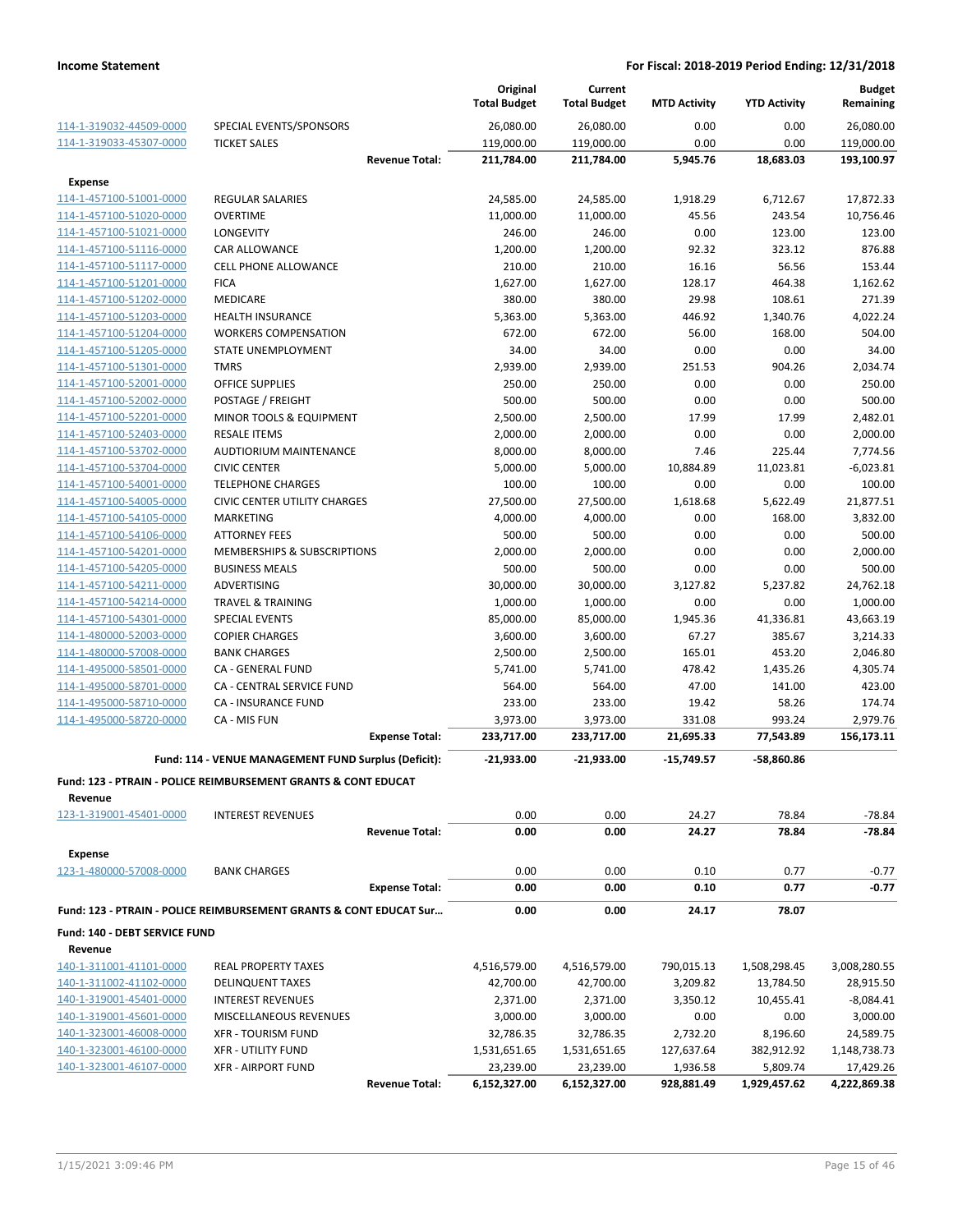|                                              |                                                                 | Original            | Current             |                     |                     | <b>Budget</b> |
|----------------------------------------------|-----------------------------------------------------------------|---------------------|---------------------|---------------------|---------------------|---------------|
|                                              |                                                                 | <b>Total Budget</b> | <b>Total Budget</b> | <b>MTD Activity</b> | <b>YTD Activity</b> | Remaining     |
| <b>Expense</b>                               |                                                                 |                     |                     |                     |                     |               |
| 140-1-471100-56105-0000                      | 2010 CO - PRINCIPAL                                             | 270,000.00          | 270,000.00          | 0.00                | 0.00                | 270,000.00    |
| 140-1-471100-56106-0000                      | 2013 CO PRINCIPAL                                               | 260,000.00          | 260,000.00          | 0.00                | 0.00                | 260,000.00    |
| 140-1-471100-56306-0000                      | 2010 GO REFUND PRINCIPAL                                        | 660,000.00          | 660,000.00          | 0.00                | 0.00                | 660,000.00    |
| 140-1-471100-56308-0000                      | 2011 GO REFUND PRINCIPAL                                        | 1,090,000.00        | 1,090,000.00        | 0.00                | 0.00                | 1,090,000.00  |
| 140-1-471100-56310-0000                      | 2014 GO REFUND PRINCIPAL                                        | 180,000.00          | 180,000.00          | 0.00                | 0.00                | 180,000.00    |
| 140-1-471100-56311-0000                      | 2014 GENERAL OBLIGATIONS PRINCIPAL                              | 305,000.00          | 305,000.00          | 0.00                | 0.00                | 305,000.00    |
| 140-1-471100-56312-0000                      | 2015 GENERAL OBLIGATIONS PRINCIPAL                              | 459,000.00          | 459,000.00          | 0.00                | 0.00                | 459,000.00    |
| 140-1-471100-56313-0000                      | 2017 GO REFUND PRINCIPAL                                        | 1,685,000.00        | 1,685,000.00        | 0.00                | 0.00                | 1,685,000.00  |
| 140-1-471200-56205-0000                      | 2010 CO - INTEREST                                              | 178,663.00          | 178,663.00          | 0.00                | 0.00                | 178,663.00    |
| 140-1-471200-56206-0000                      | 2013 CO INTEREST                                                | 21,716.00           | 21,716.00           | 0.00                | 0.00                | 21,716.00     |
| 140-1-471200-56406-0000                      | 2010 GO REFUND INTEREST                                         | 298,548.00          | 298,548.00          | 0.00                | 0.00                | 298,548.00    |
| 140-1-471200-56408-0000                      | 2011 GO REFUND INTEREST                                         | 102,295.00          | 102,295.00          | 0.00                | 0.00                | 102,295.00    |
| 140-1-471200-56409-0000                      | 2014 GENERAL OBLIGATIONS - INTEREST                             | 102,402.00          | 102,402.00          | 0.00                | 0.00                | 102,402.00    |
| 140-1-471200-56410-0000                      | 2015 GO - INTEREST                                              | 143,099.00          | 143,099.00          | 0.00                | 0.00                | 143,099.00    |
| 140-1-471200-56411-0000                      | 2014 GO REFUND INTEREST                                         | 25,160.00           | 25,160.00           | 0.00                | 0.00                | 25,160.00     |
| 140-1-471200-56413-0000                      | 2017 GO REFUND INTEREST                                         | 323,375.00          | 323,375.00          | 0.00                | 0.00                | 323,375.00    |
| 140-1-475100-56002-0000                      | <b>AGENT FEE</b>                                                | 1,500.00            | 1,500.00            | 0.00                | 0.00                | 1,500.00      |
| 140-1-475100-56005-0000                      | ARBITRAGE                                                       | 6,100.00            | 6,100.00            | 0.00                | 0.00                | 6,100.00      |
| 140-1-480000-57008-0000                      | <b>BANK CHARGES</b>                                             | 500.00              | 500.00              | 14.09               | 87.51               | 412.49        |
|                                              | <b>Expense Total:</b>                                           | 6,112,358.00        | 6,112,358.00        | 14.09               | 87.51               | 6,112,270.49  |
|                                              | Fund: 140 - DEBT SERVICE FUND Surplus (Deficit):                | 39,969.00           | 39,969.00           | 928,867.40          | 1,929,370.11        |               |
| Fund: 160 - GENERAL CAPITAL IMPROVEMENT FUND |                                                                 |                     |                     |                     |                     |               |
| Revenue                                      |                                                                 |                     |                     |                     |                     |               |
| 160-1-310002-45611-0000                      | <b>DONATIONS FOR PROJECTS</b>                                   | 0.00                | 0.00                | 15,000.00           | 15,100.00           | $-15,100.00$  |
| 160-1-314004-41808-0000                      | FRANCHISE FEES/CABLE-SICFA                                      | 26,599.00           | 26,599.00           | 0.00                | 0.00                | 26,599.00     |
| 160-1-319001-45401-0000                      | <b>INTEREST REVENUES</b>                                        | 22,000.00           | 22,000.00           | 4,814.72            | 15,013.03           | 6,986.97      |
| 160-1-323001-46001-0000                      | <b>XFR - GENERAL FUND</b>                                       | 3,220,008.00        | 3,220,008.00        | 268,334.00          | 805,002.00          | 2,415,006.00  |
| 160-1-323001-46008-0000                      | <b>XFR - TOURISM FUND</b>                                       | 214,537.00          | 214,537.00          | 17,878.08           | 53,634.24           | 160,902.76    |
|                                              | <b>Revenue Total:</b>                                           | 3,483,144.00        | 3,483,144.00        | 306,026.80          | 888,749.27          | 2,594,394.73  |
| <b>Expense</b>                               |                                                                 |                     |                     |                     |                     |               |
| 160-1-000000-55018-0000                      | <b>DEMOLITION</b>                                               | 0.00                | 45,000.00           | 0.00                | 0.00                | 45,000.00     |
| 160-1-421230-55201-0000                      | <b>EQUIPMENT PURCHASES</b>                                      | 29,008.00           | 29,008.00           | 0.00                | 0.00                | 29,008.00     |
| 160-1-421240-55207-0000                      | RADIO COMMUNICATION EQUIP                                       | 1,050,000.00        | 1,050,000.00        | 0.00                | 0.00                | 1,050,000.00  |
| 160-1-431200-53304-0000                      | STREET IMPROV PROGRAM                                           | 2,000,000.00        | 2,000,000.00        | 0.00                | 0.00                | 2,000,000.00  |
| 160-1-431200-55002-0000                      | <b>IMPROVEMENTS</b>                                             | 100,000.00          | 100,000.00          | 0.00                | 0.00                | 100,000.00    |
| 160-1-451100-55012-0000                      | <b>CONSTRUCTION</b>                                             | 400,000.00          | 400,000.00          | 189,493.50          | 191,518.80          | 208,481.20    |
| 160-1-456100-55204-0000                      | <b>OLD TOWN GREENVILLE</b>                                      | 15,000.00           | 15,000.00           | 0.00                | 5,581.23            | 9,418.77      |
| 160-1-480000-54101-0000                      | PROFESSIONAL SERVICES                                           | 125,000.00          | 125,000.00          | 0.00                | 0.00                | 125,000.00    |
| 160-1-480000-55002-0000                      | <b>IMPROVEMENTS</b>                                             | 108,146.00          | 110,617.00          | 34,980.00           | 64,059.00           | 46,558.00     |
| 160-1-480000-55007-0000                      | ENG/ARCHITECTS/MGMT                                             | 0.00                | 0.00                | 1,047.00            | 1,047.00            | $-1,047.00$   |
| 160-1-480000-55012-0000                      | <b>CONSTRUCTION</b>                                             | 0.00                | 0.00                | 191,509.65          | 191,509.65          | $-191,509.65$ |
| 160-1-480000-55201-0000                      | <b>EQUIPMENT PURCHASES</b>                                      | 151,860.00          | 151,860.00          | 0.00                | 57,860.00           | 94,000.00     |
| 160-1-480000-55203-0000                      | <b>FURNITURE/OFFICE EQUIP</b>                                   | 5,531.00            | 5,531.00            | 0.00                | 0.00                | 5,531.00      |
| 160-1-480000-57008-0000                      | <b>BANK CHARGES</b>                                             | 500.00              | 500.00              | 24.37               | 117.94              | 382.06        |
|                                              | <b>Expense Total:</b>                                           | 3,985,045.00        | 4,032,516.00        | 417,054.52          | 511,693.62          | 3,520,822.38  |
|                                              | Fund: 160 - GENERAL CAPITAL IMPROVEMENT FUND Surplus (Deficit): | -501,901.00         | -549,372.00         | $-111,027.72$       | 377,055.65          |               |
| Fund: 161 - STREET CONSTRUCTION FUND         |                                                                 |                     |                     |                     |                     |               |
| Revenue                                      |                                                                 |                     |                     |                     |                     |               |
| 161-1-319001-45401-0000                      | <b>INTEREST REVENUES</b>                                        | 4,000.00            | 4,000.00            | 1,976.85            | 6,421.40            | $-2,421.40$   |
|                                              | <b>Revenue Total:</b>                                           | 4,000.00            | 4,000.00            | 1,976.85            | 6,421.40            | -2,421.40     |
| Expense                                      |                                                                 |                     |                     |                     |                     |               |
| 161-1-480000-57008-0000                      | <b>BANK CHARGES</b>                                             | 500.00              | 500.00              | 0.00                | 54.14               | 445.86        |
|                                              | <b>Expense Total:</b>                                           | 500.00              | 500.00              | 0.00                | 54.14               | 445.86        |
|                                              | Fund: 161 - STREET CONSTRUCTION FUND Surplus (Deficit):         | 3,500.00            | 3,500.00            | 1,976.85            | 6,367.26            |               |
|                                              |                                                                 |                     |                     |                     |                     |               |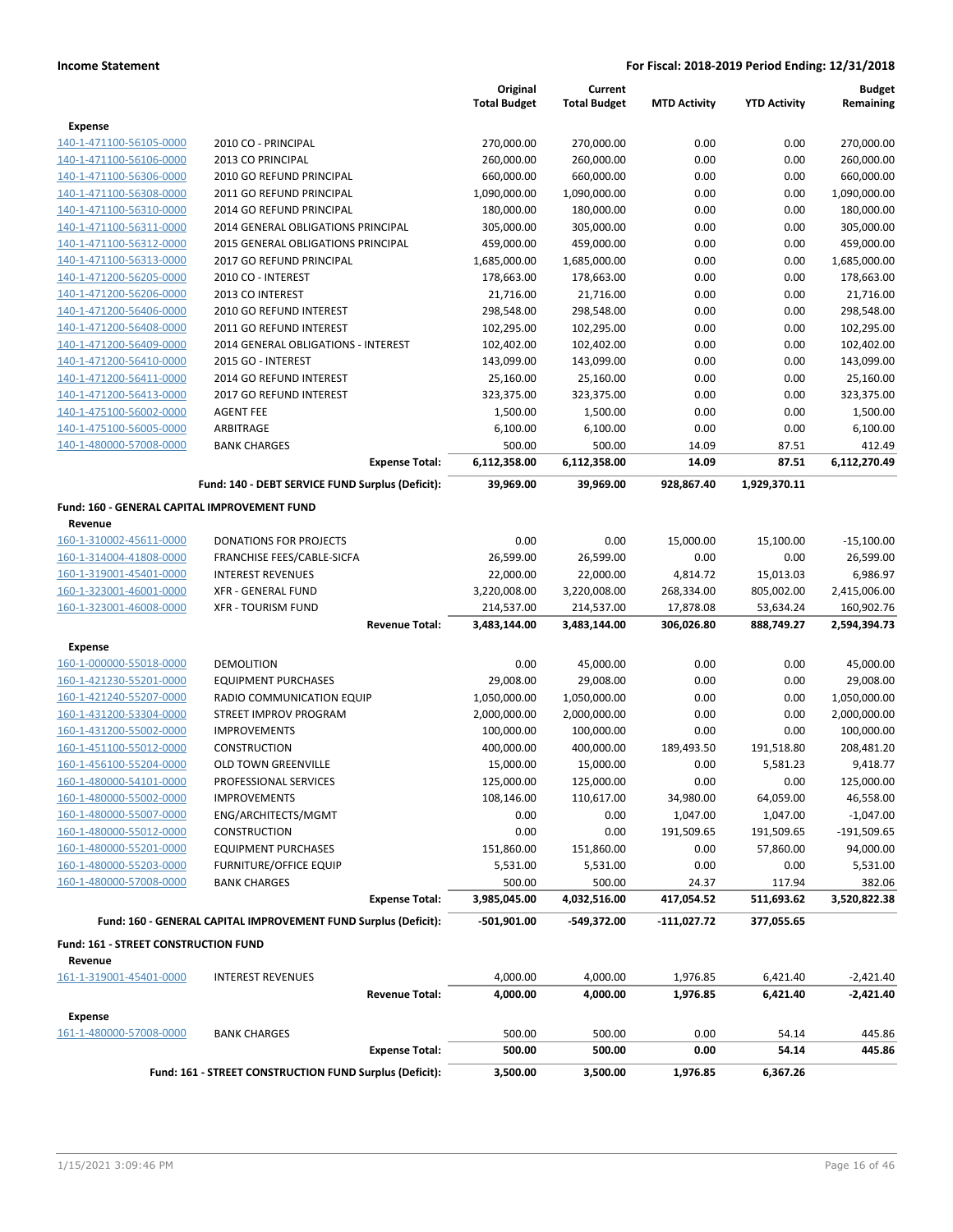| <b>Income Statement</b>                            |                                                                 |                                 |                                | For Fiscal: 2018-2019 Period Ending: 12/31/2018 |                      |                            |  |
|----------------------------------------------------|-----------------------------------------------------------------|---------------------------------|--------------------------------|-------------------------------------------------|----------------------|----------------------------|--|
|                                                    |                                                                 | Original<br><b>Total Budget</b> | Current<br><b>Total Budget</b> | <b>MTD Activity</b>                             | <b>YTD Activity</b>  | <b>Budget</b><br>Remaining |  |
| Fund: 164 - 2013 CO CAPITAL FUND                   |                                                                 |                                 |                                |                                                 |                      |                            |  |
| Revenue                                            |                                                                 |                                 |                                |                                                 |                      |                            |  |
| 164-1-319001-45401-0000                            | <b>INTEREST REVENUES</b>                                        | 150.00                          | 150.00                         | 77.94                                           | 251.61               | $-101.61$                  |  |
|                                                    | <b>Revenue Total:</b>                                           | 150.00                          | 150.00                         | 77.94                                           | 251.61               | $-101.61$                  |  |
| <b>Expense</b>                                     |                                                                 |                                 |                                |                                                 |                      |                            |  |
| 164-1-480000-57008-0000                            | <b>BANK CHARGES</b>                                             | 15.00                           | 15.00                          | 0.00                                            | 2.03                 | 12.97                      |  |
|                                                    | <b>Expense Total:</b>                                           | 15.00                           | 15.00                          | 0.00                                            | 2.03                 | 12.97                      |  |
|                                                    | Fund: 164 - 2013 CO CAPITAL FUND Surplus (Deficit):             | 135.00                          | 135.00                         | 77.94                                           | 249.58               |                            |  |
| Fund: 165 - 2014 GO FUND                           |                                                                 |                                 |                                |                                                 |                      |                            |  |
| Revenue                                            |                                                                 |                                 |                                |                                                 |                      |                            |  |
| 165-1-319001-45401-0000                            | <b>INTEREST REVENUES</b>                                        | 25,000.00                       | 25,000.00                      | 1,532.38                                        | 4,366.99             | 20,633.01                  |  |
|                                                    | <b>Revenue Total:</b>                                           | 25,000.00                       | 25,000.00                      | 1,532.38                                        | 4,366.99             | 20,633.01                  |  |
|                                                    | Fund: 165 - 2014 GO FUND Total:                                 | 25,000.00                       | 25,000.00                      | 1,532.38                                        | 4,366.99             |                            |  |
| <b>Fund: 171 - MAIN STREET SPECIAL REVENUE</b>     |                                                                 |                                 |                                |                                                 |                      |                            |  |
| Expense                                            |                                                                 |                                 |                                |                                                 |                      |                            |  |
| 171-1-456100-54111-0000                            | <b>GRANT MANAGEMENT</b>                                         | 0.00                            | 0.00                           | 1,100.00                                        | 3,300.00             | $-3,300.00$                |  |
| 171-1-456100-55012-0000                            | <b>CONSTRUCTION</b><br><b>Expense Total:</b>                    | 0.00<br>0.00                    | 0.00<br>0.00                   | 0.00<br>1,100.00                                | 4,291.21<br>7,591.21 | $-4,291.21$<br>$-7,591.21$ |  |
|                                                    |                                                                 |                                 |                                |                                                 |                      |                            |  |
|                                                    | Fund: 171 - MAIN STREET SPECIAL REVENUE Total:                  | 0.00                            | 0.00                           | 1,100.00                                        | 7,591.21             |                            |  |
| Fund: 172 - MINOR GRANTS FUND                      |                                                                 |                                 |                                |                                                 |                      |                            |  |
| Expense<br>172-1-455100-52402-0000                 | <b>BASIC PROGRAM EXPENSE</b>                                    | 0.00                            | 0.00                           | 114.52                                          | 114.52               | $-114.52$                  |  |
|                                                    | <b>Expense Total:</b>                                           | 0.00                            | 0.00                           | 114.52                                          | 114.52               | $-114.52$                  |  |
|                                                    | Fund: 172 - MINOR GRANTS FUND Total:                            | 0.00                            | 0.00                           | 114.52                                          | 114.52               |                            |  |
|                                                    |                                                                 |                                 |                                |                                                 |                      |                            |  |
| Fund: 200 - WATER / WASTEWATER FUND                |                                                                 |                                 |                                |                                                 |                      |                            |  |
| Revenue<br>200-2-318003-42304-0000                 | <b>BACKFLOW INSPECTION FEES</b>                                 | 6,500.00                        | 6,500.00                       | 0.00                                            | 0.00                 | 6,500.00                   |  |
| 200-2-318003-44302-0000                            | WATER REVENUES / SERVICE CHARGES                                | 116,628.00                      | 116,628.00                     | 3,791.52                                        | 14,081.12            | 102,546.88                 |  |
| 200-2-318003-44304-0000                            | <b>NEW SERVICES - WATER</b>                                     | 13,317.00                       | 13,317.00                      | 0.00                                            | 0.00                 | 13,317.00                  |  |
| 200-2-318003-44305-0000                            | LATE CHARGES - WATER                                            | 43,742.00                       | 43,742.00                      | 3,466.89                                        | 11,695.20            | 32,046.80                  |  |
| 200-2-318003-44312-0000                            | <b>METER TAMPERING</b>                                          | 8,261.00                        | 8,261.00                       | 125.00                                          | 875.00               | 7,386.00                   |  |
| 200-2-318003-45103-0000                            | <b>GEUS RAW WATER CONSUMPTN</b>                                 | 70,000.00                       | 70,000.00                      | 0.00                                            | 0.00                 | 70,000.00                  |  |
| 200-2-318004-42303-0000                            | <b>WASTE HAULER PERMITS</b>                                     | 4,800.00                        | 4,800.00                       | 100.00                                          | 1,000.00             | 3,800.00                   |  |
| 200-2-318004-44307-0000<br>200-2-318004-44309-0000 | <b>NEW SERVICES - SEWER</b><br>SEWER REVENUES / SERVICE CHARGES | 12,389.00<br>50,531.00          | 12,389.00<br>50,531.00         | 0.00                                            | 0.00<br>11,651.54    | 12,389.00<br>38,879.46     |  |
| 200-2-318004-44310-0000                            | LATE CHARGES - SEWER                                            | 36,613.00                       | 36,613.00                      | 3,143.46<br>3,372.83                            | 11,034.03            | 25,578.97                  |  |
| 200-2-318004-44318-0000                            | LATE CHARGES - WASTEHAULERS                                     | 3,500.00                        | 3,500.00                       | 790.91                                          | 940.91               | 2,559.09                   |  |
| 200-2-318004-45106-0000                            | L-3 COMM COD DISCHARGE                                          | 126,360.00                      | 126,360.00                     | 10,530.00                                       | 31,590.00            | 94,770.00                  |  |
| 200-2-318004-45201-0000                            | SEWER REV/ SEWER HAULER FEES                                    | 425,555.00                      | 425,555.00                     | 34,286.50                                       | 129,335.10           | 296,219.90                 |  |
| 200-2-319003-45101-0000                            | WATER REVENUES / METERED SALES                                  | 7,132,713.00                    | 7,132,713.00                   | 520,898.37                                      | 1,667,499.02         | 5,465,213.98               |  |
| 200-2-319004-45104-0000                            | SEWER COLLECTION FEES                                           | 6,324,875.00                    | 6,324,875.00                   | 496,536.06                                      | 1,541,967.36         | 4,782,907.64               |  |
| 200-2-319004-45105-0000<br>200-2-320003-45305-0000 | SEWER REVENUES / EPA REVENUE                                    | 0.00                            | 0.00                           | 0.81                                            | 88.08                | $-88.08$                   |  |
| 200-2-320003-45401-0000                            | <b>AUCTION PROCEEDS</b><br><b>INTEREST REVENUES</b>             | 5,000.00<br>13,900.00           | 5,000.00<br>13,900.00          | 0.00<br>11,871.56                               | 0.00<br>38,546.53    | 5,000.00<br>$-24,646.53$   |  |
| 200-2-320003-45601-0000                            | MISCELLANEOUS REVENUES                                          | 1,000.00                        | 1,000.00                       | 0.00                                            | 0.00                 | 1,000.00                   |  |
| 200-2-323001-58013-0000                            | <b>XFR - TOURISM FUND</b>                                       | 45,000.00                       | 45,000.00                      | 3,750.00                                        | 11,250.00            | 33,750.00                  |  |
|                                                    | <b>Revenue Total:</b>                                           | 14,440,684.00                   | 14,440,684.00                  | 1,092,663.91                                    | 3,471,553.89         | 10,969,130.11              |  |
| <b>Expense</b>                                     |                                                                 |                                 |                                |                                                 |                      |                            |  |
| 200-2-436100-51001-0000                            | REGULAR SALARIES                                                | 73,774.00                       | 73,774.00                      | 5,725.60                                        | 20,005.11            | 53,768.89                  |  |
| 200-2-436100-51020-0000                            | <b>OVERTIME</b>                                                 | 289.00                          | 289.00                         | 0.00                                            | 5.88                 | 283.12                     |  |
| 200-2-436100-51021-0000                            | LONGEVITY                                                       | 996.00                          | 996.00                         | 0.00                                            | 996.00               | 0.00                       |  |
| 200-2-436100-51101-0000                            | <b>CERTIFICATION PAY</b>                                        | 600.00                          | 600.00                         | 46.16                                           | 138.48               | 461.52                     |  |
| 200-2-436100-51117-0000                            | CELL PHONE ALLOWANCE                                            | 432.00                          | 432.00                         | 33.22                                           | 116.27               | 315.73                     |  |
| 200-2-436100-51201-0000<br>200-2-436100-51202-0000 | <b>FICA</b><br>MEDICARE                                         | 4,718.00<br>1,103.00            | 4,718.00<br>1,103.00           | 355.60<br>83.16                                 | 1,304.36<br>305.05   | 3,413.64<br>797.95         |  |
| 200-2-436100-51203-0000                            | HEALTH INSURANCE                                                | 21,450.00                       | 21,450.00                      | 1,787.50                                        | 5,362.50             | 16,087.50                  |  |
|                                                    |                                                                 |                                 |                                |                                                 |                      |                            |  |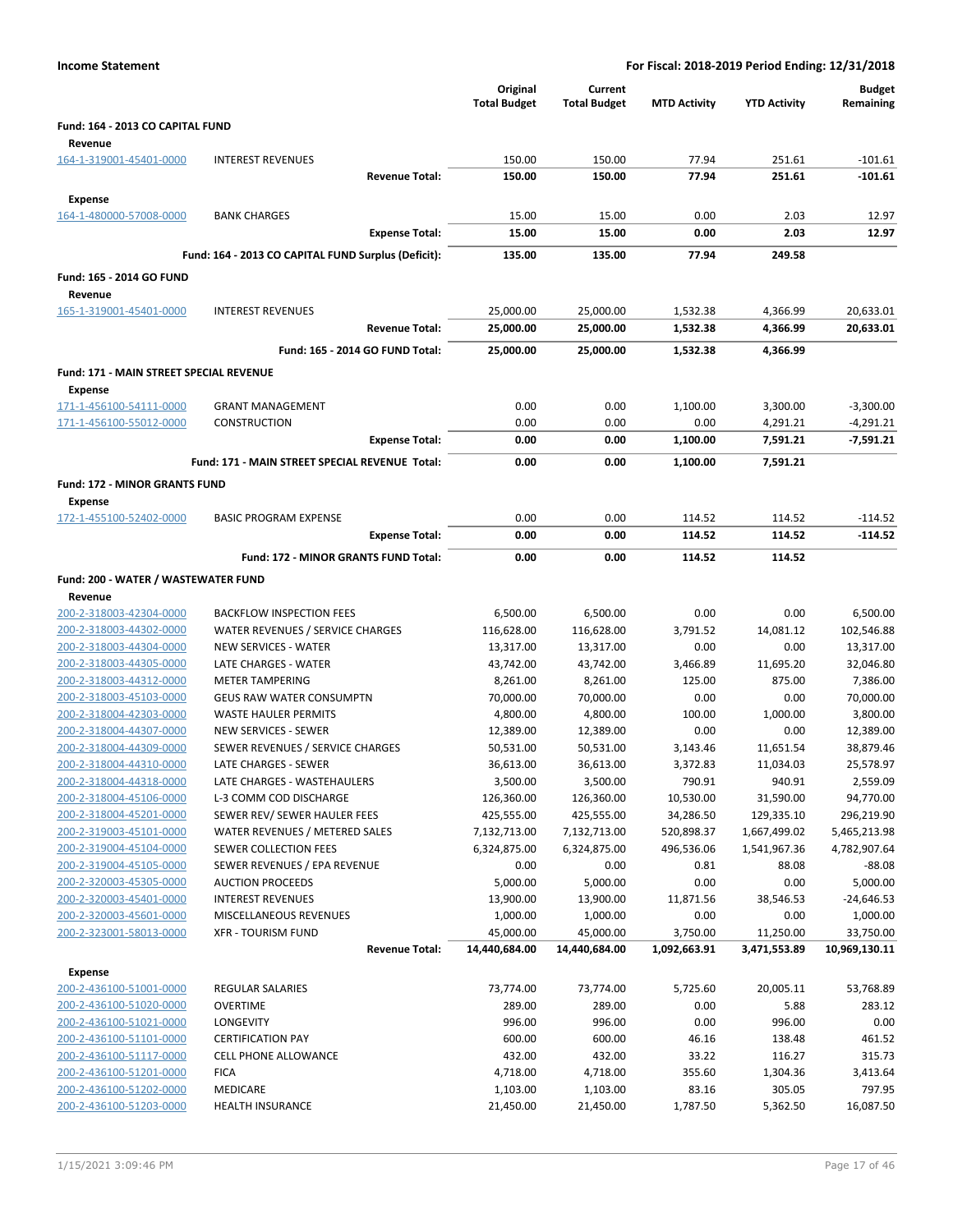|                                                    |                                      | Original<br><b>Total Budget</b> | Current<br><b>Total Budget</b> | <b>MTD Activity</b> | <b>YTD Activity</b> | <b>Budget</b><br>Remaining |
|----------------------------------------------------|--------------------------------------|---------------------------------|--------------------------------|---------------------|---------------------|----------------------------|
| 200-2-436100-51204-0000                            | <b>WORKERS COMPENSATION</b>          | 358.00                          | 358.00                         | 29.83               | 89.49               | 268.51                     |
| 200-2-436100-51205-0000                            | STATE UNEMPLOYMENT                   | 137.00                          | 137.00                         | 0.00                | 0.00                | 137.00                     |
| 200-2-436100-51301-0000                            | <b>TMRS</b>                          | 8,522.00                        | 8,522.00                       | 674.54              | 2,470.61            | 6,051.39                   |
| 200-2-436100-52001-0000                            | <b>OFFICE SUPPLIES</b>               | 500.00                          | 500.00                         | 0.00                | $-155.99$           | 655.99                     |
| 200-2-436100-52002-0000                            | POSTAGE / FREIGHT                    | 7,500.00                        | 6,900.00                       | 0.00                | 0.00                | 6.900.00                   |
| 200-2-436100-52201-0000                            | MINOR TOOLS & EQUIPMENT              | 750.00                          | 750.00                         | 0.00                | 301.53              | 448.47                     |
| 200-2-436100-52305-0000                            | PUBLIC EDUCATION                     | 3,400.00                        | 3,400.00                       | 0.00                | 0.00                | 3,400.00                   |
| 200-2-436100-53402-0000                            | <b>BUILDING MAINTENANCE</b>          | 7,500.00                        | 7,500.00                       | 175.25              | 528.35              | 6,971.65                   |
| 200-2-436100-54001-0000                            | <b>TELEPHONE CHARGES</b>             | 925.00                          | 925.00                         | 71.98               | 215.24              | 709.76                     |
| 200-2-436100-54002-0000                            | <b>UTILITY CHARGES</b>               | 35,270.00                       | 35,270.00                      | 2,687.73            | 7,050.39            | 28,219.61                  |
| 200-2-436100-54101-0000                            | PROFESSIONAL SERVICES                | 2,000.00                        | 1,765.00                       | 0.00                | 1,765.00            | 0.00                       |
| 200-2-436100-54106-0000                            | <b>ATTORNEY FEES</b>                 | 3,400.00                        | 400.00                         | 0.00                | 0.00                | 400.00                     |
| 200-2-436100-54201-0000                            | MEMBERSHIPS & SUBSCRIPTIONS          | 350.00                          | 0.00                           | 0.00                | 0.00                | 0.00                       |
| 200-2-436100-54214-0000                            | <b>TRAVEL &amp; TRAINING</b>         | 500.00                          | 0.00                           | 0.00                | 0.00                | 0.00                       |
| 200-2-436200-51001-0000                            | <b>REGULAR SALARIES</b>              | 371,931.00                      | 371,931.00                     | 25,944.70           | 88,816.54           | 283,114.46                 |
| 200-2-436200-51020-0000                            | <b>OVERTIME</b>                      | 16,317.00                       | 16,317.00                      | 477.60              | 4,379.61            | 11,937.39                  |
| 200-2-436200-51021-0000                            | LONGEVITY                            | 4,470.00                        | 4,470.00                       | 0.00                | 3,570.00            | 900.00                     |
| 200-2-436200-51101-0000                            | <b>CERTIFICATION PAY</b>             | 4,200.00                        | 4,200.00                       | 230.78              | 807.73              | 3,392.27                   |
| 200-2-436200-51117-0000                            | <b>CELL PHONE ALLOWANCE</b>          | 864.00                          | 864.00                         | 33.22               | 116.27              | 747.73                     |
| 200-2-436200-51201-0000                            | <b>FICA</b>                          | 24,663.00                       | 24,663.00                      | 1,534.36            | 5,708.96            | 18,954.04                  |
| 200-2-436200-51202-0000                            | MEDICARE                             | 5,768.00                        | 5,768.00                       | 358.84              | 1,335.16            | 4,432.84                   |
| 200-2-436200-51203-0000                            | <b>HEALTH INSURANCE</b>              | 96,525.00                       | 96,525.00                      | 8,043.75            | 24,131.25           | 72,393.75                  |
| 200-2-436200-51204-0000                            | <b>WORKERS COMPENSATION</b>          | 13,761.00                       | 13,761.00                      | 1,146.75            | 3,440.25            | 10,320.75                  |
| 200-2-436200-51205-0000                            | STATE UNEMPLOYMENT                   | 678.00                          | 678.00                         | 0.00                | 7.46                | 670.54                     |
| 200-2-436200-51301-0000                            | <b>TMRS</b>                          | 43,659.00                       | 43,659.00                      | 3,100.96            | 11,303.44           | 32,355.56                  |
| 200-2-436200-52001-0000                            | <b>OFFICE SUPPLIES</b>               | 500.20                          | 500.20                         | 0.00                | 0.00                | 500.20                     |
| 200-2-436200-52002-0000                            | POSTAGE / FREIGHT                    | 2,316.20                        | 2,316.20                       | 20.84               | 20.84               | 2,295.36                   |
| 200-2-436200-52101-0000                            | <b>JANITORIAL SUPPLIES</b>           | 999.00                          | 999.00                         | 0.00                | 0.00                | 999.00                     |
| 200-2-436200-52104-0000                            | <b>WEARING APPAREL</b>               | 4,851.00                        | 4,851.00                       | 328.47              | 958.84              | 3,892.16                   |
| 200-2-436200-52105-0000                            | <b>LABORATORY</b>                    | 14,410.00                       | 14,410.00                      | 0.00                | 1,104.88            | 13,305.12                  |
| 200-2-436200-52106-0000                            | <b>CHEMICAL SUPPLIES</b>             | 289,465.00                      | 289,465.00                     | 17,179.05           | 57,048.87           | 232,416.13                 |
| 200-2-436200-52201-0000                            | MINOR TOOLS & EQUIPMENT              | 1,490.00                        | 1,490.00                       | 153.57              | 517.93              | 972.07                     |
| 200-2-436200-52202-0000                            | <b>MECHANICAL SUPPLIES</b>           | 1,552.00                        | 1,552.00                       | 406.92              | 406.92              | 1,145.08                   |
| 200-2-436200-52203-0000                            | <b>MOTOR VEHICLE FUEL</b>            | 5,565.00                        | 5,565.00                       | 415.86              | 1,257.20            | 4,307.80                   |
| 200-2-436200-52301-0000                            | <b>SAFETY SUPPLIES</b>               | 24,609.00                       | 24,609.00                      | 148.60              | 148.60              | 24,460.40                  |
| 200-2-436200-53201-0000                            | FURNITURE & OFFICE EQUIPMENT         | 500.00                          | 500.00                         | 259.94              | 259.94              | 240.06                     |
| 200-2-436200-53202-0000                            | MACHINE, TOOLS & IMPLMNTS            | 5,236.00                        | 5,236.00                       | 674.33              | 674.33              | 4,561.67                   |
| 200-2-436200-53203-0000                            | <b>INSTRUMENTS &amp; APPARATUS</b>   | 6,553.00                        | 6,553.00                       | 0.00                | 0.00                | 6,553.00                   |
| 200-2-436200-53205-0000                            | <b>MOTOR VEHICLES</b>                | 1,580.00                        | 1,580.00                       | 0.00                | 51.99               | 1,528.01                   |
| 200-2-436200-53310-0000                            | RESVRS/STRG TANKS/ST PIPE            | 20,020.00                       | 20,020.00                      | 0.00                | 66.02               | 19,953.98                  |
| 200-2-436200-53402-0000                            | <b>BUILDING MAINTENANCE</b>          | 1,910.00                        | 1,910.00                       | 561.89              | 1,235.17            | 674.83                     |
| 200-2-436200-53403-0000                            | <b>HEATING &amp; COOLING SYSTEMS</b> | 3,381.00                        | 3,381.00                       | 0.00                | 0.00                | 3,381.00                   |
| 200-2-436200-53404-0000                            | STRUCTURES / EXTERIOR STRUCTURES     | 500.00                          | 500.00                         | 0.00                | 0.00                | 500.00                     |
| 200-2-436200-53605-0000                            | STRUCTURES / FILTRATION PLANT        | 37,075.00                       | 37,075.00                      | 536.38              | 6,034.01            | 31,040.99                  |
| 200-2-436200-53606-0000                            | <b>MAINT - GROUNDS</b>               | 340.00                          | 340.00                         | 0.00                | 0.00                | 340.00                     |
| 200-2-436200-54001-0000                            | <b>TELEPHONE CHARGES</b>             | 12,577.00                       | 12,577.00                      | 2,347.42            | 3,015.99            | 9,561.01                   |
| 200-2-436200-54002-0000                            | UTILITY CHARGES                      | 493,384.00                      | 493,384.00                     | 65,990.10           | 96,774.74           | 396,609.26                 |
| 200-2-436200-54201-0000                            | MEMBERSHIPS & SUBSCRIPTIONS          | 1,698.00                        | 1,698.00                       | 75.00               | 75.00               | 1,623.00                   |
| 200-2-436200-54208-0000                            | <b>LABORATORY WORK</b>               | 41,691.00                       | 41,691.00                      | 1,759.15            | 8,426.65            | 33,264.35                  |
| 200-2-436200-54212-0000                            | PRINTING                             | 600.00                          | 600.00                         | 0.00                | 0.00                | 600.00                     |
| 200-2-436200-54214-0000                            | TRAVEL & TRAINING                    | 5,602.00                        | 5,602.00                       | 0.00                | 0.00                | 5,602.00                   |
| 200-2-436200-54219-0000                            | SABINE RIVER AUTHORITY               | 1,049,386.80                    | 1,049,386.80                   | 88,148.50           | 264,445.50          | 784,941.30                 |
|                                                    |                                      |                                 |                                |                     |                     |                            |
| 200-2-436200-54410-0000<br>200-2-436300-51001-0000 | PERMITS/FEES                         | 26,000.00                       | 26,000.00                      | 0.00                | 25,793.60           | 206.40                     |
|                                                    | <b>REGULAR SALARIES</b>              | 533,238.00                      | 533,238.00                     | 32,549.78           | 111,141.68          | 422,096.32                 |
| 200-2-436300-51020-0000                            | <b>OVERTIME</b>                      | 53,486.00                       | 53,486.00                      | 3,602.93            | 14,095.17           | 39,390.83                  |
| 200-2-436300-51021-0000                            | LONGEVITY                            | 6,908.00                        | 6,908.00                       | 0.00                | 5,888.00            | 1,020.00                   |
| 200-2-436300-51101-0000                            | <b>CERTIFICATION PAY</b>             | 600.00                          | 600.00                         | 46.16               | 161.56              | 438.44                     |
| 200-2-436300-51117-0000                            | CELL PHONE ALLOWANCE                 | 216.00                          | 216.00                         | 81.22               | 268.12              | $-52.12$                   |
| 200-2-436300-51201-0000                            | <b>FICA</b>                          | 36,856.00                       | 36,856.00                      | 2,153.35            | 7,864.38            | 28,991.62                  |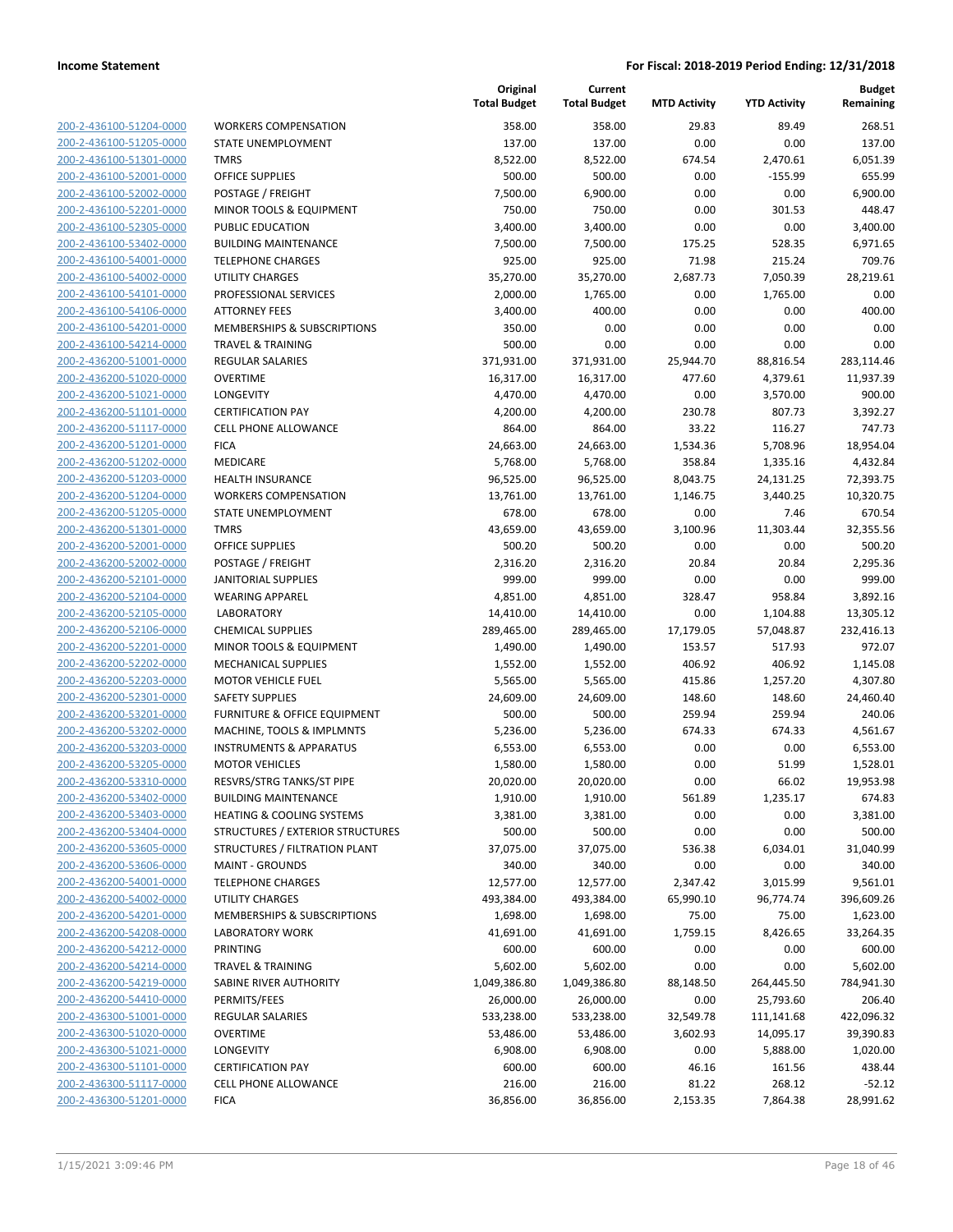|                                                    |                                       | Original<br><b>Total Budget</b> | Current<br><b>Total Budget</b> | <b>MTD Activity</b> | <b>YTD Activity</b>    | Budget<br>Remaining     |
|----------------------------------------------------|---------------------------------------|---------------------------------|--------------------------------|---------------------|------------------------|-------------------------|
| 200-2-436300-51202-0000                            | MEDICARE                              | 8,620.00                        | 8,620.00                       | 503.61              | 1,839.26               | 6,780.74                |
| 200-2-436300-51203-0000                            | <b>HEALTH INSURANCE</b>               | 176,963.00                      | 176,963.00                     | 14,746.92           | 44,240.76              | 132,722.24              |
| 200-2-436300-51204-0000                            | <b>WORKERS COMPENSATION</b>           | 20,337.00                       | 20,337.00                      | 1,694.75            | 5,084.25               | 15,252.75               |
| 200-2-436300-51205-0000                            | STATE UNEMPLOYMENT                    | 1,194.00                        | 1,194.00                       | 95.06               | 229.08                 | 964.92                  |
| 200-2-436300-51301-0000                            | <b>TMRS</b>                           | 65,775.00                       | 65,775.00                      | 4,194.77            | 15,126.50              | 50,648.50               |
| 200-2-436300-51401-0000                            | <b>CONTRA - SALARIES</b>              | 0.00                            | 0.00                           | 0.00                | $-126.18$              | 126.18                  |
| 200-2-436300-52001-0000                            | <b>OFFICE SUPPLIES</b>                | 300.00                          | 300.00                         | 0.00                | 0.00                   | 300.00                  |
| 200-2-436300-52002-0000                            | POSTAGE / FREIGHT                     | 50.00                           | 50.00                          | 0.00                | 0.00                   | 50.00                   |
| 200-2-436300-52005-0000                            | PRINTED MATERIALS                     | 100.00                          | 100.00                         | 0.00                | 0.00                   | 100.00                  |
| 200-2-436300-52104-0000                            | <b>WEARING APPAREL</b>                | 15,000.00                       | 15,000.00                      | 1,275.30            | 2,531.38               | 12,468.62               |
| 200-2-436300-52106-0000                            | <b>CHEMICAL SUPPLIES</b>              | 500.00                          | 0.00                           | 0.00                | 0.00                   | 0.00                    |
| 200-2-436300-52201-0000                            | MINOR TOOLS & EQUIPMENT               | 11,847.00                       | 11,847.00                      | 1,377.05            | 3,250.54               | 8,596.46                |
| 200-2-436300-52203-0000                            | <b>MOTOR VEHICLE FUEL</b>             | 27,578.00                       | 27,578.00                      | 2,457.45            | 6,249.87               | 21,328.13               |
| 200-2-436300-52303-0000                            | <b>TRAINING SUPPLIES</b>              | 300.00                          | 300.00                         | 0.00                | 0.00                   | 300.00                  |
| 200-2-436300-53201-0000                            | FURNITURE & OFFICE EQUIPMENT          | 100.00                          | 100.00                         | 0.00                | 157.80                 | $-57.80$                |
| 200-2-436300-53202-0000                            | MACHINE, TOOLS & IMPLMNTS             | 3,988.00                        | 3,988.00                       | 310.45              | 310.45                 | 3,677.55                |
| 200-2-436300-53205-0000                            | <b>MOTOR VEHICLES</b>                 | 26,010.00                       | 26,010.00                      | 1,857.74            | 2,830.64               | 23,179.36               |
| 200-2-436300-53207-0000                            | RADIO/COMMUNICATIONS                  | 4,500.00                        | 4,500.00                       | 0.00                | 718.50                 | 3,781.50                |
| 200-2-436300-53210-0000                            | <b>FIRE HYDRANTS</b>                  | 8,000.00                        | 8,000.00                       | 8,920.97            | 8,920.97               | $-920.97$               |
| 200-2-436300-53211-0000                            | <b>METERS &amp; SETTINGS</b>          | 70,000.00                       | 70,000.00                      | 129.66              | 1,143.09               | 68,856.91               |
| 200-2-436300-53306-0000                            | <b>WATER MAINS</b>                    | 165,000.00                      | 172,710.00                     | 26,260.25           | 48,869.06              | 123,840.94              |
| 200-2-436300-54001-0000                            | <b>TELEPHONE CHARGES</b>              | 1,678.00                        | 1,678.00                       | 92.03               | 350.55                 | 1,327.45                |
| 200-2-436300-54214-0000                            | <b>TRAVEL &amp; TRAINING</b>          | 4,000.00                        | 4,000.00                       | 75.00               | 700.00                 | 3,300.00                |
| 200-2-437200-51001-0000                            | REGULAR SALARIES                      | 376,305.00                      | 376,305.00                     | 29,928.65           | 101,447.03             | 274,857.97<br>38,418.79 |
| 200-2-437200-51020-0000                            | <b>OVERTIME</b>                       | 55,995.00                       | 55,995.00                      | 5,019.90            | 17,576.21<br>14,276.00 | 882.00                  |
| 200-2-437200-51021-0000                            | LONGEVITY<br><b>CERTIFICATION PAY</b> | 15,158.00                       | 15,158.00                      | 0.00<br>92.30       | 323.05                 | 876.95                  |
| 200-2-437200-51101-0000<br>200-2-437200-51117-0000 | <b>CELL PHONE ALLOWANCE</b>           | 1,200.00<br>2,352.00            | 1,200.00<br>2,352.00           | 81.20               | 284.20                 | 2,067.80                |
| 200-2-437200-51201-0000                            | <b>FICA</b>                           | 27,963.00                       | 27,963.00                      | 2,126.44            | 8,272.79               | 19,690.21               |
| 200-2-437200-51202-0000                            | MEDICARE                              | 6,540.00                        | 6,540.00                       | 497.31              | 1,934.76               | 4,605.24                |
| 200-2-437200-51203-0000                            | <b>HEALTH INSURANCE</b>               | 112,613.00                      | 112,613.00                     | 9,384.42            | 28,153.26              | 84,459.74               |
| 200-2-437200-51204-0000                            | <b>WORKERS COMPENSATION</b>           | 11,598.00                       | 11,598.00                      | 966.50              | 2,899.50               | 8,698.50                |
| 200-2-437200-51205-0000                            | STATE UNEMPLOYMENT                    | 748.00                          | 748.00                         | 37.67               | 151.74                 | 596.26                  |
| 200-2-437200-51301-0000                            | <b>TMRS</b>                           | 49,710.00                       | 49,710.00                      | 4,060.25            | 15,631.47              | 34,078.53               |
| 200-2-437200-51401-0000                            | <b>CONTRA - SALARIES</b>              | 0.00                            | 0.00                           | 0.00                | $-1,163.28$            | 1,163.28                |
| 200-2-437200-52001-0000                            | <b>OFFICE SUPPLIES</b>                | 300.00                          | 300.00                         | 0.00                | 0.00                   | 300.00                  |
| 200-2-437200-52103-0000                            | <b>MEETING SUPPLIES</b>               | 0.00                            | 0.00                           | 97.93               | 97.93                  | $-97.93$                |
| 200-2-437200-52104-0000                            | <b>WEARING APPAREL</b>                | 15,000.00                       | 10,431.00                      | 559.20              | 1,918.65               | 8,512.35                |
| 200-2-437200-52106-0000                            | <b>CHEMICAL SUPPLIES</b>              | 2,400.00                        | 175.00                         | 0.00                | 0.00                   | 175.00                  |
| 200-2-437200-52107-0000                            | <b>BOTANICAL SUPPLIES</b>             | 400.00                          | 400.00                         | 0.00                | 0.00                   | 400.00                  |
| 200-2-437200-52201-0000                            | MINOR TOOLS & EQUIPMENT               | 10,847.00                       | 10,847.00                      | 0.00                | 685.86                 | 10,161.14               |
| 200-2-437200-52203-0000                            | <b>MOTOR VEHICLE FUEL</b>             | 24,580.00                       | 24,580.00                      | 1,496.61            | 3,948.71               | 20,631.29               |
| 200-2-437200-52303-0000                            | <b>TRAINING SUPPLIES</b>              | 300.00                          | 0.00                           | 0.00                | 0.00                   | 0.00                    |
| 200-2-437200-53202-0000                            | MACHINE, TOOLS & IMPLMNTS             | 4,965.00                        | 2,890.63                       | 165.40              | 165.40                 | 2,725.23                |
| 200-2-437200-53205-0000                            | <b>MOTOR VEHICLES</b>                 | 23,627.00                       | 23,627.00                      | 242.66              | 1,534.08               | 22,092.92               |
| 200-2-437200-53207-0000                            | RADIO/COMMUNICATIONS                  | 3,000.00                        | 3,000.00                       | 0.00                | 0.00                   | 3,000.00                |
| 200-2-437200-53309-0000                            | SANITARY SEWER & TCEQ SSO             | 69,000.00                       | 69,000.00                      | 3,453.06            | 14,145.45              | 54,854.55               |
| 200-2-437200-53311-0000                            | <b>LIFT STATIONS</b>                  | 22,500.00                       | 29,143.37                      | 277.22              | 277.22                 | 28,866.15               |
| 200-2-437200-54001-0000                            | <b>TELEPHONE CHARGES</b>              | 4,404.00                        | 4,404.00                       | 728.00              | 903.12                 | 3,500.88                |
| 200-2-437200-54002-0000                            | <b>UTILITY CHARGES</b>                | 30,052.00                       | 30,052.00                      | 2,636.49            | 8,533.33               | 21,518.67               |
| 200-2-437200-54214-0000                            | <b>TRAVEL &amp; TRAINING</b>          | 3,000.00                        | 3,000.00                       | 350.00              | 350.00                 | 2,650.00                |
| 200-2-437300-51001-0000                            | <b>REGULAR SALARIES</b>               | 500,782.00                      | 500,782.00                     | 39,803.30           | 134,645.77             | 366,136.23              |
| 200-2-437300-51020-0000                            | <b>OVERTIME</b>                       | 36,443.00                       | 36,443.00                      | 1,909.56            | 9,103.38               | 27,339.62               |
| 200-2-437300-51021-0000                            | LONGEVITY                             | 16,464.00                       | 16,464.00                      | 0.00                | 14,630.00              | 1,834.00                |
| 200-2-437300-51101-0000                            | <b>CERTIFICATION PAY</b>              | 10,200.00                       | 10,200.00                      | 600.00              | 2,053.84               | 8,146.16                |
| 200-2-437300-51117-0000                            | <b>CELL PHONE ALLOWANCE</b>           | 1,296.00                        | 1,296.00                       | 33.22               | 116.27                 | 1,179.73                |
| 200-2-437300-51201-0000                            | <b>FICA</b>                           | 35,041.00                       | 35,041.00                      | 2,457.73            | 9,558.56               | 25,482.44               |
| 200-2-437300-51202-0000                            | MEDICARE                              | 8,195.00                        | 8,195.00                       | 574.79              | 2,235.48               | 5,959.52                |
| 200-2-437300-51203-0000                            | <b>HEALTH INSURANCE</b>               | 128,700.00                      | 128,700.00                     | 10,725.00           | 32,175.00              | 96,525.00               |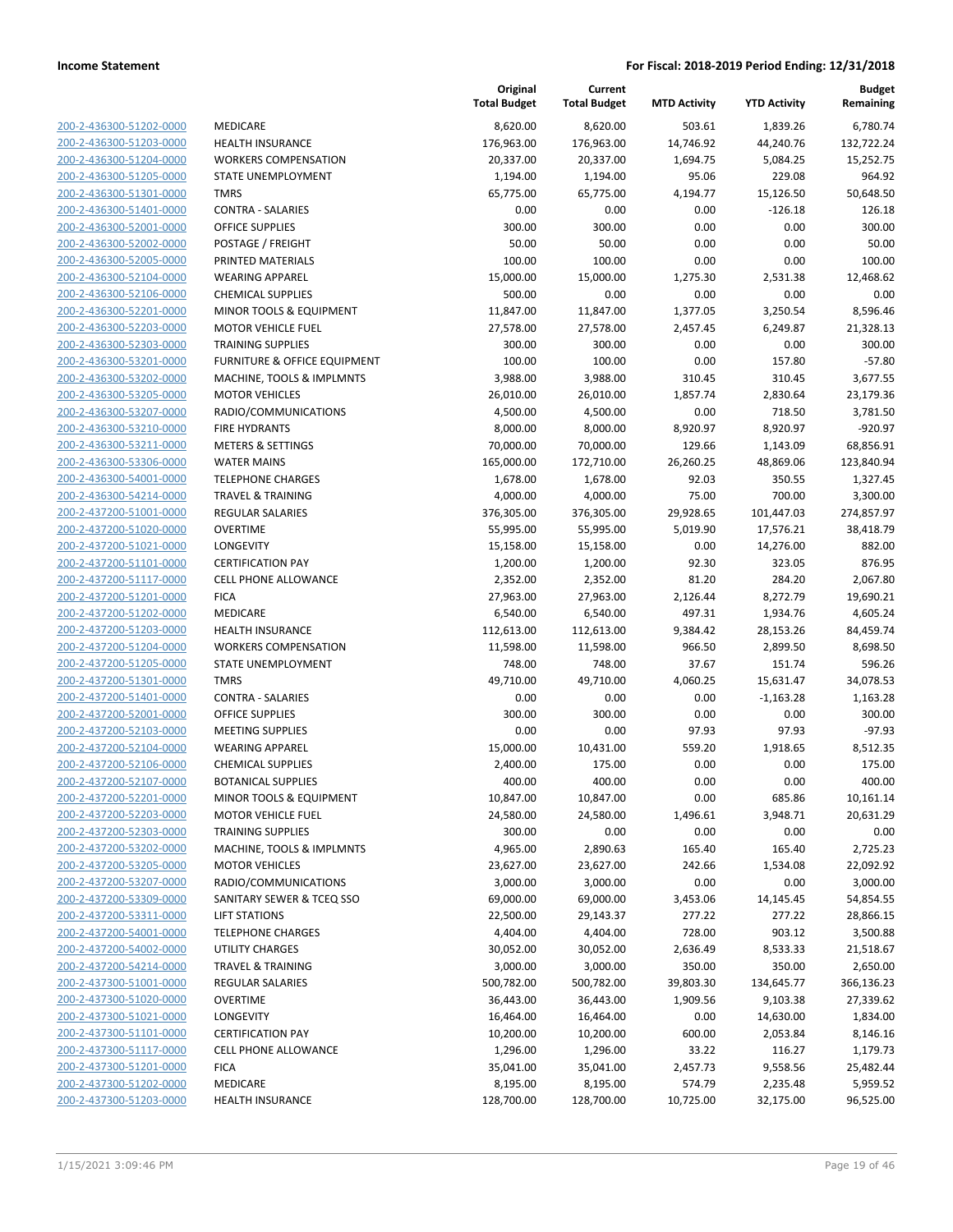| 200-2-437300-51204-0000 |
|-------------------------|
| 200-2-437300-51205-0000 |
| 200-2-437300-51301-0000 |
| 200-2-437300-52001-0000 |
| 200-2-437300-52002-0000 |
| 200-2-437300-52005-0000 |
| 200-2-437300-52101-0000 |
| 200-2-437300-52102-0000 |
| 200-2-437300-52104-0000 |
| 200-2-437300-52105-0000 |
| 200-2-437300-52106-0000 |
| 200-2-437300-52107-0000 |
| 200-2-437300-52201-0000 |
| 200-2-437300-52202-0000 |
| 200-2-437300-52203-0000 |
| 200-2-437300-52301-0000 |
| 200-2-437300-53202-0000 |
| 200-2-437300-53203-0000 |
| 200-2-437300-53205-0000 |
| 200-2-437300-53402-0000 |
| 200-2-437300-54001-0000 |
| 200-2-437300-54002-0000 |
| 200-2-437300-54201-0000 |
| 200-2-437300-54208-0000 |
| 200-2-437300-54214-0000 |
| 200-2-437300-54403-0000 |
| 200-2-437300-54410-0000 |
| 200-2-471100-56508-0000 |
| 200-2-471200-56607-0000 |
| 200-2-475100-56002-0000 |
| 200-2-475100-56005-0000 |
| 200-2-480000-52003-0000 |
| 200-2-480000-52006-0000 |
| 200-2-480000-54002-0000 |
| 200-2-480000-54226-0000 |
| 200-2-480000-57002-0000 |
| 200-2-480000-57005-0000 |
| 200-2-480000-57008-0000 |
| 200-2-480000-57015-0000 |
| 200-2-491000-58001-0000 |
| 200-2-491000-58037-0000 |
| 200-2-491000-58120-0000 |
| 200-2-495000-58580-0000 |
| 200-2-495000-58581-0000 |
| 200-2-495000-58701-0000 |
| 200-2-495000-58710-0000 |
| 200-2-495000-58720-0000 |
| 200-2-495000-58900-0000 |
|                         |
|                         |

|                                           |                                                                  | Original<br><b>Total Budget</b> | Current<br><b>Total Budget</b> | <b>MTD Activity</b> | <b>YTD Activity</b> | <b>Budget</b><br>Remaining |
|-------------------------------------------|------------------------------------------------------------------|---------------------------------|--------------------------------|---------------------|---------------------|----------------------------|
| 200-2-437300-51204-0000                   | <b>WORKERS COMPENSATION</b>                                      | 12,233.00                       | 12,233.00                      | 1,019.42            | 3,058.26            | 9,174.74                   |
| 200-2-437300-51205-0000                   | STATE UNEMPLOYMENT                                               | 824.00                          | 824.00                         | 47.27               | 47.27               | 776.73                     |
| 200-2-437300-51301-0000                   | <b>TMRS</b>                                                      | 63,417.00                       | 63,417.00                      | 4,920.59            | 18,931.92           | 44,485.08                  |
| 200-2-437300-52001-0000                   | <b>OFFICE SUPPLIES</b>                                           | 600.00                          | 600.00                         | 0.00                | 19.79               | 580.21                     |
| 200-2-437300-52002-0000                   | POSTAGE / FREIGHT                                                | 600.00                          | 600.00                         | 66.42               | 103.10              | 496.90                     |
| 200-2-437300-52005-0000                   | PRINTED MATERIALS                                                | 1,200.00                        | 1,200.00                       | 0.00                | 0.00                | 1,200.00                   |
| 200-2-437300-52101-0000                   | <b>JANITORIAL SUPPLIES</b>                                       | 1,650.00                        | 1,650.00                       | 262.26              | 806.25              | 843.75                     |
| 200-2-437300-52102-0000                   | REFERENCE SUPPLIES                                               | 500.00                          | 500.00                         | 0.00                | 0.00                | 500.00                     |
| 200-2-437300-52104-0000                   | <b>WEARING APPAREL</b>                                           | 11,000.00                       | 11,000.00                      | 171.35              | 726.02              | 10,273.98                  |
| 200-2-437300-52105-0000                   | <b>LABORATORY</b>                                                | 15,000.00                       | 15,000.00                      | 29.67               | 1,002.58            | 13,997.42                  |
| 200-2-437300-52106-0000                   | <b>CHEMICAL SUPPLIES</b>                                         | 54,000.00                       | 54,000.00                      | 0.00                | 4,500.00            | 49,500.00                  |
| 200-2-437300-52107-0000                   | <b>BOTANICAL SUPPLIES</b>                                        | 900.00                          | 900.00                         | 0.00                | 0.00                | 900.00                     |
| 200-2-437300-52201-0000                   | MINOR TOOLS & EQUIPMENT                                          | 6,300.00                        | 6,300.00                       | 341.65              | 1,228.22            | 5,071.78                   |
| 200-2-437300-52202-0000                   | <b>MECHANICAL SUPPLIES</b>                                       | 18,400.00                       | 18,400.00                      | 989.68              | 4,167.52            | 14,232.48                  |
| 200-2-437300-52203-0000                   | <b>MOTOR VEHICLE FUEL</b>                                        | 5,490.00                        | 5,490.00                       | 1,042.33            | 1,433.18            | 4,056.82                   |
| 200-2-437300-52301-0000                   | <b>SAFETY SUPPLIES</b>                                           | 2,300.00                        | 2,300.00                       | 220.48              | 644.33              | 1,655.67                   |
|                                           |                                                                  |                                 |                                |                     |                     | 52,028.69                  |
| 200-2-437300-53202-0000                   | MACHINE, TOOLS & IMPLMNTS                                        | 70,000.00                       | 70,000.00                      | 2,078.86            | 17,971.31           |                            |
| 200-2-437300-53203-0000                   | <b>INSTRUMENTS &amp; APPARATUS</b>                               | 6,000.00                        | 6,000.00                       | 0.00                | 0.00                | 6,000.00                   |
| 200-2-437300-53205-0000                   | <b>MOTOR VEHICLES</b>                                            | 5,301.00                        | 5,301.00                       | 0.00                | 0.00                | 5,301.00                   |
| 200-2-437300-53402-0000                   | <b>BUILDING MAINTENANCE</b>                                      | 6,500.00                        | 6,500.00                       | 99.00               | 99.00               | 6,401.00                   |
| 200-2-437300-54001-0000                   | <b>TELEPHONE CHARGES</b>                                         | 5,102.00                        | 5,102.00                       | 400.04              | 1,153.08            | 3,948.92                   |
| 200-2-437300-54002-0000                   | <b>UTILITY CHARGES</b>                                           | 385,584.00                      | 385,584.00                     | 36,612.53           | 99,184.55           | 286,399.45                 |
| 200-2-437300-54201-0000                   | MEMBERSHIPS & SUBSCRIPTIONS                                      | 12,500.00                       | 12,500.00                      | 0.00                | 7,178.00            | 5,322.00                   |
| 200-2-437300-54208-0000                   | <b>LABORATORY WORK</b>                                           | 12,400.00                       | 12,400.00                      | 72.00               | 2,065.00            | 10,335.00                  |
| 200-2-437300-54214-0000                   | <b>TRAVEL &amp; TRAINING</b>                                     | 4,500.00                        | 4,500.00                       | 275.99              | 1,222.99            | 3,277.01                   |
| 200-2-437300-54403-0000                   | <b>DISPOSAL CHARGES</b>                                          | 750.00                          | 750.00                         | 13,145.15           | 37,030.20           | $-36,280.20$               |
| 200-2-437300-54410-0000                   | PERMITS/FEES                                                     | 74,000.00                       | 74,000.00                      | 0.00                | 37,403.32           | 36,596.68                  |
| 200-2-471100-56508-0000                   | 09 TWDP REV BOND - PRINC                                         | 15,000.00                       | 15,000.00                      | 0.00                | 0.00                | 15,000.00                  |
| 200-2-471200-56607-0000                   | 08 REV BONDS - INTEREST                                          | 305,330.00                      | 305,330.00                     | 0.00                | 0.00                | 305,330.00                 |
| 200-2-475100-56002-0000                   | MISCELLANEOUS DEBT EXP / AGENT FEE                               | 750.00                          | 750.00                         | 0.00                | 0.00                | 750.00                     |
| 200-2-475100-56005-0000                   | ARBITRAGE                                                        | 1,750.00                        | 1,750.00                       | 0.00                | 0.00                | 1,750.00                   |
| 200-2-480000-52003-0000                   | <b>COPIER CHARGES</b>                                            | 10,600.00                       | 10,600.00                      | 530.11              | 1,286.49            | 9,313.51                   |
| 200-2-480000-52006-0000                   | <b>COPIER PAPER</b>                                              | 500.00                          | 500.00                         | 0.00                | 33.82               | 466.18                     |
| 200-2-480000-54002-0000                   | <b>UTILITY CHARGES</b>                                           | 12,626.00                       | 12,626.00                      | 1,084.35            | 3,821.38            | 8,804.62                   |
| 200-2-480000-54226-0000                   | <b>INSURANCE EXPENSE</b>                                         | 41,657.00                       | 41,657.00                      | 0.00                | 62,887.16           | $-21,230.16$               |
| 200-2-480000-57002-0000                   | <b>BAD DEBT EXPENSE</b>                                          | 27,000.00                       | 27,000.00                      | 0.00                | 0.00                | 27,000.00                  |
| 200-2-480000-57005-0000                   | <b>ACCRUED VAC &amp; SICK PAY</b>                                | 30,000.00                       | 30,000.00                      | 0.00                | 4,369.62            | 25,630.38                  |
| 200-2-480000-57008-0000                   | <b>BANK CHARGES</b>                                              | 30,000.00                       | 30,000.00                      | 2,055.18            | 6,556.51            | 23,443.49                  |
| 200-2-480000-57015-0000                   | <b>CONTINGENCY EXPENSE</b>                                       | 150,000.00                      | 150,000.00                     | 0.00                | 0.00                | 150,000.00                 |
| 200-2-491000-58001-0000                   | <b>XFR - GENERAL FUND</b>                                        | 0.00                            | 0.00                           | 105,575.54          | 328,227.31          | $-328,227.31$              |
| 200-2-491000-58037-0000                   | XFR - DEBT SERVICE FUND                                          | 0.00                            | 0.00                           | 127,637.64          | 382,912.92          | -382,912.92                |
| 200-2-491000-58120-0000                   | XFR - UTILITY CIP FUND                                           | 1,624,829.00                    | 1,624,829.00                   | 135,406.58          | 406,219.74          | 1,218,609.26               |
| 200-2-495000-58580-0000                   | CA - GENERAL FUND - GENERAL GOVERNMENT                           | 406,798.00                      | 406,798.00                     | 33,899.83           | 101,699.49          | 305,098.51                 |
| 200-2-495000-58581-0000                   | CA - GENERAL FUND - PUBLIC WORKS                                 | 155,979.00                      | 155,979.00                     | 12,998.25           | 38,994.75           | 116,984.25                 |
| 200-2-495000-58701-0000                   | CA - CENTRAL SERVICE FUND                                        | 194,904.00                      | 194,904.00                     | 16,242.00           | 48,726.00           | 146,178.00                 |
|                                           |                                                                  |                                 |                                |                     |                     |                            |
| 200-2-495000-58710-0000                   | CA - INSURANCE FUND                                              | 88,697.00                       | 88,697.00                      | 7,391.42            | 22,174.26           | 66,522.74                  |
| 200-2-495000-58720-0000                   | CA - MIS FUN                                                     | 126,693.00                      | 126,693.00                     | 10,557.75           | 31,673.25           | 95,019.75                  |
| 200-2-495000-58900-0000                   | <b>CA - ELECTRIC FUND</b>                                        | 587,723.00                      | 587,723.00                     | 48,976.92           | 146,930.76          | 440,792.24                 |
|                                           | <b>Expense Total:</b>                                            | 10,253,810.20                   | 10,253,810.20                  | 1,016,427.07        | 3,187,631.52        | 7,066,178.68               |
|                                           | Fund: 200 - WATER / WASTEWATER FUND Surplus (Deficit):           | 4,186,873.80                    | 4,186,873.80                   | 76,236.84           | 283,922.37          |                            |
|                                           | Fund: 212 - TX COMMUNITY DEV SWR SYSTEM IMPROV PROG GRANT        |                                 |                                |                     |                     |                            |
| <b>Expense</b><br>212-2-436300-55007-0000 | ENG/ARCHITECTS/MGMT                                              | 0.00                            | 0.00                           | 1,250.00            | 2,500.00            | $-2,500.00$                |
|                                           | <b>Expense Total:</b>                                            | 0.00                            | 0.00                           | 1,250.00            | 2,500.00            | $-2,500.00$                |
|                                           | Fund: 212 - TX COMMUNITY DEV SWR SYSTEM IMPROV PROG GRANT Total: | 0.00                            | 0.00                           | 1,250.00            | 2,500.00            |                            |
| Fund: 216 - UTILIITY CIP FUND             |                                                                  |                                 |                                |                     |                     |                            |

### **Revenue**

| 216-2-319001-45401-0000 | <b>INTEREST REVENUES</b> | 20.089.00 | 20.089.00 | 0.00 | 0.00 | 20.089.00 |
|-------------------------|--------------------------|-----------|-----------|------|------|-----------|
|                         |                          |           |           |      |      |           |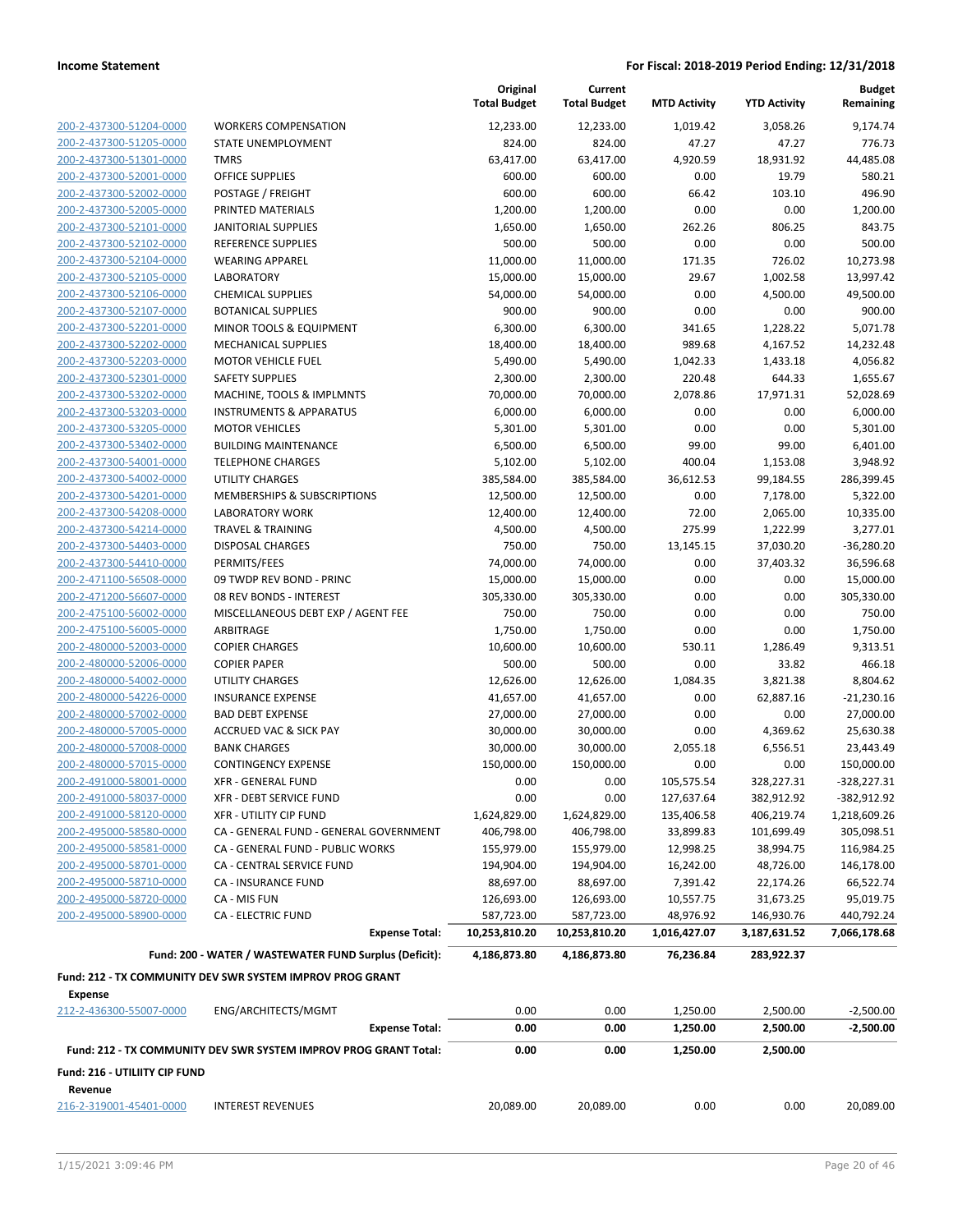|                                                    |                                                              |                       | Original<br><b>Total Budget</b> | Current<br><b>Total Budget</b> | <b>MTD Activity</b> | <b>YTD Activity</b> | <b>Budget</b><br>Remaining |
|----------------------------------------------------|--------------------------------------------------------------|-----------------------|---------------------------------|--------------------------------|---------------------|---------------------|----------------------------|
| 216-2-319001-47221-0000                            | <b>BOND PROCEEDS</b>                                         |                       | 20,000,000.00                   | 20,000,000.00                  | 0.00                | 0.00                | 20,000,000.00              |
| 216-2-323001-46100-0000                            | <b>XFR - UTILITY FUND</b>                                    |                       | 1,624,879.00                    | 1,624,879.00                   | 135,406.58          | 406,219.74          | 1,218,659.26               |
|                                                    |                                                              | <b>Revenue Total:</b> | 21,644,968.00                   | 21,644,968.00                  | 135,406.58          | 406,219.74          | 21,238,748.26              |
| Expense                                            |                                                              |                       |                                 |                                |                     |                     |                            |
| 216-2-436200-53310-0000                            | RESVRS/STRG TANKS/ST PIPE                                    |                       | 6,643,503.00                    | 6,643,503.00                   | 0.00                | 0.00                | 6,643,503.00               |
| 216-2-436200-53312-0000                            | <b>WATER LINE EASEMENTS</b>                                  |                       | 100,000.00                      | 100,000.00                     | 2,700.00            | 2,700.00            | 97,300.00                  |
| 216-2-436200-55002-0000                            | <b>IMPROVEMENTS</b>                                          |                       | 11,900,000.00                   | 11,900,000.00                  | 45,106.61           | 466,094.08          | 11,433,905.92              |
| 216-2-436200-55201-0000                            | <b>EQUIPMENT PURCHASES</b>                                   |                       | 1,000,000.00                    | 1,000,000.00                   | 0.00                | 0.00                | 1,000,000.00               |
| 216-2-436300-55105-0000                            | <b>WATER MAINS</b>                                           |                       | 2,201,145.00                    | 2,201,145.00                   | 10,600.00           | 110,533.36          | 2,090,611.64               |
| 216-2-436300-55201-0000                            | <b>EQUIPMENT PURCHASES</b>                                   |                       | 75,999.00                       | 75,999.00                      | 0.00                | 0.00                | 75,999.00                  |
| 216-2-437200-55002-0000                            | <b>IMPROVEMENTS</b>                                          |                       | 135,000.00                      | 135,000.00                     | 1,119.00            | 44,246.52           | 90,753.48                  |
| 216-2-437200-55201-0000                            | <b>EQUIPMENT PURCHASES</b>                                   |                       | 223,830.00                      | 223,830.00                     | 0.00                | 0.00                | 223,830.00                 |
| 216-2-437300-55110-0000                            | LIFT STATIONS                                                |                       | 0.00                            | 0.00                           | 402,620.50          | 598,120.46          | -598,120.46                |
| 216-2-480000-54101-0000                            | PROFESSIONAL SERVICES                                        |                       | 200,000.00                      | 200,000.00                     | 0.00                | 0.00                | 200,000.00                 |
| 216-2-480000-55499-0000                            | <b>CAPITAL OUTLAY</b><br><b>BANK CHARGES</b>                 |                       | 0.00                            | 0.00                           | 0.00<br>0.00        | -286,779.40         | 286,779.40                 |
| 216-2-480000-57008-0000                            |                                                              | <b>Expense Total:</b> | 2,500.00<br>22,481,977.00       | 2,500.00<br>22,481,977.00      | 462,146.11          | 0.00<br>934,915.02  | 2,500.00<br>21,547,061.98  |
|                                                    |                                                              |                       |                                 |                                |                     |                     |                            |
|                                                    | Fund: 216 - UTILIITY CIP FUND Surplus (Deficit):             |                       | -837,009.00                     | -837,009.00                    | $-326,739.53$       | -528,695.28         |                            |
| <b>Fund: 217 - WASTEWATER RECLAMATION FUND</b>     |                                                              |                       |                                 |                                |                     |                     |                            |
| Revenue                                            |                                                              |                       |                                 |                                |                     |                     |                            |
| 217-2-319001-45401-0000                            | <b>INTEREST REVENUES</b>                                     |                       | 12,281.00                       | 12,281.00                      | 1,486.58            | 4,236.47            | 8,044.53                   |
|                                                    |                                                              | <b>Revenue Total:</b> | 12,281.00                       | 12,281.00                      | 1,486.58            | 4,236.47            | 8,044.53                   |
| <b>Expense</b>                                     |                                                              |                       |                                 |                                |                     |                     |                            |
| 217-2-437300-55012-0000                            | <b>CONSTRUCTION</b>                                          |                       | 410,000.00                      | 410,000.00                     | 0.00                | 0.00                | 410,000.00                 |
|                                                    |                                                              | <b>Expense Total:</b> | 410,000.00                      | 410,000.00                     | 0.00                | 0.00                | 410,000.00                 |
|                                                    | Fund: 217 - WASTEWATER RECLAMATION FUND Surplus (Deficit):   |                       | -397,719.00                     | -397,719.00                    | 1,486.58            | 4,236.47            |                            |
| Fund: 300 - AIRPORT FUND                           |                                                              |                       |                                 |                                |                     |                     |                            |
| Revenue                                            |                                                              |                       |                                 |                                |                     |                     |                            |
| 300-2-319001-44315-0000                            | <b>AIRPORT FUEL FEES</b>                                     |                       | 1,000.00                        | 1,000.00                       | 0.00                | 364.08              | 635.92                     |
| 300-2-319001-44316-0000                            | PARKING & TIE DOWN/MISC.                                     |                       | 1,000.00                        | 1,000.00                       | 0.00                | 0.00                | 1,000.00                   |
| 300-2-319001-45401-0000                            | <b>INTEREST REVENUES</b>                                     |                       | 1,000.00                        | 1,000.00                       | 5,139.42            | 16,637.85           | $-15,637.85$               |
| 300-2-321001-45507-0000                            | L-3 COMM LEASE                                               |                       | 639,217.00                      | 639,217.00                     | 0.00                | 159,804.24          | 479,412.76                 |
| 300-2-321001-45508-0000                            | AIR EVAC HANGAR FEES                                         |                       | 8,191.00                        | 8,191.00                       | 675.09              | 2,700.36            | 5,490.64                   |
| 300-2-321001-45509-0000                            | BLUE SKY T-HANGAR & LA ND LEASES                             |                       | 4,768.50                        | 4,768.50                       | 0.00                | 0.00                | 4,768.50                   |
| 300-2-321001-45510-0000                            | ARKOMA - HORIZONS AHEAD LEASE                                |                       | 48,096.00                       | 48,096.00                      | 4,008.00            | 12,024.00           | 36,072.00                  |
| 300-2-321001-45513-0000                            | MAJORS FLYING CLUB LAND LEASE                                |                       | 1,396.00                        | 1,396.00                       | 116.33              | 348.99              | 1,047.01                   |
| 300-2-321001-45515-0000                            | <b>TEXSAN AVIATION LAND LEASE</b><br>MFC PARTNERS LAND LEASE |                       | 1,080.00                        | 1,080.00                       | 0.00                | 0.00                | 1,080.00                   |
| 300-2-321001-45516-0000<br>300-2-321001-45517-0000 | <b>INNOVATION FIRST MAINT HANGAR</b>                         |                       | 1,260.00<br>17,618.00           | 1,260.00<br>17,618.00          | 0.00<br>0.00        | 0.00<br>0.00        | 1,260.00<br>17,618.00      |
|                                                    |                                                              | <b>Revenue Total:</b> | 724,626.50                      | 724,626.50                     | 9,938.84            | 191,879.52          | 532,746.98                 |
|                                                    |                                                              |                       |                                 |                                |                     |                     |                            |
| <b>Expense</b><br>300-2-438100-51001-0000          | <b>REGULAR SALARIES</b>                                      |                       | 49,453.00                       | 49,453.00                      | 3,804.80            | 13,243.28           | 36,209.72                  |
| 300-2-438100-51021-0000                            | LONGEVITY                                                    |                       | 222.00                          | 222.00                         | 0.00                | 222.00              | 0.00                       |
| 300-2-438100-51117-0000                            | <b>CELL PHONE ALLOWANCE</b>                                  |                       | 960.00                          | 960.00                         | 33.24               | 116.34              | 843.66                     |
| 300-2-438100-51201-0000                            | <b>FICA</b>                                                  |                       | 3,139.00                        | 3,139.00                       | 237.96              | 842.06              | 2,296.94                   |
| 300-2-438100-51202-0000                            | <b>MEDICARE</b>                                              |                       | 734.00                          | 734.00                         | 55.66               | 196.96              | 537.04                     |
| 300-2-438100-51203-0000                            | <b>HEALTH INSURANCE</b>                                      |                       | 10,725.00                       | 10,725.00                      | 893.75              | 2,681.25            | 8,043.75                   |
| 300-2-438100-51204-0000                            | <b>WORKERS COMPENSATION</b>                                  |                       | 1,025.00                        | 1,025.00                       | 85.42               | 256.26              | 768.74                     |
| 300-2-438100-51205-0000                            | STATE UNEMPLOYMENT                                           |                       | 137.00                          | 137.00                         | 0.00                | 0.00                | 137.00                     |
| 300-2-438100-51301-0000                            | <b>TMRS</b>                                                  |                       | 5,671.00                        | 5,671.00                       | 445.98              | 1,578.19            | 4,092.81                   |
| 300-2-438100-51401-0000                            | <b>CONTRA - SALARIES</b>                                     |                       | 15,000.00                       | 15,000.00                      | 0.00                | 0.00                | 15,000.00                  |
| 300-2-438100-52001-0000                            | OFFICE SUPPLIES                                              |                       | 400.00                          | 400.00                         | 0.00                | 0.00                | 400.00                     |
| 300-2-438100-52002-0000                            | POSTAGE / FREIGHT                                            |                       | 100.00                          | 100.00                         | 0.00                | 0.00                | 100.00                     |
| 300-2-438100-52201-0000                            | MINOR TOOLS & EQUIPMENT                                      |                       | 150.00                          | 150.00                         | 0.00                | 0.00                | 150.00                     |
| 300-2-438100-53202-0000                            | MACHINE, TOOLS & IMPLMNTS                                    |                       | 1,500.00                        | 1,405.00                       | 0.00                | 0.00                | 1,405.00                   |
| 300-2-438100-53205-0000                            | <b>MOTOR VEHICLES</b>                                        |                       | 1,022.00                        | 1,022.00                       | 0.00                | 0.00                | 1,022.00                   |
| 300-2-438100-53303-0000                            | MAINT - STREET / ALLEY/APRN/RNWY                             |                       | 2,500.00                        | 2,500.00                       | 0.00                | 0.00                | 2,500.00                   |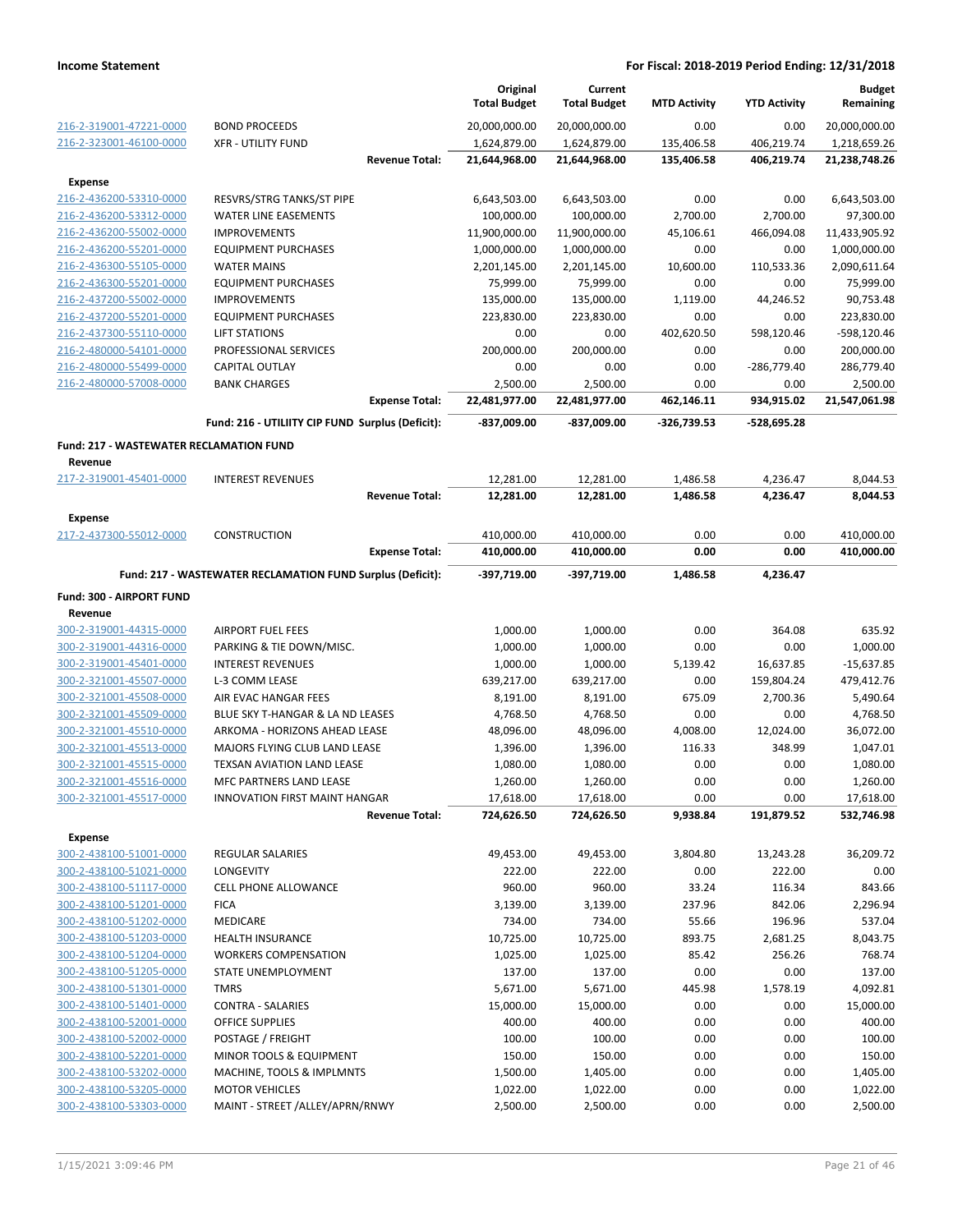|                                  |                                                     |                       | Original<br><b>Total Budget</b> | Current<br><b>Total Budget</b> | <b>MTD Activity</b>      | <b>YTD Activity</b>     | <b>Budget</b><br>Remaining |
|----------------------------------|-----------------------------------------------------|-----------------------|---------------------------------|--------------------------------|--------------------------|-------------------------|----------------------------|
| 300-2-438100-53402-0000          | <b>BUILDING MAINTENANCE</b>                         |                       | 12,500.00                       | 12,500.00                      | 2,578.53                 | 2,716.95                | 9,783.05                   |
| 300-2-438100-54001-0000          | <b>TELEPHONE CHARGES</b>                            |                       | 1,926.00                        | 1,926.00                       | 188.47                   | 388.91                  | 1,537.09                   |
| 300-2-438100-54002-0000          | <b>UTILITY CHARGES</b>                              |                       | 15,000.00                       | 15,000.00                      | 1,056.44                 | 3,464.72                | 11,535.28                  |
| 300-2-438100-54105-0000          | <b>MARKETING</b>                                    |                       | 6,104.00                        | 6,004.47                       | 0.00                     | 4,626.98                | 1,377.49                   |
| 300-2-438100-54201-0000          | MEMBERSHIPS & SUBSCRIPTIONS                         |                       | 465.00                          | 465.00                         | 0.00                     | 0.00                    | 465.00                     |
| 300-2-438100-54214-0000          | <b>TRAVEL &amp; TRAINING</b>                        |                       | 1,000.00                        | 1,099.53                       | 0.00                     | 81.29                   | 1,018.24                   |
| 300-2-438100-54408-0000          | OTHER / INSURANCE EXPENSE                           |                       | 13,000.00                       | 13,000.00                      | 0.00                     | 6,740.64                | 6,259.36                   |
| 300-2-438100-54410-0000          | PERMITS/FEES                                        |                       | 1,276.00                        | 1,371.00                       | 1,295.00                 | 1,295.00                | 76.00                      |
| 300-2-480000-52003-0000          | <b>COPIER CHARGES</b>                               |                       | 1,524.00                        | 1,524.00                       | 126.47                   | 259.15                  | 1,264.85                   |
| 300-2-480000-52006-0000          | <b>COPIER PAPER</b>                                 |                       | 71.82                           | 71.82                          | 0.00                     | 0.00                    | 71.82                      |
| 300-2-480000-57008-0000          | <b>BANK CHARGES</b>                                 |                       | 2,000.00                        | 2,000.00                       | 21.62                    | 159.95                  | 1.840.05                   |
| 300-2-491000-58035-0000          | <b>XFR - DEBT SERVICE FUND</b>                      |                       | 23,239.00                       | 23,239.00                      | 1,936.58                 | 5,809.74                | 17,429.26                  |
| 300-2-491000-58127-0000          | <b>AIRPORT CIP FUND</b>                             |                       | 10,000.00                       | 10,000.00                      | 833.33                   | 2,499.99                | 7,500.01                   |
|                                  | Fund: 300 - AIRPORT FUND Surplus (Deficit):         | <b>Expense Total:</b> | 180,843.82<br>543,782.68        | 180,843.82<br>543,782.68       | 13,593.25<br>$-3,654.41$ | 47,179.66<br>144,699.86 | 133,664.16                 |
|                                  |                                                     |                       |                                 |                                |                          |                         |                            |
| Fund: 360 - AIRPORT CAPITAL FUND |                                                     |                       |                                 |                                |                          |                         |                            |
| Revenue                          |                                                     |                       |                                 |                                |                          |                         |                            |
| 360-2-319001-44315-0000          | <b>AIRPORT - FUEL FEES</b>                          |                       | 50,000.00                       | 50,000.00                      | 0.00                     | 0.00                    | 50,000.00                  |
| 360-2-319001-45401-0000          | <b>INTEREST REVENUES</b>                            |                       | 25,000.00                       | 25,000.00                      | 2,916.66                 | 9,473.40                | 15,526.60                  |
| 360-2-323001-46107-0000          | <b>XFR - AIRPORT FUND</b>                           | <b>Revenue Total:</b> | 0.00<br>75,000.00               | 0.00<br>75,000.00              | 833.33<br>3,749.99       | 2,499.99<br>11,973.39   | $-2,499.99$<br>63,026.61   |
|                                  |                                                     |                       |                                 |                                |                          |                         |                            |
| <b>Expense</b>                   |                                                     |                       |                                 |                                |                          |                         |                            |
| 360-2-438100-55099-0000          | PROJ BUDGET - NO EXPENSES                           |                       | 10,000.00                       | 10,000.00                      | 0.00                     | 0.00                    | 10,000.00                  |
| 360-2-480000-57008-0000          | <b>BANK CHARGES</b>                                 |                       | 2,000.00                        | 2,000.00                       | 12.27                    | 92.12                   | 1,907.88                   |
|                                  |                                                     | <b>Expense Total:</b> | 12,000.00                       | 12,000.00                      | 12.27                    | 92.12                   | 11,907.88                  |
|                                  | Fund: 360 - AIRPORT CAPITAL FUND Surplus (Deficit): |                       | 63,000.00                       | 63,000.00                      | 3,737.72                 | 11,881.27               |                            |
| Fund: 362 - AIRPORT FBO FUEL     |                                                     |                       |                                 |                                |                          |                         |                            |
| Revenue                          |                                                     |                       |                                 |                                |                          |                         |                            |
| 362-2-319001-44315-0000          | <b>AIRPORT - FUEL FEES</b>                          |                       | 0.00                            | 0.00                           | 30,154.42                | 86,544.10               | $-86,544.10$               |
| 362-2-319001-44316-0000          | AIRPORT - PARKING, TIE DOWNS, & RAMP FE             |                       | 0.00                            | 0.00                           | 149.05                   | 559.05                  | $-559.05$                  |
| 362-2-319001-44320-0000          | AIRPORT - OIL                                       |                       | 0.00                            | 0.00                           | 301.58                   | 752.78                  | $-752.78$                  |
| 362-2-319001-44322-0000          | <b>AIRPORT - PILOT SUPPLIES</b>                     |                       | 0.00                            | 0.00                           | 0.00                     | 46.90                   | $-46.90$                   |
| 362-2-319001-45401-0000          | <b>INTEREST REVENUES</b>                            |                       | 0.00                            | 0.00                           | 82.80                    | 305.67                  | $-305.67$                  |
|                                  |                                                     | <b>Revenue Total:</b> | 0.00                            | 0.00                           | 30,687.85                | 88,208.50               | $-88,208.50$               |
| <b>Expense</b>                   |                                                     |                       |                                 |                                |                          |                         |                            |
| 362-2-438100-52222-0000          | AIRPORT - OIL                                       |                       | 0.00                            | 0.00                           | 0.00                     | 1,105.46                | $-1,105.46$                |
| 362-2-438100-52422-0000          | <b>AIRPORT - PILOT SUPPLIES</b>                     |                       | 0.00                            | 0.00                           | 0.00                     | 181.48                  | $-181.48$                  |
| 362-2-438100-57003-0000          | <b>CREDIT CARD FEES</b>                             |                       | 0.00                            | 0.00                           | 907.32                   | 2,626.26                | $-2,626.26$                |
| 362-2-480000-57008-0000          | <b>BANK CHARGES</b>                                 |                       | 0.00                            | 0.00                           | 0.35                     | 4.19                    | $-4.19$                    |
|                                  |                                                     | <b>Expense Total:</b> | 0.00                            | 0.00                           | 907.67                   | 3,917.39                | $-3,917.39$                |
|                                  | Fund: 362 - AIRPORT FBO FUEL Surplus (Deficit):     |                       | 0.00                            | 0.00                           | 29,780.18                | 84,291.11               |                            |
| Fund: 400 - GOLF FUND            |                                                     |                       |                                 |                                |                          |                         |                            |
| Revenue                          |                                                     |                       |                                 |                                |                          |                         |                            |
| 400-2-319001-45604-0000          | OTHER REVENUE / OVER/SHORT                          |                       | 50.00                           | 50.00                          | 0.05                     | 0.19                    | 49.81                      |
| 400-2-319005-44510-0000          | <b>GREENS FEES</b>                                  |                       | 109,304.00                      | 109,304.00                     | 4,206.00                 | 13,187.00               | 96,117.00                  |
| 400-2-319006-45308-0000          | PRO SHOP CONCESSIONS                                |                       | 9,186.00                        | 9,186.00                       | 587.30                   | 1,503.68                | 7,682.32                   |
| 400-2-319007-45309-0000          | <b>MERCHANDISE SALES</b>                            |                       | 9,688.00                        | 9,688.00                       | 327.77                   | 957.67                  | 8,730.33                   |
| 400-2-319008-45511-0000          | <b>CART RENTALS</b>                                 |                       | 67,162.00                       | 67,162.00                      | 2,667.44                 | 7,661.88                | 59,500.12                  |
| 400-2-319009-45512-0000          | <b>GOLF LEASES / MEMBERSHIPS</b>                    |                       | 52,725.00                       | 52,725.00                      | 1,451.62                 | 6,089.43                | 46,635.57                  |
|                                  |                                                     | <b>Revenue Total:</b> | 248,115.00                      | 248,115.00                     | 9,240.18                 | 29,399.85               | 218,715.15                 |
| <b>Expense</b>                   |                                                     |                       |                                 |                                |                          |                         |                            |
| 400-2-451250-51001-0000          | REGULAR SALARIES                                    |                       | 108,334.00                      | 110,334.00                     | 7,682.68                 | 27,044.41               | 83,289.59                  |
| 400-2-451250-51020-0000          | <b>OVERTIME</b>                                     |                       | 5,183.00                        | 5,183.00                       | 89.18                    | 1,172.96                | 4,010.04                   |
| 400-2-451250-51021-0000          | <b>LONGEVITY</b>                                    |                       | 6,122.00                        | 6,122.00                       | 0.00                     | 6,074.00                | 48.00                      |
| 400-2-451250-51101-0000          | <b>CERTIFICATION PAY</b>                            |                       | 600.00                          | 600.00                         | 46.16                    | 161.56                  | 438.44                     |
| 400-2-451250-51117-0000          | CELL PHONE ALLOWANCE                                |                       | 696.00                          | 696.00                         | 53.54                    | 187.39                  | 508.61                     |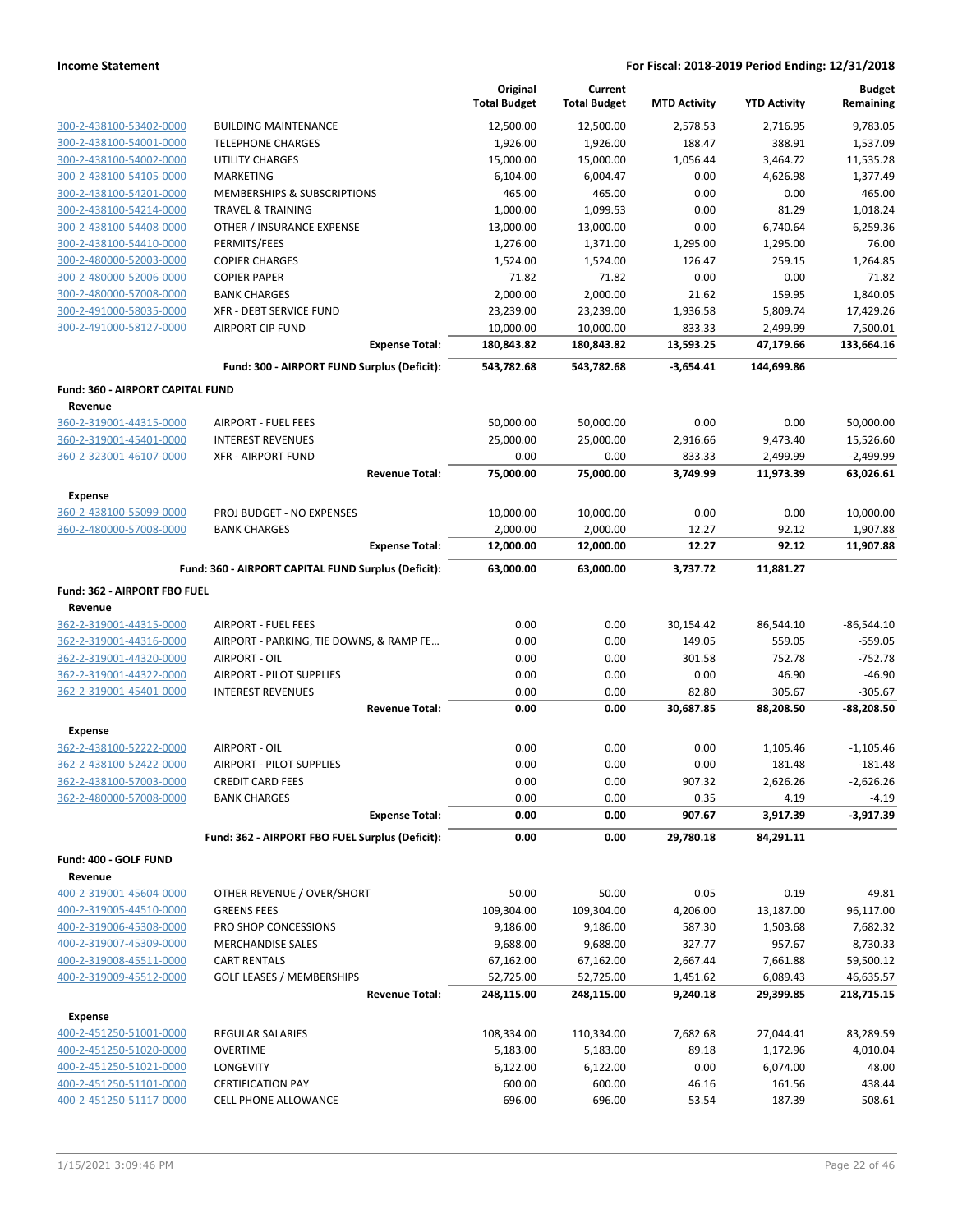|                                    |                                          | Original<br><b>Total Budget</b> | Current<br><b>Total Budget</b> | <b>MTD Activity</b> | <b>YTD Activity</b> | <b>Budget</b><br>Remaining |
|------------------------------------|------------------------------------------|---------------------------------|--------------------------------|---------------------|---------------------|----------------------------|
| 400-2-451250-51201-0000            | <b>FICA</b>                              | 7,498.00                        | 7,498.00                       | 474.31              | 2,106.68            | 5,391.32                   |
| 400-2-451250-51202-0000            | <b>MEDICARE</b>                          | 1,754.00                        | 1,754.00                       | 110.92              | 492.68              | 1,261.32                   |
| 400-2-451250-51203-0000            | <b>HEALTH INSURANCE</b>                  | 10,725.00                       | 10,725.00                      | 893.75              | 2,681.25            | 8,043.75                   |
| 400-2-451250-51204-0000            | <b>WORKERS COMPENSATION</b>              | 3,471.00                        | 3,471.00                       | 289.25              | 867.75              | 2,603.25                   |
| 400-2-451250-51205-0000            | <b>STATE UNEMPLOYMENT</b>                | 386.00                          | 386.00                         | 18.41               | 116.93              | 269.07                     |
| 400-2-451250-51301-0000            | <b>TMRS</b>                              | 10,892.00                       | 10,892.00                      | 795.84              | 3,484.86            | 7,407.14                   |
| 400-2-451250-52001-0000            | <b>OFFICE SUPPLIES</b>                   | 450.00                          | 450.00                         | 0.00                | 0.00                | 450.00                     |
| 400-2-451250-52101-0000            | <b>JANITORIAL SUPPLIES</b>               | 600.00                          | 600.00                         | 25.82               | 25.82               | 574.18                     |
| 400-2-451250-52104-0000            | <b>WEARING APPAREL</b>                   | 500.00                          | 500.00                         | 0.00                | 0.00                | 500.00                     |
| 400-2-451250-52107-0000            | <b>BOTANICAL SUPPLIES</b>                | 8,600.00                        | 6,600.00                       | 0.00                | 333.72              | 6,266.28                   |
| 400-2-451250-52201-0000            | MINOR TOOLS & EQUIPMENT                  | 600.00                          | 600.00                         | 36.78               | 36.78               | 563.22                     |
| 400-2-451250-52203-0000            | <b>MOTOR VEHICLE FUEL</b>                | 2,100.00                        | 2,100.00                       | 41.86               | 266.14              | 1,833.86                   |
| 400-2-451250-52401-0000            | RECREATIONAL SUPPLIES                    | 500.00                          | 500.00                         | 0.00                | 0.00                | 500.00                     |
| 400-2-451250-52403-0000            | <b>RESALE ITEMS</b>                      | 15,000.00                       | 15,000.00                      | 310.00              | 2,560.00            | 12,440.00                  |
| 400-2-451250-53202-0000            | MACHINE, TOOLS & IMPLMNTS                | 6,000.00                        | 6,000.00                       | 95.26               | 853.41              | 5,146.59                   |
| 400-2-451250-53205-0000            | <b>MOTOR VEHICLES</b>                    | 400.00                          | 400.00                         | 0.00                | 0.00                | 400.00                     |
| 400-2-451250-53307-0000            | <b>IRRIGATION</b>                        | 1,500.00                        | 1,500.00                       | 0.00                | 0.00                | 1,500.00                   |
| 400-2-451250-53402-0000            | <b>BUILDING MAINTENANCE</b>              | 1,450.00                        | 1,450.00                       | 0.00                | 11.65               | 1,438.35                   |
| 400-2-451250-54001-0000            | <b>TELEPHONE CHARGES</b>                 | 722.00                          | 722.00                         | 56.01               | 167.40              | 554.60                     |
| 400-2-451250-54002-0000            | <b>UTILITY CHARGES</b>                   | 11,000.00                       | 11,000.00                      | 927.35              | 2,450.14            | 8,549.86                   |
| 400-2-451250-54201-0000            | MEMBERSHIPS & SUBSCRIPTIONS              | 785.00                          | 785.00                         | 125.00              | 125.00              | 660.00                     |
| 400-2-451250-54214-0000            | <b>TRAVEL &amp; TRAINING</b>             | 2,100.00                        | 2,100.00                       | 0.00                | 0.00                | 2,100.00                   |
| 400-2-451250-54226-0000            | <b>INSURANCE EXPENSE</b>                 | 500.00                          | 500.00                         | 0.00                | 2,680.94            | $-2,180.94$                |
| 400-2-451250-54909-0000            | <b>GOLF CART LEASE EXPENSE</b>           | 31,000.00                       | 31,000.00                      | $-4,407.18$         | $-2,203.59$         | 33,203.59                  |
| 400-2-480000-52003-0000            | <b>COPIER CHARGES</b>                    | 1,525.00                        | 1,525.00                       | 126.47              | 252.94              | 1,272.06                   |
| 400-2-480000-57008-0000            | <b>BANK CHARGES</b>                      | 3,500.00                        | 3,500.00                       | 136.45              | 510.77              | 2,989.23                   |
|                                    | <b>Expense Total:</b>                    | 244,493.00                      | 244,493.00                     | 7,927.86            | 52,461.59           | 192,031.41                 |
|                                    | Fund: 400 - GOLF FUND Surplus (Deficit): | 3,622.00                        | 3,622.00                       | 1,312.32            | -23,061.74          |                            |
| <b>Fund: 500 - SANITATION FUND</b> |                                          |                                 |                                |                     |                     |                            |
| Revenue                            |                                          |                                 |                                |                     |                     |                            |
| 500-2-318001-44314-0000            | LATE CHARGES                             | 87,677.00                       | 87,677.00                      | 9,729.90            | 31,154.19           | 56,522.81                  |
| 500-2-319001-45401-0000            | <b>INTEREST REVENUES</b>                 | 6,897.00                        | 6,897.00                       | 5,642.89            | 18,128.06           | $-11,231.06$               |
| 500-2-319020-44313-0000            | <b>FUEL SURCHARGE</b>                    | 86,073.00                       | 86,073.00                      | 6,861.38            | 20,573.44           | 65,499.56                  |
| 500-2-319020-45107-0000            | <b>COLLECTION CHARGES</b>                | 4,692,306.00                    | 4,692,306.00                   | 367,131.86          | 1,107,510.75        | 3,584,795.25               |
| 500-2-319021-45108-0000            | <b>DISPOSAL CHARGES</b>                  | 0.00                            | 0.00                           | 48,554.80           | 127,423.18          | $-127,423.18$              |
| 500-2-319021-45109-0000            | <b>RECYCLING CHARGES</b>                 | 278,880.00                      | 278,880.00                     | 0.00                | 0.00                | 278,880.00                 |
| 500-2-319022-45612-0000            | REG HH HAZ WASTE COL CTR                 | 12,103.00                       | 12,103.00                      | 0.00                | 15,450.00           | $-3,347.00$                |
| 500-2-324001-46612-0000            | CA - SANITATION FD COL & FUEL            | 210,696.68                      | 210,696.68                     | 17,721.75           | 49,142.21           | 161,554.47                 |
|                                    | <b>Revenue Total:</b>                    | 5,374,632.68                    | 5,374,632.68                   | 455,642.58          | 1,369,381.83        | 4,005,250.85               |
| Expense                            |                                          |                                 |                                |                     |                     |                            |
| 500-2-432300-54412-0000            | <b>COLLECTION CHARGES</b>                | 4,369,510.00                    | 4,369,510.00                   | 388,679.12          | 585,951.54          | 3,783,558.46               |
| 500-2-432400-54403-0000            | <b>DISPOSAL CHARGES</b>                  | 0.00                            | 0.00                           | 135.63              | 135.63              | $-135.63$                  |
| 500-2-432500-51401-0000            | <b>CONTRA - SALARIES</b>                 | 8,000.00                        | 8,000.00                       | 0.00                | 0.00                | 8,000.00                   |
| 500-2-432500-54002-0000            | UTILITY CHARGES                          | 2,371.00                        | 2,371.00                       | 194.78              | 570.28              | 1,800.72                   |
| 500-2-432500-54403-0000            | <b>DISPOSAL CHARGES</b>                  | 20,000.00                       | 20,000.00                      | 0.00                | 0.00                | 20,000.00                  |
| 500-2-442200-51001-0000            | <b>REGULAR SALARIES</b>                  | 146,211.00                      | 146,211.00                     | 9,664.33            | 32,577.00           | 113,634.00                 |
| 500-2-442200-51020-0000            | <b>OVERTIME</b>                          | 0.00                            | 0.00                           | 0.00                | 5.73                | $-5.73$                    |
| 500-2-442200-51021-0000            | <b>LONGEVITY</b>                         | 2,714.00                        | 2,714.00                       | 0.00                | 2,264.00            | 450.00                     |
| 500-2-442200-51101-0000            | <b>CERTIFICATION PAY</b>                 | 1,200.00                        | 1,200.00                       | 92.30               | 323.05              | 876.95                     |
| 500-2-442200-51117-0000            | <b>CELL PHONE ALLOWANCE</b>              | 600.00                          | 600.00                         | 0.00                | 23.08               | 576.92                     |
| 500-2-442200-51201-0000            | <b>FICA</b>                              | 9,345.00                        | 9,345.00                       | 604.46              | 2,180.83            | 7,164.17                   |
| 500-2-442200-51202-0000            | MEDICARE                                 | 2,186.00                        | 2,186.00                       | 141.37              | 510.04              | 1,675.96                   |
| 500-2-442200-51203-0000            | HEALTH INSURANCE                         | 10,725.00                       | 10,725.00                      | 893.75              | 2,681.25            | 8,043.75                   |
| 500-2-442200-51204-0000            | <b>WORKERS COMPENSATION</b>              | 3,858.00                        | 3,858.00                       | 321.50              | 964.50              | 2,893.50                   |
| 500-2-442200-51205-0000            | STATE UNEMPLOYMENT                       | 549.00                          | 549.00                         | 18.14               | 154.14              | 394.86                     |
| 500-2-442200-51301-0000            | <b>TMRS</b>                              | 16,881.00                       | 16,881.00                      | 1,133.68            | 4,089.28            | 12,791.72                  |
| 500-2-442200-52203-0000            | <b>MOTOR VEHICLE FUEL</b>                | 2,929.00                        | 2,929.00                       | 156.37              | 449.72              | 2,479.28                   |
| 500-2-442200-53202-0000            | MACHINE, TOOLS & IMPLMNTS                | 6,200.00                        | 6,200.00                       | 106.15              | 412.69              | 5,787.31                   |
|                                    |                                          |                                 |                                |                     |                     |                            |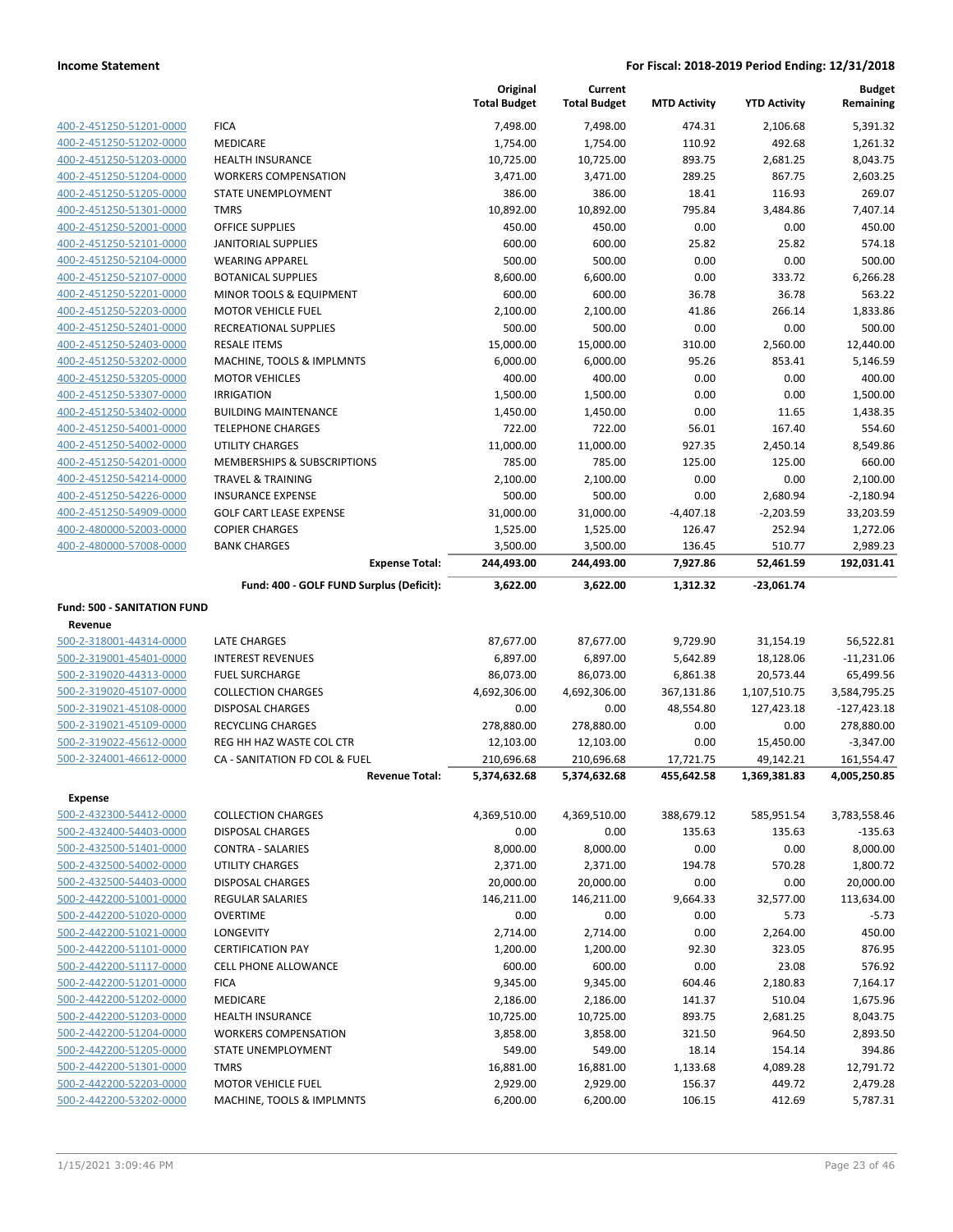|                                  |                                                | Original<br><b>Total Budget</b> | Current<br><b>Total Budget</b> | <b>MTD Activity</b> | <b>YTD Activity</b> | <b>Budget</b><br>Remaining |
|----------------------------------|------------------------------------------------|---------------------------------|--------------------------------|---------------------|---------------------|----------------------------|
| 500-2-442200-53205-0000          | <b>MOTOR VEHICLES</b>                          | 1,205.00                        | 1,205.00                       | 0.00                | 0.00                | 1,205.00                   |
| 500-2-442200-55201-0000          | <b>EQUIPMENT PURCHASES</b>                     | 500.00                          | 500.00                         | 0.00                | 76.94               | 423.06                     |
| 500-2-480000-54413-0000          | <b>BULK WASTE PICK-UP</b>                      | 75,000.00                       | 75,000.00                      | 0.00                | 0.00                | 75,000.00                  |
| 500-2-480000-54901-0000          | <b>RENTALS / LEASES</b>                        | 32,250.00                       | 32,250.00                      | 32,249.19           | 32,249.19           | 0.81                       |
| 500-2-480000-57007-0000          | <b>COMMUNITY SERVICES</b>                      | 42,020.00                       | 42,020.00                      | 0.00                | 4,275.00            | 37,745.00                  |
| 500-2-480000-57008-0000          | <b>BANK CHARGES</b>                            | 10,000.00                       | 10,000.00                      | 706.66              | 2,151.70            | 7,848.30                   |
| 500-2-491000-58001-0000          | <b>XFR - GENERAL FUND</b>                      | 316,045.02                      | 316,045.02                     | 26,582.63           | 73,713.31           | 242,331.71                 |
| 500-2-495000-58501-0000          | <b>CA - GENERAL FUND</b>                       | 41,607.00                       | 41,607.00                      | 3,467.25            | 10,401.75           | 31,205.25                  |
| 500-2-495000-58701-0000          | <b>CA - CENTRAL SERVICE FUND</b>               | 5,187.00                        | 5,187.00                       | 432.25              | 1,296.75            | 3,890.25                   |
| 500-2-495000-58710-0000          | CA - INSURANCE FUND                            | 3,374.00                        | 3,374.00                       | 281.17              | 843.51              | 2,530.49                   |
| 500-2-495000-58720-0000          | CA - MIS FUN                                   | 6,843.00                        | 6,843.00                       | 570.25              | 1,710.75            | 5,132.25                   |
| 500-2-495000-58900-0000          | <b>CA - ELECTRIC FUND</b>                      | 104,268.00                      | 104,268.00                     | 8,689.00            | 26,067.00           | 78,201.00                  |
|                                  | <b>Expense Total:</b>                          | 5,241,578.02                    | 5,241,578.02                   | 475,119.98          | 786,078.66          | 4,455,499.36               |
|                                  | Fund: 500 - SANITATION FUND Surplus (Deficit): | 133,054.66                      | 133,054.66                     | $-19,477.40$        | 583,303.17          |                            |
| Fund: 601 - CENTRAL SERVICE FUND |                                                |                                 |                                |                     |                     |                            |
| Revenue                          |                                                |                                 |                                |                     |                     |                            |
| 601-2-324001-46501-0000          | CA - GENERAL FUND                              | 571,310.00                      | 571,310.00                     | 47,609.17           | 142,827.51          | 428,482.49                 |
| 601-2-324001-46506-0000          | CA - RECREATION FUND                           | 611.00                          | 611.00                         | 50.92               | 152.76              | 458.24                     |
| 601-2-324001-46509-0000          | <b>CA - VENUE MGMT FUND</b>                    | 564.00                          | 564.00                         | 47.00               | 141.00              | 423.00                     |
| 601-2-324001-46611-0000          | <b>CA - UTILITY FUND</b>                       | 194,904.00                      | 194,904.00                     | 16,242.00           | 48,726.00           | 146,178.00                 |
| 601-2-324001-46614-0000          | CA - SANITATION FUND COLLECTION                | 5,187.00                        | 5,187.00                       | 432.25              | 1,296.75            | 3,890.25                   |
| 601-2-324009-46901-0000          | <b>CA - ELECTRIC UTILITY</b>                   | 78,024.00                       | 78,024.00                      | 6,502.00            | 19,506.00           | 58,518.00                  |
| 601-2-324009-46906-0000          | <b>CA - CABLE UTILITY</b>                      | 14,767.00                       | 14,767.00                      | 1,230.58            | 3,691.74            | 11,075.26                  |
|                                  | <b>Revenue Total:</b>                          | 865,367.00                      | 865,367.00                     | 72,113.92           | 216,341.76          | 649,025.24                 |
| <b>Expense</b>                   |                                                |                                 |                                |                     |                     |                            |
| 601-2-461100-51001-0000          | <b>REGULAR SALARIES</b>                        | 246,199.00                      | 246,199.00                     | 19,005.88           | 64,031.58           | 182,167.42                 |
| 601-2-461100-51020-0000          | <b>OVERTIME</b>                                | 8,000.00                        | 8,000.00                       | 731.77              | 2,383.86            | 5,616.14                   |
| 601-2-461100-51021-0000          | <b>LONGEVITY</b>                               | 5,512.00                        | 5,512.00                       | 0.00                | 4,768.00            | 744.00                     |
| 601-2-461100-51101-0000          | <b>CERTIFICATION PAY</b>                       | 1,200.00                        | 1,200.00                       | 92.32               | 323.12              | 876.88                     |
| 601-2-461100-51117-0000          | <b>CELL PHONE ALLOWANCE</b>                    | 432.00                          | 432.00                         | 33.22               | 116.27              | 315.73                     |
| 601-2-461100-51201-0000          | <b>FICA</b>                                    | 16,328.00                       | 16,328.00                      | 1,164.53            | 4,230.16            | 12,097.84                  |
| 601-2-461100-51202-0000          | <b>MEDICARE</b>                                | 3,819.00                        | 3,819.00                       | 272.35              | 989.33              | 2,829.67                   |
| 601-2-461100-51203-0000          | <b>HEALTH INSURANCE</b>                        | 80,438.00                       | 80,438.00                      | 6,703.17            | 20,109.51           | 60,328.49                  |
| 601-2-461100-51204-0000          | <b>WORKERS COMPENSATION</b>                    | 8,396.00                        | 8,396.00                       | 699.67              | 2,099.01            | 6,296.99                   |
| 601-2-461100-51205-0000          | STATE UNEMPLOYMENT                             | 652.00                          | 652.00                         | 14.81               | 84.08               | 567.92                     |
| 601-2-461100-51301-0000          | <b>TMRS</b>                                    | 26,745.00                       | 26,745.00                      | 2,169.46            | 7,839.77            | 18,905.23                  |
| 601-2-461100-51401-0000          | <b>CONTRA - SALARIES</b>                       | $-15,000.00$                    | $-15,000.00$                   | $-905.70$           | $-1,383.21$         | $-13,616.79$               |
| 601-2-461100-52001-0000          | <b>OFFICE SUPPLIES</b>                         | 200.00                          | 200.00                         | 0.00                | 0.00                | 200.00                     |
| 601-2-461100-52002-0000          | POSTAGE / FREIGHT                              | 20.00                           | 20.00                          | 0.00                | 0.00                | 20.00                      |
| 601-2-461100-52101-0000          | JANITORIAL/CLEANING                            | 15,000.00                       | 15,000.00                      | 1,138.13            | 2,359.09            | 12,640.91                  |
| 601-2-461100-52104-0000          | <b>WEARING APPAREL</b>                         | 4,200.00                        | 4,200.00                       | 0.00                | 501.02              | 3,698.98                   |
| 601-2-461100-52201-0000          | <b>MINOR TOOLS &amp; EQUIPMENT</b>             | 1,500.00                        | 1,500.00                       | 137.29              | 374.84              | 1,125.16                   |
| 601-2-461100-52203-0000          | <b>MOTOR VEHICLE FUEL</b>                      | 2,400.00                        | 2,400.00                       | 175.06              | 557.44              | 1,842.56                   |
| 601-2-461100-53201-0000          | FURNITURE & OFFICE EQUIPMENT                   | 500.00                          | 500.00                         | 0.00                | 0.00                | 500.00                     |
| 601-2-461100-53205-0000          | <b>MOTOR VEHICLES</b>                          | 1,016.00                        | 1,016.00                       | 10.00               | 10.00               | 1,006.00                   |
| 601-2-461100-53302-0000          | <b>WALKS &amp; PARKING LOTS</b>                | 2,500.00                        | 2,500.00                       | 0.00                | 658.36              | 1,841.64                   |
| 601-2-461100-53406-0000          | <b>CITY HALL</b>                               | 28,000.00                       | 28,000.00                      | 2,360.23            | 7,217.44            | 20,782.56                  |
| 601-2-461100-53407-0000          | <b>ANIMAL SHELTER</b>                          | 4,000.00                        | 4,000.00                       | 168.90              | 1,073.56            | 2,926.44                   |
| 601-2-461100-53408-0000          | <b>FLEET MAINTENANCE</b>                       | 5,000.00                        | 5,000.00                       | 10.00               | 10.00               | 4,990.00                   |
| 601-2-461100-53501-0000          | POLICE & COURTS BLDG                           | 26,000.00                       | 26,000.00                      | 2,550.22            | 3,934.42            | 22,065.58                  |
| 601-2-461100-53503-0000          | FIRE ADMINISTRATION                            | 500.00                          | 500.00                         | 69.90               | 89.64               | 410.36                     |
| 601-2-461100-53504-0000          | <b>FIRE STATION 1</b>                          | 500.00                          | 500.00                         | 69.90               | 69.90               | 430.10                     |
| 601-2-461100-53505-0000          | <b>FIRE STATION 2</b>                          | 2,500.00                        | 2,500.00                       | 69.90               | 257.40              | 2,242.60                   |
| 601-2-461100-53506-0000          | <b>FIRE STATION 3</b>                          | 2,500.00                        | 2,500.00                       | 179.90              | 355.95              | 2,144.05                   |
| 601-2-461100-53507-0000          | <b>FIRE STATION 4</b>                          | 2,500.00                        | 2,500.00                       | 69.90               | 257.40              | 2,242.60                   |
| 601-2-461100-53601-0000          | ANNEX                                          | 2,000.00                        | 2,000.00                       | 185.34              | 315.52              | 1,684.48                   |
| 601-2-461100-53602-0000          | <b>SERVICE CENTER</b>                          | 0.00                            | 0.00                           | 198.30              | 662.39              | $-662.39$                  |
| 601-2-461100-53603-0000          | WATER TREATMENT BLDG                           | 0.00                            | 0.00                           | 9.84                | 9.84                | $-9.84$                    |
|                                  |                                                |                                 |                                |                     |                     |                            |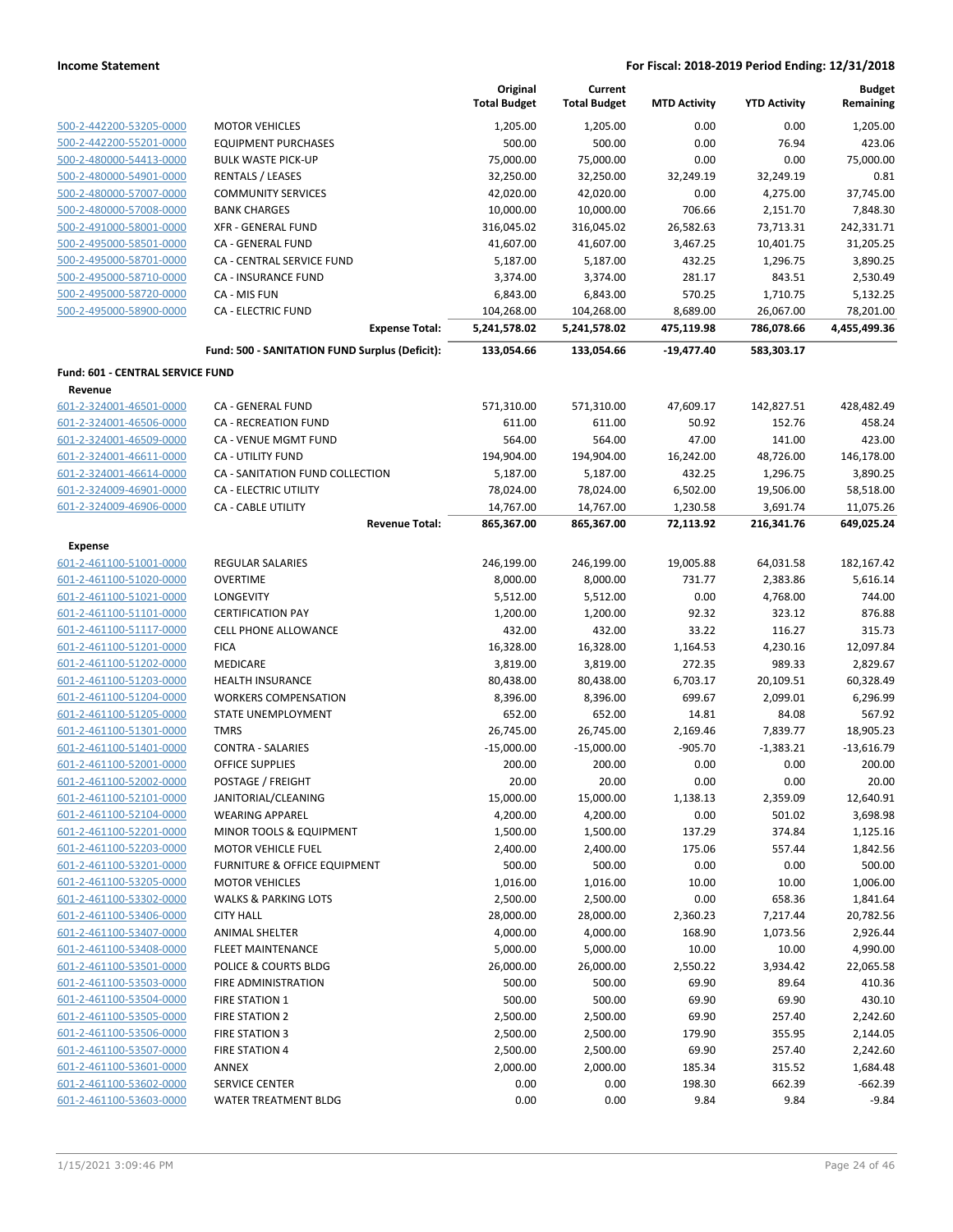| 601-2-461100-53701-0000        |
|--------------------------------|
| 601-2-461100-53703-0000        |
| 601-2-461100-53706-0000        |
| 601-2-461100-54001-0000        |
| 601-2-461100-54002-0000        |
| 601-2-461100-54112-0000        |
| 601-2-461200-51001-0000        |
| 601-2-461200-51020-0000        |
| 601-2-461200-51021-0000        |
| 601-2-461200-51101-0000        |
| 601-2-461200-51117-0000        |
| 601-2-461200-51201-0000        |
| 601-2-461200-51202-0000        |
| 601-2-461200-51203-0000        |
| 601-2-461200-51204-0000        |
| <u>601-2-461200-51205-0000</u> |
| 601-2-461200-51301-0000        |
| 601-2-461200-52001-0000        |
| 601-2-461200-52002-0000        |
| 601-2-461200-52104-0000        |
| 601-2-461200-52106-0000        |
| 601-2-461200-52201-0000        |
| 601-2-461200-52202-0000        |
| 601-2-461200-52203-0000        |
| 601-2-461200-53202-0000        |
| 601-2-461200-53205-0000        |
| 601-2-461200-53402-0000        |
| 601-2-461200-54001-0000        |
| 601-2-461200-54002-0000        |
| 601-2-461200-54201-0000        |
| 601-2-461200-54214-0000        |
| 601-2-480000-52006-0000        |
| 601-2-480000-57004-0000        |

|                         |                                                     | Original<br><b>Total Budget</b> | Current<br><b>Total Budget</b> | <b>MTD Activity</b> | <b>YTD Activity</b> | <b>Budget</b><br>Remaining |
|-------------------------|-----------------------------------------------------|---------------------------------|--------------------------------|---------------------|---------------------|----------------------------|
| 601-2-461100-53701-0000 | <b>LIBRARY</b>                                      | 5,000.00                        | 5,000.00                       | 249.56              | 2,010.72            | 2,989.28                   |
| 601-2-461100-53703-0000 | <b>REECY DAVIS REC CENTER</b>                       | 12,000.00                       | 12,000.00                      | 238.04              | 493.42              | 11,506.58                  |
| 601-2-461100-53706-0000 | <b>SPORTSPARK</b>                                   | 1,200.00                        | 1,200.00                       | 258.56              | 557.12              | 642.88                     |
| 601-2-461100-54001-0000 | <b>TELEPHONE CHARGES</b>                            | 4,134.00                        | 4,134.00                       | 474.49              | 902.62              | 3,231.38                   |
| 601-2-461100-54002-0000 | <b>UTILITY CHARGES</b>                              | 107,425.00                      | 107,425.00                     | 10,630.10           | 18,356.69           | 89,068.31                  |
| 601-2-461100-54112-0000 | <b>ALARM MONITOR SERVICE</b>                        | 3,000.00                        | 3,000.00                       | 0.00                | 0.00                | 3,000.00                   |
| 601-2-461200-51001-0000 | <b>REGULAR SALARIES</b>                             | 146,751.00                      | 146,751.00                     | 10,468.64           | 36,260.76           | 110,490.24                 |
| 601-2-461200-51020-0000 | <b>OVERTIME</b>                                     | 6,106.00                        | 6,106.00                       | 864.88              | 2,229.52            | 3,876.48                   |
| 601-2-461200-51021-0000 | <b>LONGEVITY</b>                                    | 2,170.00                        | 2,170.00                       | 0.00                | 2,128.00            | 42.00                      |
| 601-2-461200-51101-0000 | <b>CERTIFICATION PAY</b>                            | 2,400.00                        | 2,400.00                       | 138.48              | 484.68              | 1,915.32                   |
| 601-2-461200-51117-0000 | <b>CELL PHONE ALLOWANCE</b>                         | 1,380.00                        | 1,380.00                       | 106.14              | 371.49              | 1,008.51                   |
| 601-2-461200-51201-0000 | <b>FICA</b>                                         | 9,846.00                        | 9,846.00                       | 672.04              | 2,431.15            | 7,414.85                   |
| 601-2-461200-51202-0000 | MEDICARE                                            | 2,303.00                        | 2,303.00                       | 157.17              | 568.58              | 1,734.42                   |
| 601-2-461200-51203-0000 | <b>HEALTH INSURANCE</b>                             | 42,900.00                       | 42,900.00                      | 3,575.00            | 10,725.00           | 32,175.00                  |
| 601-2-461200-51204-0000 | <b>WORKERS COMPENSATION</b>                         | 7,637.00                        | 7,637.00                       | 636.42              | 1,909.26            | 5,727.74                   |
| 601-2-461200-51205-0000 | STATE UNEMPLOYMENT                                  | 275.00                          | 275.00                         | 0.00                | 0.00                | 275.00                     |
| 601-2-461200-51301-0000 | <b>TMRS</b>                                         | 17,786.00                       | 17,786.00                      | 1,345.39            | 4,819.33            | 12,966.67                  |
| 601-2-461200-52001-0000 | <b>OFFICE SUPPLIES</b>                              | 100.00                          | 100.00                         | 0.00                | 0.00                | 100.00                     |
| 601-2-461200-52002-0000 | POSTAGE / FREIGHT                                   | 50.00                           | 50.00                          | 0.00                | 0.00                | 50.00                      |
| 601-2-461200-52104-0000 | <b>WEARING APPAREL</b>                              | 3,000.00                        | 3,000.00                       | 0.00                | 435.57              | 2,564.43                   |
| 601-2-461200-52106-0000 | <b>CHEMICAL SUPPLIES</b>                            | 500.00                          | 500.00                         | 0.00                | 0.00                | 500.00                     |
| 601-2-461200-52201-0000 | MINOR TOOLS & EQUIPMENT                             | 7,000.00                        | 7,000.00                       | 0.00                | 487.43              | 6,512.57                   |
| 601-2-461200-52202-0000 | <b>MECHANICAL SUPPLIES</b>                          | 10,000.00                       | 10,000.00                      | 1,071.20            | 2,427.08            | 7,572.92                   |
| 601-2-461200-52203-0000 | <b>MOTOR VEHICLE FUEL</b>                           | 4,475.00                        | 4,475.00                       | 666.86              | 1,268.81            | 3,206.19                   |
| 601-2-461200-53202-0000 | MACHINE, TOOLS & IMPLMNTS                           | 4,500.00                        | 4,500.00                       | 0.00                | 0.00                | 4,500.00                   |
| 601-2-461200-53205-0000 | <b>MOTOR VEHICLES</b>                               | 2,300.00                        | 2,300.00                       | 7.04                | 120.39              | 2,179.61                   |
| 601-2-461200-53402-0000 | <b>BUILDING MAINTENANCE</b>                         | 500.00                          | 500.00                         | 0.00                | 0.00                | 500.00                     |
| 601-2-461200-54001-0000 | <b>TELEPHONE CHARGES</b>                            | 1,447.00                        | 1,447.00                       | 155.14              | 322.24              | 1,124.76                   |
| 601-2-461200-54002-0000 | <b>UTILITY CHARGES</b>                              | 15,605.00                       | 15,605.00                      | 1,319.80            | 2,911.77            | 12,693.23                  |
| 601-2-461200-54201-0000 | MEMBERSHIPS & SUBSCRIPTIONS                         | 1,500.00                        | 1,500.00                       | 0.00                | 0.00                | 1,500.00                   |
| 601-2-461200-54214-0000 | <b>TRAVEL &amp; TRAINING</b>                        | 4,000.00                        | 4,000.00                       | 0.00                | 97.93               | 3,902.07                   |
| 601-2-480000-52006-0000 | <b>COPIER PAPER</b>                                 | 100.00                          | 100.00                         | 68.15               | 68.15               | 31.85                      |
| 601-2-480000-57004-0000 | <b>INVENTORY LOSS/GAIN</b>                          | 0.00                            | 0.00                           | $-1,673.20$         | $-2,051.20$         | 2,051.20                   |
|                         | <b>Expense Total:</b>                               | 910,947.00                      | 910,947.00                     | 68,814.19           | 214,642.20          | 696,304.80                 |
|                         | Fund: 601 - CENTRAL SERVICE FUND Surplus (Deficit): | $-45,580.00$                    | $-45,580.00$                   | 3,299.73            | 1,699.56            |                            |

### **Fund: 602 - INSURANCE FUND**

| Revenue                 |                                      |              |              |             |              |              |
|-------------------------|--------------------------------------|--------------|--------------|-------------|--------------|--------------|
| 602-2-319001-43211-0000 | PRIOR YEAR INS REIMB                 | 5,000.00     | 5,000.00     | 0.00        | 0.00         | 5,000.00     |
| 602-2-319001-45401-0000 | <b>INTEREST REVENUES</b>             | 0.00         | 0.00         | 1,200.13    | 3,886.90     | $-3,886.90$  |
| 602-2-322001-43201-0000 | <b>EMPLOYEE PORTION</b>              | 485,000.00   | 485,000.00   | 42,195.48   | 127,476.47   | 357,523.53   |
| 602-2-322001-43202-0000 | <b>CITY PORTION-HEALTH</b>           | 2,700,757.00 | 2,700,757.00 | 233,603.24  | 700,809.72   | 1,999,947.28 |
| 602-2-322001-43203-0000 | CITY PORTION-WORK COMP               | 308,551.00   | 308,551.00   | 29,366.88   | 88,100.64    | 220,450.36   |
| 602-2-322001-43204-0000 | <b>CITY PORTION-TWC FUTA</b>         | 231.00       | 231.00       | 19.26       | 57.78        | 173.22       |
| 602-2-322001-43205-0000 | <b>GEUS EMPLOYEE PORTION</b>         | 312,923.00   | 312,923.00   | 22,105.12   | 66,846.25    | 246,076.75   |
| 602-2-322001-43206-0000 | <b>GEUS PORTION-HEALTH</b>           | 1,372,806.00 | 1,372,806.00 | 118,621.99  | 355,865.97   | 1,016,940.03 |
| 602-2-322001-43207-0000 | <b>GEUS PORTION-WORK COMP</b>        | 79,005.00    | 79,005.00    | 10,690.35   | 32,071.05    | 46,933.95    |
| 602-2-322001-48610-0000 | OTHER REV / CITY EMPL-DEPENDENT CARE | 24,000.00    | 24,000.00    | 1,929.11    | 5,787.33     | 18,212.67    |
| 602-2-324001-46501-0000 | <b>CA - GENERAL FUND</b>             | 154,045.00   | 154,045.00   | 12,837.08   | 38,511.24    | 115,533.76   |
| 602-2-324001-46506-0000 | <b>CA - RECREATION FUND</b>          | 229.00       | 229.00       | 19.08       | 57.24        | 171.76       |
| 602-2-324001-46509-0000 | <b>CA - VENUE MGMT FUND</b>          | 233.00       | 233.00       | 19.42       | 58.26        | 174.74       |
| 602-2-324001-46611-0000 | <b>CA - UTILITY FUND</b>             | 88,697.00    | 88,697.00    | 7,391.42    | 22,174.26    | 66,522.74    |
| 602-2-324001-46614-0000 | CA - SANITATION FUND COLLECTION      | 3,374.00     | 3,374.00     | 281.17      | 843.51       | 2,530.49     |
| 602-2-324009-46612-0000 | <b>CA - ELECTRIC UTILITY</b>         | 23,955.00    | 23,955.00    | 1,996.25    | 5,988.75     | 17,966.25    |
| 602-2-324009-46613-0000 | <b>CA - CABLE UTILITY</b>            | 4,843.00     | 4,843.00     | 403.59      | 1,210.77     | 3,632.23     |
|                         | <b>Revenue Total:</b>                | 5,563,649.00 | 5,563,649.00 | 482,679.57  | 1,449,746.14 | 4,113,902.86 |
| <b>Expense</b>          |                                      |              |              |             |              |              |
| 602-2-462100-54101-0000 | PROFESSIONAL SERVICES                | 25,000.00    | 25,000.00    | 9,552.05    | 14,817.05    | 10,182.95    |
| 602-2-462100-54801-0000 | <b>WELLNESS PROGRAM</b>              | 10.000.00    | 10.000.00    | $-1,832.00$ | 5,795.00     | 4.205.00     |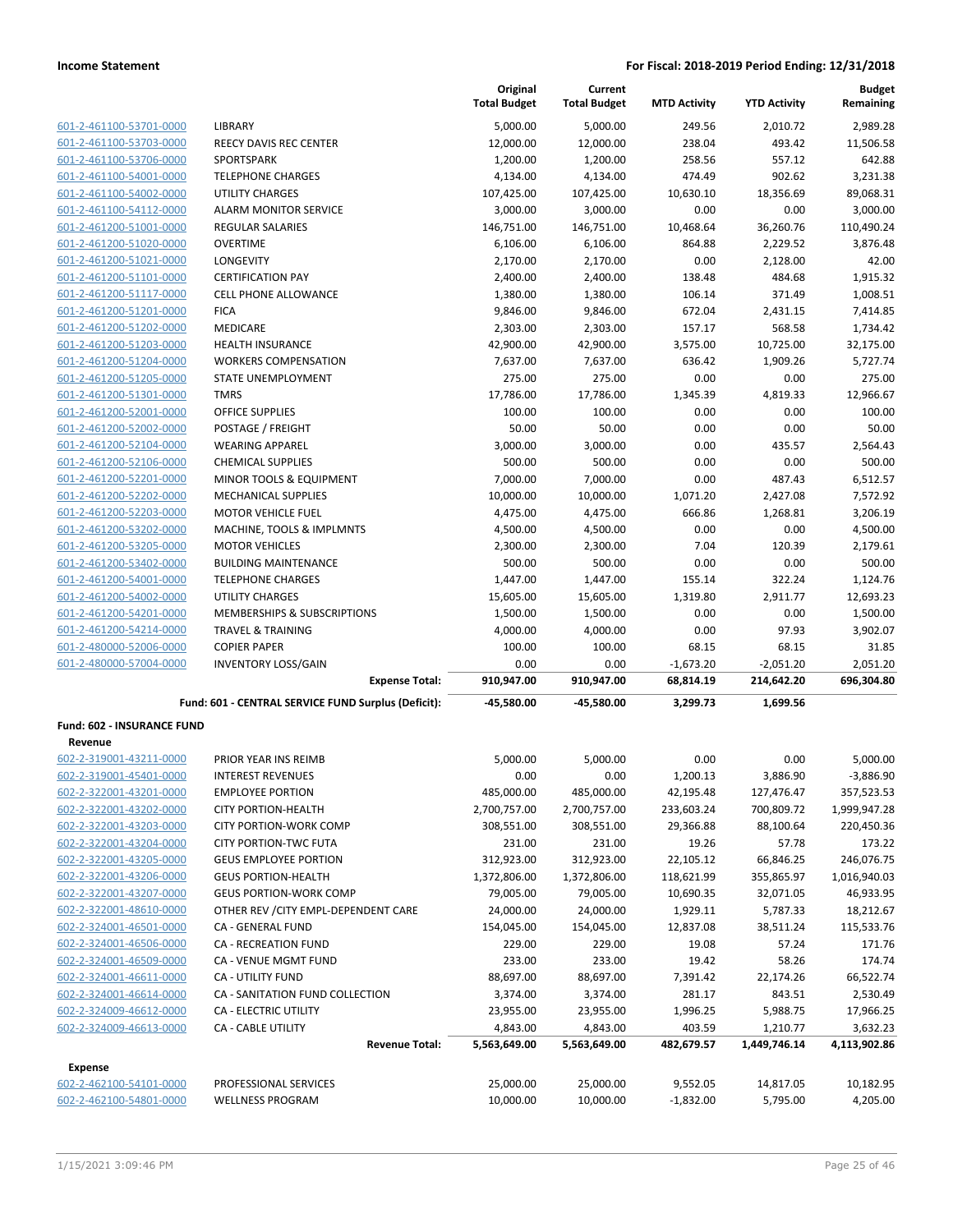|                                      |                                               | Original<br><b>Total Budget</b> | Current<br><b>Total Budget</b> | <b>MTD Activity</b> | <b>YTD Activity</b> | <b>Budget</b><br>Remaining |
|--------------------------------------|-----------------------------------------------|---------------------------------|--------------------------------|---------------------|---------------------|----------------------------|
| 602-2-462100-54809-0000              | HEALTH AND DENTAL / PREMIUMS                  | 4,328,596.00                    | 4,328,596.00                   | 11,498.02           | 993,370.69          | 3,335,225.31               |
| 602-2-462100-54810-0000              | RETIREE INSURANCE PREMIUM                     | 100,000.00                      | 100,000.00                     | 2,475.72            | 6,038.24            | 93,961.76                  |
| 602-2-462100-54812-0000              | LONG TERM DISABILITY                          | 55,000.00                       | 55,000.00                      | 0.00                | 12,033.39           | 42,966.61                  |
| 602-2-462100-54813-0000              | LIFE / AD & D INSURANCE                       | 28,000.00                       | 28,000.00                      | 1,141.20            | 6,273.27            | 21,726.73                  |
| 602-2-462100-54820-0000              | AIR EVAC PREMIUMS                             | 20,000.00                       | 20,000.00                      | 48.00               | 19,330.00           | 670.00                     |
| 602-2-462100-54821-0000              | <b>WORKERS' COMPENSATION</b>                  | 454,641.00                      | 454,641.00                     | 0.00                | 445,648.59          | 8,992.41                   |
| 602-2-462100-54822-0000              | STATE UNEMPLOYMENT INS.                       | 0.00                            | 0.00                           | 0.03                | $-0.06$             | 0.06                       |
| 602-2-462100-54823-0000              | HEALTH CARE-125 FLEX PLAN & HSA               | 16,000.00                       | 16,000.00                      | 12,497.47           | 12,887.44           | 3,112.56                   |
| 602-2-480000-54101-0000              | PROFESSIONAL SERVICES                         | 100,000.00                      | 100,000.00                     | 1,876.78            | 11,485.74           | 88,514.26                  |
| 602-2-480000-54226-0000              | PROP INSURANCE EXP                            | 245,000.00                      | 245,000.00                     | 2,992.00            | 271,147.12          | $-26,147.12$               |
| 602-2-480000-57008-0000              | <b>BANK CHARGES</b>                           | 150.00                          | 150.00                         | 5.05                | 37.43               | 112.57                     |
|                                      | <b>Expense Total:</b>                         | 5,382,387.00                    | 5,382,387.00                   | 40,254.32           | 1,798,863.90        | 3,583,523.10               |
|                                      | Fund: 602 - INSURANCE FUND Surplus (Deficit): | 181,262.00                      | 181,262.00                     | 442,425.25          | -349,117.76         |                            |
| Fund: 604 - MIS FUND                 |                                               |                                 |                                |                     |                     |                            |
| Revenue                              |                                               |                                 |                                |                     |                     |                            |
| 604-2-324001-46501-0000              | CA - GENERAL FUND                             | 296,669.00                      | 296,669.00                     | 24,722.42           | 74,167.26           | 222,501.74                 |
| 604-2-324001-46506-0000              | <b>CA - RECREATION FUND</b>                   | 4,085.00                        | 4,085.00                       | 340.42              | 1,021.26            | 3,063.74                   |
| 604-2-324001-46509-0000              | <b>CA - VENUE MGMT FUND</b>                   | 3,973.00                        | 3,973.00                       | 331.08              | 993.24              | 2,979.76                   |
| 604-2-324001-46611-0000              | CA - UTILITY FUND                             | 126,693.00                      | 126,693.00                     | 10,557.75           | 31,673.25           | 95,019.75                  |
| 604-2-324001-46614-0000              | CA - SANITATION FUND COLLECTION               | 6,843.00                        | 6,843.00                       | 570.25              | 1,710.75            | 5,132.25                   |
| 604-2-324009-46901-0000              | CA - ELECTRIC UTILITY                         | 78,653.00                       | 78,653.00                      | 6,554.42            | 19,663.26           | 58,989.74                  |
| 604-2-324009-46906-0000              | <b>CA - CABLE UTILITY</b>                     | 12,363.00                       | 12,363.00                      | 1,030.25            | 3,090.75            | 9,272.25                   |
|                                      | <b>Revenue Total:</b>                         | 529,279.00                      | 529,279.00                     | 44,106.59           | 132,319.77          | 396,959.23                 |
| <b>Expense</b>                       |                                               |                                 |                                |                     |                     |                            |
| 604-2-441400-54001-0000              | <b>TELEPHONE CHARGES</b>                      | 361.00                          | 361.00                         | 28.01               | 83.71               | 277.29                     |
| 604-2-441400-54002-0000              | <b>UTILITY CHARGES</b>                        | 1,391.00                        | 1,391.00                       | 107.23              | 197.83              | 1,193.17                   |
| 604-2-465100-51001-0000              | <b>REGULAR SALARIES</b>                       | 236,565.00                      | 236,565.00                     | 13,211.62           | 49,448.03           | 187,116.97                 |
| 604-2-465100-51020-0000              | <b>OVERTIME</b>                               | 5,749.00                        | 5,749.00                       | 944.65              | 4,248.13            | 1,500.87                   |
| 604-2-465100-51021-0000              | LONGEVITY                                     | 4,708.00                        | 4,708.00                       | 0.00                | 4,579.00            | 129.00                     |
| 604-2-465100-51116-0000              | CAR ALLOWANCE                                 | 3,600.00                        | 3,600.00                       | 276.92              | 969.22              | 2,630.78                   |
| 604-2-465100-51117-0000              | CELL PHONE ALLOWANCE                          | 2,880.00                        | 2,880.00                       | 147.68              | 627.64              | 2,252.36                   |
| 604-2-465100-51201-0000              | <b>FICA</b>                                   | 15,717.00                       | 15,717.00                      | 864.83              | 5,233.70            | 10,483.30                  |
| 604-2-465100-51202-0000              | MEDICARE                                      | 3,676.00                        | 3,676.00                       | 202.26              | 1,224.00            | 2,452.00                   |
| 604-2-465100-51203-0000              | <b>HEALTH INSURANCE</b>                       | 32,175.00                       | 32,175.00                      | 2,681.25            | 8,043.75            | 24,131.25                  |
| 604-2-465100-51204-0000              | <b>WORKERS COMPENSATION</b>                   | 694.00                          | 694.00                         | 57.83               | 173.49              | 520.51                     |
| 604-2-465100-51205-0000              | <b>STATE UNEMPLOYMENT</b>                     | 231.00                          | 231.00                         | 0.00                | 0.00                | 231.00                     |
| 604-2-465100-51301-0000              | <b>TMRS</b>                                   | 28,392.00                       | 28,392.00                      | 1,694.30            | 10,024.11           | 18,367.89                  |
| 604-2-465100-52001-0000              | <b>OFFICE SUPPLIES</b>                        | 300.00                          | 300.00                         | 0.00                | 36.47               | 263.53                     |
| 604-2-465100-52002-0000              | POSTAGE / FREIGHT                             | 50.00                           | 50.00                          | 0.00                | 0.00                | 50.00                      |
| 604-2-465100-52004-0000              | <b>COMPUTER SUPPLIES</b>                      | 2,500.00                        | 0.00                           | 0.00                | 0.00                | 0.00                       |
| 604-2-465100-52201-0000              | MINOR TOOLS & EQUIPMENT                       | 750.00                          | 750.00                         | 0.00                | 0.00                | 750.00                     |
| 604-2-465100-52203-0000              | <b>MOTOR VEHICLE FUEL</b>                     | 344.00                          | 344.00                         | 39.94               | 39.94               | 304.06                     |
| 604-2-465100-53205-0000              | <b>MOTOR VEHICLES</b>                         | 313.00                          | 313.00                         | 0.00                | 0.00                | 313.00                     |
| 604-2-465100-53209-0000              | HARDWARE/SOFTWARE                             | 303,755.00                      | 311,144.43                     | 113,935.39          | 131,693.82          | 179,450.61                 |
| 604-2-465100-54001-0000              | <b>TELEPHONE CHARGES</b>                      | 9,165.00                        | 9,165.00                       | 607.47              | 2,158.17            | 7,006.83                   |
| 604-2-465100-54101-0000              | PROFESSIONAL SERVICES                         | 8,000.00                        | 6,700.00                       | 0.00                | 0.00                | 6,700.00                   |
| 604-2-465100-54214-0000              | <b>TRAVEL &amp; TRAINING</b>                  | 5,000.00                        | 1,581.57                       | 0.00                | 0.00                | 1,581.57                   |
| 604-2-465100-54901-0000              | <b>RENTALS / LEASES</b>                       | 25,000.00                       | 25,000.00                      | 1,794.53            | 5,383.59            | 19,616.41                  |
| 604-2-465100-54908-0000              | LEASE PURCHASE PAYMENTS                       | 20,468.00                       | 20,468.00                      | 0.00                | 0.00                | 20,468.00                  |
| 604-2-465100-55205-0000              | COMPUTER EQUIPMENT / SOFTWARE                 | 8,250.75                        | 9,550.75                       | 0.00                | 0.00                | 9,550.75                   |
| 604-2-480000-55205-0000              | <b>COMPUTER EQUIPMENT</b>                     | 60,000.00                       | 58,529.00                      | 7,549.30            | 7,549.30            | 50,979.70                  |
| 604-2-480000-57005-0000              | <b>ACCRUED VAC &amp; SICK PAY</b>             | 0.00                            | 0.00                           | 0.00                | 26,393.86           | $-26,393.86$               |
|                                      | <b>Expense Total:</b>                         | 780,034.75                      | 780,034.75                     | 144,143.21          | 258,107.76          | 521,926.99                 |
|                                      | Fund: 604 - MIS FUND Surplus (Deficit):       | -250,755.75                     | -250,755.75                    | -100,036.62         | -125,787.99         |                            |
| Fund: 660 - VEHICLE REPLACEMENT FUND |                                               |                                 |                                |                     |                     |                            |
| Revenue                              |                                               |                                 |                                |                     |                     |                            |
| 660-2-319001-45401-0000              | <b>INTEREST REVENUES</b>                      | 13,000.00                       | 13,000.00                      | 1,729.68            | 4,929.27            | 8,070.73                   |
| 660-2-322001-47205-0000              | EQUIPMENT LEASES / GENERAL FUND               | 65,036.00                       | 65,036.00                      | 10,839.44           | 16,259.16           | 48,776.84                  |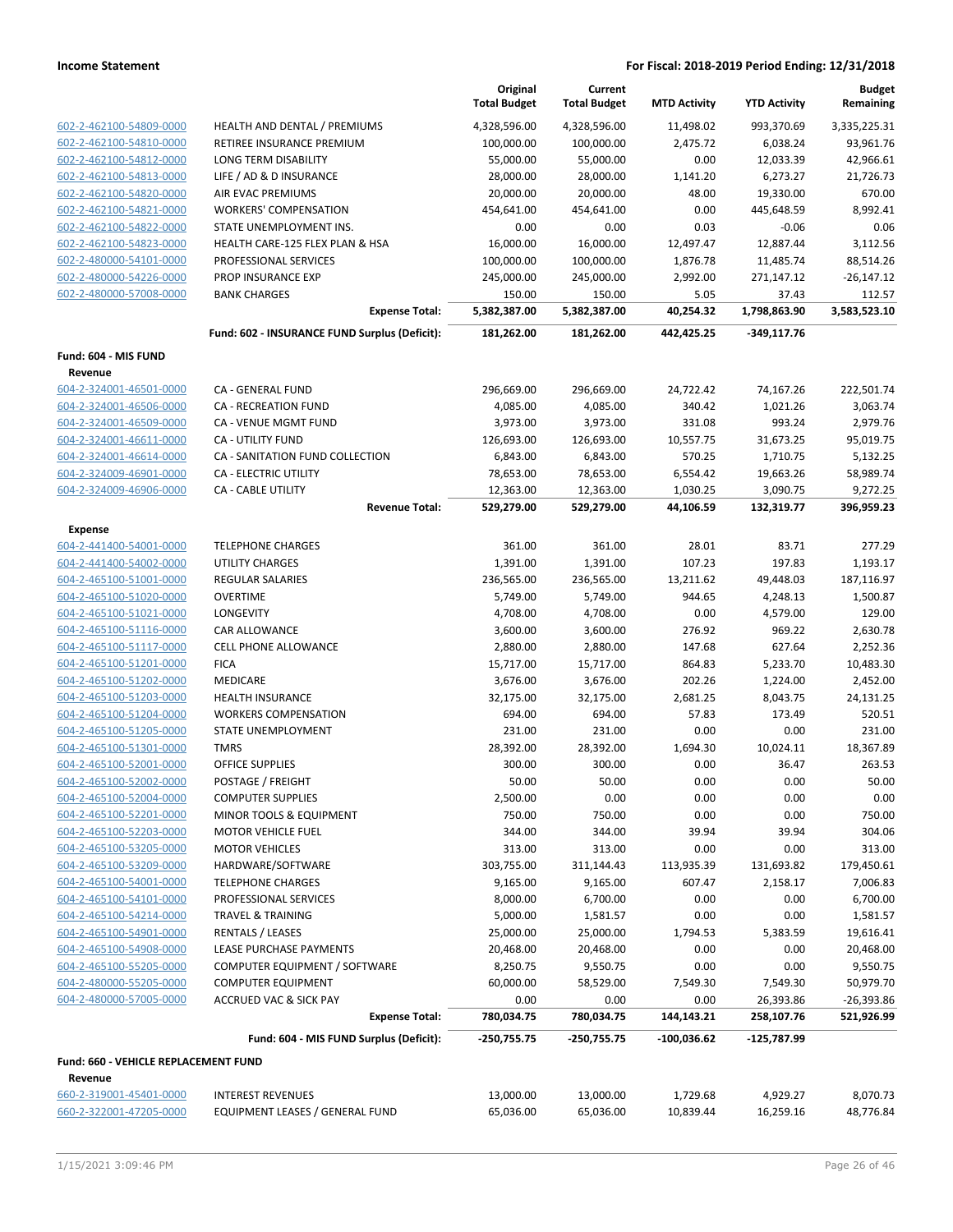|                                         |                                                            |                       | Original<br><b>Total Budget</b> | Current<br><b>Total Budget</b> | <b>MTD Activity</b> | <b>YTD Activity</b> | <b>Budget</b><br>Remaining |
|-----------------------------------------|------------------------------------------------------------|-----------------------|---------------------------------|--------------------------------|---------------------|---------------------|----------------------------|
| 660-2-323001-46001-0000                 | <b>XFR - GENERAL FUND</b>                                  |                       | 615,357.00                      | 615,357.00                     | 51,279.75           | 153,839.25          | 461,517.75                 |
|                                         |                                                            | <b>Revenue Total:</b> | 693,393.00                      | 693,393.00                     | 63,848.87           | 175,027.68          | 518,365.32                 |
| <b>Expense</b>                          |                                                            |                       |                                 |                                |                     |                     |                            |
| 660-2-421210-55202-0000                 | <b>VEHICLES</b>                                            |                       | 24,520.00                       | 24,520.00                      | 0.00                | 0.00                | 24,520.00                  |
| 660-2-421230-55202-0000                 | <b>VEHICLES</b>                                            |                       | 151,629.00                      | 151,629.00                     | 26,747.49           | 33,697.41           | 117,931.59                 |
| 660-2-422200-54908-0000                 | LEASE PURCHASE PAYMENTS                                    |                       | 65,073.00                       | 65,073.00                      | 10,839.44           | 16,259.16           | 48,813.84                  |
| 660-2-422200-55202-0000                 | <b>VEHICLES</b>                                            |                       | 836,066.00                      | 836,066.00                     | 0.00                | 24,773.15           | 811,292.85                 |
| 660-2-422300-55202-0000                 | <b>VEHICLES</b>                                            |                       | 41,321.00                       | 41,321.00                      | 0.00                | 0.00                | 41,321.00                  |
| 660-2-431200-55201-0000                 | <b>EQUIPMENT PURCHASES</b>                                 |                       | 0.00                            | 0.00                           | 0.00                | 0.00                | 0.00                       |
| 660-2-431200-55202-0000                 | <b>VEHICLES</b>                                            |                       | 187,804.00                      | 187,804.00                     | 0.00                | 0.00                | 187,804.00                 |
| 660-2-431600-55202-0000                 | <b>VEHICLES</b>                                            |                       | 85,220.00                       | 85,220.00                      | 0.00                | 0.00                | 85,220.00                  |
| 660-2-442200-55201-0000                 | <b>EQUIPMENT PURCHASES</b>                                 |                       | 0.00                            | 0.00                           | 0.00                | 29,211.00           | $-29,211.00$               |
| 660-2-451100-55202-0000                 | <b>VEHICLES</b>                                            |                       | 55,184.00                       | 55,184.00                      | 0.00                | 0.00                | 55,184.00                  |
| 660-2-480000-57008-0000                 | <b>BANK CHARGES</b>                                        |                       | 15.00                           | 15.00                          | 0.00                | 0.00                | 15.00                      |
|                                         |                                                            | <b>Expense Total:</b> | 1,446,832.00                    | 1,446,832.00                   | 37,586.93           | 103,940.72          | 1,342,891.28               |
|                                         | Fund: 660 - VEHICLE REPLACEMENT FUND Surplus (Deficit):    |                       | -753,439.00                     | -753,439.00                    | 26,261.94           | 71,086.96           |                            |
| <b>Fund: 800 - SPENCE FUND</b>          |                                                            |                       |                                 |                                |                     |                     |                            |
| Revenue                                 |                                                            |                       |                                 |                                |                     |                     |                            |
| 800-3-319001-45401-0000                 | <b>INTEREST REVENUES</b>                                   |                       | 6,000.00                        | 6,000.00                       | 1,150.71            | 3,279.31            | 2,720.69                   |
|                                         |                                                            | <b>Revenue Total:</b> | 6,000.00                        | 6,000.00                       | 1,150.71            | 3,279.31            | 2,720.69                   |
| <b>Expense</b>                          |                                                            |                       |                                 |                                |                     |                     |                            |
| 800-3-495000-58501-0000                 | CA - GENERAL FUND                                          |                       | 600.00                          | 600.00                         | 50.00               | 150.00              | 450.00                     |
|                                         |                                                            | <b>Expense Total:</b> | 600.00                          | 600.00                         | 50.00               | 150.00              | 450.00                     |
|                                         | Fund: 800 - SPENCE FUND Surplus (Deficit):                 |                       | 5,400.00                        | 5,400.00                       | 1,100.71            | 3,129.31            |                            |
| Fund: 801 - JONES LIBRARY TRUST         |                                                            |                       |                                 |                                |                     |                     |                            |
| Revenue                                 |                                                            |                       |                                 |                                |                     |                     |                            |
| 801-3-319001-45401-0000                 | <b>INTEREST REVENUES</b>                                   |                       | 0.00                            | 0.00                           | 36.04               | 117.07              | $-117.07$                  |
|                                         |                                                            | <b>Revenue Total:</b> | 0.00                            | 0.00                           | 36.04               | 117.07              | $-117.07$                  |
| <b>Expense</b>                          |                                                            |                       |                                 |                                |                     |                     |                            |
| 801-3-480000-57008-0000                 | <b>BANK CHARGES</b>                                        |                       | 0.00                            | 0.00                           | 0.15                | 1.14                | $-1.14$                    |
|                                         |                                                            | <b>Expense Total:</b> | 0.00                            | 0.00                           | 0.15                | 1.14                | $-1.14$                    |
|                                         |                                                            |                       |                                 |                                |                     |                     |                            |
|                                         | Fund: 801 - JONES LIBRARY TRUST Surplus (Deficit):         |                       | 0.00                            | 0.00                           | 35.89               | 115.93              |                            |
| Fund: 809 - GREENVILLE IDC (L-3)        |                                                            |                       |                                 |                                |                     |                     |                            |
| Revenue                                 |                                                            |                       |                                 |                                |                     |                     |                            |
| 809-3-319001-45609-0000                 | INTERGOVERNMENTAL / IDC GREENVILLE                         |                       | 0.00                            | 0.00                           | 934,146.32          | 1,350,710.07        | $-1,350,710.07$            |
|                                         |                                                            | <b>Revenue Total:</b> | 0.00                            | 0.00                           | 934,146.32          | 1,350,710.07        | -1,350,710.07              |
| <b>Expense</b>                          |                                                            |                       |                                 |                                |                     |                     |                            |
| 809-3-438100-55320-0000                 | <b>CONSTRUCTION PROJECTS</b>                               |                       | 0.00                            | 0.00                           | 705,229.84          | 1,121,792.59        | -1,121,792.59              |
|                                         |                                                            | <b>Expense Total:</b> | 0.00                            | 0.00                           | 705,229.84          | 1,121,792.59        | $-1,121,792.59$            |
|                                         | Fund: 809 - GREENVILLE IDC (L-3) Surplus (Deficit):        |                       | 0.00                            | 0.00                           | 228,916.48          | 228,917.48          |                            |
| Fund: 810 - SEIZURE FUNDS - STATE RULES |                                                            |                       |                                 |                                |                     |                     |                            |
| Revenue                                 |                                                            |                       |                                 |                                |                     |                     |                            |
| 810-3-319001-45401-0000                 | <b>INTEREST REVENUES</b>                                   |                       | 200.00                          | 200.00                         | 617.92              | 2,007.42            | $-1,807.42$                |
|                                         |                                                            | <b>Revenue Total:</b> | 200.00                          | 200.00                         | 617.92              | 2,007.42            | $-1,807.42$                |
| <b>Expense</b>                          |                                                            |                       |                                 |                                |                     |                     |                            |
| 810-3-480000-57008-0000                 | <b>BANK CHARGES</b>                                        |                       | 250.00                          | 250.00                         | 2.60                | 19.54               | 230.46                     |
|                                         |                                                            | <b>Expense Total:</b> | 250.00                          | 250.00                         | 2.60                | 19.54               | 230.46                     |
|                                         | Fund: 810 - SEIZURE FUNDS - STATE RULES Surplus (Deficit): |                       | $-50.00$                        | $-50.00$                       | 615.32              | 1,987.88            |                            |
| Fund: 811 - SEIZURE FUNDS - FED RULES   |                                                            |                       |                                 |                                |                     |                     |                            |
| Revenue                                 |                                                            |                       |                                 |                                |                     |                     |                            |
| 811-3-319001-45401-0000                 | <b>INTEREST REVENUES</b>                                   |                       | 225.00                          | 225.00                         | 692.91              | 2,251.03            | $-2,026.03$                |
|                                         |                                                            | <b>Revenue Total:</b> | 225.00                          | 225.00                         | 692.91              | 2,251.03            | $-2,026.03$                |
| <b>Expense</b>                          |                                                            |                       |                                 |                                |                     |                     |                            |
| 811-3-421210-55201-0000                 | <b>EQUIPMENT PURCHASES</b>                                 |                       | 0.00                            | 0.00                           | 150.00              | 150.00              | $-150.00$                  |
|                                         |                                                            |                       |                                 |                                |                     |                     |                            |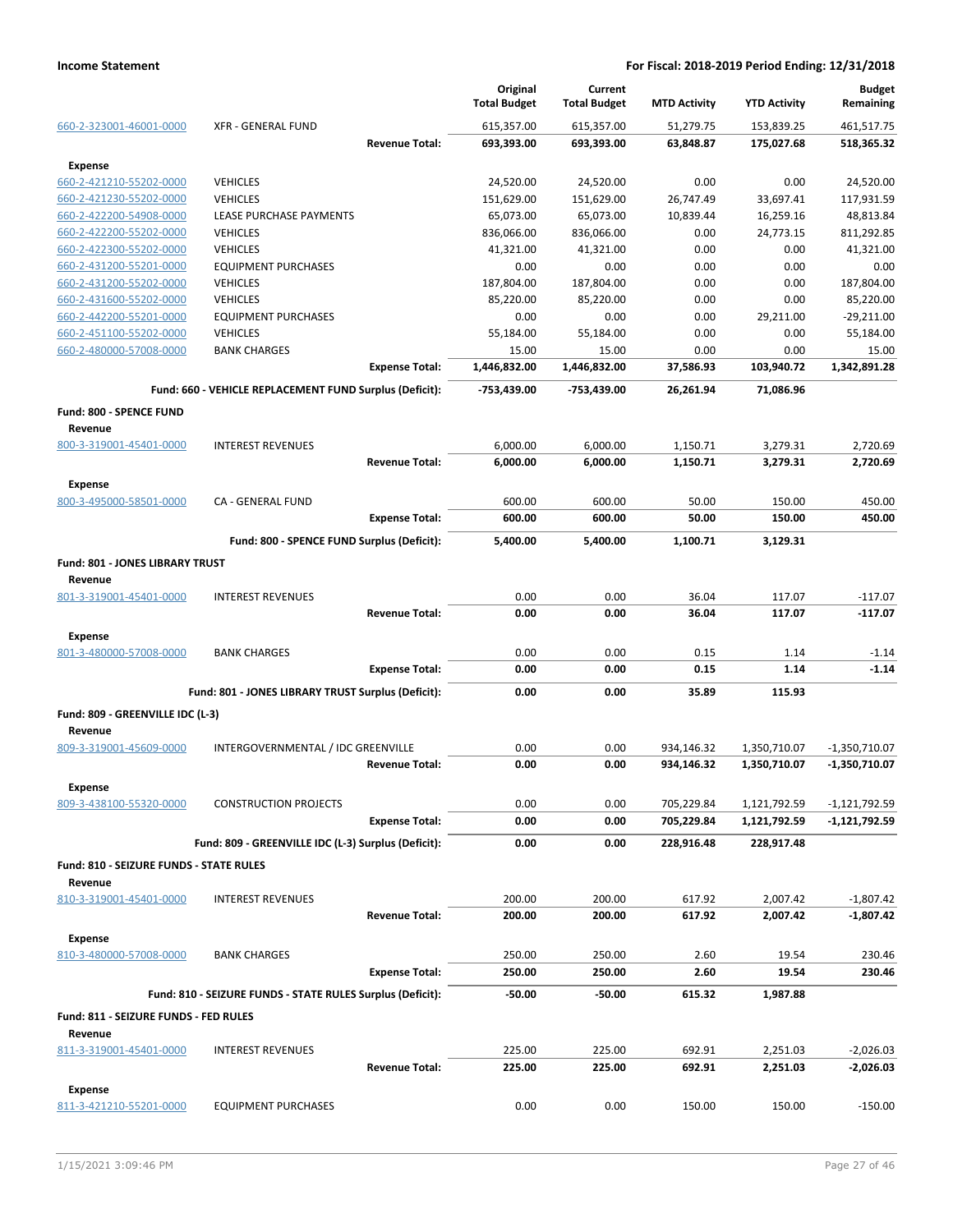|                                                         |                                                                            | Original<br><b>Total Budget</b> | Current<br><b>Total Budget</b> | <b>MTD Activity</b> | <b>YTD Activity</b> | <b>Budget</b><br>Remaining |
|---------------------------------------------------------|----------------------------------------------------------------------------|---------------------------------|--------------------------------|---------------------|---------------------|----------------------------|
| 811-3-480000-57008-0000                                 | <b>BANK CHARGES</b>                                                        | 100.00                          | 100.00                         | 2.91                | 21.89               | 78.11                      |
|                                                         | <b>Expense Total:</b>                                                      | 100.00                          | 100.00                         | 152.91              | 171.89              | $-71.89$                   |
|                                                         | Fund: 811 - SEIZURE FUNDS - FED RULES Surplus (Deficit):                   | 125.00                          | 125.00                         | 540.00              | 2,079.14            |                            |
| Fund: 820 - TIRZ FUND (Tax Increment Reinvestment Zone) |                                                                            |                                 |                                |                     |                     |                            |
| Revenue                                                 |                                                                            |                                 |                                |                     |                     |                            |
| 820-3-311001-41101-0000                                 | <b>REAL PROPERTY TAXES - CITY</b>                                          | 473,633.00                      | 460,356.10                     | 22,314.06           | 37,605.59           | 422,750.51                 |
| 820-3-311001-41111-0000                                 | <b>REAL PROPERTY TAXES - COUNTY</b>                                        | 154,000.00                      | 180,672.77                     | 0.00                | 0.00                | 180,672.77                 |
| 820-3-311001-41112-0000                                 | REAL PROPERTY TAXES - HOSPITAL                                             | 60,000.00                       | 85,264.72                      | 0.00                | 0.00                | 85,264.72                  |
| 820-3-311002-41102-0000                                 | <b>DELINQUENT TAXES</b>                                                    | 2,000.00                        | 2,000.00                       | 17.02               | 269.06              | 1,730.94                   |
| 820-3-319001-45401-0000                                 | <b>INTEREST REVENUES</b>                                                   | 6,400.00                        | 6,400.00                       | 4,010.73            | 13,029.59           | $-6,629.59$                |
|                                                         | <b>Revenue Total:</b>                                                      | 696,033.00                      | 734,693.59                     | 26,341.81           | 50,904.24           | 683,789.35                 |
| <b>Expense</b>                                          |                                                                            |                                 |                                |                     |                     |                            |
| 820-3-416100-54101-0000                                 | PROFESSIONAL SERVICES                                                      | 6,635.00                        | 6,635.00                       | 8,250.00            | 8,250.00            | $-1,615.00$                |
| 820-3-416100-55002-0000                                 | <b>IMPROVEMENTS</b>                                                        | 114,822.00                      | 114,822.00                     | 0.00                | 0.00                | 114,822.00                 |
| 820-3-480000-57008-0000                                 | <b>BANK CHARGES</b>                                                        | 718.00                          | 718.00                         | 16.87               | 126.78              | 591.22                     |
|                                                         | <b>Expense Total:</b>                                                      | 122,175.00                      | 122,175.00                     | 8,266.87            | 8,376.78            | 113,798.22                 |
|                                                         | Fund: 820 - TIRZ FUND (Tax Increment Reinvestment Zone) Surplus (Deficit): | 573,858.00                      | 612,518.59                     | 18,074.94           | 42,527.46           |                            |
| Fund: 899 - POOLED CASH<br>Revenue                      |                                                                            |                                 |                                |                     |                     |                            |
| 899-8-319001-45401-0000                                 | <b>INTEREST REVENUES</b>                                                   | 0.00                            | 0.00                           | 0.01                | $-0.01$             | 0.01                       |
|                                                         | <b>Revenue Total:</b>                                                      | 0.00                            | 0.00                           | 0.01                | $-0.01$             | 0.01                       |
|                                                         | Fund: 899 - POOLED CASH Total:                                             | 0.00                            | 0.00                           | 0.01                | $-0.01$             |                            |
| Fund: 910 - ELECTRIC OPERATING FUND                     |                                                                            |                                 |                                |                     |                     |                            |
| Revenue                                                 |                                                                            |                                 |                                |                     |                     |                            |
| 910-9-000000-49001-4400                                 | METERED SALES - RESIDENTIAL                                                | 12,110,950.00                   | 12,110,950.00                  | 908,364.10          | 2,815,136.85        | 9,295,813.15               |
| 910-9-000000-49010-4421                                 | METERED SALES - GS-NO DEMAND                                               | 830,452.00                      | 830,452.00                     | 60,625.31           | 182,887.84          | 647,564.16                 |
| 910-9-000000-49020-4422                                 | METERED SALES - GS-DEMAND                                                  | 18,158,217.00                   | 18,158,217.00                  | 1,373,141.46        | 4,380,104.63        | 13,778,112.37              |
| 910-9-000000-49030-4424                                 | METERED SALES - GS-PRIMARY                                                 | 397,304.00                      | 397,304.00                     | 26,585.51           | 88,553.97           | 308,750.03                 |
| 910-9-000000-49040-4440                                 | <b>METERED SALES - STREET LIGHTS</b>                                       | 228,556.00                      | 228,556.00                     | 18,842.28           | 57,155.04           | 171,400.96                 |
| 910-9-000000-49050-4400                                 | <b>FUEL ADJUSTMENT</b>                                                     | 17,704,350.00                   | 17,704,350.00                  | 1,184,392.04        | 3,785,711.48        | 13,918,638.52              |
| 910-9-000000-49057-4490                                 | POWER COST RECOVERY                                                        | 0.00                            | 0.00                           | 0.00                | $-936.48$           | 936.48                     |
| 910-9-000000-49058-4400                                 | <b>REGULATORY CHARGE</b>                                                   | 790,834.00                      | 790,834.00                     | 59,851.69           | 182,146.18          | 608,687.82                 |
| 910-9-000000-49140-4490                                 | <b>VAPOR LIGHT REVENUES</b>                                                | 156,698.00                      | 156,698.00                     | 13,196.87           | 39,499.63           | 117,198.37                 |
| 910-9-000000-49201-4510                                 | <b>LATE CHARGES</b>                                                        | 287,848.00                      | 287,848.00                     | 12,917.12           | 55,269.20           | 232,578.80                 |
| 910-9-000000-49209-4511                                 | SERVICE CHARGES - CLEARING                                                 | 423.00                          | 423.00                         | 0.00                | 0.00                | 423.00                     |
| 910-9-000000-49210-4511                                 | <b>ELECTRIC SERVICE CHARGES</b>                                            | 80,374.00                       | 80,374.00                      | 4,682.58            | 18,101.29           | 62,272.71                  |
| 910-9-000000-49211-4511                                 | <b>VAPOR LIGHT SERVICE CHARGES</b>                                         | 470.00                          | 470.00                         | 0.00                | 0.00                | 470.00                     |
| 910-9-000000-49212-4511                                 | <b>SAW POLES SERVICE CHARGES</b>                                           | 1,461.00                        | 1,461.00                       | 0.00                | 20.00               | 1,441.00                   |
| 910-9-000000-49213-4511                                 | AMPY SERVICE CHARGES                                                       | 39,074.00                       | 39,074.00                      | 2,837.23            | 10,501.69           | 28,572.31                  |
| 910-9-000000-49220-4512                                 | <b>RE-READ CHARGES</b>                                                     | 31.00                           | 31.00                          | 0.00                | 10.00               | 21.00                      |
| 910-9-000000-49301-4490                                 | METERED SALES - 5% XFER to GENERAL FUND                                    | 2,776,548.00                    | 2,776,548.00                   | 182,178.33          | 576,322.86          | 2,200,225.14               |
| 910-9-000000-49307-4490                                 | METERED SALES - 1% XFER to GBOD                                            | 555,310.00                      | 555,310.00                     | 36,438.28           | 115,272.26          | 440,037.74                 |
| 910-9-000000-49410-4564                                 | <b>CUSTOMER AID TO CONSTRUCTION</b>                                        | 36,443.00                       | 36,443.00                      | 5,647.33            | 17,329.99           | 19,113.01                  |
| 910-9-000000-49420-4564                                 | UNDERGROUND SERVICE                                                        | 18,155.00                       | 18,155.00                      | 3,316.50            | 8,745.00            | 9,410.00                   |
| 910-9-000000-49430-4564                                 | RELOCATION OF SERVICE                                                      | 7,308.00                        | 7,308.00                       | 400.00              | 400.00              | 6,908.00                   |
| 910-9-000000-49450-4564                                 | <b>ACCIDENTS</b>                                                           | 24,721.00                       | 24,721.00                      | 2,075.93            | 2,175.93            | 22,545.07                  |
| 910-9-000000-49455-4564                                 | <b>INSURANCE REIMBURSEMENTS</b>                                            | 0.00                            | 0.00                           | 0.00                | 224,834.39          | -224,834.39                |
| 910-9-000000-49460-4564                                 | <b>METER DAMAGE</b>                                                        | 175.00                          | 175.00                         | 0.00                | 0.00                | 175.00                     |
| 910-9-000000-49470-4564                                 | OTHER REIMBURSEMENTS                                                       | 7,423.00                        | 7,423.00                       | 6,274.91            | 6,274.91            | 1,148.09                   |
| 910-9-000000-49480-4564                                 | <b>METER BASES</b>                                                         | 4,240.00                        | 4,240.00                       | 118.79              | 870.79              | 3,369.21                   |
| 910-9-000000-49490-4564                                 | <b>MATERIAL SALES</b>                                                      | 14,732.00                       | 14,732.00                      | 0.00                | 2,803.85            | 11,928.15                  |
| 910-9-000000-49520-4470                                 | <b>ENERGY SALES</b>                                                        | 4,048,688.00                    | 10,738,688.00                  | 359,837.67          | 1,022,338.62        | 9,716,349.38               |
| 910-9-000000-49521-4470                                 | <b>RUC REVENUES</b>                                                        | 2,444.00                        | 2,444.00                       | 27.58               | 441.49              | 2,002.51                   |
| 910-9-000000-49530-4572                                 | TCR AUCTION PROCEEDS                                                       | 442,053.00                      | 442,053.00                     | 37,995.24           | 138,107.50          | 303,945.50                 |
| 910-9-000000-49540-4572                                 | <b>BLACK START REVENUES</b>                                                | 513,231.00                      | 513,231.00                     | 43,584.81           | 129,483.56          | 383,747.44                 |
| 910-9-000000-49560-4571                                 | <b>TCOS REVENUES</b>                                                       | 557,751.00                      | 557,751.00                     | 52,838.95           | 53,202.65           | 504,548.35                 |
| 910-9-000000-49601-4540                                 | POLE USE REVENUES                                                          | 46,870.00                       | 46,870.00                      | 29,441.50           | 29,659.00           | 17,211.00                  |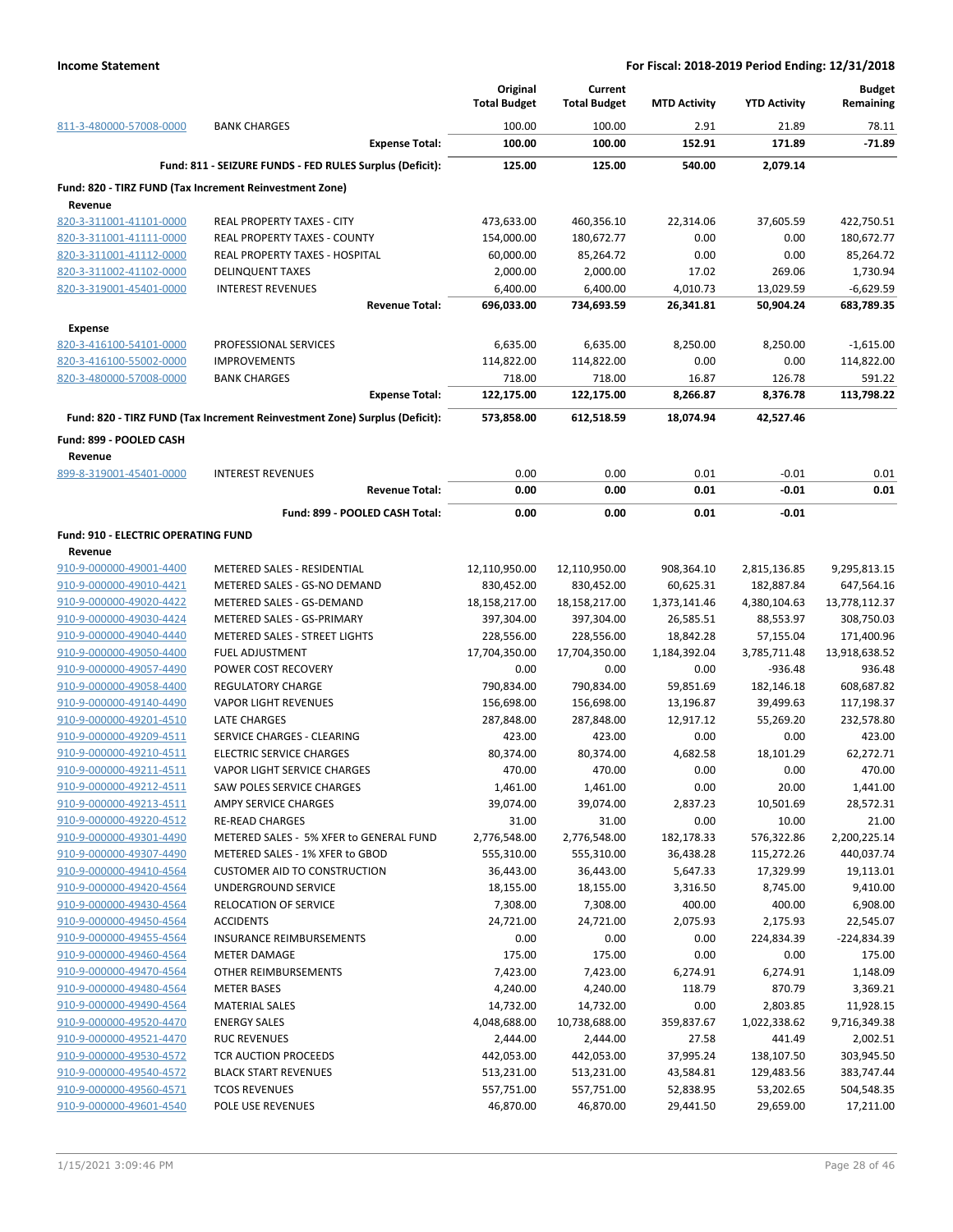|                         |                                            | Original<br><b>Total Budget</b> | Current<br><b>Total Budget</b> | <b>MTD Activity</b> | <b>YTD Activity</b> | <b>Budget</b><br>Remaining |
|-------------------------|--------------------------------------------|---------------------------------|--------------------------------|---------------------|---------------------|----------------------------|
| 910-9-000000-49602-4118 | EPA ALLOWANCE SALES                        | 1.00                            | 1.00                           | 0.00                | 0.00                | 1.00                       |
| 910-9-000000-49699-4116 | OTHER GAINS/LOSSES                         | 10,220.00                       | 10,220.00                      | 0.00                | 0.00                | 10,220.00                  |
| 910-9-000000-49701-4567 | XFER FROM COG - GEN FUND                   | 721,622.00                      | 721,622.00                     | 57,665.92           | 172,997.76          | 548,624.24                 |
| 910-9-000000-49754-4994 | XFER FROM 950 - BILLING                    | 77,382.00                       | 77,382.00                      | 6,448.50            | 19,345.50           | 58,036.50                  |
| 910-9-000000-49755-4995 | XFER FROM 950 - CASHIERS                   | 56,077.00                       | 56,077.00                      | 4,673.08            | 14,019.24           | 42,057.76                  |
| 910-9-000000-49759-4545 | XFER FROM 950 FOR POLE USE                 | 18,800.00                       | 18,800.00                      | 0.00                | 0.00                | 18,800.00                  |
| 910-9-000000-49801-4190 | <b>INTEREST INCOME</b>                     | 56,678.00                       | 56,678.00                      | 47,721.12           | 151,490.96          | $-94,812.96$               |
| 910-9-000000-49809-4190 | INTEREST ON ERCOT COLLATERAL               | 61.00                           | 61.00                          | 0.00                | 0.00                | 61.00                      |
|                         | <b>Revenue Total:</b>                      | 60,783,975.00                   | 67,473,975.00                  | 4,542,120.63        | 14,300,277.58       | 53,173,697.42              |
| <b>Expense</b>          |                                            |                                 |                                |                     |                     |                            |
| 910-9-901000-51001-5000 | <b>REGULAR SALARIES</b>                    | 536,015.00                      | 486,015.00                     | 41,527.45           | 145,405.33          | 340,609.67                 |
| 910-9-901000-51020-5000 | <b>OVERTIME</b>                            | 51,498.00                       | 51,498.00                      | 2,367.16            | 14,847.61           | 36,650.39                  |
| 910-9-901000-51115-5000 | <b>CLOTHING ALLOWANCE</b>                  | 2,052.00                        | 2,052.00                       | 0.00                | 0.00                | 2,052.00                   |
| 910-9-901000-51116-5000 | <b>CAR ALLOWANCE</b>                       | 1,950.00                        | 1,950.00                       | 300.00              | 1,050.00            | 900.00                     |
| 910-9-901000-51117-5000 | <b>CELL PHONE ALLOWANCE</b>                | 623.00                          | 623.00                         | 64.54               | 200.96              | 422.04                     |
| 910-9-901000-51201-5000 | <b>FICA</b>                                | 36,432.00                       | 36,432.00                      | 2,431.85            | 9,083.90            | 27,348.10                  |
| 910-9-901000-51202-5000 | <b>MEDICARE</b>                            | 7,827.00                        | 7,827.00                       | 568.74              | 2,124.47            | 5,702.53                   |
| 910-9-901000-51203-5000 | <b>HEALTH INSURANCE</b>                    | 78,300.00                       | 78,300.00                      | 6,525.00            | 19,575.00           | 58,725.00                  |
| 910-9-901000-51204-5000 | <b>WORKERS COMPENSATION</b>                | 8,706.00                        | 8,706.00                       | 725.50              | 2,176.50            | 6,529.50                   |
| 910-9-901000-51205-5000 | UNEMPLOYMENT                               | 1,314.00                        | 1,314.00                       | 0.00                | 0.00                | 1,314.00                   |
| 910-9-901000-51301-5000 | <b>TMRS</b>                                | 60,432.00                       | 60,432.00                      | 5,142.94            | 18,766.74           | 41,665.26                  |
| 910-9-901001-59020-5010 | <b>NATURAL GAS</b>                         | 435,480.00                      | 235,480.00                     | $-103,504.07$       | $-87,524.02$        | 323,004.02                 |
| 910-9-901008-59110-5080 | <b>GEUS OPERATIONS</b>                     | 23,250.00                       | 22,258.06                      | 1,140.37            | 6,541.02            | 15,717.04                  |
| 910-9-901008-59112-5080 | SAFETY                                     | 7,000.00                        | 7,000.00                       | 193.26              | 717.42              | 6,282.58                   |
| 910-9-901008-59121-5080 | <b>MECHANICAL SUPPLIES</b>                 | 20,500.00                       | 20,500.00                      | 0.00                | 1,475.52            | 19,024.48                  |
| 910-9-901008-59125-5080 | <b>CHEMICAL &amp; LABORATORY SUPPLIES</b>  | 50,000.00                       | 50,000.00                      | 1,967.58            | 4,582.28            | 45,417.72                  |
| 910-9-901008-59141-5080 | <b>UTILITY BILLS</b>                       | 300,000.00                      | 300,000.00                     | 10,124.72           | 22,898.61           | 277,101.39                 |
| 910-9-901008-59144-5080 | MISCELLANEOUS SERVICES                     | 201,900.00                      | 201,900.00                     | 83,010.02           | 36,988.07           | 164,911.93                 |
| 910-9-901008-59146-5080 | TRAINING AND/OR TRAVEL                     | 6,500.00                        | 6,500.00                       | 0.00                | 50.47               | 6,449.53                   |
| 910-9-901015-51001-5150 | <b>REGULAR SALARIES</b>                    | 385,803.00                      | 310,803.00                     | 26,384.40           | 103,698.98          | 207,104.02                 |
| 910-9-901015-51020-5150 | <b>OVERTIME</b>                            | 23,816.00                       | 23,816.00                      | 573.16              | 1,607.33            | 22,208.67                  |
| 910-9-901015-51115-5150 | <b>CLOTHING ALLOWANCE</b>                  | 2,269.00                        | 2,269.00                       | 0.00                | 0.00                | 2,269.00                   |
| 910-9-901015-51116-5150 | <b>CAR ALLOWANCE</b>                       | 1,950.00                        | 1,950.00                       | 300.00              | 1,050.00            | 900.00                     |
| 910-9-901015-51201-5150 | <b>FICA</b>                                | 25,571.00                       | 25,571.00                      | 2,391.25            | 6,899.08            | 18,671.92                  |
| 910-9-901015-51202-5150 | <b>MEDICARE</b>                            | 5,636.00                        | 5,636.00                       | 559.24              | 1,613.49            | 4,022.51                   |
| 910-9-901015-51203-5150 | HEALTH INSURANCE                           | 75,082.00                       | 75,082.00                      | 6,256.83            | 18,770.49           | 56,311.51                  |
| 910-9-901015-51204-5150 | <b>WORKERS COMPENSATION</b>                | 6,266.00                        | 6,266.00                       | 522.17              | 1,566.51            | 4,699.49                   |
| 910-9-901015-51205-5150 | <b>UNEMPLOYMENT</b>                        | 1,260.00                        | 1,260.00                       | 0.00                | 0.00                | 1,260.00                   |
| 910-9-901015-51301-5150 | <b>TMRS</b>                                | 43,523.00                       | 43,523.00                      | 4,868.58            | 14,218.99           | 29,304.01                  |
| 910-9-901015-59201-5150 | <b>BUILDING MAINTENANCE</b>                | 15,000.00                       | 15,000.00                      | 47.96               | 2,758.21            | 12,241.79                  |
| 910-9-901015-59205-5150 | EQUIPMENT MAINTENANCE                      | 3,500.00                        | 3,500.00                       | 0.00                | 20.00               | 3,480.00                   |
| 910-9-901015-59290-5150 | <b>GENERAL PLANT EQUIPMENT MAINTENANCE</b> | 29,100.00                       | 29,100.00                      | 2,786.50            | 3,005.50            | 26,094.50                  |
| 910-9-901015-59291-5150 | UNIT 1 MAINTENANCE                         | 91,800.00                       | 19,981.00                      | 0.00                | 0.00                | 19,981.00                  |
| 910-9-901015-59292-5150 | UNIT 2 MAINTENANCE                         | 115,300.00                      | 115,300.00                     | 19,129.12           | 20,592.02           | 94,707.98                  |
| 910-9-901015-59293-5150 | UNIT 3 MAINTENANCE                         | 114,300.00                      | 114,300.00                     | 27,000.00           | 27,844.49           | 86,455.51                  |
| 910-9-901090-59312-9900 | <b>BOILER PLANT EQUIPMENT</b>              | 0.00                            | 1,491,600.00                   | 0.00                | 0.00                | 1,491,600.00               |
| 910-9-901146-51001-5460 | REGULAR SALARIES                           | 536,015.00                      | 486,015.00                     | 41,527.45           | 143,566.04          | 342,448.96                 |
| 910-9-901146-51020-5460 | <b>OVERTIME</b>                            | 51,498.00                       | 51,498.00                      | 2,367.16            | 14,551.21           | 36,946.79                  |
| 910-9-901146-51115-5460 | <b>CLOTHING ALLOWANCE</b>                  | 2,056.00                        | 2,056.00                       | 0.00                | 0.00                | 2,056.00                   |
| 910-9-901146-51116-5460 | <b>CAR ALLOWANCE</b>                       | 1,950.00                        | 1,950.00                       | 0.00                | 0.00                | 1,950.00                   |
| 910-9-901146-51117-5460 | <b>CELL PHONE ALLOWANCE</b>                | 623.00                          | 623.00                         | 64.50               | 200.82              | 422.18                     |
| 910-9-901146-51201-5460 | <b>FICA</b>                                | 36,432.00                       | 36,432.00                      | 2,669.00            | 9,743.15            | 26,688.85                  |
| 910-9-901146-51202-5460 | MEDICARE                                   | 7,827.00                        | 7,827.00                       | 637.40              | 2,291.85            | 5,535.15                   |
| 910-9-901146-51203-5460 | <b>HEALTH INSURANCE</b>                    | 78,300.00                       | 78,300.00                      | 6,525.00            | 19,575.00           | 58,725.00                  |
| 910-9-901146-51204-5460 | <b>WORKERS COMPENSATION</b>                | 8,706.00                        | 8,706.00                       | 725.50              | 2,176.50            | 6,529.50                   |
| 910-9-901146-51205-5460 | UNEMPLOYMENT                               | 1,314.00                        | 1,314.00                       | 0.00                | 0.00                | 1,314.00                   |
| 910-9-901146-51301-5460 | <b>TMRS</b>                                | 60,432.00                       | 60,432.00                      | 5,108.07            | 18,396.57           | 42,035.43                  |
| 910-9-901147-59020-5470 | <b>NATURAL GAS</b>                         | 953,816.00                      | 953,816.00                     | 109,399.78          | 351,587.44          | 602,228.56                 |
| 910-9-901151-59110-5501 | <b>GEUS OPERATIONS</b>                     | 2,000.00                        | 1,008.06                       | 0.00                | 211.88              | 796.18                     |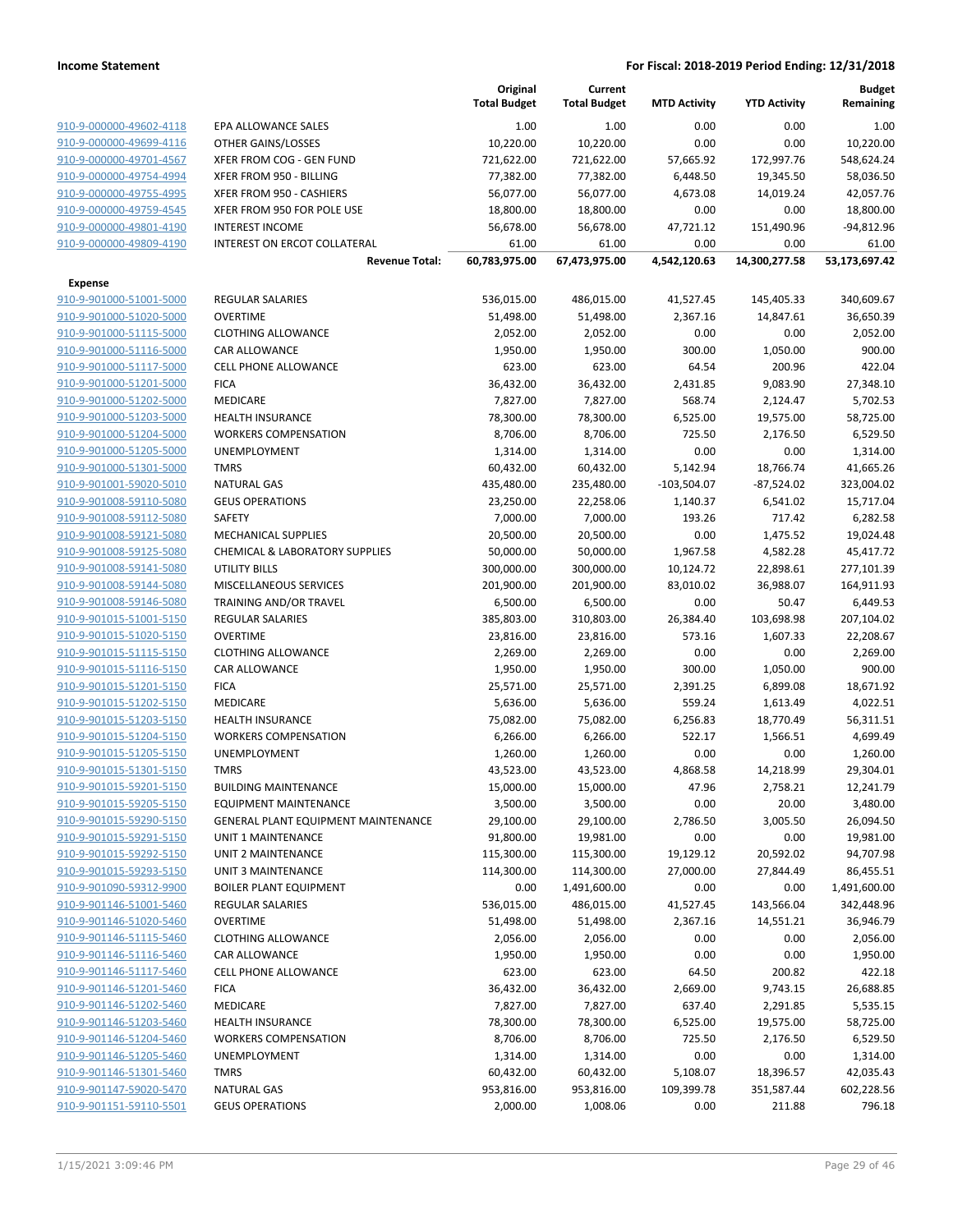|                                                    |                                                     | Original<br><b>Total Budget</b> | Current<br><b>Total Budget</b> | <b>MTD Activity</b>     | <b>YTD Activity</b>     | <b>Budget</b><br>Remaining  |
|----------------------------------------------------|-----------------------------------------------------|---------------------------------|--------------------------------|-------------------------|-------------------------|-----------------------------|
| 910-9-901151-59112-5501                            | SAFETY PROGRAM                                      | 600.00                          | 600.00                         | 0.00                    | 37.20                   | 562.80                      |
| 910-9-901151-59121-5501                            | MECHANICAL SUPPLIES                                 | 5,000.00                        | 5,000.00                       | 651.31                  | 651.31                  | 4,348.69                    |
| 910-9-901151-59125-5501                            | <b>CHEMICAL &amp; LABORATORY</b>                    | 4,000.00                        | 4,000.00                       | 4,430.85                | 4,430.85                | $-430.85$                   |
| 910-9-901151-59141-5501                            | <b>UTILITY BILLS</b>                                | 1,500.00                        | 1,500.00                       | 0.00                    | 8.94                    | 1,491.06                    |
| 910-9-901151-59144-5501                            | MISCELLANEOUS SERVICES                              | 52,500.00                       | 52,500.00                      | 24,368.61               | 24,464.61               | 28,035.39                   |
| 910-9-901151-59146-5501                            | TRAINING AND/OR TRAVEL                              | 2,500.00                        | 2,500.00                       | 0.00                    | 0.00                    | 2,500.00                    |
| 910-9-901154-51001-5541                            | REGULAR SALARIES                                    | 385,803.00                      | 327,803.00                     | 26,384.40               | 103,698.98              | 224,104.02                  |
| 910-9-901154-51020-5541                            | <b>OVERTIME</b>                                     | 23,816.00                       | 23,816.00                      | 573.16                  | 1,607.33                | 22,208.67                   |
| 910-9-901154-51115-5541                            | <b>CLOTHING ALLOWANCE</b>                           | 2,266.00                        | 2,266.00                       | 0.00                    | 0.00                    | 2,266.00                    |
| 910-9-901154-51116-5541                            | <b>CAR ALLOWANCE</b>                                | 1,950.00                        | 1,950.00                       | 0.00                    | 0.00                    | 1,950.00                    |
| 910-9-901154-51201-5541                            | <b>FICA</b>                                         | 25,571.00                       | 25,571.00                      | 1,671.37                | 6,528.98                | 19,042.02                   |
| 910-9-901154-51202-5541                            | <b>MEDICARE</b>                                     | 5,636.00                        | 5,636.00                       | 390.89                  | 1,526.96                | 4,109.04                    |
| 910-9-901154-51203-5541                            | <b>HEALTH INSURANCE</b>                             | 75,082.00                       | 75,082.00                      | 6,256.83                | 18,770.49               | 56,311.51                   |
| 910-9-901154-51204-5541                            | <b>WORKERS COMPENSATION</b>                         | 6,266.00                        | 6,266.00                       | 522.17                  | 1,566.51                | 4,699.49                    |
| 910-9-901154-51205-5541                            | UNEMPLOYMENT                                        | 1,260.00                        | 1,260.00                       | 0.00                    | 0.00                    | 1,260.00                    |
| 910-9-901154-51301-5541                            | <b>TMRS</b>                                         | 43,523.00                       | 43,523.00                      | 3,132.46                | 12,236.53               | 31,286.47                   |
| 910-9-901154-59201-5541                            | <b>BUILDINGS MAINTENANCE</b>                        | 6,000.00                        | 6,000.00                       | 0.00                    | 71.48                   | 5,928.52                    |
| 910-9-901154-59205-5541                            | <b>EQUIPMENT MAINTENANCE</b>                        | 1,000.00                        | 1,000.00                       | 0.00                    | 0.00                    | 1,000.00                    |
| 910-9-901154-59290-5541                            | <b>GENERAL PLANT EQUIPMENT MAINTENANCE</b>          | 18,000.00                       | 18,000.00                      | 2,216.33                | 2,798.30                | 15,201.70                   |
| 910-9-901154-59291-5541                            | <b>UNIT 1 MAINTENANCE</b>                           | 59,250.00                       | 59,250.00                      | 13,249.20               | 14,236.22               | 45,013.78                   |
| 910-9-901154-59292-5541                            | <b>UNIT 2 MAINTENANCE</b>                           | 59,250.00                       | 59,250.00                      | 1,448.53                | 18,963.94               | 40,286.06                   |
| 910-9-901154-59293-5541                            | <b>UNIT 3 MAINTENANCE</b>                           | 59,250.00                       | 59,250.00                      | 4,992.15                | 7,310.21                | 51,939.79                   |
| 910-9-901190-59344-9900                            | <b>ENGINE PLANT GENERATORS</b>                      | 1,039,600.00                    | 0.00                           | 0.00                    | 0.00                    | 0.00                        |
| 910-9-901190-59345-9900                            | EP ACCESSORY ELEC EQUIPMENT                         | 309,907.00                      | 362,726.00                     | 0.00                    | 0.00                    | 362,726.00                  |
| 910-9-901190-59346-9900                            | EP MISCELLANEOUS POWER PLANT EQUIPM                 | 30,000.00                       | 30,000.00                      | 0.00                    | 0.00                    | 30,000.00                   |
| 910-9-901500-59040-5550                            | TMPA FIXED COST                                     | 2,924,849.00                    | 1,282,434.00                   | 60,415.08               | 181,245.24              | 1,101,188.76                |
| 910-9-901500-59050-5550                            | DUKE WIND ENERGY                                    | 3,129,447.00                    | 3,129,447.00                   | 35,012.00               | 697,040.72              | 2,432,406.28                |
| 910-9-901500-59051-5550                            | <b>SOLAR ENERGY</b>                                 | 1,321,375.00                    | 1,321,375.00                   | 62,463.24               | 272,154.98              | 1,049,220.02                |
| 910-9-901500-59052-5550                            | OFF-SYSTEM NET PURCHASES                            | 6,663,548.00                    | 13,353,548.00                  | 1,279,705.00            | 2,370,433.80            | 10,983,114.20               |
| 910-9-901500-59053-5550                            | <b>ERCOT BALANCING ENERGY</b>                       | 8,702,603.00                    | 8,702,603.00                   | 149,818.88              | 1,221,864.70            | 7,480,738.30                |
| 910-9-901500-59054-5550                            | <b>ANCILLARY SERVICES</b>                           | 235,990.00                      | 235,990.00                     | 23,984.47               | 111,263.77              | 124,726.23                  |
| 910-9-901500-59055-5550                            | <b>CONTROL CENTER COSTS</b>                         | 306,445.00                      | 306,445.00                     | 18,500.00               | 55,500.00               | 250,945.00                  |
| 910-9-901500-59057-5550                            | <b>ERCOT UPLIFT</b>                                 | 513,274.00                      | 513,274.00                     | 34,257.77               | 95,362.95               | 417,911.05                  |
| 910-9-901500-59059-5550                            | EILS<br><b>ERCOT CONGESTION RIGHTS</b>              | 88,374.00                       | 88,374.00                      | 0.00                    | 0.00                    | 88,374.00                   |
| 910-9-901500-59063-5550                            |                                                     | $-743,173.00$                   | $-743,173.00$<br>5,596.00      | $-9,315.74$             | $-8,663.65$             | -734,509.35                 |
| 910-9-901500-59099-5550<br>910-9-901600-51001-5750 | GARLAND CLEARING ACCOUNT<br><b>REGULAR SALARIES</b> | 5,596.00<br>197,329.00          | 197,329.00                     | 483,333.71<br>16,956.80 | 233,497.45<br>59,022.40 | $-227,901.45$<br>138,306.60 |
| 910-9-901600-51020-5750                            | <b>OVERTIME</b>                                     | 4,000.00                        | 4,000.00                       | 0.00                    | 0.00                    | 4,000.00                    |
| 910-9-901600-51116-5750                            | CAR ALLOWANCE                                       | 1,950.00                        | 1,950.00                       | 150.00                  | 525.00                  | 1,425.00                    |
| 910-9-901600-51117-5750                            | <b>CELL PHONE ALLOWANCE</b>                         | 1,068.00                        | 1,068.00                       | 82.14                   | 287.49                  | 780.51                      |
| 910-9-901600-51201-5750                            | <b>FICA</b>                                         | 11,920.00                       | 11,920.00                      | 902.28                  | 3,169.07                | 8,750.93                    |
| 910-9-901600-51202-5750                            | MEDICARE                                            | 2,905.00                        | 2,905.00                       | 211.02                  | 741.16                  | 2,163.84                    |
| 910-9-901600-51203-5750                            | <b>HEALTH INSURANCE</b>                             | 21,450.00                       | 21,450.00                      | 1,787.50                | 5,362.50                | 16,087.50                   |
| 910-9-901600-51204-5750                            | <b>WORKERS COMPENSATION</b>                         | 3,204.00                        | 3,204.00                       | 267.00                  | 801.00                  | 2,403.00                    |
| 910-9-901600-51205-5750                            | <b>UNEMPLOYMENT</b>                                 | 360.00                          | 360.00                         | 34.56                   | 117.79                  | 242.21                      |
| 910-9-901600-51301-5750                            | <b>TMRS</b>                                         | 22,439.00                       | 22,439.00                      | 1,774.24                | 6,192.37                | 16,246.63                   |
| 910-9-901600-59110-5750                            | <b>GEUS OPERATIONS</b>                              | 74,900.00                       | 74,900.00                      | 1,165.01                | 1,466.30                | 73,433.70                   |
| 910-9-901600-59146-5750                            | TRAINING AND/OR TRAVEL                              | 3,000.00                        | 3,000.00                       | 0.00                    | 0.00                    | 3,000.00                    |
| 910-9-910120-51001-9200                            | <b>REGULAR SALARIES</b>                             | 392,632.00                      | 392,632.00                     | 30,202.48               | 105,127.84              | 287,504.16                  |
| 910-9-910120-51020-9200                            | <b>OVERTIME</b>                                     | 429.00                          | 429.00                         | 0.00                    | 5.42                    | 423.58                      |
| 910-9-910120-51115-9200                            | <b>CLOTHING ALLOWANCE</b>                           | 256.00                          | 256.00                         | 0.00                    | 0.00                    | 256.00                      |
| 910-9-910120-51116-9200                            | CAR ALLOWANCE                                       | 7,550.00                        | 7,550.00                       | 688.46                  | 2,409.61                | 5,140.39                    |
| 910-9-910120-51117-9200                            | CELL PHONE ALLOWANCE                                | 1,686.00                        | 1,686.00                       | 129.64                  | 453.74                  | 1,232.26                    |
| 910-9-910120-51201-9200                            | <b>FICA</b>                                         | 19,915.00                       | 19,915.00                      | 1,116.08                | 4,426.31                | 15,488.69                   |
| 910-9-910120-51202-9200                            | MEDICARE                                            | 5,829.00                        | 5,829.00                       | 423.44                  | 1,487.45                | 4,341.55                    |
| 910-9-910120-51203-9200                            | <b>HEALTH INSURANCE</b>                             | 39,146.00                       | 39,146.00                      | 3,262.17                | 9,786.51                | 29,359.49                   |
| 910-9-910120-51204-9200                            | <b>WORKERS COMPENSATION</b>                         | 6,374.00                        | 6,374.00                       | 531.17                  | 1,593.51                | 4,780.49                    |
| 910-9-910120-51205-9200                            | UNEMPLOYMENT                                        | 657.00                          | 657.00                         | 0.00                    | 0.00                    | 657.00                      |
| 910-9-910120-51301-9200                            | <b>TMRS</b>                                         | 45,024.00                       | 45,024.00                      | 3,604.60                | 12,549.23               | 32,474.77                   |
|                                                    |                                                     |                                 |                                |                         |                         |                             |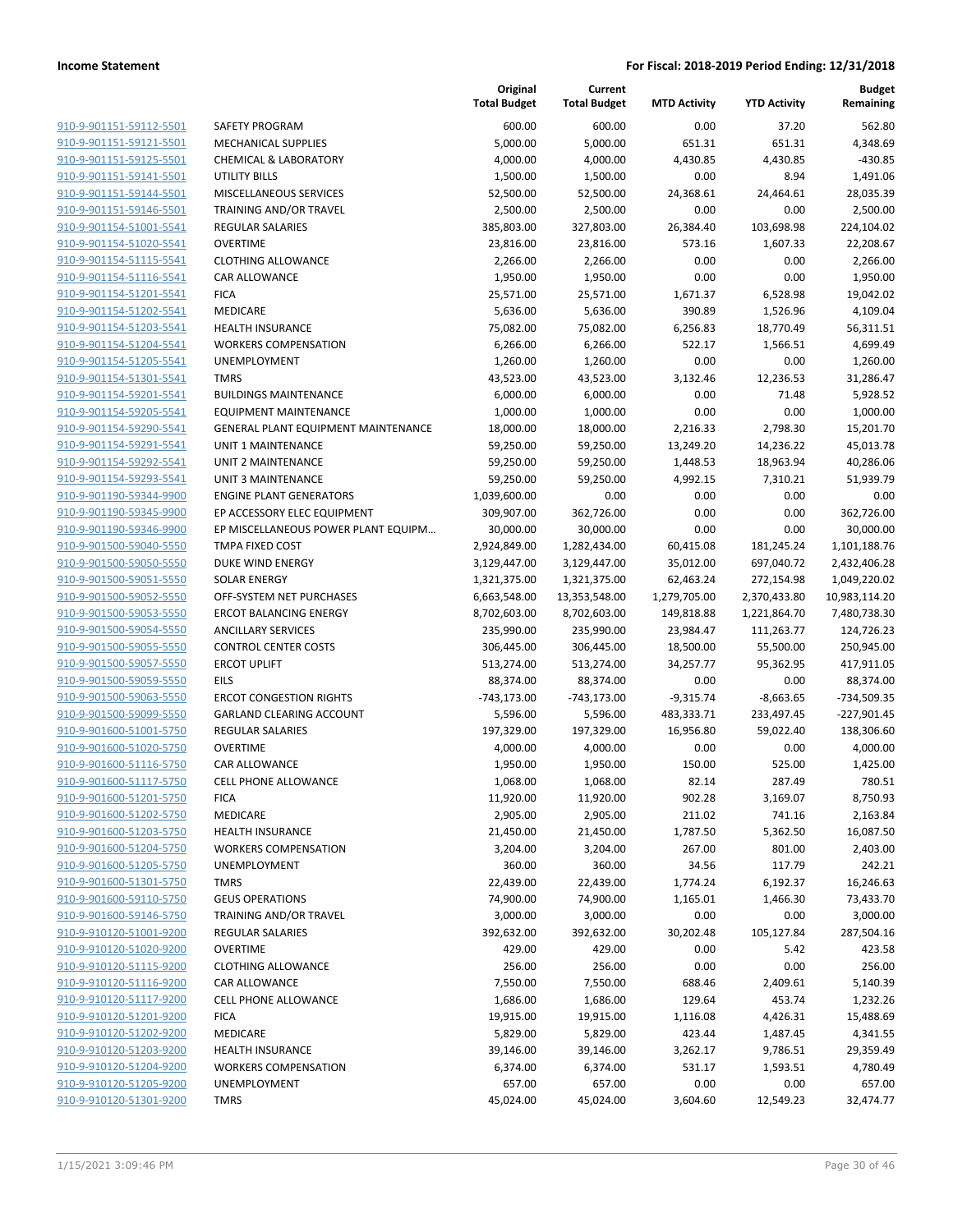| <b>GEUS OPERATIONS</b><br>910-9-910121-59110-9210<br>7,000.00<br>7,000.00<br>1,073.29<br>1,174.05<br>910-9-910121-59116-9210<br><b>BUILDING OPERATIONS</b><br>4,500.00<br>4,500.00<br>166.08<br>557.53<br>910-9-910121-59141-9210<br>UTILITY BILLS<br>81,000.00<br>81,000.00<br>7,166.71<br>18,066.60<br>910-9-910121-59143-9210<br>PROFESSIONAL SERVICES<br>217,000.00<br>217,000.00<br>4,490.02<br>29,537.50<br>809.78<br>910-9-910121-59144-9210<br>MISCELLANEOUS SERVICES<br>15,000.00<br>15,000.00<br>2,443.96<br>910-9-910121-59193-9210<br><b>GEUS INTERNET SERVICE</b><br>38,000.00<br>38,000.00<br>0.00<br>0.00<br>0.00<br>910-9-910121-59198-9210<br><b>COLOCATION CHARGES</b><br>9,979.00<br>9,979.00<br>0.00<br>910-9-910132-59110-9302<br><b>GEUS OPERATIONS</b><br>10,000.00<br>10,000.00<br>534.11<br>960.18<br>910-9-910132-59142-9302<br><b>MEMBERSHIP FEES</b><br>0.00<br>58,000.00<br>58,000.00<br>2,745.00<br>910-9-910132-59146-9302<br>TRAINING AND/OR TRAVEL<br>4,000.00<br>4,000.00<br>0.00<br>0.00<br>910-9-910135-59200-9350<br>LANDSCAPING MAINTENANCE<br>18,500.00<br>18,500.00<br>0.00<br>1,404.68<br>910-9-910135-59201-9350<br><b>BUILDING MAINTENANCE</b><br>40,000.00<br>50,000.00<br>876.99<br>2,841.53<br>910-9-910135-59205-9350<br><b>EQUIPMENT MAINTENANCE</b><br>1,000.00<br>1,000.00<br>0.00<br>145.15<br>910-9-910190-59390-9900<br>105,000.00<br>0.00<br>0.00<br><b>STRUCTURES &amp; IMPROVEMENTS</b><br>115,000.00<br>910-9-910190-59391-9900<br>FURNITURE & OFFICE EQUIPMENT<br>8,000.00<br>8,000.00<br>0.00<br>0.00<br>910-9-910190-59392-9900<br>21,000.00<br>21,000.00<br>0.00<br>0.00<br><b>TRANSPORTATION EQUIPMENT</b><br>910-9-911120-51001-9201<br><b>REGULAR SALARIES</b><br>366,878.00<br>366,878.00<br>27,776.28<br>96,838.12<br>910-9-911120-51020-9201<br><b>OVERTIME</b><br>508.00<br>508.00<br>0.00<br>82.83<br>910-9-911120-51102-9201<br>46.16<br>161.56<br><b>BILINGUAL PAY</b><br>510.00<br>510.00<br>0.00<br>0.00<br>910-9-911120-51115-9201<br><b>CLOTHING ALLOWANCE</b><br>409.00<br>409.00<br>910-9-911120-51117-9201<br>1,435.00<br>1,435.00<br>110.40<br>386.40<br><b>CELL PHONE ALLOWANCE</b><br>910-9-911120-51201-9201<br><b>FICA</b><br>22,912.00<br>22,912.00<br>1,654.77<br>5,812.81<br>910-9-911120-51202-9201<br>MEDICARE<br>5,351.00<br>5,351.00<br>387.00<br>1,359.44<br>910-9-911120-51203-9201<br><b>HEALTH INSURANCE</b><br>67,030.00<br>67,030.00<br>5,585.83<br>16,757.49<br>910-9-911120-51204-9201<br>496.33<br><b>WORKERS COMPENSATION</b><br>5,956.00<br>5,956.00<br>1,488.99<br>910-9-911120-51205-9201<br>UNEMPLOYMENT<br>1,125.00<br>1,125.00<br>0.00<br>28.44<br>910-9-911120-51301-9201<br><b>TMRS</b><br>41,335.00<br>41,335.00<br>3,245.78<br>11,328.24<br>910-9-911121-59110-9211<br><b>GEUS OPERATIONS</b><br>42,700.00<br>39,817.66<br>338.61<br>13,932.99<br>910-9-911121-59111-9211<br>MISCELLANEOUS OFFICE EXPENSES<br>0.00<br>0.00<br>1,062.00<br>1,023.38<br>910-9-911121-59187-9211<br>25,000.00<br>25,000.00<br><b>EMPLOYEE RELATIONS</b><br>4,401.02<br>4,485.52<br>910-9-911135-59205-9351<br><b>EQUIPMENT MAINTENANCE</b><br>6,500.00<br>6,500.00<br>210.69<br>1,186.23<br>910-9-911190-59393-9900<br><b>WAREHOUSE EQUIPMENT</b><br>15,000.00<br>15,000.00<br>0.00<br>0.00<br>910-9-913101-51001-9301<br><b>REGULAR SALARIES</b><br>210,433.00<br>210,433.00<br>16,187.20<br>56,470.41<br>910-9-913101-51117-9301<br><b>CELL PHONE ALLOWANCE</b><br>1,272.00<br>1,272.00<br>97.84<br>342.44<br>910-9-913101-51201-9301<br><b>FICA</b><br>13,125.00<br>13,125.00<br>957.42<br>3,364.88<br>910-9-913101-51202-9301<br>MEDICARE<br>3,069.00<br>3,069.00<br>223.92<br>786.96<br>910-9-913101-51203-9301<br><b>HEALTH INSURANCE</b><br>32,175.00<br>32,175.00<br>2,681.25<br>8,043.75<br>910-9-913101-51204-9301<br><b>WORKERS COMPENSATION</b><br>3,416.00<br>3,416.00<br>284.67<br>854.01<br>910-9-913101-51205-9301<br>UNEMPLOYMENT<br>0.00<br>0.00<br>540.00<br>540.00<br>910-9-913101-51301-9301<br><b>TMRS</b><br>23,711.00<br>23,711.00<br>1,892.32<br>6,601.65<br>910-9-913101-59110-9301<br><b>GEUS OPERATIONS</b><br>22,100.00<br>21,014.15<br>1,726.86<br>3,904.95<br>3,000.00<br>3,000.00<br>910-9-913101-59131-9301<br>NON-BAD DEBT WRITE OFFS<br>0.00<br>16.11<br>910-9-913101-59160-9301<br>ADVERTISING<br>38,000.00<br>38,000.00<br>3,467.71<br>14,481.54<br>910-9-913101-59164-9301<br><b>CONSUMER INFORMATION</b><br>3,500.00<br>3,500.00<br>0.00<br>0.00<br>910-9-913101-59167-9301<br><b>ENERGY EFFICIENCY OPERATIONS</b><br>25,000.00<br>25,000.00<br>187.07<br>487.07<br>910-9-913101-59195-9301<br>PUBLIC SERVICE BY GEUS C/I<br>15,000.00<br>15,000.00<br>0.00<br>0.00<br>910-9-913102-51001-9020<br>REGULAR SALARIES<br>302,145.00<br>302,145.00<br>21,883.35<br>77,165.43<br>910-9-913102-51020-9020<br><b>OVERTIME</b><br>20,924.00<br>20,924.00<br>1,538.50<br>6,121.89<br>910-9-913102-51115-9020<br><b>CLOTHING ALLOWANCE</b><br>3,255.00<br>3,255.00<br>0.00<br>0.00<br>910-9-913102-51117-9020<br>CELL PHONE ALLOWANCE<br>1,296.00<br>1,296.00<br>99.66<br>348.81<br>910-9-913102-51201-9020<br>4,781.84<br><b>FICA</b><br>20,111.00<br>20,111.00<br>1,324.22<br>910-9-913102-51202-9020<br>MEDICARE<br>4,400.00<br>4,400.00<br>309.69<br>1,118.33<br>910-9-913102-51203-9020<br><b>HEALTH INSURANCE</b><br>87,945.00<br>87,945.00<br>7,328.75<br>21,986.25<br>910-9-913102-51204-9020<br><b>WORKERS COMPENSATION</b><br>4,905.00<br>4,905.00<br>408.75<br>1,226.25<br>910-9-913102-51205-9020<br>UNEMPLOYMENT<br>1,476.00<br>1,476.00<br>3.24<br>29.60<br>910-9-913102-51301-9020<br><b>TMRS</b><br>2,712.32<br>9,697.65<br>33,985.00<br>33,985.00<br>910-9-913102-59110-9020<br><b>GEUS OPERATIONS</b><br>46,200.00<br>46,200.00<br>2,218.85<br>8,168.88<br>910-9-913102-59169-9020<br>PRE PAID METER COSTS<br>10,700.00<br>10,700.00<br>117.11<br>1,732.17<br>910-9-913130-51001-9030<br>REGULAR SALARIES<br>281,738.00<br>281,738.00<br>17,109.81<br>66,810.75 |  | Original<br><b>Total Budget</b> | Current<br><b>Total Budget</b> | <b>MTD Activity</b> | <b>YTD Activity</b> | <b>Budget</b><br>Remaining |
|-----------------------------------------------------------------------------------------------------------------------------------------------------------------------------------------------------------------------------------------------------------------------------------------------------------------------------------------------------------------------------------------------------------------------------------------------------------------------------------------------------------------------------------------------------------------------------------------------------------------------------------------------------------------------------------------------------------------------------------------------------------------------------------------------------------------------------------------------------------------------------------------------------------------------------------------------------------------------------------------------------------------------------------------------------------------------------------------------------------------------------------------------------------------------------------------------------------------------------------------------------------------------------------------------------------------------------------------------------------------------------------------------------------------------------------------------------------------------------------------------------------------------------------------------------------------------------------------------------------------------------------------------------------------------------------------------------------------------------------------------------------------------------------------------------------------------------------------------------------------------------------------------------------------------------------------------------------------------------------------------------------------------------------------------------------------------------------------------------------------------------------------------------------------------------------------------------------------------------------------------------------------------------------------------------------------------------------------------------------------------------------------------------------------------------------------------------------------------------------------------------------------------------------------------------------------------------------------------------------------------------------------------------------------------------------------------------------------------------------------------------------------------------------------------------------------------------------------------------------------------------------------------------------------------------------------------------------------------------------------------------------------------------------------------------------------------------------------------------------------------------------------------------------------------------------------------------------------------------------------------------------------------------------------------------------------------------------------------------------------------------------------------------------------------------------------------------------------------------------------------------------------------------------------------------------------------------------------------------------------------------------------------------------------------------------------------------------------------------------------------------------------------------------------------------------------------------------------------------------------------------------------------------------------------------------------------------------------------------------------------------------------------------------------------------------------------------------------------------------------------------------------------------------------------------------------------------------------------------------------------------------------------------------------------------------------------------------------------------------------------------------------------------------------------------------------------------------------------------------------------------------------------------------------------------------------------------------------------------------------------------------------------------------------------------------------------------------------------------------------------------------------------------------------------------------------------------------------------------------------------------------------------------------------------------------------------------------------------------------------------------------------------------------------------------------------------------------------------------------------------------------------------------------------------------------------------------------------------------------------------------------------------------------------------------------------------------------------------------------------------------------------------------------------------------------------------------------------------------------------------------------------------------------------------------------------------------------------------------------------------------------------------------------------------------------------------------------------------------------------------------------------------------------------------------------------------------------------------------------------------------------------------------------------------------------------------------------------------------------------------------------|--|---------------------------------|--------------------------------|---------------------|---------------------|----------------------------|
|                                                                                                                                                                                                                                                                                                                                                                                                                                                                                                                                                                                                                                                                                                                                                                                                                                                                                                                                                                                                                                                                                                                                                                                                                                                                                                                                                                                                                                                                                                                                                                                                                                                                                                                                                                                                                                                                                                                                                                                                                                                                                                                                                                                                                                                                                                                                                                                                                                                                                                                                                                                                                                                                                                                                                                                                                                                                                                                                                                                                                                                                                                                                                                                                                                                                                                                                                                                                                                                                                                                                                                                                                                                                                                                                                                                                                                                                                                                                                                                                                                                                                                                                                                                                                                                                                                                                                                                                                                                                                                                                                                                                                                                                                                                                                                                                                                                                                                                                                                                                                                                                                                                                                                                                                                                                                                                                                                                                                                                                                                                                                                                                                                                                                                                                                                                                                                                                                                                                                                                                           |  |                                 |                                |                     |                     | 5,825.95                   |
|                                                                                                                                                                                                                                                                                                                                                                                                                                                                                                                                                                                                                                                                                                                                                                                                                                                                                                                                                                                                                                                                                                                                                                                                                                                                                                                                                                                                                                                                                                                                                                                                                                                                                                                                                                                                                                                                                                                                                                                                                                                                                                                                                                                                                                                                                                                                                                                                                                                                                                                                                                                                                                                                                                                                                                                                                                                                                                                                                                                                                                                                                                                                                                                                                                                                                                                                                                                                                                                                                                                                                                                                                                                                                                                                                                                                                                                                                                                                                                                                                                                                                                                                                                                                                                                                                                                                                                                                                                                                                                                                                                                                                                                                                                                                                                                                                                                                                                                                                                                                                                                                                                                                                                                                                                                                                                                                                                                                                                                                                                                                                                                                                                                                                                                                                                                                                                                                                                                                                                                                           |  |                                 |                                |                     |                     | 3,942.47                   |
|                                                                                                                                                                                                                                                                                                                                                                                                                                                                                                                                                                                                                                                                                                                                                                                                                                                                                                                                                                                                                                                                                                                                                                                                                                                                                                                                                                                                                                                                                                                                                                                                                                                                                                                                                                                                                                                                                                                                                                                                                                                                                                                                                                                                                                                                                                                                                                                                                                                                                                                                                                                                                                                                                                                                                                                                                                                                                                                                                                                                                                                                                                                                                                                                                                                                                                                                                                                                                                                                                                                                                                                                                                                                                                                                                                                                                                                                                                                                                                                                                                                                                                                                                                                                                                                                                                                                                                                                                                                                                                                                                                                                                                                                                                                                                                                                                                                                                                                                                                                                                                                                                                                                                                                                                                                                                                                                                                                                                                                                                                                                                                                                                                                                                                                                                                                                                                                                                                                                                                                                           |  |                                 |                                |                     |                     | 62,933.40                  |
|                                                                                                                                                                                                                                                                                                                                                                                                                                                                                                                                                                                                                                                                                                                                                                                                                                                                                                                                                                                                                                                                                                                                                                                                                                                                                                                                                                                                                                                                                                                                                                                                                                                                                                                                                                                                                                                                                                                                                                                                                                                                                                                                                                                                                                                                                                                                                                                                                                                                                                                                                                                                                                                                                                                                                                                                                                                                                                                                                                                                                                                                                                                                                                                                                                                                                                                                                                                                                                                                                                                                                                                                                                                                                                                                                                                                                                                                                                                                                                                                                                                                                                                                                                                                                                                                                                                                                                                                                                                                                                                                                                                                                                                                                                                                                                                                                                                                                                                                                                                                                                                                                                                                                                                                                                                                                                                                                                                                                                                                                                                                                                                                                                                                                                                                                                                                                                                                                                                                                                                                           |  |                                 |                                |                     |                     | 187,462.50                 |
|                                                                                                                                                                                                                                                                                                                                                                                                                                                                                                                                                                                                                                                                                                                                                                                                                                                                                                                                                                                                                                                                                                                                                                                                                                                                                                                                                                                                                                                                                                                                                                                                                                                                                                                                                                                                                                                                                                                                                                                                                                                                                                                                                                                                                                                                                                                                                                                                                                                                                                                                                                                                                                                                                                                                                                                                                                                                                                                                                                                                                                                                                                                                                                                                                                                                                                                                                                                                                                                                                                                                                                                                                                                                                                                                                                                                                                                                                                                                                                                                                                                                                                                                                                                                                                                                                                                                                                                                                                                                                                                                                                                                                                                                                                                                                                                                                                                                                                                                                                                                                                                                                                                                                                                                                                                                                                                                                                                                                                                                                                                                                                                                                                                                                                                                                                                                                                                                                                                                                                                                           |  |                                 |                                |                     |                     | 12,556.04                  |
|                                                                                                                                                                                                                                                                                                                                                                                                                                                                                                                                                                                                                                                                                                                                                                                                                                                                                                                                                                                                                                                                                                                                                                                                                                                                                                                                                                                                                                                                                                                                                                                                                                                                                                                                                                                                                                                                                                                                                                                                                                                                                                                                                                                                                                                                                                                                                                                                                                                                                                                                                                                                                                                                                                                                                                                                                                                                                                                                                                                                                                                                                                                                                                                                                                                                                                                                                                                                                                                                                                                                                                                                                                                                                                                                                                                                                                                                                                                                                                                                                                                                                                                                                                                                                                                                                                                                                                                                                                                                                                                                                                                                                                                                                                                                                                                                                                                                                                                                                                                                                                                                                                                                                                                                                                                                                                                                                                                                                                                                                                                                                                                                                                                                                                                                                                                                                                                                                                                                                                                                           |  |                                 |                                |                     |                     | 38,000.00                  |
|                                                                                                                                                                                                                                                                                                                                                                                                                                                                                                                                                                                                                                                                                                                                                                                                                                                                                                                                                                                                                                                                                                                                                                                                                                                                                                                                                                                                                                                                                                                                                                                                                                                                                                                                                                                                                                                                                                                                                                                                                                                                                                                                                                                                                                                                                                                                                                                                                                                                                                                                                                                                                                                                                                                                                                                                                                                                                                                                                                                                                                                                                                                                                                                                                                                                                                                                                                                                                                                                                                                                                                                                                                                                                                                                                                                                                                                                                                                                                                                                                                                                                                                                                                                                                                                                                                                                                                                                                                                                                                                                                                                                                                                                                                                                                                                                                                                                                                                                                                                                                                                                                                                                                                                                                                                                                                                                                                                                                                                                                                                                                                                                                                                                                                                                                                                                                                                                                                                                                                                                           |  |                                 |                                |                     |                     | 9,979.00                   |
|                                                                                                                                                                                                                                                                                                                                                                                                                                                                                                                                                                                                                                                                                                                                                                                                                                                                                                                                                                                                                                                                                                                                                                                                                                                                                                                                                                                                                                                                                                                                                                                                                                                                                                                                                                                                                                                                                                                                                                                                                                                                                                                                                                                                                                                                                                                                                                                                                                                                                                                                                                                                                                                                                                                                                                                                                                                                                                                                                                                                                                                                                                                                                                                                                                                                                                                                                                                                                                                                                                                                                                                                                                                                                                                                                                                                                                                                                                                                                                                                                                                                                                                                                                                                                                                                                                                                                                                                                                                                                                                                                                                                                                                                                                                                                                                                                                                                                                                                                                                                                                                                                                                                                                                                                                                                                                                                                                                                                                                                                                                                                                                                                                                                                                                                                                                                                                                                                                                                                                                                           |  |                                 |                                |                     |                     | 9,039.82                   |
|                                                                                                                                                                                                                                                                                                                                                                                                                                                                                                                                                                                                                                                                                                                                                                                                                                                                                                                                                                                                                                                                                                                                                                                                                                                                                                                                                                                                                                                                                                                                                                                                                                                                                                                                                                                                                                                                                                                                                                                                                                                                                                                                                                                                                                                                                                                                                                                                                                                                                                                                                                                                                                                                                                                                                                                                                                                                                                                                                                                                                                                                                                                                                                                                                                                                                                                                                                                                                                                                                                                                                                                                                                                                                                                                                                                                                                                                                                                                                                                                                                                                                                                                                                                                                                                                                                                                                                                                                                                                                                                                                                                                                                                                                                                                                                                                                                                                                                                                                                                                                                                                                                                                                                                                                                                                                                                                                                                                                                                                                                                                                                                                                                                                                                                                                                                                                                                                                                                                                                                                           |  |                                 |                                |                     |                     | 55,255.00                  |
|                                                                                                                                                                                                                                                                                                                                                                                                                                                                                                                                                                                                                                                                                                                                                                                                                                                                                                                                                                                                                                                                                                                                                                                                                                                                                                                                                                                                                                                                                                                                                                                                                                                                                                                                                                                                                                                                                                                                                                                                                                                                                                                                                                                                                                                                                                                                                                                                                                                                                                                                                                                                                                                                                                                                                                                                                                                                                                                                                                                                                                                                                                                                                                                                                                                                                                                                                                                                                                                                                                                                                                                                                                                                                                                                                                                                                                                                                                                                                                                                                                                                                                                                                                                                                                                                                                                                                                                                                                                                                                                                                                                                                                                                                                                                                                                                                                                                                                                                                                                                                                                                                                                                                                                                                                                                                                                                                                                                                                                                                                                                                                                                                                                                                                                                                                                                                                                                                                                                                                                                           |  |                                 |                                |                     |                     | 4,000.00                   |
|                                                                                                                                                                                                                                                                                                                                                                                                                                                                                                                                                                                                                                                                                                                                                                                                                                                                                                                                                                                                                                                                                                                                                                                                                                                                                                                                                                                                                                                                                                                                                                                                                                                                                                                                                                                                                                                                                                                                                                                                                                                                                                                                                                                                                                                                                                                                                                                                                                                                                                                                                                                                                                                                                                                                                                                                                                                                                                                                                                                                                                                                                                                                                                                                                                                                                                                                                                                                                                                                                                                                                                                                                                                                                                                                                                                                                                                                                                                                                                                                                                                                                                                                                                                                                                                                                                                                                                                                                                                                                                                                                                                                                                                                                                                                                                                                                                                                                                                                                                                                                                                                                                                                                                                                                                                                                                                                                                                                                                                                                                                                                                                                                                                                                                                                                                                                                                                                                                                                                                                                           |  |                                 |                                |                     |                     | 17,095.32                  |
|                                                                                                                                                                                                                                                                                                                                                                                                                                                                                                                                                                                                                                                                                                                                                                                                                                                                                                                                                                                                                                                                                                                                                                                                                                                                                                                                                                                                                                                                                                                                                                                                                                                                                                                                                                                                                                                                                                                                                                                                                                                                                                                                                                                                                                                                                                                                                                                                                                                                                                                                                                                                                                                                                                                                                                                                                                                                                                                                                                                                                                                                                                                                                                                                                                                                                                                                                                                                                                                                                                                                                                                                                                                                                                                                                                                                                                                                                                                                                                                                                                                                                                                                                                                                                                                                                                                                                                                                                                                                                                                                                                                                                                                                                                                                                                                                                                                                                                                                                                                                                                                                                                                                                                                                                                                                                                                                                                                                                                                                                                                                                                                                                                                                                                                                                                                                                                                                                                                                                                                                           |  |                                 |                                |                     |                     | 47,158.47                  |
|                                                                                                                                                                                                                                                                                                                                                                                                                                                                                                                                                                                                                                                                                                                                                                                                                                                                                                                                                                                                                                                                                                                                                                                                                                                                                                                                                                                                                                                                                                                                                                                                                                                                                                                                                                                                                                                                                                                                                                                                                                                                                                                                                                                                                                                                                                                                                                                                                                                                                                                                                                                                                                                                                                                                                                                                                                                                                                                                                                                                                                                                                                                                                                                                                                                                                                                                                                                                                                                                                                                                                                                                                                                                                                                                                                                                                                                                                                                                                                                                                                                                                                                                                                                                                                                                                                                                                                                                                                                                                                                                                                                                                                                                                                                                                                                                                                                                                                                                                                                                                                                                                                                                                                                                                                                                                                                                                                                                                                                                                                                                                                                                                                                                                                                                                                                                                                                                                                                                                                                                           |  |                                 |                                |                     |                     | 854.85                     |
|                                                                                                                                                                                                                                                                                                                                                                                                                                                                                                                                                                                                                                                                                                                                                                                                                                                                                                                                                                                                                                                                                                                                                                                                                                                                                                                                                                                                                                                                                                                                                                                                                                                                                                                                                                                                                                                                                                                                                                                                                                                                                                                                                                                                                                                                                                                                                                                                                                                                                                                                                                                                                                                                                                                                                                                                                                                                                                                                                                                                                                                                                                                                                                                                                                                                                                                                                                                                                                                                                                                                                                                                                                                                                                                                                                                                                                                                                                                                                                                                                                                                                                                                                                                                                                                                                                                                                                                                                                                                                                                                                                                                                                                                                                                                                                                                                                                                                                                                                                                                                                                                                                                                                                                                                                                                                                                                                                                                                                                                                                                                                                                                                                                                                                                                                                                                                                                                                                                                                                                                           |  |                                 |                                |                     |                     | 105,000.00                 |
|                                                                                                                                                                                                                                                                                                                                                                                                                                                                                                                                                                                                                                                                                                                                                                                                                                                                                                                                                                                                                                                                                                                                                                                                                                                                                                                                                                                                                                                                                                                                                                                                                                                                                                                                                                                                                                                                                                                                                                                                                                                                                                                                                                                                                                                                                                                                                                                                                                                                                                                                                                                                                                                                                                                                                                                                                                                                                                                                                                                                                                                                                                                                                                                                                                                                                                                                                                                                                                                                                                                                                                                                                                                                                                                                                                                                                                                                                                                                                                                                                                                                                                                                                                                                                                                                                                                                                                                                                                                                                                                                                                                                                                                                                                                                                                                                                                                                                                                                                                                                                                                                                                                                                                                                                                                                                                                                                                                                                                                                                                                                                                                                                                                                                                                                                                                                                                                                                                                                                                                                           |  |                                 |                                |                     |                     | 8,000.00                   |
|                                                                                                                                                                                                                                                                                                                                                                                                                                                                                                                                                                                                                                                                                                                                                                                                                                                                                                                                                                                                                                                                                                                                                                                                                                                                                                                                                                                                                                                                                                                                                                                                                                                                                                                                                                                                                                                                                                                                                                                                                                                                                                                                                                                                                                                                                                                                                                                                                                                                                                                                                                                                                                                                                                                                                                                                                                                                                                                                                                                                                                                                                                                                                                                                                                                                                                                                                                                                                                                                                                                                                                                                                                                                                                                                                                                                                                                                                                                                                                                                                                                                                                                                                                                                                                                                                                                                                                                                                                                                                                                                                                                                                                                                                                                                                                                                                                                                                                                                                                                                                                                                                                                                                                                                                                                                                                                                                                                                                                                                                                                                                                                                                                                                                                                                                                                                                                                                                                                                                                                                           |  |                                 |                                |                     |                     | 21,000.00                  |
|                                                                                                                                                                                                                                                                                                                                                                                                                                                                                                                                                                                                                                                                                                                                                                                                                                                                                                                                                                                                                                                                                                                                                                                                                                                                                                                                                                                                                                                                                                                                                                                                                                                                                                                                                                                                                                                                                                                                                                                                                                                                                                                                                                                                                                                                                                                                                                                                                                                                                                                                                                                                                                                                                                                                                                                                                                                                                                                                                                                                                                                                                                                                                                                                                                                                                                                                                                                                                                                                                                                                                                                                                                                                                                                                                                                                                                                                                                                                                                                                                                                                                                                                                                                                                                                                                                                                                                                                                                                                                                                                                                                                                                                                                                                                                                                                                                                                                                                                                                                                                                                                                                                                                                                                                                                                                                                                                                                                                                                                                                                                                                                                                                                                                                                                                                                                                                                                                                                                                                                                           |  |                                 |                                |                     |                     | 270,039.88                 |
|                                                                                                                                                                                                                                                                                                                                                                                                                                                                                                                                                                                                                                                                                                                                                                                                                                                                                                                                                                                                                                                                                                                                                                                                                                                                                                                                                                                                                                                                                                                                                                                                                                                                                                                                                                                                                                                                                                                                                                                                                                                                                                                                                                                                                                                                                                                                                                                                                                                                                                                                                                                                                                                                                                                                                                                                                                                                                                                                                                                                                                                                                                                                                                                                                                                                                                                                                                                                                                                                                                                                                                                                                                                                                                                                                                                                                                                                                                                                                                                                                                                                                                                                                                                                                                                                                                                                                                                                                                                                                                                                                                                                                                                                                                                                                                                                                                                                                                                                                                                                                                                                                                                                                                                                                                                                                                                                                                                                                                                                                                                                                                                                                                                                                                                                                                                                                                                                                                                                                                                                           |  |                                 |                                |                     |                     | 425.17                     |
|                                                                                                                                                                                                                                                                                                                                                                                                                                                                                                                                                                                                                                                                                                                                                                                                                                                                                                                                                                                                                                                                                                                                                                                                                                                                                                                                                                                                                                                                                                                                                                                                                                                                                                                                                                                                                                                                                                                                                                                                                                                                                                                                                                                                                                                                                                                                                                                                                                                                                                                                                                                                                                                                                                                                                                                                                                                                                                                                                                                                                                                                                                                                                                                                                                                                                                                                                                                                                                                                                                                                                                                                                                                                                                                                                                                                                                                                                                                                                                                                                                                                                                                                                                                                                                                                                                                                                                                                                                                                                                                                                                                                                                                                                                                                                                                                                                                                                                                                                                                                                                                                                                                                                                                                                                                                                                                                                                                                                                                                                                                                                                                                                                                                                                                                                                                                                                                                                                                                                                                                           |  |                                 |                                |                     |                     | 348.44<br>409.00           |
|                                                                                                                                                                                                                                                                                                                                                                                                                                                                                                                                                                                                                                                                                                                                                                                                                                                                                                                                                                                                                                                                                                                                                                                                                                                                                                                                                                                                                                                                                                                                                                                                                                                                                                                                                                                                                                                                                                                                                                                                                                                                                                                                                                                                                                                                                                                                                                                                                                                                                                                                                                                                                                                                                                                                                                                                                                                                                                                                                                                                                                                                                                                                                                                                                                                                                                                                                                                                                                                                                                                                                                                                                                                                                                                                                                                                                                                                                                                                                                                                                                                                                                                                                                                                                                                                                                                                                                                                                                                                                                                                                                                                                                                                                                                                                                                                                                                                                                                                                                                                                                                                                                                                                                                                                                                                                                                                                                                                                                                                                                                                                                                                                                                                                                                                                                                                                                                                                                                                                                                                           |  |                                 |                                |                     |                     | 1,048.60                   |
|                                                                                                                                                                                                                                                                                                                                                                                                                                                                                                                                                                                                                                                                                                                                                                                                                                                                                                                                                                                                                                                                                                                                                                                                                                                                                                                                                                                                                                                                                                                                                                                                                                                                                                                                                                                                                                                                                                                                                                                                                                                                                                                                                                                                                                                                                                                                                                                                                                                                                                                                                                                                                                                                                                                                                                                                                                                                                                                                                                                                                                                                                                                                                                                                                                                                                                                                                                                                                                                                                                                                                                                                                                                                                                                                                                                                                                                                                                                                                                                                                                                                                                                                                                                                                                                                                                                                                                                                                                                                                                                                                                                                                                                                                                                                                                                                                                                                                                                                                                                                                                                                                                                                                                                                                                                                                                                                                                                                                                                                                                                                                                                                                                                                                                                                                                                                                                                                                                                                                                                                           |  |                                 |                                |                     |                     | 17,099.19                  |
|                                                                                                                                                                                                                                                                                                                                                                                                                                                                                                                                                                                                                                                                                                                                                                                                                                                                                                                                                                                                                                                                                                                                                                                                                                                                                                                                                                                                                                                                                                                                                                                                                                                                                                                                                                                                                                                                                                                                                                                                                                                                                                                                                                                                                                                                                                                                                                                                                                                                                                                                                                                                                                                                                                                                                                                                                                                                                                                                                                                                                                                                                                                                                                                                                                                                                                                                                                                                                                                                                                                                                                                                                                                                                                                                                                                                                                                                                                                                                                                                                                                                                                                                                                                                                                                                                                                                                                                                                                                                                                                                                                                                                                                                                                                                                                                                                                                                                                                                                                                                                                                                                                                                                                                                                                                                                                                                                                                                                                                                                                                                                                                                                                                                                                                                                                                                                                                                                                                                                                                                           |  |                                 |                                |                     |                     | 3,991.56                   |
|                                                                                                                                                                                                                                                                                                                                                                                                                                                                                                                                                                                                                                                                                                                                                                                                                                                                                                                                                                                                                                                                                                                                                                                                                                                                                                                                                                                                                                                                                                                                                                                                                                                                                                                                                                                                                                                                                                                                                                                                                                                                                                                                                                                                                                                                                                                                                                                                                                                                                                                                                                                                                                                                                                                                                                                                                                                                                                                                                                                                                                                                                                                                                                                                                                                                                                                                                                                                                                                                                                                                                                                                                                                                                                                                                                                                                                                                                                                                                                                                                                                                                                                                                                                                                                                                                                                                                                                                                                                                                                                                                                                                                                                                                                                                                                                                                                                                                                                                                                                                                                                                                                                                                                                                                                                                                                                                                                                                                                                                                                                                                                                                                                                                                                                                                                                                                                                                                                                                                                                                           |  |                                 |                                |                     |                     | 50,272.51                  |
|                                                                                                                                                                                                                                                                                                                                                                                                                                                                                                                                                                                                                                                                                                                                                                                                                                                                                                                                                                                                                                                                                                                                                                                                                                                                                                                                                                                                                                                                                                                                                                                                                                                                                                                                                                                                                                                                                                                                                                                                                                                                                                                                                                                                                                                                                                                                                                                                                                                                                                                                                                                                                                                                                                                                                                                                                                                                                                                                                                                                                                                                                                                                                                                                                                                                                                                                                                                                                                                                                                                                                                                                                                                                                                                                                                                                                                                                                                                                                                                                                                                                                                                                                                                                                                                                                                                                                                                                                                                                                                                                                                                                                                                                                                                                                                                                                                                                                                                                                                                                                                                                                                                                                                                                                                                                                                                                                                                                                                                                                                                                                                                                                                                                                                                                                                                                                                                                                                                                                                                                           |  |                                 |                                |                     |                     | 4,467.01                   |
|                                                                                                                                                                                                                                                                                                                                                                                                                                                                                                                                                                                                                                                                                                                                                                                                                                                                                                                                                                                                                                                                                                                                                                                                                                                                                                                                                                                                                                                                                                                                                                                                                                                                                                                                                                                                                                                                                                                                                                                                                                                                                                                                                                                                                                                                                                                                                                                                                                                                                                                                                                                                                                                                                                                                                                                                                                                                                                                                                                                                                                                                                                                                                                                                                                                                                                                                                                                                                                                                                                                                                                                                                                                                                                                                                                                                                                                                                                                                                                                                                                                                                                                                                                                                                                                                                                                                                                                                                                                                                                                                                                                                                                                                                                                                                                                                                                                                                                                                                                                                                                                                                                                                                                                                                                                                                                                                                                                                                                                                                                                                                                                                                                                                                                                                                                                                                                                                                                                                                                                                           |  |                                 |                                |                     |                     | 1,096.56                   |
|                                                                                                                                                                                                                                                                                                                                                                                                                                                                                                                                                                                                                                                                                                                                                                                                                                                                                                                                                                                                                                                                                                                                                                                                                                                                                                                                                                                                                                                                                                                                                                                                                                                                                                                                                                                                                                                                                                                                                                                                                                                                                                                                                                                                                                                                                                                                                                                                                                                                                                                                                                                                                                                                                                                                                                                                                                                                                                                                                                                                                                                                                                                                                                                                                                                                                                                                                                                                                                                                                                                                                                                                                                                                                                                                                                                                                                                                                                                                                                                                                                                                                                                                                                                                                                                                                                                                                                                                                                                                                                                                                                                                                                                                                                                                                                                                                                                                                                                                                                                                                                                                                                                                                                                                                                                                                                                                                                                                                                                                                                                                                                                                                                                                                                                                                                                                                                                                                                                                                                                                           |  |                                 |                                |                     |                     | 30,006.76                  |
|                                                                                                                                                                                                                                                                                                                                                                                                                                                                                                                                                                                                                                                                                                                                                                                                                                                                                                                                                                                                                                                                                                                                                                                                                                                                                                                                                                                                                                                                                                                                                                                                                                                                                                                                                                                                                                                                                                                                                                                                                                                                                                                                                                                                                                                                                                                                                                                                                                                                                                                                                                                                                                                                                                                                                                                                                                                                                                                                                                                                                                                                                                                                                                                                                                                                                                                                                                                                                                                                                                                                                                                                                                                                                                                                                                                                                                                                                                                                                                                                                                                                                                                                                                                                                                                                                                                                                                                                                                                                                                                                                                                                                                                                                                                                                                                                                                                                                                                                                                                                                                                                                                                                                                                                                                                                                                                                                                                                                                                                                                                                                                                                                                                                                                                                                                                                                                                                                                                                                                                                           |  |                                 |                                |                     |                     | 25,884.67                  |
|                                                                                                                                                                                                                                                                                                                                                                                                                                                                                                                                                                                                                                                                                                                                                                                                                                                                                                                                                                                                                                                                                                                                                                                                                                                                                                                                                                                                                                                                                                                                                                                                                                                                                                                                                                                                                                                                                                                                                                                                                                                                                                                                                                                                                                                                                                                                                                                                                                                                                                                                                                                                                                                                                                                                                                                                                                                                                                                                                                                                                                                                                                                                                                                                                                                                                                                                                                                                                                                                                                                                                                                                                                                                                                                                                                                                                                                                                                                                                                                                                                                                                                                                                                                                                                                                                                                                                                                                                                                                                                                                                                                                                                                                                                                                                                                                                                                                                                                                                                                                                                                                                                                                                                                                                                                                                                                                                                                                                                                                                                                                                                                                                                                                                                                                                                                                                                                                                                                                                                                                           |  |                                 |                                |                     |                     | $-1,023.38$                |
|                                                                                                                                                                                                                                                                                                                                                                                                                                                                                                                                                                                                                                                                                                                                                                                                                                                                                                                                                                                                                                                                                                                                                                                                                                                                                                                                                                                                                                                                                                                                                                                                                                                                                                                                                                                                                                                                                                                                                                                                                                                                                                                                                                                                                                                                                                                                                                                                                                                                                                                                                                                                                                                                                                                                                                                                                                                                                                                                                                                                                                                                                                                                                                                                                                                                                                                                                                                                                                                                                                                                                                                                                                                                                                                                                                                                                                                                                                                                                                                                                                                                                                                                                                                                                                                                                                                                                                                                                                                                                                                                                                                                                                                                                                                                                                                                                                                                                                                                                                                                                                                                                                                                                                                                                                                                                                                                                                                                                                                                                                                                                                                                                                                                                                                                                                                                                                                                                                                                                                                                           |  |                                 |                                |                     |                     | 20,514.48                  |
|                                                                                                                                                                                                                                                                                                                                                                                                                                                                                                                                                                                                                                                                                                                                                                                                                                                                                                                                                                                                                                                                                                                                                                                                                                                                                                                                                                                                                                                                                                                                                                                                                                                                                                                                                                                                                                                                                                                                                                                                                                                                                                                                                                                                                                                                                                                                                                                                                                                                                                                                                                                                                                                                                                                                                                                                                                                                                                                                                                                                                                                                                                                                                                                                                                                                                                                                                                                                                                                                                                                                                                                                                                                                                                                                                                                                                                                                                                                                                                                                                                                                                                                                                                                                                                                                                                                                                                                                                                                                                                                                                                                                                                                                                                                                                                                                                                                                                                                                                                                                                                                                                                                                                                                                                                                                                                                                                                                                                                                                                                                                                                                                                                                                                                                                                                                                                                                                                                                                                                                                           |  |                                 |                                |                     |                     | 5,313.77                   |
|                                                                                                                                                                                                                                                                                                                                                                                                                                                                                                                                                                                                                                                                                                                                                                                                                                                                                                                                                                                                                                                                                                                                                                                                                                                                                                                                                                                                                                                                                                                                                                                                                                                                                                                                                                                                                                                                                                                                                                                                                                                                                                                                                                                                                                                                                                                                                                                                                                                                                                                                                                                                                                                                                                                                                                                                                                                                                                                                                                                                                                                                                                                                                                                                                                                                                                                                                                                                                                                                                                                                                                                                                                                                                                                                                                                                                                                                                                                                                                                                                                                                                                                                                                                                                                                                                                                                                                                                                                                                                                                                                                                                                                                                                                                                                                                                                                                                                                                                                                                                                                                                                                                                                                                                                                                                                                                                                                                                                                                                                                                                                                                                                                                                                                                                                                                                                                                                                                                                                                                                           |  |                                 |                                |                     |                     | 15,000.00                  |
|                                                                                                                                                                                                                                                                                                                                                                                                                                                                                                                                                                                                                                                                                                                                                                                                                                                                                                                                                                                                                                                                                                                                                                                                                                                                                                                                                                                                                                                                                                                                                                                                                                                                                                                                                                                                                                                                                                                                                                                                                                                                                                                                                                                                                                                                                                                                                                                                                                                                                                                                                                                                                                                                                                                                                                                                                                                                                                                                                                                                                                                                                                                                                                                                                                                                                                                                                                                                                                                                                                                                                                                                                                                                                                                                                                                                                                                                                                                                                                                                                                                                                                                                                                                                                                                                                                                                                                                                                                                                                                                                                                                                                                                                                                                                                                                                                                                                                                                                                                                                                                                                                                                                                                                                                                                                                                                                                                                                                                                                                                                                                                                                                                                                                                                                                                                                                                                                                                                                                                                                           |  |                                 |                                |                     |                     | 153,962.59                 |
|                                                                                                                                                                                                                                                                                                                                                                                                                                                                                                                                                                                                                                                                                                                                                                                                                                                                                                                                                                                                                                                                                                                                                                                                                                                                                                                                                                                                                                                                                                                                                                                                                                                                                                                                                                                                                                                                                                                                                                                                                                                                                                                                                                                                                                                                                                                                                                                                                                                                                                                                                                                                                                                                                                                                                                                                                                                                                                                                                                                                                                                                                                                                                                                                                                                                                                                                                                                                                                                                                                                                                                                                                                                                                                                                                                                                                                                                                                                                                                                                                                                                                                                                                                                                                                                                                                                                                                                                                                                                                                                                                                                                                                                                                                                                                                                                                                                                                                                                                                                                                                                                                                                                                                                                                                                                                                                                                                                                                                                                                                                                                                                                                                                                                                                                                                                                                                                                                                                                                                                                           |  |                                 |                                |                     |                     | 929.56                     |
|                                                                                                                                                                                                                                                                                                                                                                                                                                                                                                                                                                                                                                                                                                                                                                                                                                                                                                                                                                                                                                                                                                                                                                                                                                                                                                                                                                                                                                                                                                                                                                                                                                                                                                                                                                                                                                                                                                                                                                                                                                                                                                                                                                                                                                                                                                                                                                                                                                                                                                                                                                                                                                                                                                                                                                                                                                                                                                                                                                                                                                                                                                                                                                                                                                                                                                                                                                                                                                                                                                                                                                                                                                                                                                                                                                                                                                                                                                                                                                                                                                                                                                                                                                                                                                                                                                                                                                                                                                                                                                                                                                                                                                                                                                                                                                                                                                                                                                                                                                                                                                                                                                                                                                                                                                                                                                                                                                                                                                                                                                                                                                                                                                                                                                                                                                                                                                                                                                                                                                                                           |  |                                 |                                |                     |                     | 9,760.12                   |
|                                                                                                                                                                                                                                                                                                                                                                                                                                                                                                                                                                                                                                                                                                                                                                                                                                                                                                                                                                                                                                                                                                                                                                                                                                                                                                                                                                                                                                                                                                                                                                                                                                                                                                                                                                                                                                                                                                                                                                                                                                                                                                                                                                                                                                                                                                                                                                                                                                                                                                                                                                                                                                                                                                                                                                                                                                                                                                                                                                                                                                                                                                                                                                                                                                                                                                                                                                                                                                                                                                                                                                                                                                                                                                                                                                                                                                                                                                                                                                                                                                                                                                                                                                                                                                                                                                                                                                                                                                                                                                                                                                                                                                                                                                                                                                                                                                                                                                                                                                                                                                                                                                                                                                                                                                                                                                                                                                                                                                                                                                                                                                                                                                                                                                                                                                                                                                                                                                                                                                                                           |  |                                 |                                |                     |                     | 2,282.04                   |
|                                                                                                                                                                                                                                                                                                                                                                                                                                                                                                                                                                                                                                                                                                                                                                                                                                                                                                                                                                                                                                                                                                                                                                                                                                                                                                                                                                                                                                                                                                                                                                                                                                                                                                                                                                                                                                                                                                                                                                                                                                                                                                                                                                                                                                                                                                                                                                                                                                                                                                                                                                                                                                                                                                                                                                                                                                                                                                                                                                                                                                                                                                                                                                                                                                                                                                                                                                                                                                                                                                                                                                                                                                                                                                                                                                                                                                                                                                                                                                                                                                                                                                                                                                                                                                                                                                                                                                                                                                                                                                                                                                                                                                                                                                                                                                                                                                                                                                                                                                                                                                                                                                                                                                                                                                                                                                                                                                                                                                                                                                                                                                                                                                                                                                                                                                                                                                                                                                                                                                                                           |  |                                 |                                |                     |                     | 24,131.25                  |
|                                                                                                                                                                                                                                                                                                                                                                                                                                                                                                                                                                                                                                                                                                                                                                                                                                                                                                                                                                                                                                                                                                                                                                                                                                                                                                                                                                                                                                                                                                                                                                                                                                                                                                                                                                                                                                                                                                                                                                                                                                                                                                                                                                                                                                                                                                                                                                                                                                                                                                                                                                                                                                                                                                                                                                                                                                                                                                                                                                                                                                                                                                                                                                                                                                                                                                                                                                                                                                                                                                                                                                                                                                                                                                                                                                                                                                                                                                                                                                                                                                                                                                                                                                                                                                                                                                                                                                                                                                                                                                                                                                                                                                                                                                                                                                                                                                                                                                                                                                                                                                                                                                                                                                                                                                                                                                                                                                                                                                                                                                                                                                                                                                                                                                                                                                                                                                                                                                                                                                                                           |  |                                 |                                |                     |                     | 2,561.99                   |
|                                                                                                                                                                                                                                                                                                                                                                                                                                                                                                                                                                                                                                                                                                                                                                                                                                                                                                                                                                                                                                                                                                                                                                                                                                                                                                                                                                                                                                                                                                                                                                                                                                                                                                                                                                                                                                                                                                                                                                                                                                                                                                                                                                                                                                                                                                                                                                                                                                                                                                                                                                                                                                                                                                                                                                                                                                                                                                                                                                                                                                                                                                                                                                                                                                                                                                                                                                                                                                                                                                                                                                                                                                                                                                                                                                                                                                                                                                                                                                                                                                                                                                                                                                                                                                                                                                                                                                                                                                                                                                                                                                                                                                                                                                                                                                                                                                                                                                                                                                                                                                                                                                                                                                                                                                                                                                                                                                                                                                                                                                                                                                                                                                                                                                                                                                                                                                                                                                                                                                                                           |  |                                 |                                |                     |                     | 540.00                     |
|                                                                                                                                                                                                                                                                                                                                                                                                                                                                                                                                                                                                                                                                                                                                                                                                                                                                                                                                                                                                                                                                                                                                                                                                                                                                                                                                                                                                                                                                                                                                                                                                                                                                                                                                                                                                                                                                                                                                                                                                                                                                                                                                                                                                                                                                                                                                                                                                                                                                                                                                                                                                                                                                                                                                                                                                                                                                                                                                                                                                                                                                                                                                                                                                                                                                                                                                                                                                                                                                                                                                                                                                                                                                                                                                                                                                                                                                                                                                                                                                                                                                                                                                                                                                                                                                                                                                                                                                                                                                                                                                                                                                                                                                                                                                                                                                                                                                                                                                                                                                                                                                                                                                                                                                                                                                                                                                                                                                                                                                                                                                                                                                                                                                                                                                                                                                                                                                                                                                                                                                           |  |                                 |                                |                     |                     | 17,109.35<br>17,109.20     |
|                                                                                                                                                                                                                                                                                                                                                                                                                                                                                                                                                                                                                                                                                                                                                                                                                                                                                                                                                                                                                                                                                                                                                                                                                                                                                                                                                                                                                                                                                                                                                                                                                                                                                                                                                                                                                                                                                                                                                                                                                                                                                                                                                                                                                                                                                                                                                                                                                                                                                                                                                                                                                                                                                                                                                                                                                                                                                                                                                                                                                                                                                                                                                                                                                                                                                                                                                                                                                                                                                                                                                                                                                                                                                                                                                                                                                                                                                                                                                                                                                                                                                                                                                                                                                                                                                                                                                                                                                                                                                                                                                                                                                                                                                                                                                                                                                                                                                                                                                                                                                                                                                                                                                                                                                                                                                                                                                                                                                                                                                                                                                                                                                                                                                                                                                                                                                                                                                                                                                                                                           |  |                                 |                                |                     |                     | 2,983.89                   |
|                                                                                                                                                                                                                                                                                                                                                                                                                                                                                                                                                                                                                                                                                                                                                                                                                                                                                                                                                                                                                                                                                                                                                                                                                                                                                                                                                                                                                                                                                                                                                                                                                                                                                                                                                                                                                                                                                                                                                                                                                                                                                                                                                                                                                                                                                                                                                                                                                                                                                                                                                                                                                                                                                                                                                                                                                                                                                                                                                                                                                                                                                                                                                                                                                                                                                                                                                                                                                                                                                                                                                                                                                                                                                                                                                                                                                                                                                                                                                                                                                                                                                                                                                                                                                                                                                                                                                                                                                                                                                                                                                                                                                                                                                                                                                                                                                                                                                                                                                                                                                                                                                                                                                                                                                                                                                                                                                                                                                                                                                                                                                                                                                                                                                                                                                                                                                                                                                                                                                                                                           |  |                                 |                                |                     |                     | 23,518.46                  |
|                                                                                                                                                                                                                                                                                                                                                                                                                                                                                                                                                                                                                                                                                                                                                                                                                                                                                                                                                                                                                                                                                                                                                                                                                                                                                                                                                                                                                                                                                                                                                                                                                                                                                                                                                                                                                                                                                                                                                                                                                                                                                                                                                                                                                                                                                                                                                                                                                                                                                                                                                                                                                                                                                                                                                                                                                                                                                                                                                                                                                                                                                                                                                                                                                                                                                                                                                                                                                                                                                                                                                                                                                                                                                                                                                                                                                                                                                                                                                                                                                                                                                                                                                                                                                                                                                                                                                                                                                                                                                                                                                                                                                                                                                                                                                                                                                                                                                                                                                                                                                                                                                                                                                                                                                                                                                                                                                                                                                                                                                                                                                                                                                                                                                                                                                                                                                                                                                                                                                                                                           |  |                                 |                                |                     |                     | 3,500.00                   |
|                                                                                                                                                                                                                                                                                                                                                                                                                                                                                                                                                                                                                                                                                                                                                                                                                                                                                                                                                                                                                                                                                                                                                                                                                                                                                                                                                                                                                                                                                                                                                                                                                                                                                                                                                                                                                                                                                                                                                                                                                                                                                                                                                                                                                                                                                                                                                                                                                                                                                                                                                                                                                                                                                                                                                                                                                                                                                                                                                                                                                                                                                                                                                                                                                                                                                                                                                                                                                                                                                                                                                                                                                                                                                                                                                                                                                                                                                                                                                                                                                                                                                                                                                                                                                                                                                                                                                                                                                                                                                                                                                                                                                                                                                                                                                                                                                                                                                                                                                                                                                                                                                                                                                                                                                                                                                                                                                                                                                                                                                                                                                                                                                                                                                                                                                                                                                                                                                                                                                                                                           |  |                                 |                                |                     |                     | 24,512.93                  |
|                                                                                                                                                                                                                                                                                                                                                                                                                                                                                                                                                                                                                                                                                                                                                                                                                                                                                                                                                                                                                                                                                                                                                                                                                                                                                                                                                                                                                                                                                                                                                                                                                                                                                                                                                                                                                                                                                                                                                                                                                                                                                                                                                                                                                                                                                                                                                                                                                                                                                                                                                                                                                                                                                                                                                                                                                                                                                                                                                                                                                                                                                                                                                                                                                                                                                                                                                                                                                                                                                                                                                                                                                                                                                                                                                                                                                                                                                                                                                                                                                                                                                                                                                                                                                                                                                                                                                                                                                                                                                                                                                                                                                                                                                                                                                                                                                                                                                                                                                                                                                                                                                                                                                                                                                                                                                                                                                                                                                                                                                                                                                                                                                                                                                                                                                                                                                                                                                                                                                                                                           |  |                                 |                                |                     |                     | 15,000.00                  |
|                                                                                                                                                                                                                                                                                                                                                                                                                                                                                                                                                                                                                                                                                                                                                                                                                                                                                                                                                                                                                                                                                                                                                                                                                                                                                                                                                                                                                                                                                                                                                                                                                                                                                                                                                                                                                                                                                                                                                                                                                                                                                                                                                                                                                                                                                                                                                                                                                                                                                                                                                                                                                                                                                                                                                                                                                                                                                                                                                                                                                                                                                                                                                                                                                                                                                                                                                                                                                                                                                                                                                                                                                                                                                                                                                                                                                                                                                                                                                                                                                                                                                                                                                                                                                                                                                                                                                                                                                                                                                                                                                                                                                                                                                                                                                                                                                                                                                                                                                                                                                                                                                                                                                                                                                                                                                                                                                                                                                                                                                                                                                                                                                                                                                                                                                                                                                                                                                                                                                                                                           |  |                                 |                                |                     |                     | 224,979.57                 |
|                                                                                                                                                                                                                                                                                                                                                                                                                                                                                                                                                                                                                                                                                                                                                                                                                                                                                                                                                                                                                                                                                                                                                                                                                                                                                                                                                                                                                                                                                                                                                                                                                                                                                                                                                                                                                                                                                                                                                                                                                                                                                                                                                                                                                                                                                                                                                                                                                                                                                                                                                                                                                                                                                                                                                                                                                                                                                                                                                                                                                                                                                                                                                                                                                                                                                                                                                                                                                                                                                                                                                                                                                                                                                                                                                                                                                                                                                                                                                                                                                                                                                                                                                                                                                                                                                                                                                                                                                                                                                                                                                                                                                                                                                                                                                                                                                                                                                                                                                                                                                                                                                                                                                                                                                                                                                                                                                                                                                                                                                                                                                                                                                                                                                                                                                                                                                                                                                                                                                                                                           |  |                                 |                                |                     |                     | 14,802.11                  |
|                                                                                                                                                                                                                                                                                                                                                                                                                                                                                                                                                                                                                                                                                                                                                                                                                                                                                                                                                                                                                                                                                                                                                                                                                                                                                                                                                                                                                                                                                                                                                                                                                                                                                                                                                                                                                                                                                                                                                                                                                                                                                                                                                                                                                                                                                                                                                                                                                                                                                                                                                                                                                                                                                                                                                                                                                                                                                                                                                                                                                                                                                                                                                                                                                                                                                                                                                                                                                                                                                                                                                                                                                                                                                                                                                                                                                                                                                                                                                                                                                                                                                                                                                                                                                                                                                                                                                                                                                                                                                                                                                                                                                                                                                                                                                                                                                                                                                                                                                                                                                                                                                                                                                                                                                                                                                                                                                                                                                                                                                                                                                                                                                                                                                                                                                                                                                                                                                                                                                                                                           |  |                                 |                                |                     |                     | 3,255.00                   |
|                                                                                                                                                                                                                                                                                                                                                                                                                                                                                                                                                                                                                                                                                                                                                                                                                                                                                                                                                                                                                                                                                                                                                                                                                                                                                                                                                                                                                                                                                                                                                                                                                                                                                                                                                                                                                                                                                                                                                                                                                                                                                                                                                                                                                                                                                                                                                                                                                                                                                                                                                                                                                                                                                                                                                                                                                                                                                                                                                                                                                                                                                                                                                                                                                                                                                                                                                                                                                                                                                                                                                                                                                                                                                                                                                                                                                                                                                                                                                                                                                                                                                                                                                                                                                                                                                                                                                                                                                                                                                                                                                                                                                                                                                                                                                                                                                                                                                                                                                                                                                                                                                                                                                                                                                                                                                                                                                                                                                                                                                                                                                                                                                                                                                                                                                                                                                                                                                                                                                                                                           |  |                                 |                                |                     |                     | 947.19                     |
|                                                                                                                                                                                                                                                                                                                                                                                                                                                                                                                                                                                                                                                                                                                                                                                                                                                                                                                                                                                                                                                                                                                                                                                                                                                                                                                                                                                                                                                                                                                                                                                                                                                                                                                                                                                                                                                                                                                                                                                                                                                                                                                                                                                                                                                                                                                                                                                                                                                                                                                                                                                                                                                                                                                                                                                                                                                                                                                                                                                                                                                                                                                                                                                                                                                                                                                                                                                                                                                                                                                                                                                                                                                                                                                                                                                                                                                                                                                                                                                                                                                                                                                                                                                                                                                                                                                                                                                                                                                                                                                                                                                                                                                                                                                                                                                                                                                                                                                                                                                                                                                                                                                                                                                                                                                                                                                                                                                                                                                                                                                                                                                                                                                                                                                                                                                                                                                                                                                                                                                                           |  |                                 |                                |                     |                     | 15,329.16                  |
|                                                                                                                                                                                                                                                                                                                                                                                                                                                                                                                                                                                                                                                                                                                                                                                                                                                                                                                                                                                                                                                                                                                                                                                                                                                                                                                                                                                                                                                                                                                                                                                                                                                                                                                                                                                                                                                                                                                                                                                                                                                                                                                                                                                                                                                                                                                                                                                                                                                                                                                                                                                                                                                                                                                                                                                                                                                                                                                                                                                                                                                                                                                                                                                                                                                                                                                                                                                                                                                                                                                                                                                                                                                                                                                                                                                                                                                                                                                                                                                                                                                                                                                                                                                                                                                                                                                                                                                                                                                                                                                                                                                                                                                                                                                                                                                                                                                                                                                                                                                                                                                                                                                                                                                                                                                                                                                                                                                                                                                                                                                                                                                                                                                                                                                                                                                                                                                                                                                                                                                                           |  |                                 |                                |                     |                     | 3,281.67                   |
|                                                                                                                                                                                                                                                                                                                                                                                                                                                                                                                                                                                                                                                                                                                                                                                                                                                                                                                                                                                                                                                                                                                                                                                                                                                                                                                                                                                                                                                                                                                                                                                                                                                                                                                                                                                                                                                                                                                                                                                                                                                                                                                                                                                                                                                                                                                                                                                                                                                                                                                                                                                                                                                                                                                                                                                                                                                                                                                                                                                                                                                                                                                                                                                                                                                                                                                                                                                                                                                                                                                                                                                                                                                                                                                                                                                                                                                                                                                                                                                                                                                                                                                                                                                                                                                                                                                                                                                                                                                                                                                                                                                                                                                                                                                                                                                                                                                                                                                                                                                                                                                                                                                                                                                                                                                                                                                                                                                                                                                                                                                                                                                                                                                                                                                                                                                                                                                                                                                                                                                                           |  |                                 |                                |                     |                     | 65,958.75                  |
|                                                                                                                                                                                                                                                                                                                                                                                                                                                                                                                                                                                                                                                                                                                                                                                                                                                                                                                                                                                                                                                                                                                                                                                                                                                                                                                                                                                                                                                                                                                                                                                                                                                                                                                                                                                                                                                                                                                                                                                                                                                                                                                                                                                                                                                                                                                                                                                                                                                                                                                                                                                                                                                                                                                                                                                                                                                                                                                                                                                                                                                                                                                                                                                                                                                                                                                                                                                                                                                                                                                                                                                                                                                                                                                                                                                                                                                                                                                                                                                                                                                                                                                                                                                                                                                                                                                                                                                                                                                                                                                                                                                                                                                                                                                                                                                                                                                                                                                                                                                                                                                                                                                                                                                                                                                                                                                                                                                                                                                                                                                                                                                                                                                                                                                                                                                                                                                                                                                                                                                                           |  |                                 |                                |                     |                     | 3,678.75                   |
|                                                                                                                                                                                                                                                                                                                                                                                                                                                                                                                                                                                                                                                                                                                                                                                                                                                                                                                                                                                                                                                                                                                                                                                                                                                                                                                                                                                                                                                                                                                                                                                                                                                                                                                                                                                                                                                                                                                                                                                                                                                                                                                                                                                                                                                                                                                                                                                                                                                                                                                                                                                                                                                                                                                                                                                                                                                                                                                                                                                                                                                                                                                                                                                                                                                                                                                                                                                                                                                                                                                                                                                                                                                                                                                                                                                                                                                                                                                                                                                                                                                                                                                                                                                                                                                                                                                                                                                                                                                                                                                                                                                                                                                                                                                                                                                                                                                                                                                                                                                                                                                                                                                                                                                                                                                                                                                                                                                                                                                                                                                                                                                                                                                                                                                                                                                                                                                                                                                                                                                                           |  |                                 |                                |                     |                     | 1,446.40                   |
|                                                                                                                                                                                                                                                                                                                                                                                                                                                                                                                                                                                                                                                                                                                                                                                                                                                                                                                                                                                                                                                                                                                                                                                                                                                                                                                                                                                                                                                                                                                                                                                                                                                                                                                                                                                                                                                                                                                                                                                                                                                                                                                                                                                                                                                                                                                                                                                                                                                                                                                                                                                                                                                                                                                                                                                                                                                                                                                                                                                                                                                                                                                                                                                                                                                                                                                                                                                                                                                                                                                                                                                                                                                                                                                                                                                                                                                                                                                                                                                                                                                                                                                                                                                                                                                                                                                                                                                                                                                                                                                                                                                                                                                                                                                                                                                                                                                                                                                                                                                                                                                                                                                                                                                                                                                                                                                                                                                                                                                                                                                                                                                                                                                                                                                                                                                                                                                                                                                                                                                                           |  |                                 |                                |                     |                     | 24,287.35                  |
|                                                                                                                                                                                                                                                                                                                                                                                                                                                                                                                                                                                                                                                                                                                                                                                                                                                                                                                                                                                                                                                                                                                                                                                                                                                                                                                                                                                                                                                                                                                                                                                                                                                                                                                                                                                                                                                                                                                                                                                                                                                                                                                                                                                                                                                                                                                                                                                                                                                                                                                                                                                                                                                                                                                                                                                                                                                                                                                                                                                                                                                                                                                                                                                                                                                                                                                                                                                                                                                                                                                                                                                                                                                                                                                                                                                                                                                                                                                                                                                                                                                                                                                                                                                                                                                                                                                                                                                                                                                                                                                                                                                                                                                                                                                                                                                                                                                                                                                                                                                                                                                                                                                                                                                                                                                                                                                                                                                                                                                                                                                                                                                                                                                                                                                                                                                                                                                                                                                                                                                                           |  |                                 |                                |                     |                     | 38,031.12                  |
|                                                                                                                                                                                                                                                                                                                                                                                                                                                                                                                                                                                                                                                                                                                                                                                                                                                                                                                                                                                                                                                                                                                                                                                                                                                                                                                                                                                                                                                                                                                                                                                                                                                                                                                                                                                                                                                                                                                                                                                                                                                                                                                                                                                                                                                                                                                                                                                                                                                                                                                                                                                                                                                                                                                                                                                                                                                                                                                                                                                                                                                                                                                                                                                                                                                                                                                                                                                                                                                                                                                                                                                                                                                                                                                                                                                                                                                                                                                                                                                                                                                                                                                                                                                                                                                                                                                                                                                                                                                                                                                                                                                                                                                                                                                                                                                                                                                                                                                                                                                                                                                                                                                                                                                                                                                                                                                                                                                                                                                                                                                                                                                                                                                                                                                                                                                                                                                                                                                                                                                                           |  |                                 |                                |                     |                     | 8,967.83                   |
|                                                                                                                                                                                                                                                                                                                                                                                                                                                                                                                                                                                                                                                                                                                                                                                                                                                                                                                                                                                                                                                                                                                                                                                                                                                                                                                                                                                                                                                                                                                                                                                                                                                                                                                                                                                                                                                                                                                                                                                                                                                                                                                                                                                                                                                                                                                                                                                                                                                                                                                                                                                                                                                                                                                                                                                                                                                                                                                                                                                                                                                                                                                                                                                                                                                                                                                                                                                                                                                                                                                                                                                                                                                                                                                                                                                                                                                                                                                                                                                                                                                                                                                                                                                                                                                                                                                                                                                                                                                                                                                                                                                                                                                                                                                                                                                                                                                                                                                                                                                                                                                                                                                                                                                                                                                                                                                                                                                                                                                                                                                                                                                                                                                                                                                                                                                                                                                                                                                                                                                                           |  |                                 |                                |                     |                     | 214,927.25                 |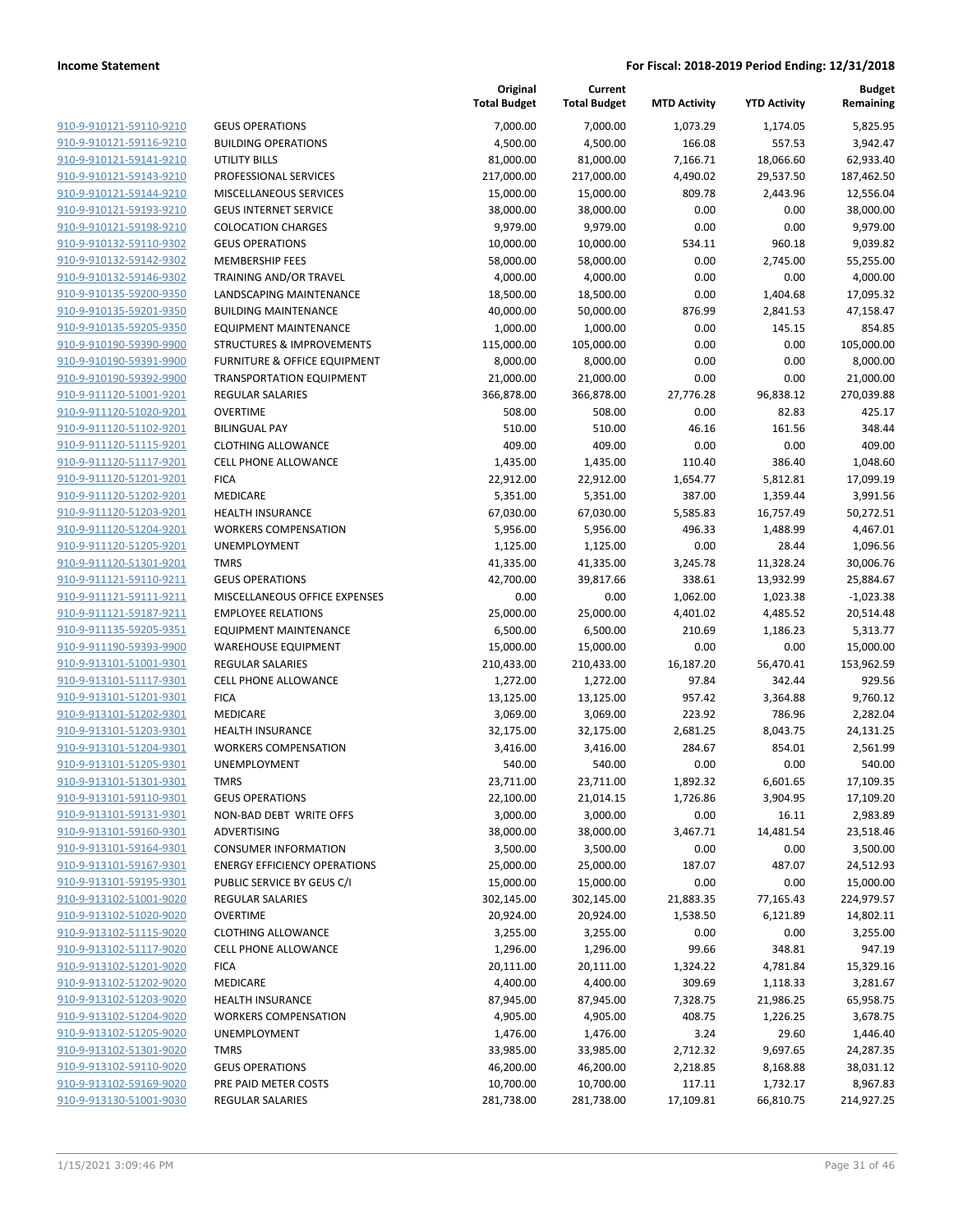| <u>910-9-913130-51010-9030</u>                            |
|-----------------------------------------------------------|
| 910-9-913130-51020-9030                                   |
| 910-9-913130-51102-9030                                   |
| 910-9-913130-51201-9030                                   |
| 910-9-913130-51202-9030                                   |
| 910-9-913130-51203-9030                                   |
| 910-9-913130-51204-9030                                   |
| 910-9-913130-51205-9030                                   |
| 910-9-913130-51301-9030                                   |
| 910-9-913130-59110-9030                                   |
| 910-9-913130-59166-9030                                   |
| 910-9-913131-51001-9031                                   |
| 910-9-913131-51020-9031                                   |
| 910-9-913131-51102-9031                                   |
| 910-9-913131-51201-9031                                   |
| <u>910-9-913131-51202-9031</u>                            |
|                                                           |
| <u>910-9-913131-51203-9031</u>                            |
| 910-9-913131-51204-9031                                   |
| 910-9-913131-51205-9031                                   |
| 910-9-913131-51301-9031                                   |
| <u>910-9-913131-59110-9031</u>                            |
| 910-9-913134-51001-9034                                   |
| 910-9-913134-51020-9034                                   |
| 910-9-913134-51201-9034                                   |
| 910-9-913134-51202-9034                                   |
| <u>910-9-913134-51203-9034</u>                            |
| 910-9-913134-51204-9034                                   |
| 910-9-913134-51205-9034                                   |
| 910-9-913134-51301-9034                                   |
| 910-9-913134-59110-9034                                   |
| 910-9-913135-51001-9035                                   |
| 910-9-913135-51020-9035                                   |
| 910-9-913135-51102-9035                                   |
| 910-9-913135-51201-9035                                   |
| 910-9-913135-51202-9035                                   |
| <u>910-9-913135-51203-9035</u>                            |
| 910-9-913135-51204-9035                                   |
| 910-9-913135-51205-9035                                   |
| 910-9-913135-51301-9035                                   |
| 910-9-913135-59170-9035                                   |
| 910-9-913135-59172-9035                                   |
| <u>910-9-913135-59173-9035</u>                            |
|                                                           |
| <u>910-9-913135-59174-9035</u>                            |
| 910-9-913135-59175-9035                                   |
| <u>910-9-913136-51001-9036</u>                            |
| 910-9-913136-51020-9036                                   |
| <u>910-9-913136-51115-9036</u>                            |
| <u>910-9-913136-51201-9036</u>                            |
| 910-9-913136-51202-9036                                   |
| <u>910-9-913136-51203-9036</u>                            |
| <u>910-9-913136-51204-9036</u>                            |
| <u>910-9-913136-51205-9036</u>                            |
| <u>910-9-913136-51301-9036</u>                            |
| 910-9-913136-59110-9036                                   |
| <u>910-9-913136-59141-9036</u>                            |
| <u>910-9-913139-59780-9240</u>                            |
| <u>910-9-913139-59781-9250</u>                            |
|                                                           |
|                                                           |
| <u>910-9-913139-59902-9301</u><br>910-9-913139-59926-9301 |

|                         |                                  | Original<br><b>Total Budget</b> | Current<br><b>Total Budget</b> | <b>MTD Activity</b> | <b>YTD Activity</b> | <b>Budget</b><br>Remaining |
|-------------------------|----------------------------------|---------------------------------|--------------------------------|---------------------|---------------------|----------------------------|
| 910-9-913130-51010-9030 | PART TIME REGULAR                | 29,339.00                       | 29,339.00                      | 0.00                | 0.00                | 29,339.00                  |
| 910-9-913130-51020-9030 | <b>OVERTIME</b>                  | 1,302.00                        | 1,302.00                       | 20.88               | 308.33              | 993.67                     |
| 910-9-913130-51102-9030 | <b>BILINGUAL PAY</b>             | 3,600.00                        | 3,600.00                       | 230.80              | 807.80              | 2,792.20                   |
| 910-9-913130-51201-9030 | <b>FICA</b>                      | 19,591.00                       | 19,591.00                      | 1,007.36            | 3,992.40            | 15,598.60                  |
| 910-9-913130-51202-9030 | MEDICARE                         | 4,564.00                        | 4,564.00                       | 235.60              | 933.72              | 3,630.28                   |
| 910-9-913130-51203-9030 | <b>HEALTH INSURANCE</b>          | 107,250.00                      | 107,250.00                     | 8,937.50            | 26,812.50           | 80,437.50                  |
| 910-9-913130-51204-9030 | <b>WORKERS COMPENSATION</b>      | 5,051.00                        | 5,051.00                       | 420.92              | 1,262.76            | 3,788.24                   |
| 910-9-913130-51205-9030 | <b>UNEMPLOYMENT</b>              | 1,800.00                        | 1,800.00                       | 22.26               | 76.42               | 1,723.58                   |
| 910-9-913130-51301-9030 | <b>TMRS</b>                      | 35,244.00                       | 35,244.00                      | 2,017.42            | 7,893.15            | 27,350.85                  |
| 910-9-913130-59110-9030 | <b>GEUS OPERATIONS</b>           | 22,400.00                       | 21,314.15                      | 2,193.28            | 8,198.70            | 13,115.45                  |
| 910-9-913130-59166-9030 | LOW INCOME ASSISTANCE            | 15,000.00                       | 15,000.00                      | 800.00              | 3,075.00            | 11,925.00                  |
| 910-9-913131-51001-9031 | <b>REGULAR SALARIES</b>          | 45,760.00                       | 45,760.00                      | 3,520.00            | 12,260.80           | 33,499.20                  |
| 910-9-913131-51020-9031 | <b>OVERTIME</b>                  | 99.00                           | 99.00                          | 0.00                | 0.00                | 99.00                      |
| 910-9-913131-51102-9031 | <b>BILINGUAL PAY</b>             | 600.00                          | 600.00                         | 46.14               | 161.49              | 438.51                     |
| 910-9-913131-51201-9031 | <b>FICA</b>                      | 2,880.00                        | 2,880.00                       | 205.24              | 722.60              | 2,157.40                   |
| 910-9-913131-51202-9031 | MEDICARE                         | 672.00                          | 672.00                         | 48.00               | 168.99              | 503.01                     |
| 910-9-913131-51203-9031 | <b>HEALTH INSURANCE</b>          | 10,725.00                       | 10,725.00                      | 893.75              | 2,681.25            | 8,043.75                   |
| 910-9-913131-51204-9031 | <b>WORKERS COMPENSATION</b>      | 743.00                          | 743.00                         | 61.92               | 185.76              | 557.24                     |
| 910-9-913131-51205-9031 | <b>UNEMPLOYMENT</b>              | 180.00                          | 180.00                         | 0.00                | 0.00                | 180.00                     |
| 910-9-913131-51301-9031 | <b>TMRS</b>                      | 5,192.00                        | 5,192.00                       | 414.38              | 1,443.45            | 3,748.55                   |
| 910-9-913131-59110-9031 | <b>GEUS OPERATIONS</b>           | 22,900.00                       | 22,900.00                      | 606.95              | 1,080.41            | 21,819.59                  |
| 910-9-913134-51001-9034 | <b>REGULAR SALARIES</b>          | 116,601.00                      | 116,601.00                     | 9,041.29            | 31,494.26           | 85,106.74                  |
| 910-9-913134-51020-9034 | <b>OVERTIME</b>                  | 1,310.00                        | 1,310.00                       | 0.00                | 0.00                | 1,310.00                   |
| 910-9-913134-51201-9034 | <b>FICA</b>                      | 7,310.00                        | 7,310.00                       | 503.36              | 1,777.35            | 5,532.65                   |
| 910-9-913134-51202-9034 | MEDICARE                         | 1,692.00                        | 1,692.00                       | 117.72              | 415.67              | 1,276.33                   |
| 910-9-913134-51203-9034 | <b>HEALTH INSURANCE</b>          | 24,668.00                       | 24,668.00                      | 2,055.67            | 6,167.01            | 18,500.99                  |
| 910-9-913134-51204-9034 | <b>WORKERS COMPENSATION</b>      | 1,894.00                        | 1,894.00                       | 157.83              | 473.49              | 1,420.51                   |
| 910-9-913134-51205-9034 | <b>UNEMPLOYMENT</b>              | 414.00                          | 414.00                         | 0.00                | 0.00                | 414.00                     |
| 910-9-913134-51301-9034 | <b>TMRS</b>                      | 13,060.00                       | 13,060.00                      | 1,050.60            | 3,659.64            | 9,400.36                   |
| 910-9-913134-59110-9034 | <b>GEUS OPERATIONS</b>           | 109,379.69                      | 109,379.69                     | 6,716.24            | 14,536.09           | 94,843.60                  |
| 910-9-913135-51001-9035 | REGULAR SALARIES                 | 156,686.00                      | 156,686.00                     | 12,052.80           | 42,018.46           | 114,667.54                 |
| 910-9-913135-51020-9035 | <b>OVERTIME</b>                  | 4,441.00                        | 4,441.00                       | 224.50              | 1,021.39            | 3,419.61                   |
| 910-9-913135-51102-9035 | <b>BILINGUAL PAY</b>             | 600.00                          | 600.00                         | 46.16               | 161.56              | 438.44                     |
| 910-9-913135-51201-9035 | <b>FICA</b>                      | 10,027.00                       | 10,027.00                      | 688.63              | 2,448.88            | 7,578.12                   |
| 910-9-913135-51202-9035 | MEDICARE                         | 2,281.00                        | 2,281.00                       | 161.04              | 572.71              | 1,708.29                   |
| 910-9-913135-51203-9035 | HEALTH INSURANCE                 | 42,900.00                       | 42,900.00                      | 3,575.00            | 10,725.00           | 32,175.00                  |
| 910-9-913135-51204-9035 | <b>WORKERS COMPENSATION</b>      | 2,543.00                        | 2,543.00                       | 211.92              | 635.76              | 1,907.24                   |
| 910-9-913135-51205-9035 | UNEMPLOYMENT                     | 720.00                          | 720.00                         | 0.00                | 0.00                | 720.00                     |
| 910-9-913135-51301-9035 | <b>TMRS</b>                      | 17,616.00                       | 17,616.00                      | 1,431.99            | 5,020.01            | 12,595.99                  |
| 910-9-913135-59170-9035 | <b>CREDIT CARD FEES</b>          | 90,000.00                       | 90,000.00                      | 7,431.87            | 23,619.62           | 66,380.38                  |
| 910-9-913135-59172-9035 | LOCKBOX OVER/SHORT               | 500.00                          | 500.00                         | 0.00                | 0.00                | 500.00                     |
| 910-9-913135-59173-9035 | <b>ONLINE PAYMENT OVER/SHORT</b> | 500.00                          | 500.00                         | 0.00                | 0.00                | 500.00                     |
| 910-9-913135-59174-9035 | <b>BANK RECS OVER/SHORT</b>      | 100.00                          | 100.00                         | 913,435.77          | 913,435.77          | -913,335.77                |
| 910-9-913135-59175-9035 | <b>CASHIERS OVER/SHORT</b>       | 100.00                          | 100.00                         | $-103.35$           | $-3.82$             | 103.82                     |
| 910-9-913136-51001-9036 | REGULAR SALARIES                 | 31,554.00                       | 31,554.00                      | 2,427.21            | 8,471.21            | 23,082.79                  |
| 910-9-913136-51020-9036 | <b>OVERTIME</b>                  | 114.00                          | 114.00                         | 0.00                | 0.00                | 114.00                     |
| 910-9-913136-51115-9036 | <b>CLOTHING ALLOWANCE</b>        | 256.00                          | 256.00                         | 0.00                | 0.00                | 256.00                     |
| 910-9-913136-51201-9036 | <b>FICA</b>                      | 1,972.00                        | 1,972.00                       | 124.54              | 447.37              | 1,524.63                   |
| 910-9-913136-51202-9036 | <b>MEDICARE</b>                  | 460.00                          | 460.00                         | 29.12               | 104.62              | 355.38                     |
| 910-9-913136-51203-9036 | <b>HEALTH INSURANCE</b>          | 10,725.00                       | 10,725.00                      | 893.75              | 2,681.25            | 8,043.75                   |
| 910-9-913136-51204-9036 | <b>WORKERS COMPENSATION</b>      | 512.00                          | 512.00                         | 42.67               | 128.01              | 383.99                     |
| 910-9-913136-51205-9036 | UNEMPLOYMENT                     | 180.00                          | 180.00                         | 0.00                | 0.00                | 180.00                     |
| 910-9-913136-51301-9036 | <b>TMRS</b>                      | 3,550.00                        | 3,550.00                       | 282.04              | 984.35              | 2,565.65                   |
| 910-9-913136-59110-9036 | <b>GEUS OPERATIONS</b>           | 20,277.00                       | 20,277.00                      | 2,296.07            | 4,160.22            | 16,116.78                  |
| 910-9-913136-59141-9036 | UTILITY BILLS                    | 50,400.00                       | 50,400.00                      | 3,591.51            | 12,922.38           | 37,477.62                  |
| 910-9-913139-59780-9240 | PROPERTY INSURANCE               | 10,000.00                       | 10,000.00                      | 0.00                | 9,190.21            | 809.79                     |
| 910-9-913139-59781-9250 | LIABILITY INSURANCE              | 3,800.00                        | 3,800.00                       | 0.00                | 4,425.68            | $-625.68$                  |
| 910-9-913139-59902-9301 | XFER to COG - ADMIN EXPENSES     | 109,003.00                      | 109,003.00                     | 9,083.58            | 27,250.74           | 81,752.26                  |
| 910-9-913139-59926-9301 | XFER to COG - GARAGE             | 9,001.00                        | 9,001.00                       | 750.08              | 2,250.24            | 6,750.76                   |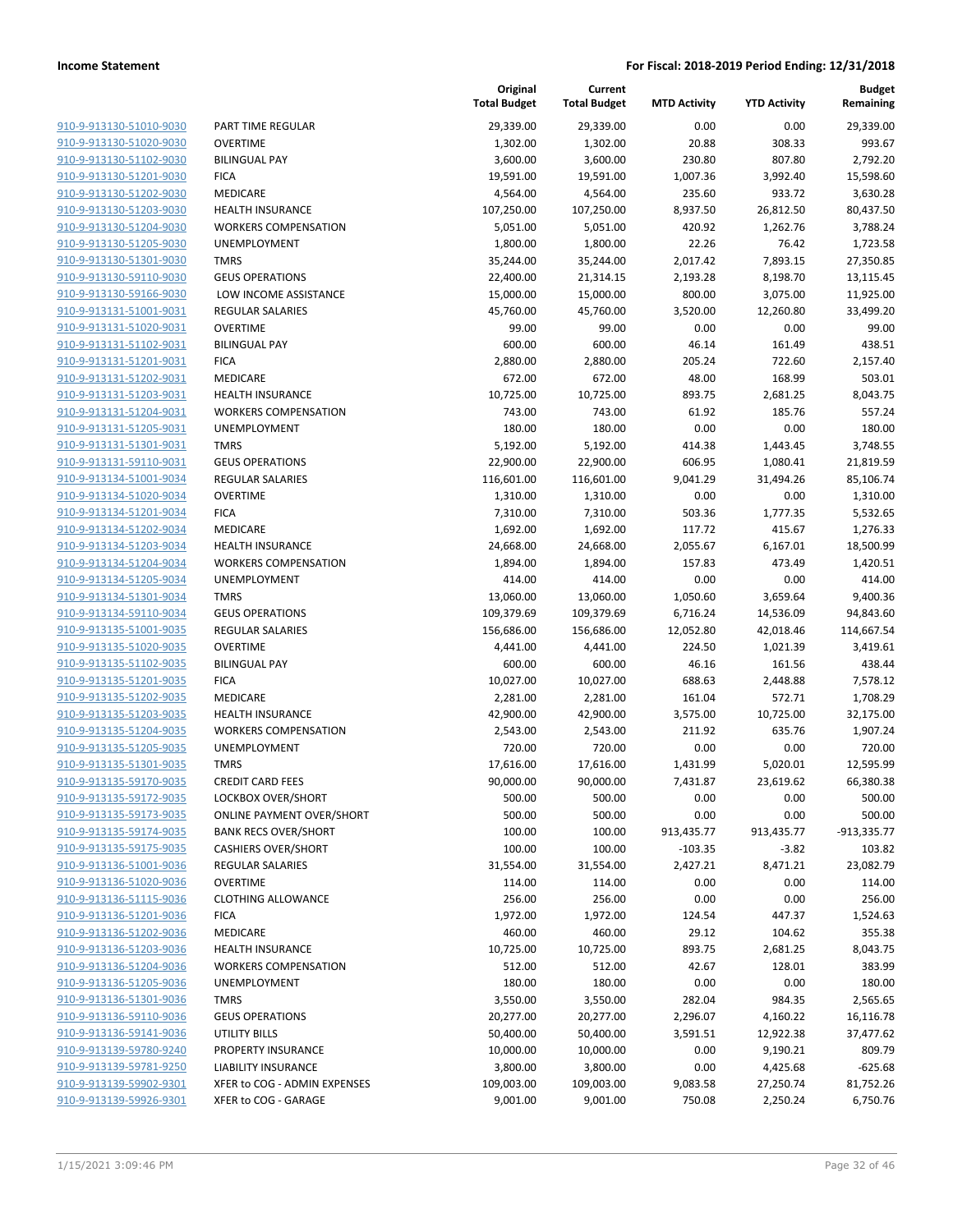|                                                    |                                         | Original<br><b>Total Budget</b> | Current<br><b>Total Budget</b> | <b>MTD Activity</b> | <b>YTD Activity</b>   | <b>Budget</b><br>Remaining |
|----------------------------------------------------|-----------------------------------------|---------------------------------|--------------------------------|---------------------|-----------------------|----------------------------|
| 910-9-913139-59927-9301                            | XFER to COG - INSURANCE                 | 6,192.00                        | 6,192.00                       | 516.00              | 1,548.00              | 4,644.00                   |
| 910-9-913139-59928-9301                            | XFER to COG - IT                        | 60,840.00                       | 60,840.00                      | 5,070.00            | 15,210.00             | 45,630.00                  |
| 910-9-913159-59200-9353                            | LANDSCAPING MAINTENANCE                 | 3,000.00                        | 3,000.00                       | 0.00                | 215.01                | 2,784.99                   |
| 910-9-913159-59201-9353                            | <b>BUILDINGS MAINTENANCE</b>            | 19,500.00                       | 19,500.00                      | $-2,250.00$         | $-1,263.24$           | 20,763.24                  |
| 910-9-913159-59205-9353                            | <b>EQUIPMENT MAINTENANCE</b>            | 5,000.00                        | 5,000.00                       | 98.95               | 668.49                | 4,331.51                   |
| 910-9-913190-59390-9900                            | <b>STRUCTURES &amp; IMPROVEMENTS</b>    | 41,000.00                       | 41,000.00                      | 0.00                | 0.00                  | 41,000.00                  |
| 910-9-913190-59391-9900                            | <b>FURNITURE &amp; OFFICE EQUIPMENT</b> | 7,000.00                        | 7,000.00                       | 0.00                | 0.00                  | 7,000.00                   |
| 910-9-930000-59060-5650                            | <b>TRANSMISSION COSTS</b>               | 1,348,585.00                    | 2,991,000.00                   | 101,490.49          | 210,330.65            | 2,780,669.35               |
| 910-9-930000-59110-5600                            | <b>GEUS OPERATIONS</b>                  | 100,000.00                      | 100,000.00                     | 10,691.70           | 13,300.70             | 86,699.30                  |
| 910-9-930161-51001-5610                            | <b>REGULAR SALARIES</b>                 | 257,214.00                      | 257,214.00                     | 19,060.24           | 66,593.41             | 190,620.59                 |
| 910-9-930161-51020-5610                            | <b>OVERTIME</b>                         | 28,664.00                       | 28,664.00                      | 1,454.84            | 7,975.96              | 20,688.04                  |
| 910-9-930161-51116-5610                            | CAR ALLOWANCE                           | 1,950.00                        | 1,950.00                       | 150.00              | 525.00                | 1,425.00                   |
| 910-9-930161-51117-5610                            | <b>CELL PHONE ALLOWANCE</b>             | 432.00                          | 432.00                         | 33.24               | 116.34                | 315.66                     |
| 910-9-930161-51201-5610                            | <b>FICA</b>                             | 17,871.00                       | 17,871.00                      | 1,190.76            | 4,377.56              | 13,493.44                  |
| 910-9-930161-51202-5610                            | MEDICARE                                | 3,763.00                        | 3,763.00                       | 278.48              | 1,023.78              | 2,739.22                   |
| 910-9-930161-51203-5610                            | <b>HEALTH INSURANCE</b>                 | 36,195.00                       | 36,195.00                      | 3,016.25            | 9,048.75              | 27,146.25                  |
| 910-9-930161-51204-5610                            | <b>WORKERS COMPENSATION</b>             | 4,176.00                        | 4,176.00                       | 348.00              | 1,044.00              | 3,132.00                   |
| 910-9-930161-51205-5610                            | UNEMPLOYMENT                            | 610.00                          | 610.00                         | 0.00                | 0.00                  | 610.00                     |
| 910-9-930161-51301-5610                            | <b>TMRS</b>                             | 29,075.00                       | 29,075.00                      | 2,405.13            | 8,739.45              | 20,335.55                  |
| 910-9-930161-59110-5610                            | <b>GEUS OPERATIONS</b>                  | 76,450.00                       | 73,193.16                      | 403.74              | 590.13                | 72,603.03                  |
| 910-9-930161-59146-5610                            | TRAINING AND/OR TRAVEL                  | 42,000.00                       | 42,000.00                      | 10,216.79           | 9,947.96              | 32,052.04                  |
| 910-9-930181-51001-5810                            | <b>REGULAR SALARIES</b>                 | 150,228.00                      | 150,228.00                     | 11,064.12           | 38,723.45             | 111,504.55                 |
| 910-9-930181-51020-5810                            | <b>OVERTIME</b>                         | 28,664.00                       | 28,664.00                      | 1,454.84            | 7,975.96              | 20,688.04                  |
| 910-9-930181-51201-5810                            | <b>FICA</b>                             | 11,090.00                       | 11,090.00                      | 776.17              | 2,895.37              | 8,194.63                   |
| 910-9-930181-51202-5810                            | MEDICARE                                | 2,177.00                        | 2,177.00                       | 181.52              | 677.13                | 1,499.87                   |
| 910-9-930181-51203-5810                            | <b>HEALTH INSURANCE</b>                 | 25,470.00                       | 25,470.00                      | 2,122.50            | 6,367.50              | 19,102.50                  |
| 910-9-930181-51204-5810                            | <b>WORKERS COMPENSATION</b>             | 2,439.00                        | 2,439.00                       | 203.25              | 609.75                | 1,829.25                   |
| 910-9-930181-51205-5810                            | UNEMPLOYMENT                            | 430.00                          | 430.00                         | 0.00                | 0.00                  | 430.00                     |
| 910-9-930181-51301-5810                            | <b>TMRS</b>                             | 16,826.00                       | 16,826.00                      | 1,454.69            | 5,426.44              | 11,399.56                  |
| 910-9-930181-59110-5810                            | <b>GEUS OPERATIONS</b>                  | 16,450.00                       | 13,193.16                      | 350.67              | 437.39                | 12,755.77                  |
| 910-9-930190-59391-9900                            | FURNITURE & OFFICE EQUIPMENT            | 0.00                            | 11,449.00                      | 0.00                | 0.00                  | 11,449.00                  |
| 910-9-931080-51001-5800                            | <b>REGULAR SALARIES</b>                 | 534,240.00                      | 534,240.00                     | 36,603.52           | 130,597.77            | 403,642.23                 |
| 910-9-931080-51011-5800                            | PART TIME TEMPORARY                     | 74,010.00                       | 74,010.00                      | 0.00                | 0.00                  | 74,010.00                  |
| 910-9-931080-51020-5800                            | <b>OVERTIME</b>                         | 1,936.00                        | 1,936.00                       | 0.00                | 0.00                  | 1,936.00                   |
| 910-9-931080-51115-5800                            | <b>CLOTHING ALLOWANCE</b>               | 513.00                          | 513.00                         | 0.00                | 0.00                  | 513.00                     |
| 910-9-931080-51116-5800<br>910-9-931080-51117-5800 | CAR ALLOWANCE                           | 3,900.00                        | 3,900.00                       | 300.00              | 1,050.00              | 2,850.00                   |
|                                                    | <b>CELL PHONE ALLOWANCE</b>             | 4,070.00                        | 4,070.00<br>36,410.00          | 215.24              | 753.34                | 3,316.66                   |
| 910-9-931080-51201-5800<br>910-9-931080-51202-5800 | <b>FICA</b><br><b>MEDICARE</b>          | 36,410.00                       |                                | 1,476.41            | 7,159.93              | 29,250.07                  |
| 910-9-931080-51203-5800                            | <b>HEALTH INSURANCE</b>                 | 8,940.00<br>79,365.00           | 8,940.00<br>79,365.00          | 511.41<br>6,613.75  | 1,840.62<br>19,841.25 | 7,099.38<br>59,523.75      |
| 910-9-931080-51204-5800                            | <b>WORKERS COMPENSATION</b>             | 9,874.00                        | 9,874.00                       | 822.83              | 2,468.49              | 7,405.51                   |
| 910-9-931080-51205-5800                            | <b>UNEMPLOYMENT</b>                     | 1,332.00                        | 1,332.00                       | 0.00                | 0.00                  | 1,332.00                   |
| 910-9-931080-51301-5800                            | <b>TMRS</b>                             | 69,060.00                       | 69,060.00                      | 4,180.04            | 14,493.12             | 54,566.88                  |
| 910-9-931080-59110-5800                            | <b>GEUS OPERATIONS</b>                  | 25,100.00                       | 21,606.53                      | 1,636.76            | 3,955.04              | 17,651.49                  |
| 910-9-931080-59205-5800                            | <b>EQUIPMENT MAINTENANCE</b>            | 3,050.00                        | 3,050.00                       | 74.00               | 134.88                | 2,915.12                   |
| 910-9-931088-51001-5880                            | <b>REGULAR SALARIES</b>                 | 85,488.00                       | 85,488.00                      | 6,576.00            | 22,912.81             | 62,575.19                  |
| 910-9-931088-51201-5880                            | <b>FICA</b>                             | 5,300.00                        | 5,300.00                       | 364.66              | 1,289.17              | 4,010.83                   |
| 910-9-931088-51202-5880                            | MEDICARE                                | 1,239.00                        | 1,239.00                       | 85.28               | 301.49                | 937.51                     |
| 910-9-931088-51203-5880                            | <b>HEALTH INSURANCE</b>                 | 21,450.00                       | 21,450.00                      | 1,787.50            | 5,362.50              | 16,087.50                  |
| 910-9-931088-51204-5880                            | <b>WORKERS COMPENSATION</b>             | 1,388.00                        | 1,388.00                       | 115.67              | 347.01                | 1,040.99                   |
| 910-9-931088-51205-5880                            | UNEMPLOYMENT                            | 360.00                          | 360.00                         | 0.00                | 0.00                  | 360.00                     |
| 910-9-931088-51301-5880                            | <b>TMRS</b>                             | 9,575.00                        | 9,575.00                       | 764.14              | 2,662.49              | 6,912.51                   |
| 910-9-931088-59110-5880                            | <b>GEUS OPERATIONS</b>                  | 10,060.00                       | 8,974.15                       | 14.33               | 3,907.62              | 5,066.53                   |
| 910-9-931092-51001-9202                            | <b>REGULAR SALARIES</b>                 | 117,926.00                      | 117,926.00                     | 9,111.60            | 31,204.24             | 86,721.76                  |
| 910-9-931092-51117-9202                            | <b>CELL PHONE ALLOWANCE</b>             | 1,632.00                        | 1,632.00                       | 125.54              | 439.39                | 1,192.61                   |
| 910-9-931092-51201-9202                            | <b>FICA</b>                             | 7,413.00                        | 7,413.00                       | 533.08              | 1,854.52              | 5,558.48                   |
| 910-9-931092-51202-9202                            | MEDICARE                                | 1,733.00                        | 1,733.00                       | 124.67              | 433.71                | 1,299.29                   |
| 910-9-931092-51203-9202                            | <b>HEALTH INSURANCE</b>                 | 18,233.00                       | 18,233.00                      | 1,519.42            | 4,558.26              | 13,674.74                  |
| 910-9-931092-51204-9202                            | <b>WORKERS COMPENSATION</b>             | 1,914.00                        | 1,914.00                       | 159.50              | 478.50                | 1,435.50                   |
|                                                    |                                         |                                 |                                |                     |                       |                            |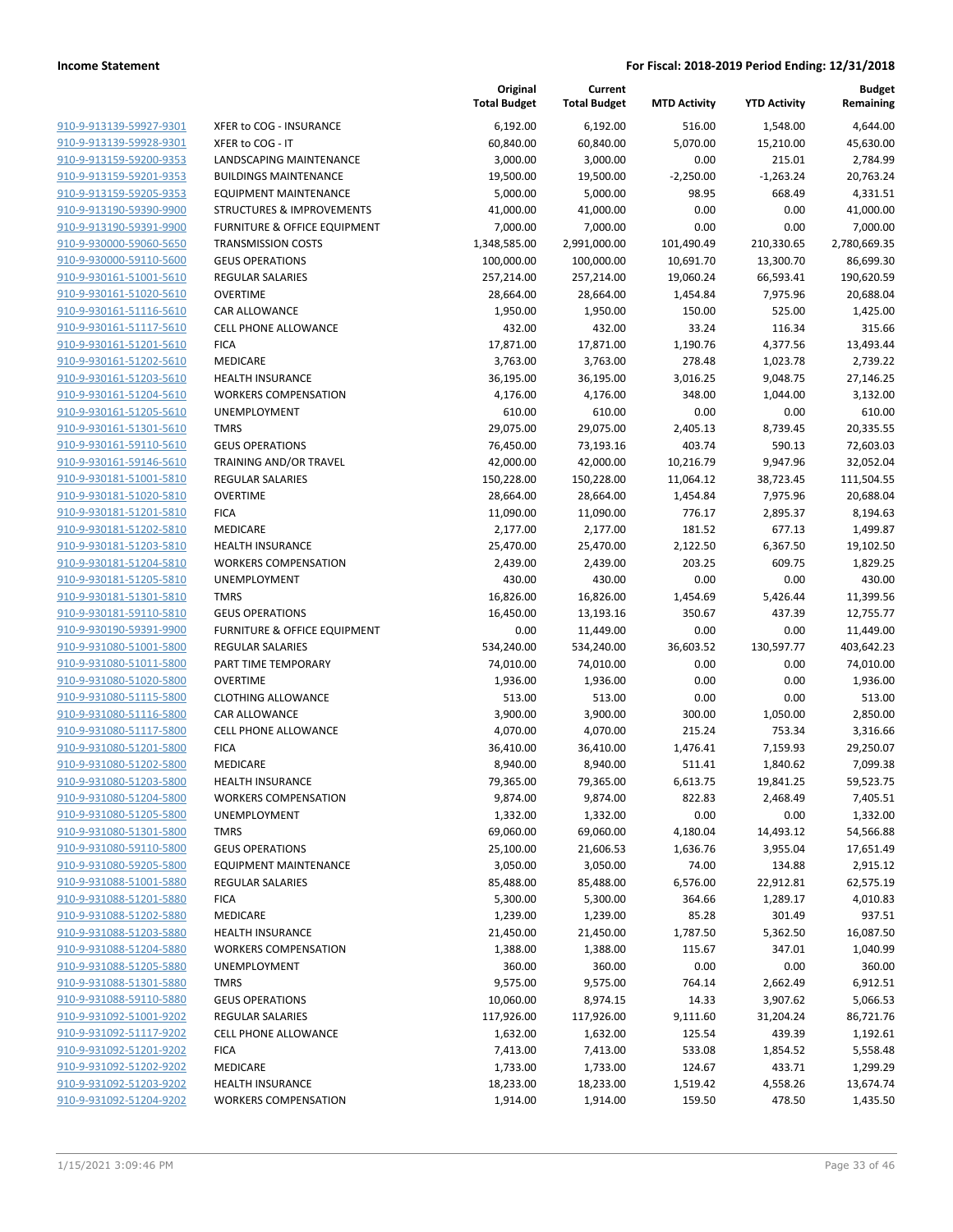|                                                    |                                                        | Original<br><b>Total Budget</b> | Current<br><b>Total Budget</b> | <b>MTD Activity</b> | <b>YTD Activity</b> | <b>Budget</b><br>Remaining |
|----------------------------------------------------|--------------------------------------------------------|---------------------------------|--------------------------------|---------------------|---------------------|----------------------------|
| 910-9-931092-51205-9202                            | UNEMPLOYMENT                                           | 306.00                          | 306.00                         | 0.00                | 0.00                | 306.00                     |
| 910-9-931092-51301-9202                            | <b>TMRS</b>                                            | 13,391.00                       | 13,391.00                      | 1,073.36            | 3,677.00            | 9,714.00                   |
| 910-9-931092-59110-9212                            | <b>GEUS OPERATIONS</b>                                 | 12,800.00                       | 10,171.87                      | 53.22               | 1,094.27            | 9,077.60                   |
| 910-9-931092-59130-9212                            | PHONE MANAGEMENT SERVICE                               | 66,900.00                       | 66,900.00                      | 5,560.00            | 16,728.95           | 50,171.05                  |
| 910-9-931092-59133-9212                            | OFFICE 365                                             | 10,920.00                       | 10,920.00                      | 888.50              | 2,665.50            | 8,254.50                   |
| 910-9-931093-59205-9352                            | EQUIPMENT MAINTENANCE - IT                             | 6,500.00                        | 5,300.00                       | 27.44               | 27.44               | 5,272.56                   |
| 910-9-931099-59391-9900                            | FURNITURE & OFFICE EQUIPMENT                           | 0.00                            | 31,012.26                      | 0.00                | 0.00                | 31,012.26                  |
| 910-9-931099-59392-9900                            | <b>TRANSPORTATION EQUIPMENT</b>                        | 30,000.00                       | 30,000.00                      | 0.00                | 0.00                | 30,000.00                  |
| 910-9-931462-51001-5620                            | <b>REGULAR SALARIES</b>                                | 95,566.00                       | 95,566.00                      | 5,002.92            | 17,461.16           | 78,104.84                  |
| 910-9-931462-51115-5620                            | <b>CLOTHING ALLOWANCE</b>                              | 154.00                          | 154.00                         | 0.00                | 0.00                | 154.00                     |
| 910-9-931462-51117-5620                            | <b>CELL PHONE ALLOWANCE</b>                            | 480.00                          | 480.00                         | 36.92               | 129.22              | 350.78                     |
| 910-9-931462-51201-5620                            | <b>FICA</b>                                            | 5,883.00                        | 5,883.00                       | 273.54              | 974.77              | 4,908.23                   |
| 910-9-931462-51202-5620                            | MEDICARE                                               | 1,394.00                        | 1,394.00                       | 63.98               | 227.99              | 1,166.01                   |
| 910-9-931462-51203-5620                            | <b>HEALTH INSURANCE</b>                                | 10,726.00                       | 10,726.00                      | 893.83              | 2,681.49            | 8,044.51                   |
| 910-9-931462-51204-5620                            | <b>WORKERS COMPENSATION</b>                            | 1,577.00                        | 1,577.00                       | 131.42              | 394.26              | 1,182.74                   |
| 910-9-931462-51205-5620                            | <b>UNEMPLOYMENT</b>                                    | 180.00                          | 180.00                         | 0.00                | 0.00                | 180.00                     |
| 910-9-931462-51301-5620                            | <b>TMRS</b>                                            | 10,765.00                       | 10,765.00                      | 585.62              | 2,043.97            | 8,721.03                   |
| 910-9-931462-59110-5620                            | <b>GEUS OPERATIONS</b>                                 | 14,492.00                       | 12,624.83                      | 1,598.77            | 3,015.44            | 9,609.39                   |
| 910-9-931462-59198-5620                            | <b>COLOCATION CHARGES</b>                              | 9,979.00                        | 9,979.00                       | 0.00                | 0.00                | 9,979.00                   |
| 910-9-931462-59199-5620                            | <b>LEASE OF DARK FIBER</b>                             | 206,520.00                      | 206,520.00                     | 0.00                | 0.00                | 206,520.00                 |
| 910-9-931470-51001-5700                            | <b>REGULAR SALARIES</b>                                | 76,053.00                       | 76,053.00                      | 5,965.60            | 20,790.00           | 55,263.00                  |
| 910-9-931470-51020-5700                            | <b>OVERTIME</b>                                        | 3,132.00                        | 3,132.00                       | 211.58              | 680.16              | 2,451.84                   |
| 910-9-931470-51115-5700                            | <b>CLOTHING ALLOWANCE</b>                              | 525.00                          | 525.00                         | 0.00                | 0.00                | 525.00                     |
| 910-9-931470-51117-5700                            | <b>CELL PHONE ALLOWANCE</b>                            | 432.00                          | 432.00                         | 33.24               | 116.34              | 315.66                     |
| 910-9-931470-51201-5700                            | <b>FICA</b>                                            | 4,937.00                        | 4,937.00                       | 332.77              | 1,181.70            | 3,755.30                   |
| 910-9-931470-51202-5700                            | <b>MEDICARE</b>                                        | 1,109.00                        | 1,109.00                       | 77.83               | 276.37              | 832.63                     |
| 910-9-931470-51203-5700                            | <b>HEALTH INSURANCE</b>                                | 10,726.00                       | 10,726.00                      | 893.83              | 2,681.49            | 8,044.51                   |
| 910-9-931470-51204-5700                            | <b>WORKERS COMPENSATION</b>                            | 1,259.00                        | 1,259.00                       | 104.92              | 314.76              | 944.24                     |
| 910-9-931470-51205-5700                            | <b>UNEMPLOYMENT</b>                                    | 180.00                          | 180.00                         | 0.00                | 0.00                | 180.00                     |
| 910-9-931470-51301-5700                            | <b>TMRS</b>                                            | 8,567.00                        | 8,567.00                       | 721.65              | 2,508.35            | 6,058.65                   |
| 910-9-931470-59205-5700<br>910-9-931470-59253-5700 | EQUIPMENT MAINTENANCE<br>TRANSMISSION SUBSTATION MAINT | 5,550.00                        | 5,550.00                       | 0.00                | 1,793.30            | 3,756.70                   |
| 910-9-931490-59353-9900                            | <b>TRANSMISSION SUBSTATIONS</b>                        | 17,500.00                       | 17,500.00                      | 404.08              | 849.18              | 16,650.82                  |
| 910-9-931490-59392-9900                            | <b>TRANSPORTATION EQUIPMENT</b>                        | 284,950.00<br>30,000.00         | 284,950.00<br>29,644.00        | 4,440.04<br>0.00    | 34,134.32<br>0.00   | 250,815.68<br>29,644.00    |
| 910-9-931490-59396-9900                            | POWER OPERATED EQUIPMENT                               | 0.00                            | 4,100.00                       | 0.00                | 0.00                | 4,100.00                   |
| 910-9-931491-51001-9911                            | <b>REGULAR SALARIES</b>                                | 3,000.00                        | 3,000.00                       | 0.00                | 0.00                | 3,000.00                   |
| 910-9-931491-51201-9911                            | <b>FICA</b>                                            | 186.00                          | 186.00                         | 0.00                | 0.00                | 186.00                     |
| 910-9-931491-51202-9911                            | MEDICARE                                               | 44.00                           | 44.00                          | 0.00                | 0.00                | 44.00                      |
| 910-9-931491-51301-9911                            | <b>TMRS</b>                                            | 336.00                          | 336.00                         | 0.00                | 0.00                | 336.00                     |
| 910-9-931528-51001-5820                            | <b>REGULAR SALARIES</b>                                | 95,816.00                       | 95,816.00                      | 5,002.92            | 17,461.16           | 78,354.84                  |
| 910-9-931528-51115-5820                            | <b>CLOTHING ALLOWANCE</b>                              | 154.00                          | 154.00                         | 0.00                | 0.00                | 154.00                     |
| 910-9-931528-51117-5820                            | <b>CELL PHONE ALLOWANCE</b>                            | 480.00                          | 480.00                         | 36.92               | 129.22              | 350.78                     |
| 910-9-931528-51201-5820                            | <b>FICA</b>                                            | 5,898.00                        | 5,898.00                       | 312.48              | 1,090.63            | 4,807.37                   |
| 910-9-931528-51202-5820                            | MEDICARE                                               | 1,397.00                        | 1,397.00                       | 73.08               | 255.07              | 1,141.93                   |
| 910-9-931528-51203-5820                            | <b>HEALTH INSURANCE</b>                                | 10,726.00                       | 10,726.00                      | 893.83              | 2,681.49            | 8,044.51                   |
| 910-9-931528-51204-5820                            | <b>WORKERS COMPENSATION</b>                            | 1,577.00                        | 1,577.00                       | 131.42              | 394.26              | 1,182.74                   |
| 910-9-931528-51205-5820                            | <b>UNEMPLOYMENT</b>                                    | 180.00                          | 180.00                         | 0.00                | 0.00                | 180.00                     |
| 910-9-931528-51301-5820                            | <b>TMRS</b>                                            | 10,793.00                       | 10,793.00                      | 585.62              | 2,043.97            | 8,749.03                   |
| 910-9-931528-59110-5820                            | <b>GEUS OPERATIONS</b>                                 | 15,900.00                       | 14,814.15                      | 1,399.68            | 2,919.40            | 11,894.75                  |
| 910-9-931529-51001-5920                            | REGULAR SALARIES                                       | 76,305.00                       | 76,305.00                      | 5,965.60            | 20,790.00           | 55,515.00                  |
| 910-9-931529-51020-5920                            | <b>OVERTIME</b>                                        | 3,132.00                        | 3,132.00                       | 211.58              | 680.16              | 2,451.84                   |
| 910-9-931529-51115-5920                            | <b>CLOTHING ALLOWANCE</b>                              | 525.00                          | 525.00                         | 0.00                | 0.00                | 525.00                     |
| 910-9-931529-51117-5920                            | <b>CELL PHONE ALLOWANCE</b>                            | 432.00                          | 432.00                         | 33.20               | 116.20              | 315.80                     |
| 910-9-931529-51201-5920                            | <b>FICA</b>                                            | 4,952.00                        | 4,952.00                       | 385.04              | 1,338.34            | 3,613.66                   |
| 910-9-931529-51202-5920                            | MEDICARE                                               | 1,112.00                        | 1,112.00                       | 90.05               | 313.00              | 799.00                     |
| 910-9-931529-51203-5920                            | <b>HEALTH INSURANCE</b>                                | 10,726.00                       | 10,726.00                      | 893.83              | 2,681.49            | 8,044.51                   |
| 910-9-931529-51204-5920                            | <b>WORKERS COMPENSATION</b>                            | 1,259.00                        | 1,259.00                       | 104.92              | 314.76              | 944.24                     |
| 910-9-931529-51205-5920                            | <b>UNEMPLOYMENT</b>                                    | 180.00                          | 180.00                         | 0.00                | 0.00                | 180.00                     |
| 910-9-931529-51301-5920                            | <b>TMRS</b>                                            | 8,595.00                        | 8,595.00                       | 721.65              | 2,508.35            | 6,086.65                   |
|                                                    |                                                        |                                 |                                |                     |                     |                            |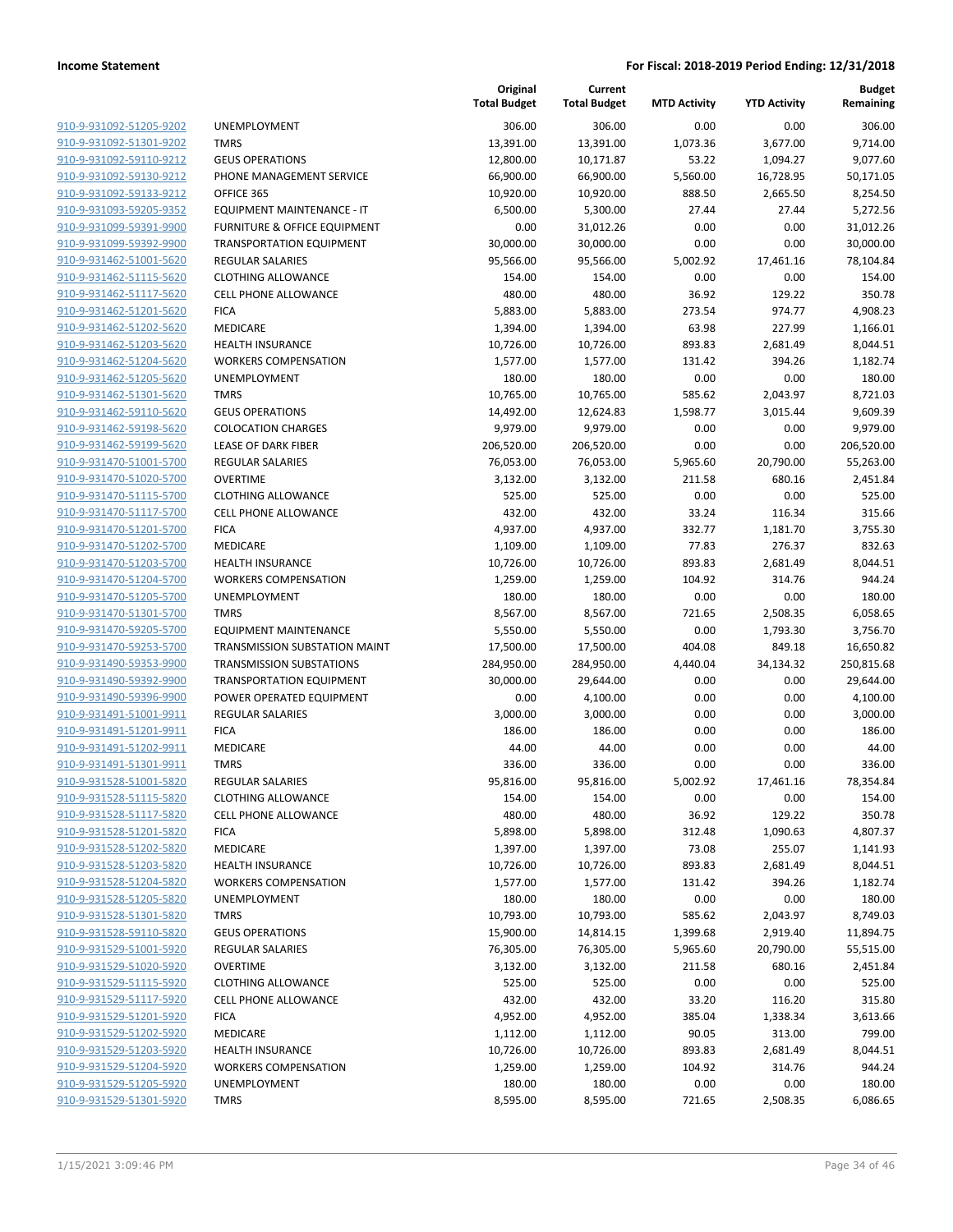|                                                    |                                            | Original<br><b>Total Budget</b> | Current<br><b>Total Budget</b> | <b>MTD Activity</b> | <b>YTD Activity</b> | <b>Budget</b><br>Remaining |
|----------------------------------------------------|--------------------------------------------|---------------------------------|--------------------------------|---------------------|---------------------|----------------------------|
| 910-9-931529-59205-5920                            | <b>EQUIPMENT MAINTENANCE</b>               | 6,950.00                        | 6,950.00                       | 0.00                | 1,983.57            | 4,966.43                   |
| 910-9-931529-59262-5920                            | DISTRIBUTION SUBSTATION MAINTENANCE        | 21,500.00                       | 21,500.00                      | 1,447.79            | 1,447.79            | 20,052.21                  |
| 910-9-931590-59362-9900                            | <b>DISTRIBUTION SUBSTATIONS</b>            | 1,386,000.00                    | 1,386,000.00                   | 10,869.54           | 84,076.21           | 1,301,923.79               |
| 910-9-931590-59392-9900                            | <b>TRANSPORTATION EQUIPMENT</b>            | 65,000.00                       | 59,024.00                      | 0.00                | 0.00                | 59,024.00                  |
| 910-9-931590-59396-9900                            | POWER OPERATED EQUIPMENT                   | 0.00                            | 4,100.00                       | 0.00                | 0.00                | 4,100.00                   |
| 910-9-931591-51001-9912                            | <b>REGULAR SALARIES</b>                    | 2,500.00                        | 2,500.00                       | 0.00                | 0.00                | 2,500.00                   |
| 910-9-931591-51201-9912                            | <b>FICA</b>                                | 155.00                          | 155.00                         | 0.00                | 0.00                | 155.00                     |
| 910-9-931591-51202-9912                            | MEDICARE                                   | 37.00                           | 37.00                          | 0.00                | 0.00                | 37.00                      |
| 910-9-931591-51301-9912                            | <b>TMRS</b>                                | 280.00                          | 280.00                         | 0.00                | 0.00                | 280.00                     |
| 910-9-932467-51001-5671                            | <b>REGULAR SALARIES</b>                    | 40,530.00                       | 40,530.00                      | 4,800.95            | 15,835.97           | 24,694.03                  |
| 910-9-932467-51011-5671                            | PART TIME TEMPORARY                        | 36,930.00                       | 36,930.00                      | 0.00                | 0.00                | 36,930.00                  |
| 910-9-932467-51020-5671                            | <b>OVERTIME</b>                            | 6,233.00                        | 6,233.00                       | 419.64              | 629.46              | 5,603.54                   |
| 910-9-932467-51115-5671                            | <b>CLOTHING ALLOWANCE</b>                  | 578.00                          | 578.00                         | 0.00                | 0.00                | 578.00                     |
| 910-9-932467-51201-5671                            | <b>FICA</b>                                | 5,189.00                        | 5,189.00                       | 294.98              | 933.39              | 4,255.61                   |
| 910-9-932467-51202-5671                            | MEDICARE                                   | 1,122.00                        | 1,122.00                       | 68.99               | 218.30              | 903.70                     |
| 910-9-932467-51203-5671                            | <b>HEALTH INSURANCE</b>                    | 21,450.00                       | 21,450.00                      | 1,787.50            | 5,362.50            | 16,087.50                  |
| 910-9-932467-51204-5671                            | <b>WORKERS COMPENSATION</b>                | 1,769.00                        | 1,769.00                       | 147.42              | 442.26              | 1,326.74                   |
| 910-9-932467-51205-5671                            | UNEMPLOYMENT                               | 360.00                          | 360.00                         | 0.00                | 0.00                | 360.00                     |
| 910-9-932467-51301-5671                            | <b>TMRS</b>                                | 8,675.00                        | 8,675.00                       | 554.67              | 1,237.86            | 7,437.14                   |
| 910-9-932467-59110-5671                            | <b>GEUS OPERATIONS</b>                     | 14,000.00                       | 14,000.00                      | 3,787.31            | 4,855.16            | 9,144.84                   |
| 910-9-932474-51001-5740                            | <b>REGULAR SALARIES</b>                    | 32,855.00                       | 32,855.00                      | 3,403.40            | 9,273.70            | 23,581.30                  |
| 910-9-932474-51020-5740                            | <b>OVERTIME</b>                            | 6,497.00                        | 6,497.00                       | 835.38              | 1,268.76            | 5,228.24                   |
| 910-9-932474-51115-5740                            | <b>CLOTHING ALLOWANCE</b>                  | 578.00                          | 578.00                         | 0.00                | 0.00                | 578.00                     |
| 910-9-932474-51201-5740                            | <b>FICA</b>                                | 2,440.00                        | 2,440.00                       | 243.86              | 595.27              | 1,844.73                   |
| 910-9-932474-51202-5740                            | MEDICARE                                   | 476.00                          | 476.00                         | 57.03               | 139.21              | 336.79                     |
| 910-9-932474-51203-5740                            | <b>HEALTH INSURANCE</b>                    | 10,725.00                       | 10,725.00                      | 893.75              | 2,681.25            | 8,043.75                   |
| 910-9-932474-51204-5740                            | <b>WORKERS COMPENSATION</b>                | 1,045.00                        | 1,045.00                       | 87.08               | 261.24              | 783.76                     |
| 910-9-932474-51205-5740                            | UNEMPLOYMENT                               | 180.00                          | 180.00                         | 0.00                | 0.00                | 180.00                     |
| 910-9-932474-51301-5740                            | <b>TMRS</b>                                | 3,680.00                        | 3,680.00                       | 492.55              | 1,225.04            | 2,454.96                   |
| 910-9-932474-59257-5740                            | TRANSMISSION LINE MAINTENANCE              | 41,700.00                       | 41,700.00                      | 2,998.04            | 2,998.04            | 38,701.96                  |
| 910-9-932490-59356-9900                            | <b>GEUS TRANSMISSION LINES</b>             | 175,000.00                      | 333,363.28                     | 0.00                | 0.00                | 333,363.28                 |
| 910-9-932490-59392-9900                            | <b>TRANSPORTATION EQUIPMENT</b>            | 0.00                            | 27,000.00                      | 0.00                | 0.00                | 27,000.00                  |
| 910-9-932491-51001-9913                            | <b>REGULAR SALARIES</b>                    | 63,000.00                       | 74,579.63                      | 0.00                | 5,781.64            | 68,797.99                  |
| 910-9-932491-51201-9913                            | <b>FICA</b>                                | 3,906.00                        | 4,612.47                       | 0.00                | 365.69              | 4,246.78                   |
| 910-9-932491-51202-9913                            | MEDICARE<br><b>UNEMPLOYMENT</b>            | 914.00                          | 1,079.22                       | 0.00                | 85.53               | 993.69                     |
| 910-9-932491-51205-9913                            |                                            | 0.00                            | 34.90                          | 0.00                | 0.00                | 34.90                      |
| 910-9-932491-51301-9913<br>910-9-932500-51001-5801 | <b>TMRS</b><br><b>REGULAR SALARIES</b>     | 7,056.00                        | 8,083.90<br>126,339.00         | 0.00                | 699.41<br>33,878.40 | 7,384.49                   |
| 910-9-932500-51115-5801                            | <b>CLOTHING ALLOWANCE</b>                  | 126,339.00<br>256.00            | 256.00                         | 9,718.40<br>0.00    | 0.00                | 92,460.60<br>256.00        |
| 910-9-932500-51117-5801                            |                                            | 636.00                          | 636.00                         | 48.92               | 171.22              |                            |
|                                                    | <b>CELL PHONE ALLOWANCE</b><br><b>FICA</b> |                                 |                                |                     |                     | 464.78                     |
| 910-9-932500-51201-5801<br>910-9-932500-51202-5801 | MEDICARE                                   | 7,881.00<br>1,843.00            | 7,881.00<br>1,843.00           | 574.36<br>134.32    | 2,014.98<br>471.23  | 5,866.02<br>1,371.77       |
| 910-9-932500-51203-5801                            | <b>HEALTH INSURANCE</b>                    | 10,725.00                       | 10,725.00                      | 893.75              | 2,681.25            | 8,043.75                   |
| 910-9-932500-51204-5801                            | <b>WORKERS COMPENSATION</b>                | 2,051.00                        | 2,051.00                       | 170.92              | 512.76              | 1,538.24                   |
| 910-9-932500-51205-5801                            | <b>UNEMPLOYMENT</b>                        | 180.00                          | 180.00                         | 0.00                | 0.00                | 180.00                     |
| 910-9-932500-51301-5801                            | <b>TMRS</b>                                | 14,237.00                       | 14,237.00                      | 1,134.96            | 3,956.56            | 10,280.44                  |
| 910-9-932500-59110-5801                            | <b>GEUS OPERATIONS</b>                     | 7,280.00                        | 7,280.00                       | 281.81              | 910.27              | 6,369.73                   |
| 910-9-932500-59112-5801                            | SAFETY                                     | 52,170.00                       | 52,170.00                      | 0.00                | 19,614.01           | 32,555.99                  |
| 910-9-932500-59146-5801                            | TRAINING AND/OR TRAVEL                     | 16,200.00                       | 16,200.00                      | 0.00                | 3,623.81            | 12,576.19                  |
| 910-9-932503-51001-5830                            | REGULAR SALARIES                           | 121,031.00                      | 121,031.00                     | 9,917.16            | 33,652.72           | 87,378.28                  |
| 910-9-932503-51020-5830                            | <b>OVERTIME</b>                            | 10,259.00                       | 10,259.00                      | 435.65              | 1,333.12            | 8,925.88                   |
| 910-9-932503-51115-5830                            | <b>CLOTHING ALLOWANCE</b>                  | 1,257.00                        | 1,257.00                       | 0.00                | 0.00                | 1,257.00                   |
| 910-9-932503-51117-5830                            | <b>CELL PHONE ALLOWANCE</b>                | 318.00                          | 318.00                         | 24.46               | 85.61               | 232.39                     |
| 910-9-932503-51201-5830                            | <b>FICA</b>                                | 8,166.00                        | 8,166.00                       | 555.37              | 1,917.01            | 6,248.99                   |
| 910-9-932503-51202-5830                            | MEDICARE                                   | 1,761.00                        | 1,761.00                       | 129.89              | 448.33              | 1,312.67                   |
| 910-9-932503-51203-5830                            | <b>HEALTH INSURANCE</b>                    | 21,452.00                       | 21,452.00                      | 1,787.67            | 5,363.01            | 16,088.99                  |
| 910-9-932503-51204-5830                            | <b>WORKERS COMPENSATION</b>                | 2,680.00                        | 2,680.00                       | 223.33              | 669.99              | 2,010.01                   |
| 910-9-932503-51205-5830                            | UNEMPLOYMENT                               | 360.00                          | 360.00                         | 0.00                | 0.00                | 360.00                     |
| 910-9-932503-51301-5830                            | <b>TMRS</b>                                | 13,599.00                       | 13,599.00                      | 1,205.84            | 4,075.30            | 9,523.70                   |
|                                                    |                                            |                                 |                                |                     |                     |                            |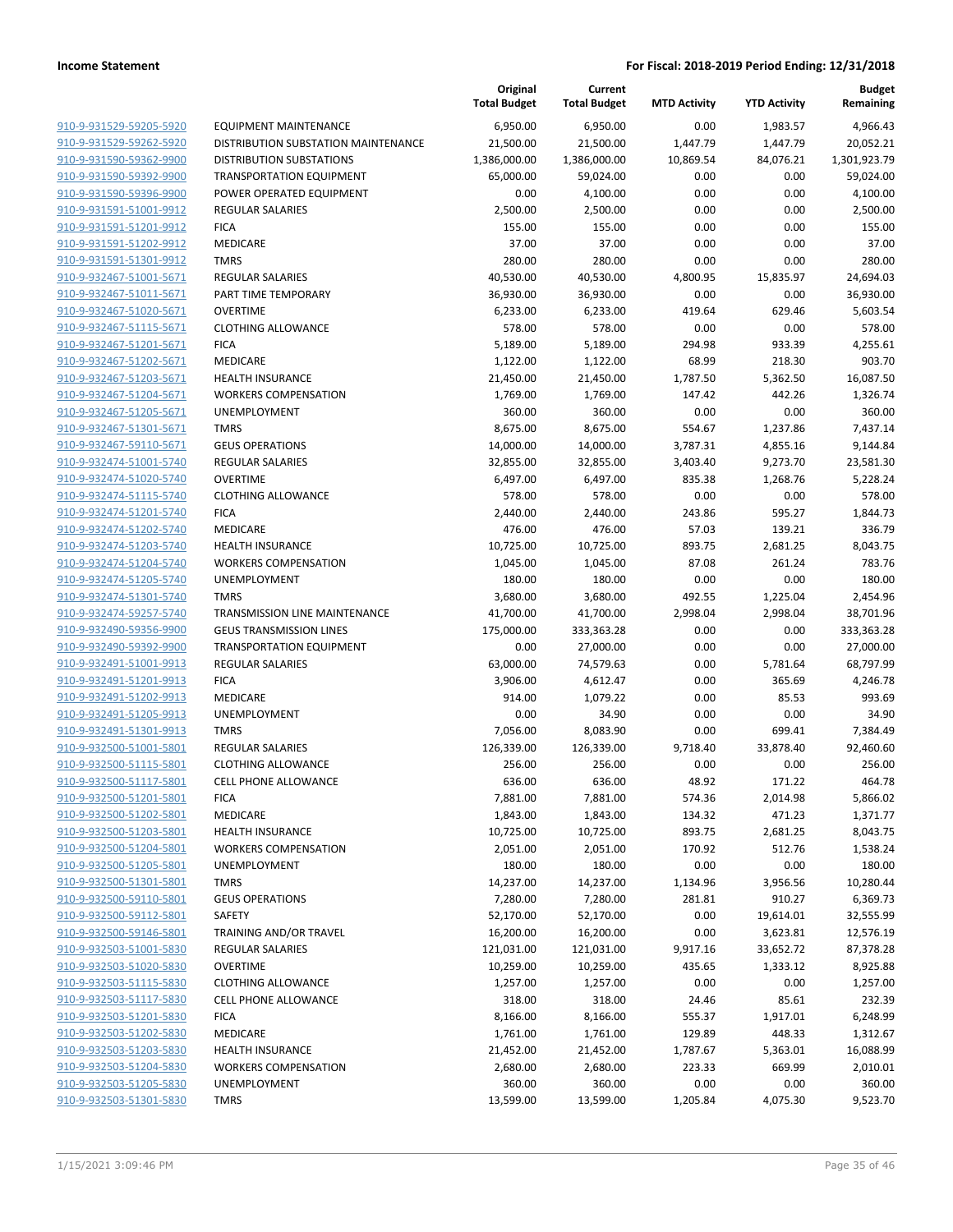| <u>910-9-932503-59110-5830</u>                     |
|----------------------------------------------------|
| 910-9-932503-59148-5830                            |
| 910-9-932504-51001-5840                            |
| 910-9-932504-51020-5840                            |
| 910-9-932504-51115-5840                            |
| 910-9-932504-51117-5840                            |
| 910-9-932504-51201-5840                            |
| 910-9-932504-51202-5840                            |
| 910-9-932504-51203-5840                            |
| 910-9-932504-51204-5840                            |
| 910-9-932504-51205-5840                            |
| 910-9-932504-51301-5840                            |
| 910-9-932504-59110-5840                            |
| 910-9-932505-51001-5850                            |
| 910-9-932505-51201-5850                            |
| 910-9-932505-51202-5850                            |
| 910-9-932505-51301-5850                            |
| 910-9-932505-59110-5850                            |
| 910-9-932506-51001-5860                            |
| 910-9-932506-51020-5860                            |
| 910-9-932506-51115-5860                            |
| 910-9-932506-51117-5860                            |
| 910-9-932506-51201-5860                            |
| 910-9-932506-51202-5860                            |
| 910-9-932506-51203-5860                            |
| 910-9-932506-51204-5860                            |
| 910-9-932506-51205-5860                            |
| 910-9-932506-51301-5860                            |
| 910-9-932506-59110-5860                            |
| 910-9-932507-51001-5870                            |
| 910-9-932507-51201-5870                            |
| 910-9-932507-51202-5870                            |
| 910-9-932507-51301-5870                            |
| 910-9-932507-59110-5870                            |
| 910-9-932509-59147-5890                            |
| 910-9-932510-51001-5900                            |
|                                                    |
| 910-9-932510-51020-5900                            |
| 910-9-932510-51102-5900<br>910-9-932510-51115-5900 |
|                                                    |
| 910-9-932510-51201-5900                            |
| 910-9-932510-51202-5900                            |
| 910-9-932510-51203-5900                            |
| 910-9-932510-51204-5900                            |
| 910-9-932510-51205-5900                            |
| 910-9-932510-51301-5900                            |
| 910-9-932510-59205-5900                            |
| 910-9-932514-51001-5941                            |
| 910-9-932514-51020-5941                            |
| 910-9-932514-51102-5941                            |
| 910-9-932514-51115-5941                            |
| 910-9-932514-51201-5941                            |
| 910-9-932514-51202-5941                            |
| 910-9-932514-51203-5941                            |
| 910-9-932514-51204-5941                            |
| 910-9-932514-51205-5941                            |
| 910-9-932514-51301-5941                            |
| 910-9-932514-59275-5941                            |
| 910-9-932515-51001-5950                            |
| 910-9-932515-51201-5950                            |
|                                                    |

|                         |                                      | Original<br><b>Total Budget</b> | Current<br><b>Total Budget</b> | <b>MTD Activity</b> | <b>YTD Activity</b> | <b>Budget</b><br>Remaining |
|-------------------------|--------------------------------------|---------------------------------|--------------------------------|---------------------|---------------------|----------------------------|
| 910-9-932503-59110-5830 | <b>GEUS OPERATIONS</b>               | 85,000.00                       | 81,026.15                      | 1.543.02            | 7.637.10            | 73,389.05                  |
| 910-9-932503-59148-5830 | <b>FUEL</b>                          | 0.00                            | 5,645.63                       | 0.00                | 0.00                | 5,645.63                   |
| 910-9-932504-51001-5840 | <b>REGULAR SALARIES</b>              | 122,377.00                      | 122,377.00                     | 9,917.16            | 33,652.72           | 88,724.28                  |
| 910-9-932504-51020-5840 | <b>OVERTIME</b>                      | 10,259.00                       | 10,259.00                      | 435.65              | 1,333.12            | 8,925.88                   |
| 910-9-932504-51115-5840 | <b>CLOTHING ALLOWANCE</b>            | 1,257.00                        | 1,257.00                       | 0.00                | 0.00                | 1,257.00                   |
| 910-9-932504-51117-5840 | <b>CELL PHONE ALLOWANCE</b>          | 318.00                          | 318.00                         | 24.46               | 85.61               | 232.39                     |
| 910-9-932504-51201-5840 | <b>FICA</b>                          | 8,249.00                        | 8,249.00                       | 643.39              | 2,174.43            | 6,074.57                   |
| 910-9-932504-51202-5840 | MEDICARE                             | 1,781.00                        | 1,781.00                       | 150.47              | 508.52              | 1,272.48                   |
| 910-9-932504-51203-5840 | <b>HEALTH INSURANCE</b>              | 21,452.00                       | 21,452.00                      | 1,787.67            | 5,363.01            | 16,088.99                  |
| 910-9-932504-51204-5840 | <b>WORKERS COMPENSATION</b>          | 2,680.00                        | 2,680.00                       | 223.33              | 669.99              | 2,010.01                   |
| 910-9-932504-51205-5840 | UNEMPLOYMENT                         | 360.00                          | 360.00                         | 0.00                | 0.00                | 360.00                     |
| 910-9-932504-51301-5840 | <b>TMRS</b>                          | 13,750.00                       | 13,750.00                      | 1,205.84            | 4,075.30            | 9,674.70                   |
| 910-9-932504-59110-5840 | <b>GEUS OPERATIONS</b>               | 68,000.00                       | 83,000.00                      | 9,121.78            | 17,725.63           | 65,274.37                  |
| 910-9-932505-51001-5850 | REGULAR SALARIES                     | 708.00                          | 708.00                         | 0.00                | 0.00                | 708.00                     |
| 910-9-932505-51201-5850 | <b>FICA</b>                          | 49.00                           | 49.00                          | 0.00                | 0.00                | 49.00                      |
| 910-9-932505-51202-5850 | MEDICARE                             | 10.00                           | 10.00                          | 0.00                | 0.00                | 10.00                      |
| 910-9-932505-51301-5850 | <b>TMRS</b>                          | 78.00                           | 78.00                          | 0.00                | 0.00                | 78.00                      |
| 910-9-932505-59110-5850 | <b>GEUS OPERATIONS</b>               | 100.00                          | 100.00                         | 0.00                | 0.00                | 100.00                     |
| 910-9-932506-51001-5860 | <b>REGULAR SALARIES</b>              | 114,400.00                      | 114,400.00                     | 6,433.61            | 22,424.01           | 91,975.99                  |
| 910-9-932506-51020-5860 | <b>OVERTIME</b>                      | 1,201.00                        | 1,201.00                       | 60.62               | 181.84              | 1,019.16                   |
| 910-9-932506-51115-5860 | <b>CLOTHING ALLOWANCE</b>            | 525.00                          | 525.00                         | 0.00                | 0.00                | 525.00                     |
| 910-9-932506-51117-5860 | <b>CELL PHONE ALLOWANCE</b>          | 399.00                          | 399.00                         | 33.22               | 116.27              | 282.73                     |
| 910-9-932506-51201-5860 | <b>FICA</b>                          | 7,191.00                        | 7,191.00                       | 401.58              | 1,400.54            | 5,790.46                   |
| 910-9-932506-51202-5860 | <b>MEDICARE</b>                      | 1,665.00                        | 1,665.00                       | 93.92               | 327.55              | 1,337.45                   |
| 910-9-932506-51203-5860 | <b>HEALTH INSURANCE</b>              | 16,088.00                       | 16,088.00                      | 1,340.67            | 4,022.01            | 12,065.99                  |
| 910-9-932506-51204-5860 | <b>WORKERS COMPENSATION</b>          | 1,874.00                        | 1,874.00                       | 156.17              | 468.51              | 1,405.49                   |
| 910-9-932506-51205-5860 | UNEMPLOYMENT                         | 270.00                          | 270.00                         | 0.00                | 0.00                | 270.00                     |
| 910-9-932506-51301-5860 | <b>TMRS</b>                          | 12,857.00                       | 12,857.00                      | 758.49              | 2,640.31            | 10,216.69                  |
| 910-9-932506-59110-5860 | <b>GEUS OPERATIONS</b>               | 13,410.00                       | 13,410.00                      | 371.12              | 1,497.04            | 11,912.96                  |
| 910-9-932507-51001-5870 | REGULAR SALARIES                     | 774.00                          | 774.00                         | 0.00                | 0.00                | 774.00                     |
| 910-9-932507-51201-5870 | <b>FICA</b>                          | 53.00                           | 53.00                          | 0.00                | 0.00                | 53.00                      |
| 910-9-932507-51202-5870 | <b>MEDICARE</b>                      | 10.00                           | 10.00                          | 0.00                | 0.00                | 10.00                      |
| 910-9-932507-51301-5870 | <b>TMRS</b>                          | 86.00                           | 86.00                          | 0.00                | 0.00                | 86.00                      |
| 910-9-932507-59110-5870 | <b>GEUS OPERATIONS</b>               | 50.00                           | 50.00                          | 0.00                | 0.00                | 50.00                      |
| 910-9-932509-59147-5890 | <b>RENT</b>                          | 161.00                          | 161.00                         | 0.00                | 0.00                | 161.00                     |
| 910-9-932510-51001-5900 | REGULAR SALARIES                     | 62,171.00                       | 62,171.00                      | 4,950.40            | 17,150.40           | 45,020.60                  |
| 910-9-932510-51020-5900 | <b>OVERTIME</b>                      | 10,088.00                       | 10,088.00                      | 467.93              | 1,357.97            | 8,730.03                   |
| 910-9-932510-51102-5900 | <b>BILINGUAL PAY</b>                 | 600.00                          | 600.00                         | 46.16               | 161.56              | 438.44                     |
| 910-9-932510-51115-5900 | <b>CLOTHING ALLOWANCE</b>            | 525.00                          | 525.00                         | 0.00                | 0.00                | 525.00                     |
| 910-9-932510-51201-5900 | <b>FICA</b>                          | 4,517.00                        | 4,517.00                       | 292.31              | 1,015.20            | 3,501.80                   |
| 910-9-932510-51202-5900 | MEDICARE                             | 910.00                          | 910.00                         | 68.36               | 237.43              | 672.57                     |
| 910-9-932510-51203-5900 | <b>HEALTH INSURANCE</b>              | 10,725.00                       | 10,725.00                      | 893.75              | 2,681.25            | 8,043.75                   |
| 910-9-932510-51204-5900 | <b>WORKERS COMPENSATION</b>          | 1,009.00                        | 1,009.00                       | 84.08               | 252.24              | 756.76                     |
| 910-9-932510-51205-5900 | UNEMPLOYMENT                         | 180.00                          | 180.00                         | 0.00                | 0.00                | 180.00                     |
| 910-9-932510-51301-5900 | <b>TMRS</b>                          | 7,030.00                        | 7,030.00                       | 634.97              | 2,169.44            | 4,860.56                   |
| 910-9-932510-59205-5900 | <b>EQUIPMENT MAINTENANCE</b>         | 87,000.00                       | 72,000.00                      | 925.90              | 4,386.23            | 67,613.77                  |
| 910-9-932514-51001-5941 | REGULAR SALARIES                     | 492,457.00                      | 492,457.00                     | 30,903.82           | 105,163.63          | 387,293.37                 |
| 910-9-932514-51020-5941 | <b>OVERTIME</b>                      | 53,651.00                       | 53,651.00                      | 2,204.61            | 10,089.29           | 43,561.71                  |
| 910-9-932514-51102-5941 | <b>BILINGUAL PAY</b>                 | 1,185.00                        | 1,185.00                       | 69.24               | 253.88              | 931.12                     |
| 910-9-932514-51115-5941 | <b>CLOTHING ALLOWANCE</b>            | 5,775.00                        | 5,775.00                       | 0.00                | 0.00                | 5,775.00                   |
| 910-9-932514-51201-5941 | <b>FICA</b>                          | 33,922.00                       | 33,922.00                      | 1,931.22            | 6,777.22            | 27,144.78                  |
| 910-9-932514-51202-5941 | MEDICARE                             | 7,160.00                        | 7,160.00                       | 451.66              | 1,585.00            | 5,575.00                   |
| 910-9-932514-51203-5941 | <b>HEALTH INSURANCE</b>              | 114,973.00                      | 114,973.00                     | 9,581.08            | 28,743.24           | 86,229.76                  |
| 910-9-932514-51204-5941 | <b>WORKERS COMPENSATION</b>          | 8,051.00                        | 8,051.00                       | 670.92              | 2,012.76            | 6,038.24                   |
| 910-9-932514-51205-5941 | UNEMPLOYMENT                         | 1,929.00                        | 1,929.00                       | 36.98               | 297.85              | 1,631.15                   |
| 910-9-932514-51301-5941 | <b>TMRS</b>                          | 55,288.00                       | 55,288.00                      | 3,852.56            | 13,408.46           | 41,879.54                  |
| 910-9-932514-59275-5941 | POLES, OH, UG & SERVICES MAINTENANCE | 204,000.00                      | 277,061.17                     | 17,114.92           | 28,423.15           | 248,638.02                 |
| 910-9-932515-51001-5950 | REGULAR SALARIES                     | 562.00                          | 562.00                         | 0.00                | 0.00                | 562.00                     |
| 910-9-932515-51201-5950 | <b>FICA</b>                          | 39.00                           | 39.00                          | 0.00                | 0.00                | 39.00                      |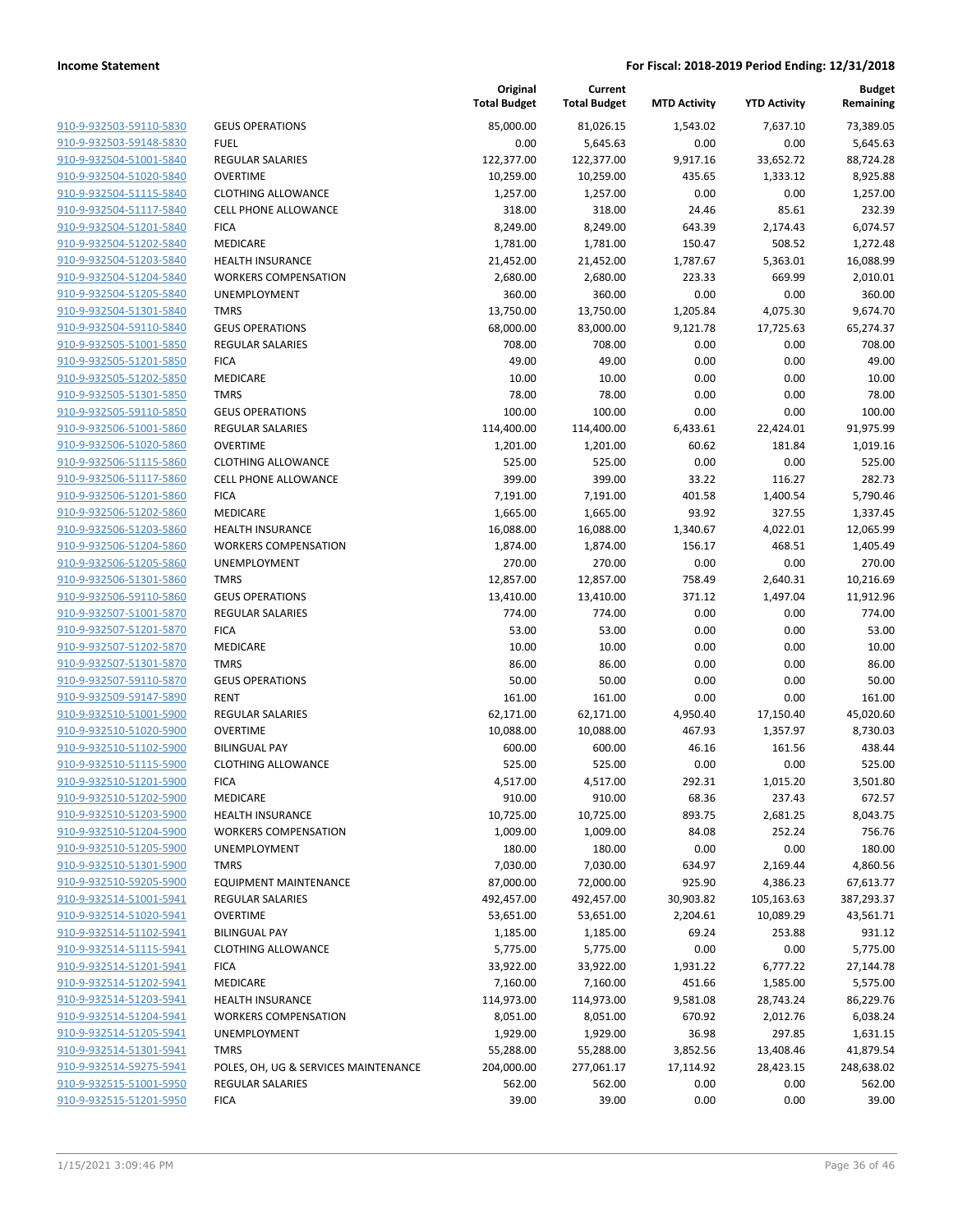|                                                    |                                      | Original<br><b>Total Budget</b> | Current<br><b>Total Budget</b> | <b>MTD Activity</b> | <b>YTD Activity</b> | <b>Budget</b><br>Remaining |
|----------------------------------------------------|--------------------------------------|---------------------------------|--------------------------------|---------------------|---------------------|----------------------------|
| 910-9-932515-51202-5950                            | MEDICARE                             | 8.00                            | 8.00                           | 0.00                | 0.00                | 8.00                       |
| 910-9-932515-51301-5950                            | <b>TMRS</b>                          | 64.00                           | 64.00                          | 0.00                | 0.00                | 64.00                      |
| 910-9-932515-59282-5950                            | <b>TRANSFORMERS MAINTENANCE</b>      | 7,000.00                        | 7,000.00                       | 0.00                | 0.00                | 7,000.00                   |
| 910-9-932516-51001-5960                            | <b>REGULAR SALARIES</b>              | 12,231.00                       | 12,231.00                      | 1,049.67            | 2,906.68            | 9,324.32                   |
| 910-9-932516-51020-5960                            | <b>OVERTIME</b>                      | 1,337.00                        | 1,337.00                       | 56.30               | 531.60              | 805.40                     |
| 910-9-932516-51201-5960                            | <b>FICA</b>                          | 840.00                          | 840.00                         | 68.57               | 213.18              | 626.82                     |
| 910-9-932516-51202-5960                            | MEDICARE                             | 177.00                          | 177.00                         | 16.04               | 49.86               | 127.14                     |
| 910-9-932516-51205-5960                            | <b>UNEMPLOYMENT</b>                  | 40.00                           | 40.00                          | 0.00                | 0.00                | 40.00                      |
| 910-9-932516-51301-5960                            | <b>TMRS</b>                          | 1,369.00                        | 1,369.00                       | 128.51              | 399.53              | 969.47                     |
| 910-9-932516-59284-5960                            | ST LIGHTING & SIGNALS MAINTENANCE    | 10,000.00                       | 10,000.00                      | 582.70              | 2,175.83            | 7,824.17                   |
| 910-9-932517-51001-5970                            | <b>REGULAR SALARIES</b>              | 59,196.00                       | 59,196.00                      | 2,692.80            | 9,405.60            | 49,790.40                  |
| 910-9-932517-51020-5970                            | <b>OVERTIME</b>                      | 221.00                          | 221.00                         | 25.25               | 50.50               | 170.50                     |
| 910-9-932517-51115-5970                            | <b>CLOTHING ALLOWANCE</b>            | 525.00                          | 525.00                         | 0.00                | 0.00                | 525.00                     |
| 910-9-932517-51201-5970                            | <b>FICA</b>                          | 3,683.00                        | 3,683.00                       | 145.64              | 517.64              | 3,165.36                   |
| 910-9-932517-51202-5970                            | MEDICARE                             | 858.00                          | 858.00                         | 34.06               | 121.06              | 736.94                     |
| 910-9-932517-51203-5970                            | <b>HEALTH INSURANCE</b>              | 10,726.00                       | 10,726.00                      | 893.83              | 2,681.49            | 8,044.51                   |
| 910-9-932517-51204-5970                            | <b>WORKERS COMPENSATION</b>          | 997.00                          | 997.00                         | 83.08               | 249.24              | 747.76                     |
| 910-9-932517-51205-5970                            | UNEMPLOYMENT                         | 176.00                          | 176.00                         | 0.00                | 0.00                | 176.00                     |
| 910-9-932517-51301-5970                            | <b>TMRS</b>                          | 6,629.00                        | 6,629.00                       | 315.84              | 1,098.80            | 5,530.20                   |
| 910-9-932517-59270-5970                            | <b>METERS MAINTENANCE</b>            | 600.00                          | 600.00                         | 0.00                | 0.00                | 600.00                     |
| 910-9-932518-51001-5980                            | <b>REGULAR SALARIES</b>              | 1,826.00                        | 1,826.00                       | 254.97              | 992.27              | 833.73                     |
| 910-9-932518-51020-5980                            | <b>OVERTIME</b>                      | 205.00                          | 205.00                         | 0.00                | 137.90              | 67.10                      |
| 910-9-932518-51201-5980                            | <b>FICA</b>                          | 126.00                          | 126.00                         | 15.81               | 70.06               | 55.94                      |
| 910-9-932518-51202-5980                            | MEDICARE                             | 26.00                           | 26.00                          | 3.69                | 16.38               | 9.62                       |
| 910-9-932518-51205-5980                            | <b>UNEMPLOYMENT</b>                  | 9.00                            | 9.00                           | 0.00                | 0.00                | 9.00                       |
| 910-9-932518-51301-5980                            | <b>TMRS</b>                          | 204.00                          | 204.00                         | 29.63               | 131.31              | 72.69                      |
| 910-9-932518-59288-5980                            | <b>VAPOR LIGHTS MAINTENANCE</b>      | 700.00                          | 700.00                         | 43.02               | 98.40               | 601.60                     |
| 910-9-932519-51001-5990                            | <b>REGULAR SALARIES</b>              | 1,229.00                        | 1,229.00                       | 0.00                | 0.00                | 1,229.00                   |
| 910-9-932519-51201-5990<br>910-9-932519-51202-5990 | <b>FICA</b>                          | 76.00                           | 76.00                          | 0.00                | 0.00                | 76.00                      |
|                                                    | MEDICARE                             | 18.00                           | 18.00                          | 0.00                | 0.00                | 18.00                      |
| 910-9-932519-51205-5990<br>910-9-932519-51301-5990 | UNEMPLOYMENT<br><b>TMRS</b>          | 4.00                            | 4.00                           | 0.00                | 0.00                | 4.00                       |
| 910-9-932590-59364-9900                            | <b>POLES</b>                         | 138.00<br>160,000.00            | 138.00<br>160,000.00           | 0.00<br>5,728.07    | 0.00<br>27,081.84   | 138.00<br>132,918.16       |
| 910-9-932590-59365-9900                            | OH CONDUCTOR & DEVICES               | 70,000.00                       | 70,000.00                      | 3,391.24            | 11,412.78           | 58,587.22                  |
| 910-9-932590-59366-9900                            | <b>UG CONDUIT</b>                    | 75,000.00                       | 75,000.00                      | 1,840.29            | 7,852.29            | 67,147.71                  |
| 910-9-932590-59367-9900                            | <b>UG CONDUCTOR &amp; DEVICES</b>    | 50,000.00                       | 50,000.00                      | 17,484.38           | 27,207.61           | 22,792.39                  |
| 910-9-932590-59368-9900                            | <b>TRANSFORMERS &amp; CAPACITORS</b> | 150,000.00                      | 150,000.00                     | 12,445.39           | 77,304.27           | 72,695.73                  |
| 910-9-932590-59369-9900                            | SERVICE CONNECTIONS                  | 45,000.00                       | 7,088.00                       | 0.00                | 23.83               | 7,064.17                   |
| 910-9-932590-59370-9900                            | <b>METERS</b>                        | 809,547.00                      | 809,547.00                     | 2,961.52            | 32,474.71           | 777,072.29                 |
| 910-9-932590-59371-9900                            | <b>VAPOR LIGHTS</b>                  | 6,000.00                        | 6,000.00                       | 811.01              | 1,216.52            | 4,783.48                   |
| 910-9-932590-59375-9900                            | STREET LIGHTING & SIGNALS            | 20,000.00                       | 20,000.00                      | 329.14              | 789.91              | 19,210.09                  |
| 910-9-932590-59392-9900                            | <b>TRANSPORTATION EQUIPMENT</b>      | 189,000.00                      | 199,912.00                     | 32,793.00           | 32,793.00           | 167,119.00                 |
| 910-9-932590-59396-9900                            | POWER OPERATED EQUIPMENT             | 120,000.00                      | 118,132.00                     | 0.00                | 0.00                | 118,132.00                 |
| 910-9-932590-59398-9900                            | MISCELLANEOUS EQUIPMENT              | 10,000.00                       | 382,382.32                     | 0.00                | 0.00                | 382,382.32                 |
| 910-9-932591-51001-9914                            | <b>REGULAR SALARIES</b>              | 19,515.00                       | 19,515.00                      | 2,671.14            | 16,802.87           | 2,712.13                   |
| 910-9-932591-51020-9914                            | <b>OVERTIME</b>                      | 0.00                            | 0.00                           | 0.00                | 927.60              | $-927.60$                  |
| 910-9-932591-51201-9914                            | <b>FICA</b>                          | 1,210.00                        | 1,210.00                       | 165.61              | 1,100.72            | 109.28                     |
| 910-9-932591-51202-9914                            | MEDICARE                             | 283.00                          | 283.00                         | 38.74               | 257.44              | 25.56                      |
| 910-9-932591-51205-9914                            | UNEMPLOYMENT                         | 0.00                            | 0.00                           | 0.00                | 8.45                | $-8.45$                    |
| 910-9-932591-51301-9914                            | <b>TMRS</b>                          | 2,186.00                        | 2,186.00                       | 114.93              | 1,414.63            | 771.37                     |
| 910-9-932592-51001-9915                            | <b>REGULAR SALARIES</b>              | 24,513.00                       | 89,199.43                      | 8,724.40            | 32,751.40           | 56,448.03                  |
| 910-9-932592-51020-9915                            | <b>OVERTIME</b>                      | 0.00                            | 0.00                           | 880.31              | 6,243.09            | $-6,243.09$                |
| 910-9-932592-51201-9915                            | <b>FICA</b>                          | 1,520.00                        | 5,466.49                       | 595.49              | 2,419.09            | 3,047.40                   |
| 910-9-932592-51202-9915                            | MEDICARE                             | 356.00                          | 1,278.97                       | 139.26              | 565.76              | 713.21                     |
| 910-9-932592-51205-9915                            | UNEMPLOYMENT                         | 0.00                            | 206.05                         | 0.00                | 7.80                | 198.25                     |
| 910-9-932592-51301-9915                            | <b>TMRS</b>                          | 2,746.00                        | 9,875.15                       | 937.98              | 3,967.74            | 5,907.41                   |
| 910-9-932593-51001-9916                            | <b>REGULAR SALARIES</b>              | 29,382.00                       | 29,382.00                      | 3,116.46            | 14,003.27           | 15,378.73                  |
| 910-9-932593-51020-9916                            | <b>OVERTIME</b>                      | 0.00                            | 0.00                           | 719.67              | 1,658.53            | $-1,658.53$                |
| 910-9-932593-51201-9916                            | <b>FICA</b>                          | 1,822.00                        | 1,822.00                       | 237.84              | 973.97              | 848.03                     |
|                                                    |                                      |                                 |                                |                     |                     |                            |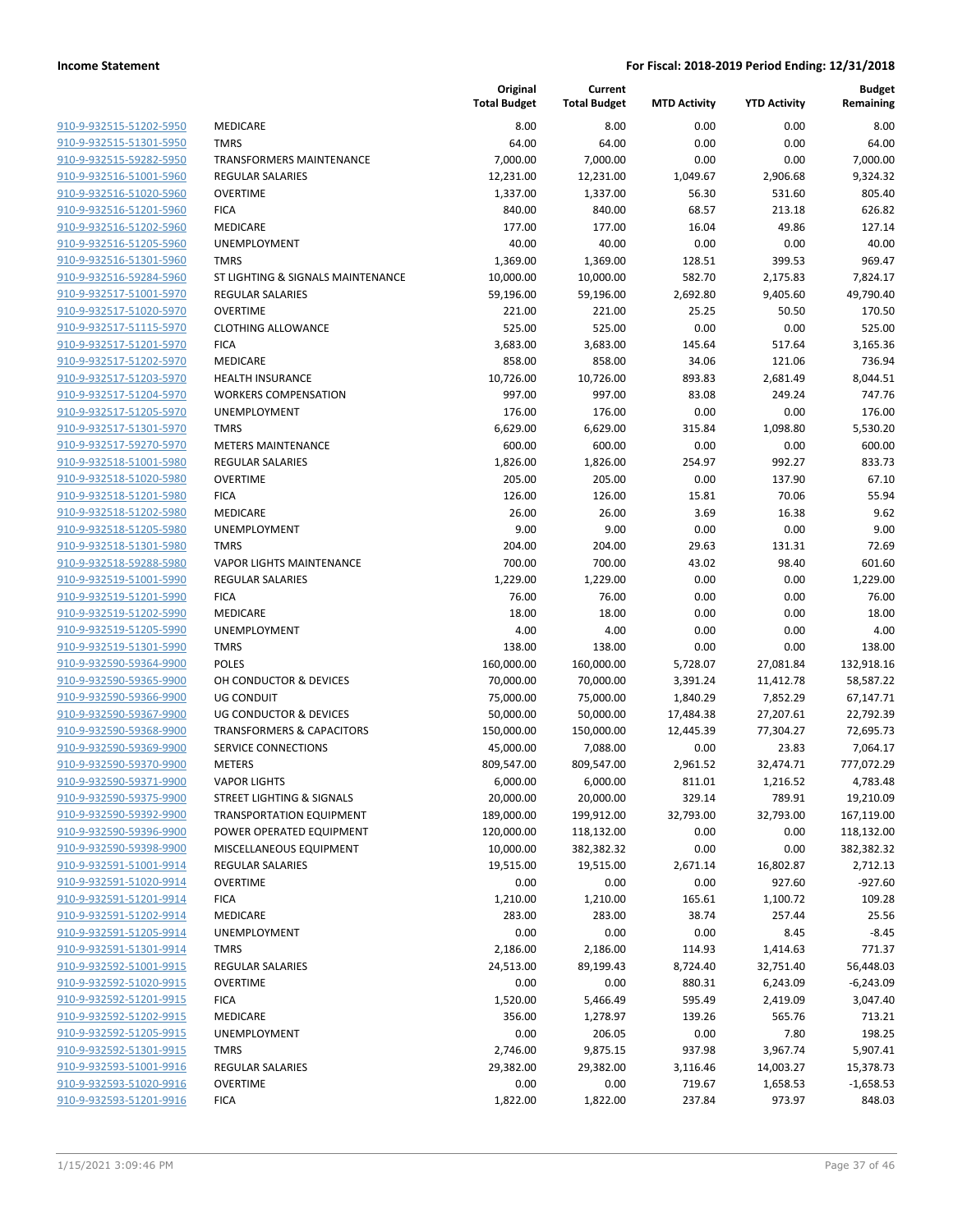|                         |                                                        | Original<br><b>Total Budget</b> | Current<br><b>Total Budget</b> | <b>MTD Activity</b> | <b>YTD Activity</b> | <b>Budget</b><br>Remaining |
|-------------------------|--------------------------------------------------------|---------------------------------|--------------------------------|---------------------|---------------------|----------------------------|
| 910-9-932593-51202-9916 | MEDICARE                                               | 426.00                          | 426.00                         | 55.63               | 227.80              | 198.20                     |
| 910-9-932593-51205-9916 | UNEMPLOYMENT                                           | 0.00                            | 0.00                           | 0.00                | 26.54               | $-26.54$                   |
| 910-9-932593-51301-9916 | <b>TMRS</b>                                            | 3,291.00                        | 3,291.00                       | 445.77              | 1,825.44            | 1,465.56                   |
| 910-9-932594-51001-9917 | <b>REGULAR SALARIES</b>                                | 13,300.00                       | 13,300.00                      | 4,587.59            | 11,808.02           | 1,491.98                   |
| 910-9-932594-51020-9917 | <b>OVERTIME</b>                                        | 0.00                            | 0.00                           | 1,679.57            | 3,334.14            | $-3,334.14$                |
| 910-9-932594-51201-9917 | <b>FICA</b>                                            | 825.00                          | 825.00                         | 391.51              | 943.19              | $-118.19$                  |
| 910-9-932594-51202-9917 | MEDICARE                                               | 193.00                          | 193.00                         | 91.56               | 220.60              | $-27.60$                   |
| 910-9-932594-51205-9917 | UNEMPLOYMENT                                           | 0.00                            | 0.00                           | 0.00                | 25.92               | $-25.92$                   |
| 910-9-932594-51301-9917 | <b>TMRS</b>                                            | 1,490.00                        | 1,490.00                       | 733.77              | 1,767.72            | $-277.72$                  |
| 910-9-932595-51001-9918 | <b>REGULAR SALARIES</b>                                | 1,225.00                        | 1,225.00                       | 2,691.09            | 4,818.86            | $-3,593.86$                |
| 910-9-932595-51201-9918 | <b>FICA</b>                                            | 76.00                           | 76.00                          | 166.85              | 298.77              | $-222.77$                  |
| 910-9-932595-51202-9918 | MEDICARE                                               | 18.00                           | 18.00                          | 39.02               | 69.87               | $-51.87$                   |
| 910-9-932595-51205-9918 | UNEMPLOYMENT                                           | 0.00                            | 0.00                           | 0.00                | 6.36                | $-6.36$                    |
| 910-9-932595-51301-9918 | <b>TMRS</b>                                            | 138.00                          | 138.00                         | 312.71              | 559.96              | $-421.96$                  |
| 910-9-932596-51001-9919 | <b>REGULAR SALARIES</b>                                | 615.00                          | 615.00                         | 258.08              | 692.01              | $-77.01$                   |
| 910-9-932596-51020-9919 | <b>OVERTIME</b>                                        | 0.00                            | 0.00                           | 0.00                | 139.67              | $-139.67$                  |
| 910-9-932596-51201-9919 | <b>FICA</b>                                            | 39.00                           | 39.00                          | 16.00               | 51.57               | $-12.57$                   |
| 910-9-932596-51202-9919 | MEDICARE                                               | 9.00                            | 9.00                           | 3.74                | 12.06               | $-3.06$                    |
| 910-9-932596-51301-9919 | <b>TMRS</b>                                            | 69.00                           | 69.00                          | 29.98               | 96.62               | $-27.62$                   |
| 910-9-932597-51001-9920 | <b>REGULAR SALARIES</b>                                | 2,040.00                        | 2,040.00                       | 380.52              | 875.93              | 1,164.07                   |
| 910-9-932597-51020-9920 | <b>OVERTIME</b>                                        | 0.00                            | 0.00                           | 0.00                | 108.68              | $-108.68$                  |
| 910-9-932597-51201-9920 | <b>FICA</b>                                            | 127.00                          | 127.00                         | 23.59               | 61.04               | 65.96                      |
| 910-9-932597-51202-9920 | MEDICARE                                               | 30.00                           | 30.00                          | 5.51                | 14.27               | 15.73                      |
| 910-9-932597-51301-9920 | <b>TMRS</b>                                            | 229.00                          | 229.00                         | 44.21               | 114.41              | 114.59                     |
| 910-9-932598-51001-9921 | <b>REGULAR SALARIES</b>                                | 145.00                          | 145.00                         | 163.08              | 218.66              | $-73.66$                   |
| 910-9-932598-51201-9921 | <b>FICA</b>                                            | 9.00                            | 9.00                           | 10.11               | 13.56               | $-4.56$                    |
| 910-9-932598-51202-9921 | MEDICARE                                               | 3.00                            | 3.00                           | 2.37                | 3.18                | $-0.18$                    |
| 910-9-932598-51301-9921 | <b>TMRS</b>                                            | 17.00                           | 17.00                          | 18.95               | 25.41               | $-8.41$                    |
| 910-9-932599-51001-9922 | <b>REGULAR SALARIES</b>                                | 270.00                          | 270.00                         | 0.00                | 0.00                | 270.00                     |
| 910-9-932599-51201-9922 | <b>FICA</b>                                            | 17.00                           | 17.00                          | 0.00                | 0.00                | 17.00                      |
| 910-9-932599-51202-9922 | <b>MEDICARE</b>                                        | 4.00                            | 4.00                           | 0.00                | 0.00                | 4.00                       |
| 910-9-932599-51301-9922 | <b>TMRS</b>                                            | 31.00                           | 31.00                          | 0.00                | 0.00                | 31.00                      |
| 910-9-970000-59703-4030 | <b>DEPRECIATION EXPENSE</b>                            | 2,957,960.00                    | 0.00                           | 0.00                | 0.00                | 0.00                       |
| 910-9-970000-59720-9705 | <b>BANK FEES</b>                                       | 25,000.00                       | 25,000.00                      | 200.75              | 1,356.44            | 23,643.56                  |
| 910-9-970000-59730-9250 | <b>INVENTORY LOSS/GAIN</b>                             | 1,000.00                        | 1,000.00                       | 0.00                | 0.00                | 1,000.00                   |
| 910-9-970000-59731-9250 | <b>GASOLINE LOSSES/GAINS</b>                           | 500.00                          | 500.00                         | 31.58               | 102.20              | 397.80                     |
| 910-9-970000-59732-9250 | FUEL OIL LOSSES/GAINS                                  | 500.00                          | 500.00                         | 0.00                | 0.00                | 500.00                     |
| 910-9-970000-59734-4210 | ASSET DISPOSAL LOSSES/GAINS                            | 1,000.00                        | 1,000.00                       | 0.00                | 0.00                | 1,000.00                   |
| 910-9-970000-59750-9260 | <b>ACCRUED PTO PAY</b>                                 | 125,000.00                      | 125,000.00                     | 14,640.61           | 16,010.31           | 108,989.69                 |
| 910-9-970000-59770-9997 | CONTINGENCY                                            | 350,000.00                      | 21,846.69                      | 0.00                | 0.00                | 21,846.69                  |
| 910-9-970000-59771-9997 | PAYROLL CONTINGENCY                                    | 125,488.00                      | 0.00                           | 0.00                | 0.00                | 0.00                       |
| 910-9-970000-59780-9240 | PROPERTY INSURANCE                                     | 153,000.00                      | 153,000.00                     | 0.00                | 178,571.11          | $-25,571.11$               |
| 910-9-970000-59781-9250 | LIABILITY INSURANCE                                    | 67,500.00                       | 67,500.00                      | 0.00                | 79,347.42           | $-11,847.42$               |
| 910-9-980000-59841-4280 | AMORTIZATION OF DISCOUNT                               | $-42,051.00$                    | $-42,051.00$                   | 0.00                | 0.00                | $-42,051.00$               |
| 910-9-990000-59901-9270 | XFER to COG - FRANCHISE FEES                           | 2,776,548.00                    | 2,776,548.00                   | 636,943.97          | 636,943.97          | 2,139,604.03               |
| 910-9-990000-59902-9200 | XFER to COG- ADMIN EXPENSES                            | 261,772.00                      | 261,772.00                     | 21,814.33           | 65,442.99           | 196,329.01                 |
| 910-9-990000-59903-4082 | XFER to COG - PILOT                                    | 326,809.00                      | 326,809.00                     | 0.00                | 0.00                | 326,809.00                 |
| 910-9-990000-59912-9999 | XFER TO 912 - DEBT SERVICE                             | 8,732,723.00                    | 8,732,723.00                   | 727,726.92          | 2,183,180.76        | 6,549,542.24               |
| 910-9-990000-59926-9330 | XFER to COG - GARAGE                                   | 69,686.00                       | 69,686.00                      | 5,807.17            | 17,421.51           | 52,264.49                  |
| 910-9-990000-59927-9200 | XFER to COG - INSURANCE                                | 18,401.00                       | 18,401.00                      | 1,533.42            | 4,600.26            | 13,800.74                  |
| 910-9-990000-59928-9200 | XFER to COG - IT                                       | 26,049.00                       | 26,049.00                      | 2,165.50            | 6,496.50            | 19,552.50                  |
| 910-9-990000-59930-9270 | XFER to GBOD                                           | 555,310.00                      | 555,310.00                     | 127,388.79          | 127,388.79          | 427,921.21                 |
|                         | <b>Expense Total:</b>                                  | 61,602,181.69                   | 65,594,013.33                  | 5,862,367.62        | 13,443,481.36       | 52,150,531.97              |
|                         |                                                        |                                 |                                |                     |                     |                            |
|                         | Fund: 910 - ELECTRIC OPERATING FUND Surplus (Deficit): | -818,206.69                     | 1,879,961.67                   | -1,320,246.99       | 856,796.22          |                            |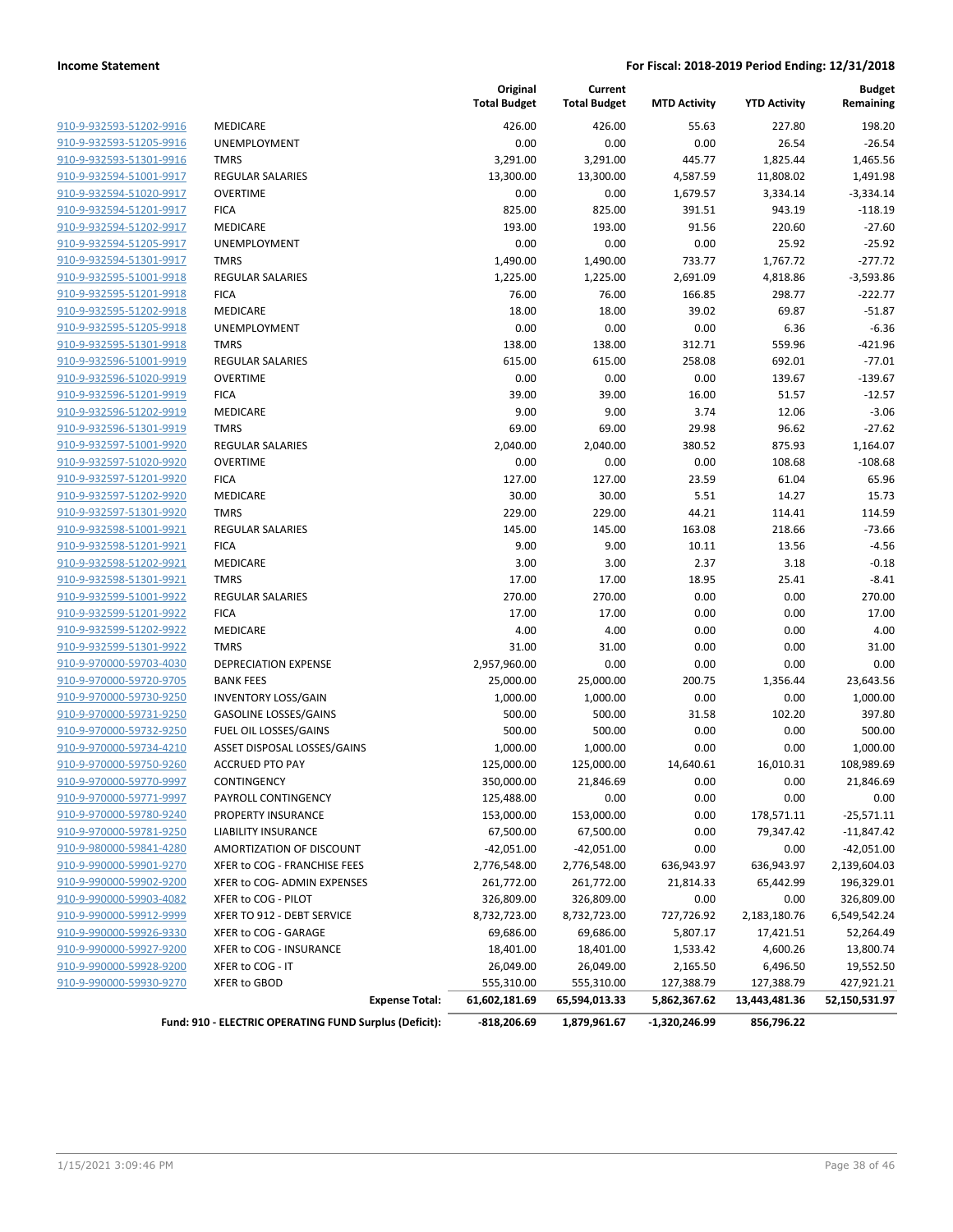| <b>Income Statement</b>                            |                                                      | For Fiscal: 2018-2019 Period Ending: 12/31/2018 |                                |                     |                     |                            |
|----------------------------------------------------|------------------------------------------------------|-------------------------------------------------|--------------------------------|---------------------|---------------------|----------------------------|
|                                                    |                                                      | Original<br><b>Total Budget</b>                 | Current<br><b>Total Budget</b> | <b>MTD Activity</b> | <b>YTD Activity</b> | <b>Budget</b><br>Remaining |
| Fund: 911 - ELECTRIC DEBT REDUCTION<br>Revenue     |                                                      |                                                 |                                |                     |                     |                            |
| 911-9-000000-49801-4190                            | <b>INTEREST INCOME</b>                               | 0.00                                            | 0.00                           | 20.26               | 2,826.18            | $-2,826.18$                |
|                                                    | <b>Revenue Total:</b>                                | 0.00                                            | 0.00                           | 20.26               | 2,826.18            | $-2,826.18$                |
|                                                    | Fund: 911 - ELECTRIC DEBT REDUCTION Total:           | 0.00                                            | 0.00                           | 20.26               | 2,826.18            |                            |
| Fund: 912 - ELECTRIC DEBT SERVICE                  |                                                      |                                                 |                                |                     |                     |                            |
| Revenue                                            |                                                      |                                                 |                                |                     |                     |                            |
| 912-9-000000-49710-4999                            | TRANFSER FROM GEUS 910 - ELECTRIC OP                 | 8,732,723.00                                    | 8,732,723.00                   | 727,726.92          | 2,183,180.76        | 6,549,542.24               |
|                                                    | <b>Revenue Total:</b>                                | 8,732,723.00                                    | 8,732,723.00                   | 727,726.92          | 2,183,180.76        | 6,549,542.24               |
|                                                    |                                                      |                                                 |                                |                     |                     |                            |
| <b>Expense</b>                                     |                                                      |                                                 |                                |                     |                     |                            |
| 912-9-980000-59801-9800                            | PAYING AGENT FEES                                    | 1,000.00                                        | 1,000.00                       | 0.00                | 0.00                | 1,000.00                   |
| 912-9-980000-59810-9800                            | ARBITRAGE                                            | 5,000.00                                        | 5,000.00                       | 4,775.00            | 4,775.00            | 225.00                     |
| 912-9-980000-59811-9800                            | CONTINUING DISCLOSURE<br><b>SURETY BOND</b>          | 1,000.00<br>800.00                              | 1,000.00                       | 0.00<br>0.00        | 0.00<br>0.00        | 1,000.00<br>800.00         |
| 912-9-980000-59820-9800<br>912-9-980000-59852-9800 | PRINCIPAL 2008 ISSUE                                 |                                                 | 800.00                         |                     |                     | 515,000.00                 |
| 912-9-980000-59853-4270                            |                                                      | 515,000.00<br>648,169.00                        | 515,000.00                     | 0.00                | 0.00                |                            |
|                                                    | INTEREST 2008 ISSUE<br>PRINCIPAL 2010 ISSUE          |                                                 | 648,169.00                     | 0.00                | 0.00                | 648,169.00                 |
| 912-9-980000-59856-9800                            |                                                      | 1,745,000.00                                    | 1,745,000.00                   | 0.00                | 0.00                | 1,745,000.00               |
| 912-9-980000-59857-4270                            | <b>INTEREST 2010 ISSUE</b>                           | 2,542,165.00                                    | 2,542,165.00                   | 0.00                | 0.00                | 2,542,165.00               |
| 912-9-980000-59858-9800                            | Principal on 2015 Tax-Exempt                         | 2,447,000.00                                    | 2,447,000.00                   | 0.00                | 0.00                | 2,447,000.00               |
| 912-9-980000-59859-4270                            | Interest on 2015 Tax Exempt                          | 20,922.00                                       | 20,922.00                      | 0.00                | 0.00                | 20,922.00                  |
| 912-9-980000-59860-9800                            | Principal on 2015 Taxable                            | 796,000.00                                      | 796,000.00                     | 0.00                | 0.00                | 796,000.00                 |
| 912-9-980000-59861-4270                            | Interest on 2015 Taxable                             | 10,667.00                                       | 10,667.00                      | 0.00                | 0.00                | 10,667.00                  |
|                                                    | <b>Expense Total:</b>                                | 8,732,723.00                                    | 8,732,723.00                   | 4,775.00            | 4,775.00            | 8,727,948.00               |
|                                                    | Fund: 912 - ELECTRIC DEBT SERVICE Surplus (Deficit): | 0.00                                            | 0.00                           | 722,951.92          | 2,178,405.76        |                            |
| <b>Fund: 913 - ELECTRIC CONSTRUCTION FUND</b>      |                                                      |                                                 |                                |                     |                     |                            |
| Revenue                                            |                                                      |                                                 |                                |                     |                     |                            |
| 913-9-000000-49801-4190                            | <b>INTEREST INCOME</b>                               | 400.00                                          | 400.00                         | 235.08              | 759.37              | $-359.37$                  |
|                                                    | <b>Revenue Total:</b>                                | 400.00                                          | 400.00                         | 235.08              | 759.37              | -359.37                    |
|                                                    | Fund: 913 - ELECTRIC CONSTRUCTION FUND Total:        | 400.00                                          | 400.00                         | 235.08              | 759.37              |                            |
| Fund: 950 - CABLE / INTERNET                       |                                                      |                                                 |                                |                     |                     |                            |
| Revenue                                            |                                                      |                                                 |                                |                     |                     |                            |
| 950-9-000000-48001-3950                            | <b>CABLE REVENUES</b>                                | 3,036,210.00                                    | 3,036,210.00                   | 226,158.32          | 681,510.37          | 2,354,699.63               |
| 950-9-000000-48002-3950                            | MOVIE PAY-PER-VIEW                                   | 100.00                                          | 100.00                         | 0.00                | 0.00                | 100.00                     |
| 950-9-000000-48003-3950                            | SET-TOP                                              | 170,000.00                                      | 170,000.00                     | 12,488.65           | 37,667.98           | 132,332.02                 |
| 950-9-000000-48030-3950                            | <b>CONTRACT CHANNELS</b>                             | 9,600.00                                        | 9,600.00                       | 800.00              | 2,400.00            | 7,200.00                   |
| 950-9-000000-48040-3950                            | <b>BROADCASTS</b>                                    | 600.00                                          | 600.00                         | 100.00              | 300.00              | 300.00                     |
| 950-9-000000-48101-3950                            | <b>INTERNET REVENUES</b>                             | 2,649,815.00                                    | 2,649,815.00                   | 206,586.84          | 620,940.49          | 2,028,874.51               |
| 950-9-000000-48201-3950                            | LATE CHARGES                                         | 75,000.00                                       | 75,000.00                      | 6,141.26            | 17,365.59           | 57,634.41                  |
| 950-9-000000-48202-3950                            | <b>SERVICE CHARGES</b>                               | 60,000.00                                       | 60,000.00                      | 3,734.54            | 12,475.27           | 47,524.73                  |
| 950-9-000000-48203-3950                            | LOST/DAMAGED EQUIPMENT                               | 30,000.00                                       | 30,000.00                      | 80.00               | 7,335.00            | 22,665.00                  |
| 950-9-000000-48301-3950                            | <b>TRANSFER TO COG</b>                               | 299,164.00                                      | 299,164.00                     | 22,430.67           | 67,869.40           | 231,294.60                 |
| 950-9-000000-48307-3950                            | <b>TRANSFER TO GBOD</b>                              | 59,833.00                                       | 59,833.00                      | 4,487.31            | 13,575.28           | 46,257.72                  |
| 950-9-000000-48434-3950                            | <b>CHANNEL 34</b>                                    | 2,000.00                                        | 2,000.00                       | 200.00              | 400.00              | 1,600.00                   |
| 950-9-000000-48488-3950                            | AD INSERTIONS                                        | 30,000.00                                       | 30,000.00                      | 5,768.24            | 19,711.88           | 10,288.12                  |
| 950-9-000000-48498-3950                            | PRODUCTION REVENUES                                  | 75.00                                           | 75.00                          | 0.00                | 0.00                | 75.00                      |
| 950-9-000000-48501-3950                            | <b>CUSTOMER AID TO CONSTRUCTION</b>                  | 2,500.00                                        | 2,500.00                       | 0.00                | 0.00                | 2,500.00                   |
| 950-9-000000-48502-3950                            | OTHER REIMBURSEMENTS                                 | 500.00                                          | 500.00                         | 0.00                | 0.00                | 500.00                     |
| 950-9-000000-48503-3950                            | FIBER MAINTENANCE FEES                               | 2,772.00                                        | 2,772.00                       | 0.00                | 0.00                | 2,772.00                   |
| 950-9-000000-48801-4190                            | INTEREST INCOME                                      | 2,000.00                                        | 2,000.00                       | 2,443.76            | 7,990.95            | $-5,990.95$                |
| 950-9-000000-48991-3950                            | <b>GEUS ELECTRIC PAYMENT FOR INTERNET</b>            | 38,000.00                                       | 38,000.00                      | 0.00                | 0.00                | 38,000.00                  |
| 950-9-000000-48993-3950                            | GEUS ELECTRIC PAYMENT FOR PUBLIC SVC                 | 15,000.00                                       | 15,000.00                      | 0.00                | 0.00                | 15,000.00                  |
|                                                    | LEASE OF DARK FIBER                                  | 206,520.00                                      | 206,520.00                     | 0.00                | 0.00                | 206,520.00                 |

# **Expense**

| <b>LAPEIISE</b>         |                    |           |           |          |           |           |
|-------------------------|--------------------|-----------|-----------|----------|-----------|-----------|
| 950-9-951050-51001-8500 | REGULAR SALARIES   | 64.293.00 | 64.293.00 | 4.945.60 | 17.199.60 | 47.093.40 |
| 950-9-951050-51115-8500 | CLOTHING ALLOWANCE | 123.00    | 123.00    | 0.00     | 0.00      | 123.00    |
|                         |                    |           |           |          |           |           |

950-9-000000-48995-3950 COLOCATION FOR SCADA & PHONE SYSTEM 20,000.00 20,000.00 0.00 0.00 20,000.00

**Revenue Total: 6,709,689.00 6,709,689.00 491,419.59 1,489,542.21 5,220,146.79**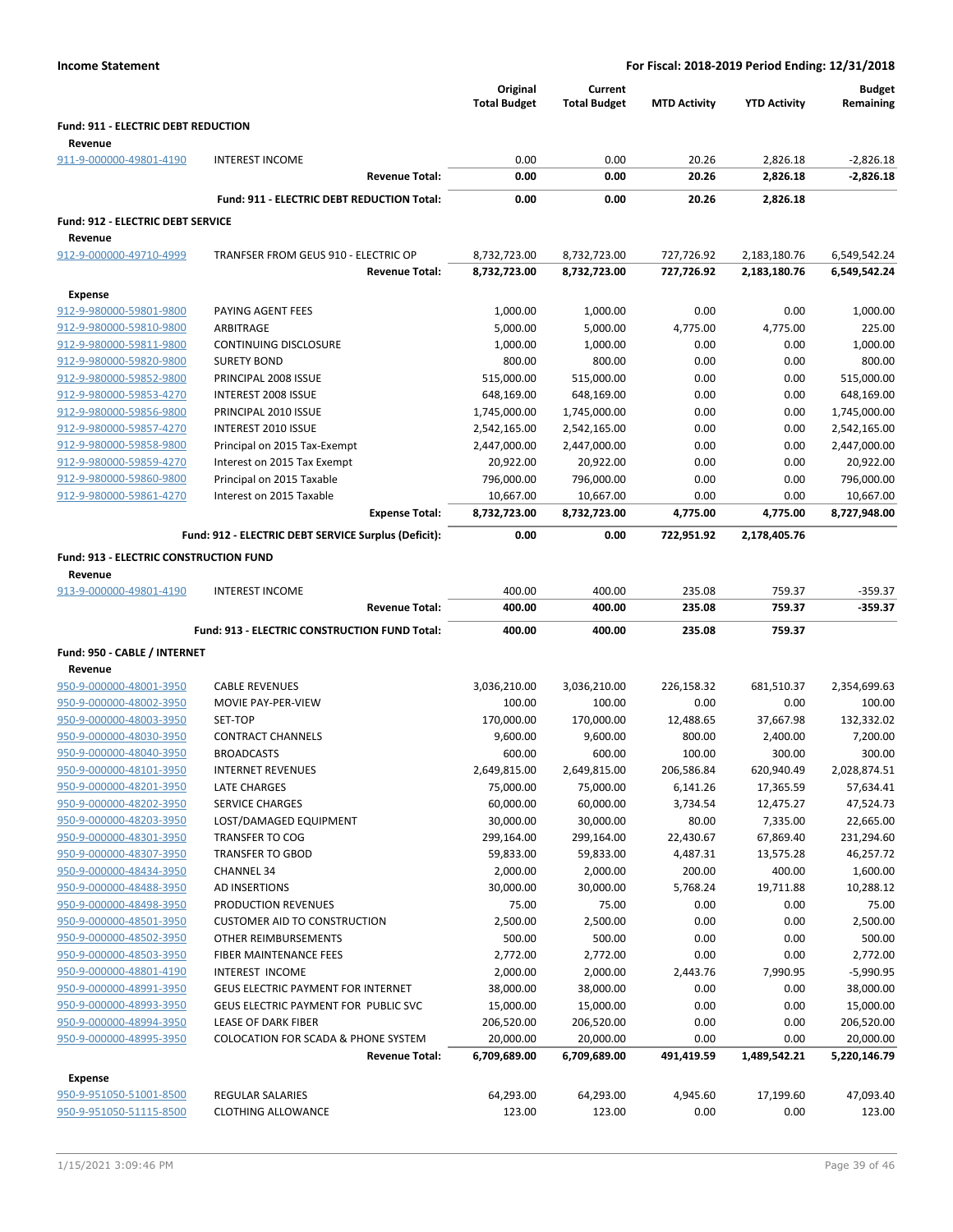| 950-9-951050-51116-8500        |
|--------------------------------|
| 950-9-951050-51117-8500        |
| 950-9-951050-51201-8500        |
| 950-9-951050-51202-8500        |
| <u>950-9-951050-51203-8500</u> |
| 950-9-951050-51204-8500        |
| 950-9-951050-51205-8500        |
| 950-9-951050-51301-8500        |
| 950-9-951050-59110-8500        |
| 950-9-951050-59141-8500        |
| 950-9-951050-59191-8500        |
| <u>950-9-951051-51001-8510</u> |
| 950-9-951051-51020-8510        |
| <u>950-9-951051-51117-8510</u> |
| <u>950-9-951051-51201-8510</u> |
| 950-9-951051-51202-8510        |
| 950-9-951051-51203-8510        |
| 950-9-951051-51204-8510        |
| 950-9-951051-51205-8510        |
| <u>950-9-951051-51301-8510</u> |
| 950-9-951051-59110-8510        |
| <u>950-9-951051-59151-8510</u> |
| 950-9-951051-59152-8510        |
| 950-9-951051-59154-8510        |
| <u>950-9-951051-59155-8510</u> |
| 950-9-951052-51001-8520        |
| 950-9-951052-51115-8520        |
| 950-9-951052-51116-8520        |
| 950-9-951052-51117-8520        |
| 950-9-951052-51201-8520        |
| 950-9-951052-51202-8520        |
| 950-9-951052-51203-8520        |
| 950-9-951052-51204-8520        |
|                                |
| <u>950-9-951052-51205-8520</u> |
| <u>950-9-951052-51301-8520</u> |
| <u>950-9-951052-59110-8520</u> |
| 950-9-951052-59150-8520        |
| 950-9-951053-51001-8530        |
| 950-9-951053-51020-8530        |
| 950-9-951053-51117-8530        |
| <u>950-9-951053-51201-8530</u> |
| 950-9-951053-51202-8530        |
| 950-9-951053-51203-8530        |
| <u>950-9-951053-51204-8530</u> |
| 950-9-951053-51205-8530        |
| 950-9-951053-51301-8530        |
| 950-9-951053-59110-8530        |
| 950-9-951053-59160-8530        |
| 950-9-951053-59164-8530        |
| <u>950-9-951054-51001-8540</u> |
| <u>950-9-951054-51020-8540</u> |
| 950-9-951054-51117-8540        |
| 950-9-951054-51201-8540        |
| <u>950-9-951054-51202-8540</u> |
| 950-9-951054-51203-8540        |
| 950-9-951054-51204-8540        |
| 950-9-951054-51205-8540        |
| 950-9-951054-51301-8540        |
| 950-9-951054-59110-8540        |
|                                |

|                         |                              | Original<br><b>Total Budget</b> | Current<br><b>Total Budget</b> | <b>MTD Activity</b> | <b>YTD Activity</b> | <b>Budget</b><br>Remaining |
|-------------------------|------------------------------|---------------------------------|--------------------------------|---------------------|---------------------|----------------------------|
| 950-9-951050-51116-8500 | CAR ALLOWANCE                | 975.00                          | 975.00                         | 150.00              | 525.00              | 450.00                     |
| 950-9-951050-51117-8500 | <b>CELL PHONE ALLOWANCE</b>  | 312.00                          | 312.00                         | 24.00               | 84.00               | 228.00                     |
| 950-9-951050-51201-8500 | <b>FICA</b>                  | 4,071.00                        | 4,071.00                       | 263.72              | 942.85              | 3,128.15                   |
| 950-9-951050-51202-8500 | MEDICARE                     | 952.00                          | 952.00                         | 61.68               | 220.52              | 731.48                     |
| 950-9-951050-51203-8500 | <b>HEALTH INSURANCE</b>      | 6,436.00                        | 6,436.00                       | 536.33              | 1,608.99            | 4,827.01                   |
| 950-9-951050-51204-8500 | <b>WORKERS COMPENSATION</b>  | 1,044.00                        | 1,044.00                       | 87.00               | 261.00              | 783.00                     |
| 950-9-951050-51205-8500 | UNEMPLOYMENT                 | 108.00                          | 108.00                         | 0.00                | 0.00                | 108.00                     |
| 950-9-951050-51301-8500 | <b>TMRS</b>                  | 7,353.00                        | 7,353.00                       | 594.88              | 2,069.30            | 5,283.70                   |
| 950-9-951050-59110-8500 | <b>GEUS OPERATIONS</b>       | 115,000.00                      | 115,000.00                     | 4,830.41            | 12,207.12           | 102,792.88                 |
| 950-9-951050-59141-8500 | <b>UTILITY BILLS</b>         | 69,600.00                       | 69,600.00                      | 6,785.47            | 19,837.65           | 49,762.35                  |
| 950-9-951050-59191-8500 | POLE USE                     | 18,800.00                       | 18,800.00                      | 0.00                | 0.00                | 18,800.00                  |
| 950-9-951051-51001-8510 | <b>REGULAR SALARIES</b>      | 68,204.00                       | 68,204.00                      | 5,293.05            | 18,061.68           | 50,142.32                  |
| 950-9-951051-51020-8510 | <b>OVERTIME</b>              | 4,919.00                        | 4,919.00                       | 11.97               | 232.77              | 4,686.23                   |
| 950-9-951051-51117-8510 | <b>CELL PHONE ALLOWANCE</b>  | 432.00                          | 432.00                         | 33.22               | 116.27              | 315.73                     |
| 950-9-951051-51201-8510 | <b>FICA</b>                  | 4,561.00                        | 4,561.00                       | 320.08              | 1,104.90            | 3,456.10                   |
| 950-9-951051-51202-8510 | MEDICARE                     | 996.00                          | 996.00                         | 74.86               | 258.39              | 737.61                     |
| 950-9-951051-51203-8510 | <b>HEALTH INSURANCE</b>      | 21,450.00                       | 21,450.00                      | 1,787.50            | 5,362.50            | 16,087.50                  |
| 950-9-951051-51204-8510 | <b>WORKERS COMPENSATION</b>  | 1,107.00                        | 1,107.00                       | 92.25               | 276.75              | 830.25                     |
| 950-9-951051-51205-8510 | UNEMPLOYMENT                 | 360.00                          | 360.00                         | 0.00                | 0.00                | 360.00                     |
| 950-9-951051-51301-8510 | <b>TMRS</b>                  | 7,687.00                        | 7,687.00                       | 620.31              | 2,139.33            | 5,547.67                   |
| 950-9-951051-59110-8510 | <b>GEUS OPERATIONS</b>       | 12,000.00                       | 8,248.66                       | 164.45              | 385.85              | 7,862.81                   |
| 950-9-951051-59151-8510 | <b>BASIC PROGRAM EXPENSE</b> | 2,891,854.00                    | 2,891,854.00                   | 207,479.62          | 418,276.43          | 2,473,577.57               |
| 950-9-951051-59152-8510 | PREMIUM PROGRAM EXPENSE      | 78,842.00                       | 78,842.00                      | 6,455.29            | 13,128.28           | 65,713.72                  |
| 950-9-951051-59154-8510 | <b>TIVO Fees</b>             | 37,907.00                       | 37,907.00                      | 2,677.55            | 5,405.50            | 32,501.50                  |
| 950-9-951051-59155-8510 | OTHER PROGRAM EXPENSE        | 7,500.00                        | 7,500.00                       | 0.00                | 0.00                | 7,500.00                   |
| 950-9-951052-51001-8520 | REGULAR SALARIES             | 66,363.00                       | 66,363.00                      | 5,114.90            | 17,760.96           | 48,602.04                  |
| 950-9-951052-51115-8520 | <b>CLOTHING ALLOWANCE</b>    | 123.00                          | 123.00                         | 0.00                | 0.00                | 123.00                     |
| 950-9-951052-51116-8520 | CAR ALLOWANCE                | 975.00                          | 975.00                         | 0.00                | 0.00                | 975.00                     |
| 950-9-951052-51117-8520 | <b>CELL PHONE ALLOWANCE</b>  | 408.00                          | 408.00                         | 31.36               | 109.76              | 298.24                     |
| 950-9-951052-51201-8520 | <b>FICA</b>                  | 4,205.00                        | 4,205.00                       | 319.07              | 1,107.98            | 3,097.02                   |
| 950-9-951052-51202-8520 | MEDICARE                     | 983.00                          | 983.00                         | 74.62               | 259.13              | 723.87                     |
| 950-9-951052-51203-8520 | <b>HEALTH INSURANCE</b>      | 7,508.00                        | 7,508.00                       | 625.67              | 1,877.01            | 5,630.99                   |
| 950-9-951052-51204-8520 | <b>WORKERS COMPENSATION</b>  | 1,078.00                        | 1,078.00                       | 89.83               | 269.49              | 808.51                     |
| 950-9-951052-51205-8520 | UNEMPLOYMENT                 | 126.00                          | 126.00                         | 0.00                | 0.00                | 126.00                     |
| 950-9-951052-51301-8520 | <b>TMRS</b>                  | 7,596.00                        | 7,596.00                       | 598.00              | 2,076.59            | 5,519.41                   |
| 950-9-951052-59110-8520 | <b>GEUS OPERATIONS</b>       | 120,000.00                      | 120,000.00                     | 2,625.54            | 7,228.95            | 112,771.05                 |
| 950-9-951052-59150-8520 | <b>ISP SERVICE EXPENSE</b>   | 722,640.00                      | 722,640.00                     | 25,456.95           | 156,094.65          | 566,545.35                 |
| 950-9-951053-51001-8530 | <b>REGULAR SALARIES</b>      | 49,587.00                       | 49,587.00                      | 3,814.40            | 13,236.69           | 36,350.31                  |
| 950-9-951053-51020-8530 | <b>OVERTIME</b>              | 3,576.00                        | 3,576.00                       | 0.00                | 60.69               | 3,515.31                   |
| 950-9-951053-51117-8530 | CELL PHONE ALLOWANCE         | 432.00                          | 432.00                         | 33.22               | 116.27              | 315.73                     |
| 950-9-951053-51201-8530 | <b>FICA</b>                  | 3,323.00                        | 3,323.00                       | 238.10              | 830.30              | 2,492.70                   |
| 950-9-951053-51202-8530 | <b>MEDICARE</b>              | 725.00                          | 725.00                         | 55.68               | 194.17              | 530.83                     |
| 950-9-951053-51203-8530 | <b>HEALTH INSURANCE</b>      | 10,725.00                       | 10,725.00                      | 893.75              | 2,681.25            | 8,043.75                   |
| 950-9-951053-51204-8530 | <b>WORKERS COMPENSATION</b>  | 805.00                          | 805.00                         | 67.08               | 201.24              | 603.76                     |
| 950-9-951053-51205-8530 | UNEMPLOYMENT                 | 180.00                          | 180.00                         | 0.00                | 0.00                | 180.00                     |
| 950-9-951053-51301-8530 | <b>TMRS</b>                  | 5,602.00                        | 5,602.00                       | 447.10              | 1,558.69            | 4,043.31                   |
| 950-9-951053-59110-8530 | <b>GEUS OPERATIONS</b>       | 3,000.00                        | 3,000.00                       | 375.00              | 376.29              | 2,623.71                   |
| 950-9-951053-59160-8530 | <b>ADVERTISING</b>           | 27,800.00                       | 27,800.00                      | 458.93              | 1,497.84            | 26,302.16                  |
| 950-9-951053-59164-8530 | <b>CONSUMER INFORMATION</b>  | 3,500.00                        | 3,500.00                       | 0.00                | 0.00                | 3,500.00                   |
| 950-9-951054-51001-8540 | <b>REGULAR SALARIES</b>      | 171,486.00                      | 171,486.00                     | 13,500.23           | 47,107.04           | 124,378.96                 |
| 950-9-951054-51020-8540 | <b>OVERTIME</b>              | 3,043.00                        | 3,043.00                       | 119.97              | 378.53              | 2,664.47                   |
| 950-9-951054-51117-8540 | <b>CELL PHONE ALLOWANCE</b>  | 216.00                          | 216.00                         | 16.62               | 58.17               | 157.83                     |
| 950-9-951054-51201-8540 | <b>FICA</b>                  | 10,834.00                       | 10,834.00                      | 795.40              | 2,795.42            | 8,038.58                   |
| 950-9-951054-51202-8540 | MEDICARE                     | 2,491.00                        | 2,491.00                       | 186.02              | 653.77              | 1,837.23                   |
| 950-9-951054-51203-8540 | <b>HEALTH INSURANCE</b>      | 48,263.00                       | 48,263.00                      | 4,021.92            | 12,065.76           | 36,197.24                  |
| 950-9-951054-51204-8540 | <b>WORKERS COMPENSATION</b>  | 2,785.00                        | 2,785.00                       | 232.08              | 696.24              | 2,088.76                   |
| 950-9-951054-51205-8540 | UNEMPLOYMENT                 | 810.00                          | 810.00                         | 0.00                | 0.00                | 810.00                     |
| 950-9-951054-51301-8540 | <b>TMRS</b>                  | 19,230.00                       | 19,230.00                      | 1,584.60            | 5,524.57            | 13,705.43                  |
| 950-9-951054-59110-8540 | <b>GEUS OPERATIONS</b>       | 8,000.00                        | 8,000.00                       | 776.26              | 1,414.12            | 6,585.88                   |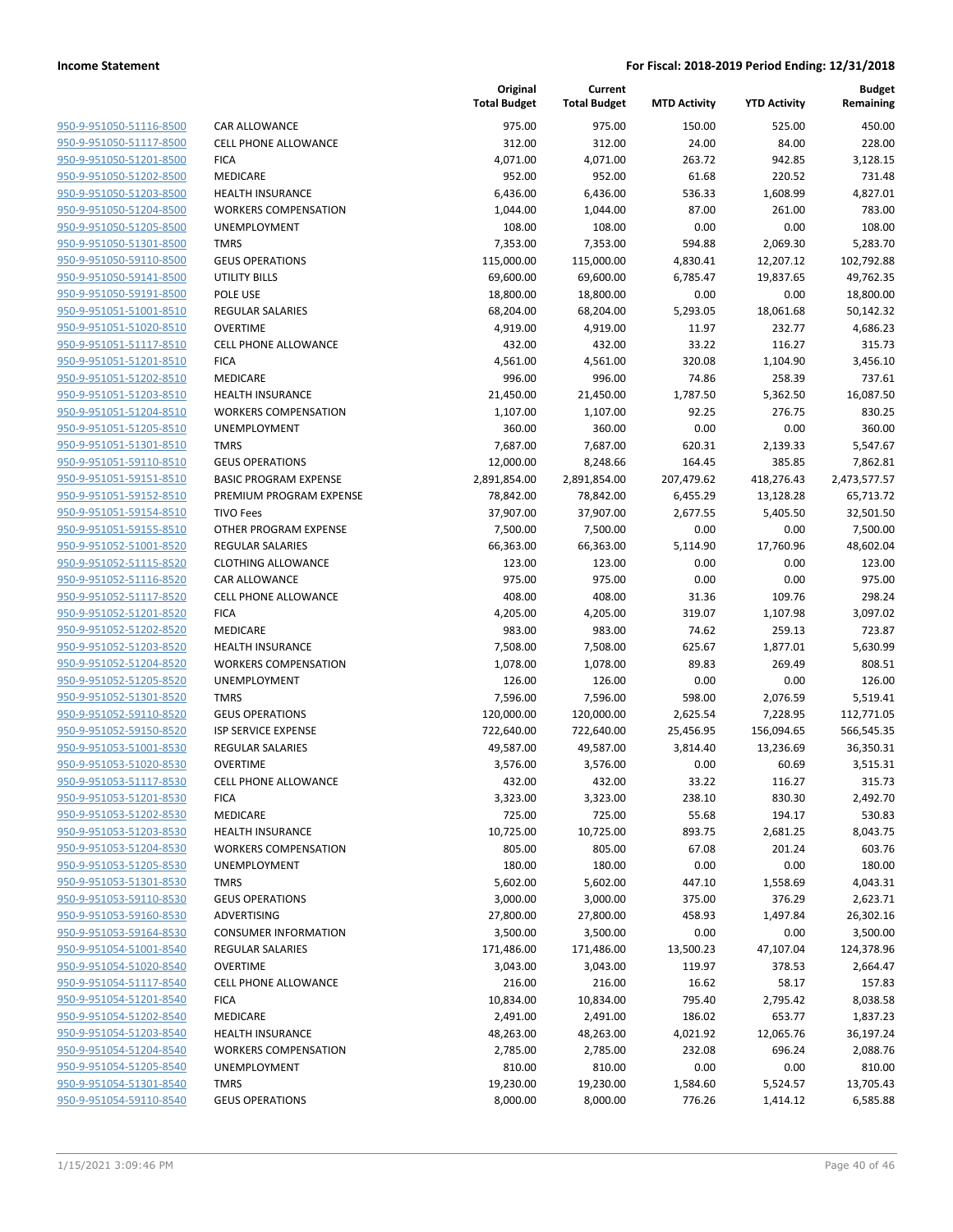| 950-9-951055-51001-8550        |
|--------------------------------|
| 950-9-951055-51020-8550        |
| 950-9-951055-51102-8550        |
| 950-9-951055-51115-8550        |
| <u>950-9-951055-51116-8550</u> |
| 950-9-951055-51117-8550        |
| 950-9-951055-51201-8550        |
| 950-9-951055-51202-8550        |
| 950-9-951055-51203-8550        |
| 950-9-951055-51204-8550        |
| 950-9-951055-51205-8550        |
| <u>950-9-951055-51301-8550</u> |
| 950-9-951055-59110-8550        |
|                                |
| 950-9-951055-59112-8550        |
| <u>950-9-951055-59158-8550</u> |
| 950-9-951060-51001-8600        |
| 950-9-951060-51011-8600        |
| 950-9-951060-51020-8600        |
| 950-9-951060-51115-8600        |
| <u>950-9-951060-51116-8600</u> |
| 950-9-951060-51117-8600        |
| 950-9-951060-51201-8600        |
| 950-9-951060-51202-8600        |
| 950-9-951060-51203-8600        |
| <u>950-9-951060-51204-8600</u> |
| 950-9-951060-51205-8600        |
| 950-9-951060-51301-8600        |
| 950-9-951060-59201-8600        |
| <u>950-9-951060-59205-8600</u> |
| <u>950-9-951060-59231-8600</u> |
| 950-9-951060-59235-8600        |
| 950-9-951061-51001-8610        |
| 950-9-951061-51011-8610        |
|                                |
| 950-9-951061-51020-8610        |
| <u>950-9-951061-51115-8610</u> |
| 950-9-951061-51116-8610        |
| 950-9-951061-51117-8610        |
| 950-9-951061-51201-8610        |
| <u>950-9-951061-51202-8610</u> |
| 950-9-951061-51203-8610        |
| 950-9-951061-51204-8610        |
| <u>950-9-951061-51205-8610</u> |
| 950-9-951061-51301-8610        |
| 950-9-951061-59205-8610        |
| <u>950-9-951061-59233-8610</u> |
| <u>950-9-951090-59510-9900</u> |
| <u>950-9-951090-59511-9900</u> |
| 950-9-951090-59512-9900        |
| 950-9-951090-59521-9900        |
| <u>950-9-951090-59555-9900</u> |
| 950-9-951090-59590-9900        |
| <u>950-9-951090-59595-9900</u> |
| 950-9-951090-59598-9900        |
|                                |
| 950-9-951091-51001-9958        |
| <u>950-9-951091-51020-9958</u> |
| <u>950-9-951091-51201-9958</u> |
| <u>950-9-951091-51202-9958</u> |
| 950-9-951091-51205-9958        |
| <u>950-9-951091-51301-9958</u> |
|                                |

|                                                    |                                                        | Original<br><b>Total Budget</b> | Current<br><b>Total Budget</b> | <b>MTD Activity</b> | <b>YTD Activity</b> | <b>Budget</b><br>Remaining |
|----------------------------------------------------|--------------------------------------------------------|---------------------------------|--------------------------------|---------------------|---------------------|----------------------------|
| 950-9-951055-51001-8550                            | <b>REGULAR SALARIES</b>                                | 126,422.00                      | 126,422.00                     | 9,652.52            | 33,821.12           | 92,600.88                  |
| 950-9-951055-51020-8550                            | <b>OVERTIME</b>                                        | 3,145.00                        | 3,145.00                       | 152.29              | 853.23              | 2,291.77                   |
| 950-9-951055-51102-8550                            | <b>BILINGUAL PAY</b>                                   | 90.00                           | 90.00                          | 0.00                | 0.00                | 90.00                      |
| 950-9-951055-51115-8550                            | <b>CLOTHING ALLOWANCE</b>                              | 42.00                           | 42.00                          | 0.00                | 0.00                | 42.00                      |
| 950-9-951055-51116-8550                            | <b>CAR ALLOWANCE</b>                                   | 1,400.00                        | 1,400.00                       | 0.00                | 0.00                | 1,400.00                   |
| 950-9-951055-51117-8550                            | <b>CELL PHONE ALLOWANCE</b>                            | 503.00                          | 503.00                         | 38.70               | 135.45              | 367.55                     |
| 950-9-951055-51201-8550                            | <b>FICA</b>                                            | 7,402.00                        | 7,402.00                       | 436.21              | 1,635.95            | 5,766.05                   |
| 950-9-951055-51202-8550                            | <b>MEDICARE</b>                                        | 1,866.00                        | 1,866.00                       | 142.73              | 504.73              | 1,361.27                   |
| 950-9-951055-51203-8550                            | <b>HEALTH INSURANCE</b>                                | 19,842.00                       | 19,842.00                      | 1,653.50            | 4,960.50            | 14,881.50                  |
| 950-9-951055-51204-8550                            | <b>WORKERS COMPENSATION</b>                            | 2,053.00                        | 2,053.00                       | 171.08              | 513.24              | 1,539.76                   |
| 950-9-951055-51205-8550                            | UNEMPLOYMENT                                           | 333.00                          | 333.00                         | 0.00                | 3.02                | 329.98                     |
| 950-9-951055-51301-8550                            | <b>TMRS</b>                                            | 14,388.00                       | 14,388.00                      | 1,143.82            | 4,044.92            | 10,343.08                  |
| 950-9-951055-59110-8550                            | <b>GEUS OPERATIONS</b>                                 | 7,200.00                        | 7,200.00                       | 720.98              | 1,109.84            | 6,090.16                   |
| 950-9-951055-59112-8550                            | SAFETY                                                 | 2,000.00                        | 2,000.00                       | 0.00                | 0.00                | 2,000.00                   |
| 950-9-951055-59158-8550                            | C/I BILLING                                            | 42,500.00                       | 42,500.00                      | 0.00                | 42,027.96           | 472.04                     |
| 950-9-951060-51001-8600                            | <b>REGULAR SALARIES</b>                                | 197,614.00                      | 197,614.00                     | 14,882.41           | 52,005.79           | 145,608.21                 |
| 950-9-951060-51011-8600                            | PART TIME TEMPORARY                                    | 4,028.00                        | 4,028.00                       | 0.00                | 0.00                | 4,028.00                   |
| 950-9-951060-51020-8600                            | <b>OVERTIME</b>                                        | 12,725.00                       | 12,725.00                      | 426.28              | 2,111.18            | 10,613.82                  |
| 950-9-951060-51115-8600                            | <b>CLOTHING ALLOWANCE</b>                              | 2,079.00                        | 2,079.00                       | 0.00                | 0.00                | 2,079.00                   |
| 950-9-951060-51116-8600                            | <b>CAR ALLOWANCE</b>                                   | 1,950.00                        | 1,950.00                       | 300.00              | 1,050.00            | 900.00                     |
| 950-9-951060-51117-8600                            | <b>CELL PHONE ALLOWANCE</b>                            | 1,731.00                        | 1,731.00                       | 116.32              | 407.12              | 1,323.88                   |
| 950-9-951060-51201-8600                            | <b>FICA</b>                                            | 13,544.00                       | 13,544.00                      | 867.28              | 3,120.97            | 10,423.03                  |
| 950-9-951060-51202-8600                            | MEDICARE                                               | 2,984.00                        | 2,984.00                       | 202.83              | 729.91              | 2,254.09                   |
| 950-9-951060-51203-8600<br>950-9-951060-51204-8600 | <b>HEALTH INSURANCE</b><br><b>WORKERS COMPENSATION</b> | 45,583.00                       | 45,583.00                      | 3,798.58<br>296.67  | 11,395.74           | 34,187.26                  |
| 950-9-951060-51205-8600                            | UNEMPLOYMENT                                           | 3,560.00<br>768.00              | 3,560.00<br>768.00             | 0.00                | 890.01<br>0.00      | 2,669.99<br>768.00         |
| 950-9-951060-51301-8600                            | <b>TMRS</b>                                            | 23,043.00                       | 23,043.00                      | 1,766.21            | 6,244.01            | 16,798.99                  |
| 950-9-951060-59201-8600                            | <b>BUILDINGS MAINTENANCE</b>                           | 23,000.00                       | 23,000.00                      | 14,172.41           | 15,277.66           | 7,722.34                   |
| 950-9-951060-59205-8600                            | <b>EQUIPMENT MAINTENANCE</b>                           | 10,000.00                       | 10,000.00                      | 135.56              | 558.51              | 9,441.49                   |
| 950-9-951060-59231-8600                            | CABLE PLANT MAINTENANCE                                | 30,000.00                       | 30,000.00                      | 0.00                | 2,050.42            | 27,949.58                  |
| 950-9-951060-59235-8600                            | FIBER OPTICS PLANT MAINTENANCE                         | 20,000.00                       | 20,424.36                      | 0.00                | 0.00                | 20,424.36                  |
| 950-9-951061-51001-8610                            | REGULAR SALARIES                                       | 197,614.00                      | 197,614.00                     | 14,881.91           | 52,005.29           | 145,608.71                 |
| 950-9-951061-51011-8610                            | PART TIME TEMPORARY                                    | 12,083.00                       | 12,083.00                      | 0.00                | 0.00                | 12,083.00                  |
| 950-9-951061-51020-8610                            | <b>OVERTIME</b>                                        | 12,725.00                       | 12,725.00                      | 425.90              | 2,109.30            | 10,615.70                  |
| 950-9-951061-51115-8610                            | <b>CLOTHING ALLOWANCE</b>                              | 2,079.00                        | 2,079.00                       | 0.00                | 0.00                | 2,079.00                   |
| 950-9-951061-51116-8610                            | <b>CAR ALLOWANCE</b>                                   | 1,950.00                        | 1,950.00                       | 0.00                | 0.00                | 1,950.00                   |
| 950-9-951061-51117-8610                            | CELL PHONE ALLOWANCE                                   | 1,731.00                        | 1,731.00                       | 116.24              | 406.84              | 1,324.16                   |
| 950-9-951061-51201-8610                            | <b>FICA</b>                                            | 14,044.00                       | 14,044.00                      | 936.45              | 3,319.06            | 10,724.94                  |
| 950-9-951061-51202-8610                            | MEDICARE                                               | 3,101.00                        | 3,101.00                       | 219.01              | 776.25              | 2,324.75                   |
| 950-9-951061-51203-8610                            | <b>HEALTH INSURANCE</b>                                | 50,946.00                       | 50,946.00                      | 4,245.50            | 12,736.50           | 38,209.50                  |
| 950-9-951061-51204-8610                            | <b>WORKERS COMPENSATION</b>                            | 3,691.00                        | 3,691.00                       | 307.58              | 922.74              | 2,768.26                   |
| 950-9-951061-51205-8610                            | UNEMPLOYMENT                                           | 858.00                          | 858.00                         | 0.00                | 0.00                | 858.00                     |
| 950-9-951061-51301-8610                            | <b>TMRS</b>                                            | 23,945.00                       | 23,945.00                      | 1,731.22            | 6,121.65            | 17,823.35                  |
| 950-9-951061-59205-8610                            | <b>EQUIPMENT MAINTENANCE</b>                           | 2,500.00                        | 2,500.00                       | 0.00                | 0.00                | 2,500.00                   |
| 950-9-951061-59233-8610                            | <b>INTERNET PLANT MAINTENANCE</b>                      | 6,000.00                        | 6,000.00                       | 0.00                | 0.00                | 6,000.00                   |
| 950-9-951090-59510-9900                            | HEADEND, TRUNK & DISTRIBUTION SYSTEM                   | 100,000.00                      | 100,000.00                     | 0.00                | 0.00                | 100,000.00                 |
| 950-9-951090-59511-9900                            | <b>HEADEND EQUIPMENT</b>                               | 80,000.00                       | 80,000.00                      | 0.00                | 0.00                | 80,000.00                  |
| 950-9-951090-59512-9900                            | <b>DROPS</b>                                           | 100,000.00                      | 100,000.00                     | 9,731.57            | 18,993.89           | 81,006.11                  |
| 950-9-951090-59521-9900                            | CENTRAL INTERNET EQUIPMENT                             | 0.00                            | 198,255.60                     | 0.00                | 0.00                | 198,255.60                 |
| 950-9-951090-59555-9900                            | <b>FIBER OPTICS</b>                                    | 0.00                            | 24,765.84                      | 0.00                | 0.00                | 24,765.84                  |
| 950-9-951090-59590-9900                            | <b>STRUCTURES &amp; IMPROVEMENTS</b>                   | 0.00                            | 0.00                           | 0.00                | 77,244.50           | $-77,244.50$               |
| 950-9-951090-59595-9900                            | LABORATORY EQUIPMENT                                   | 15,000.00                       | 15,000.00                      | 0.00                | 0.00                | 15,000.00                  |
| 950-9-951090-59598-9900                            | MISCELLANEOUS EQUIPMENT                                | 0.00                            | 122,642.05                     | 0.00                | 0.00                | 122,642.05                 |
| 950-9-951091-51001-9958                            | REGULAR SALARIES                                       | 35,000.00                       | 44,053.43                      | 2,012.52            | 7,059.07            | 36,994.36                  |
| 950-9-951091-51020-9958                            | <b>OVERTIME</b>                                        | 0.00                            | 0.00                           | 143.67              | 534.04              | $-534.04$                  |
| 950-9-951091-51201-9958<br>950-9-951091-51202-9958 | <b>FICA</b>                                            | 2,170.00                        | 2,722.35                       | 134.92              | 475.11              | 2,247.24                   |
| 950-9-951091-51205-9958                            | MEDICARE<br>UNEMPLOYMENT                               | 508.00<br>0.00                  | 637.18<br>29.30                | 31.56<br>0.00       | 111.12<br>0.00      | 526.06<br>29.30            |
| 950-9-951091-51301-9958                            | <b>TMRS</b>                                            | 3,920.00                        | 4,917.79                       | 252.86              | 890.42              | 4,027.37                   |
|                                                    |                                                        |                                 |                                |                     |                     |                            |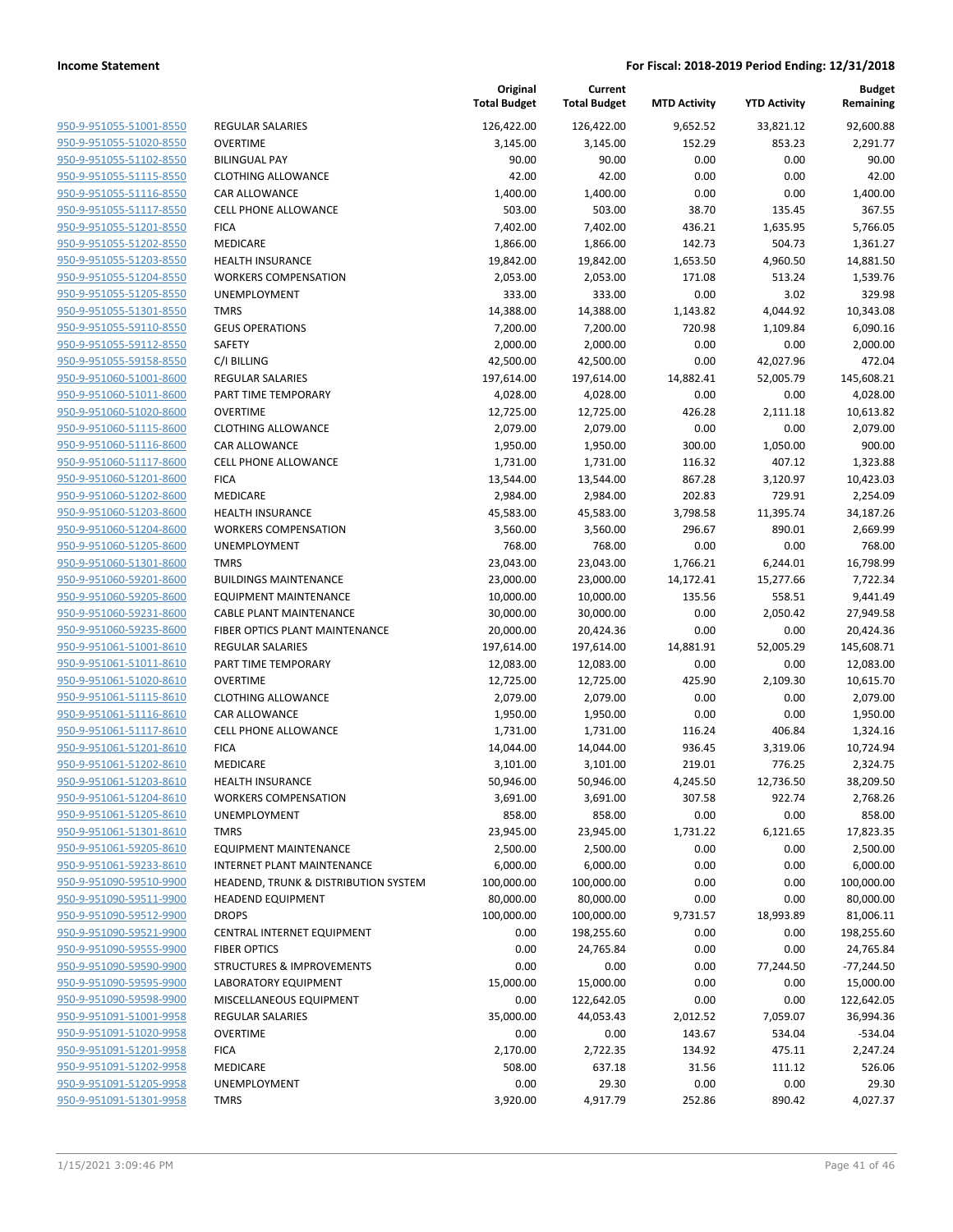|                         |                                                 | Original<br><b>Total Budget</b> | Current<br><b>Total Budget</b> | <b>MTD Activity</b> | <b>YTD Activity</b> | <b>Budget</b><br>Remaining |
|-------------------------|-------------------------------------------------|---------------------------------|--------------------------------|---------------------|---------------------|----------------------------|
| 950-9-970000-59703-4030 | <b>DEPRECIATION EXPENSE</b>                     | 748,044.00                      | 748,044.00                     | 0.00                | 0.00                | 748,044.00                 |
| 950-9-970000-59720-9705 | <b>CREDIT CARD &amp; BANK FEES</b>              | 15,000.00                       | 15,000.00                      | 863.82              | 2,685.13            | 12,314.87                  |
| 950-9-970000-59730-9250 | <b>INVENTORY LOSS/GAIN</b>                      | 1,000.00                        | 1,000.00                       | 0.00                | 0.00                | 1,000.00                   |
| 950-9-970000-59734-4210 | ASSET DISPOSAL LOSSES/GAINS                     | 1,000.00                        | 1,000.00                       | 0.00                | 0.00                | 1,000.00                   |
| 950-9-970000-59750-9260 | <b>ACCRUED PTO PAY</b>                          | 5,000.00                        | 5,000.00                       | 0.00                | 0.00                | 5,000.00                   |
| 950-9-970000-59770-9970 | CONTINGENCY                                     | 50,000.00                       | 2,995.71                       | 0.00                | 0.00                | 2,995.71                   |
| 950-9-970000-59771-9970 | PAYROLL CONTINGENCY                             | 11,800.00                       | 0.00                           | 0.00                | 0.00                | 0.00                       |
| 950-9-970000-59780-9240 | PROPERTY INSURANCE                              | 14,000.00                       | 14,000.00                      | 0.00                | 14,758.58           | $-758.58$                  |
| 950-9-970000-59781-9250 | <b>LIABILITY INSURANCE</b>                      | 11,000.00                       | 11,000.00                      | 0.00                | 12,758.86           | $-1,758.86$                |
| 950-9-990000-59901-9270 | TRANSFER to COG - FRANCHISE FEES                | 299,165.00                      | 299,165.00                     | 69,819.50           | 69,819.50           | 229,345.50                 |
| 950-9-990000-59902-9200 | TRANSFER to COG - ADMIN EXPENSES                | 42,115.00                       | 42,115.00                      | 3,509.58            | 10,528.74           | 31,586.26                  |
| 950-9-990000-59903-4082 | TRANSFER to COG - PILOT                         | 41,465.00                       | 41,465.00                      | 0.00                | 0.00                | 41,465.00                  |
| 950-9-990000-59926-9330 | TRANSFER to COG - GARAGE                        | 14,104.00                       | 14,104.00                      | 1,175.33            | 3,525.99            | 10,578.01                  |
| 950-9-990000-59927-9200 | TRANSFER to COG - INSURANCE                     | 4,205.00                        | 4,205.00                       | 350.42              | 1,051.26            | 3,153.74                   |
| 950-9-990000-59928-9200 | XFER to COG - IT                                | 4,190.00                        | 4,190.00                       | 349.17              | 1,047.51            | 3,142.49                   |
| 950-9-990000-59930-9270 | <b>TRANSFER to GBOD</b>                         | 59,833.00                       | 59,833.00                      | 13,963.90           | 13,963.90           | 45,869.10                  |
| 950-9-990000-59954-8559 | TRANSFER TO 910 - BILLING                       | 77,382.00                       | 77,382.00                      | 6,448.50            | 19,345.50           | 58,036.50                  |
| 950-9-990000-59955-8559 | TRANSFER TO 910 - CASHIERING                    | 56,077.00                       | 56,077.00                      | 4,673.08            | 14,019.24           | 42,057.76                  |
|                         | <b>Expense Total:</b>                           | 7,482,344.00                    | 7,776,638.27                   | 493,242.13          | 1,330,597.52        | 6,446,040.75               |
|                         | Fund: 950 - CABLE / INTERNET Surplus (Deficit): | $-772,655.00$                   | $-1,066,949.27$                | $-1,822.54$         | 158,944.69          |                            |
|                         | <b>Total Surplus (Deficit):</b>                 | $-172,802.37$                   | 2,224,732.31                   | 2,132,171.38        | 5,698,829.94        |                            |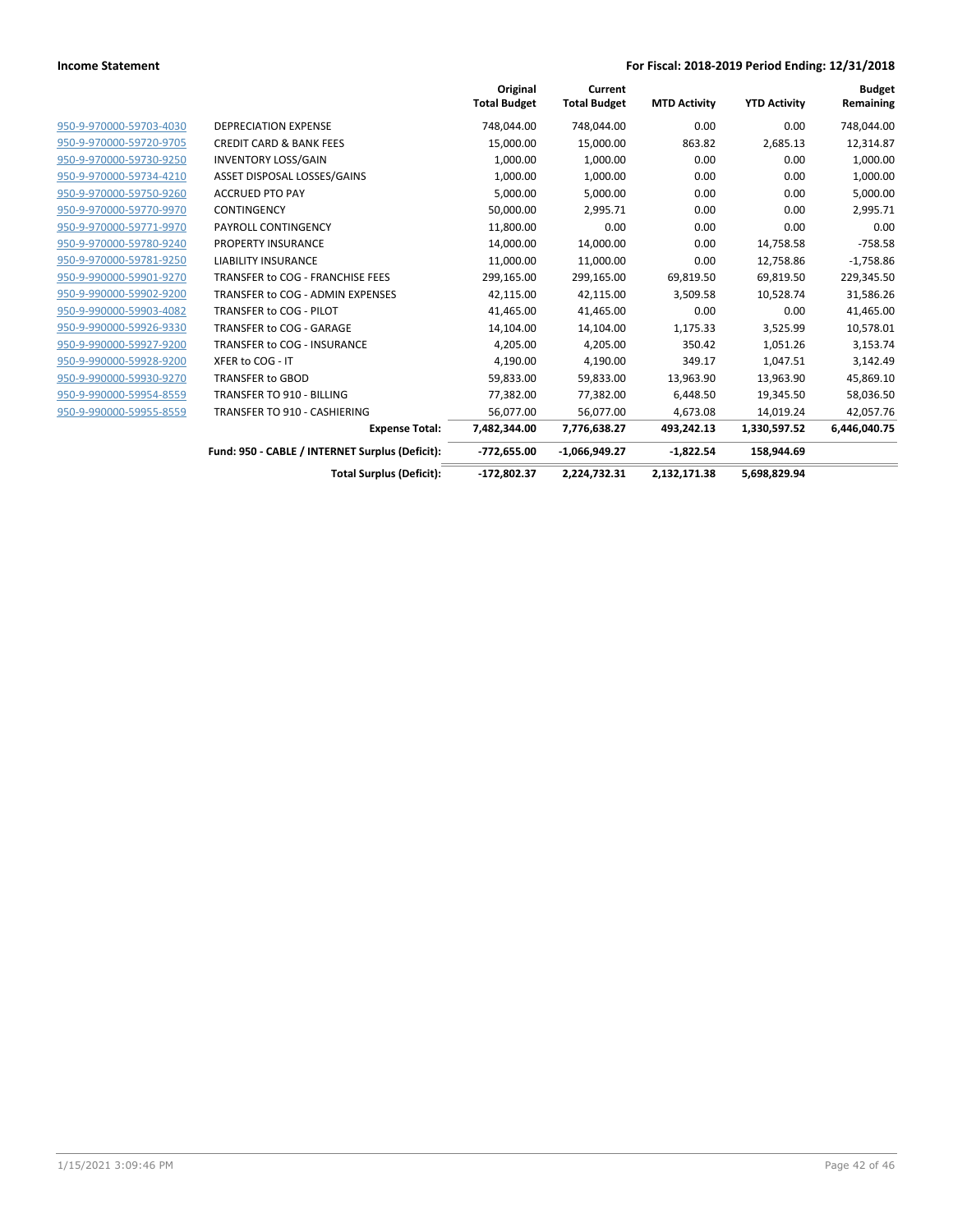# **Group Summary**

| <b>Account Type</b>                                                   | Original<br><b>Total Budget</b> | Current<br><b>Total Budget</b> | <b>MTD Activity</b> | <b>YTD Activity</b> | <b>Budget</b><br>Remaining |
|-----------------------------------------------------------------------|---------------------------------|--------------------------------|---------------------|---------------------|----------------------------|
| Fund: 100 - GENERAL FUND                                              |                                 |                                |                     |                     |                            |
| Revenue                                                               | 24,474,298.85                   | 24,474,298.85                  | 3,554,035.68        | 6,423,579.00        | 18,050,719.85              |
| Expense                                                               | 26,032,854.92                   | 26,030,383.92                  | 1,987,758.31        | 6,569,277.83        | 19,461,106.09              |
| Fund: 100 - GENERAL FUND Surplus (Deficit):                           | -1,558,556.07                   | $-1,556,085.07$                | 1,566,277.37        | -145,698.83         | $-1,410,386.24$            |
| <b>Fund: 101 - MUNICIPAL COURT BUILDING SECURITY FEES</b>             |                                 |                                |                     |                     |                            |
| Revenue                                                               | 0.00                            | 0.00                           | 535.31              | 1,748.48            | $-1,748.48$                |
| Expense                                                               | 0.00                            | 0.00                           | 0.57                | 4.24                | $-4.24$                    |
| Fund: 101 - MUNICIPAL COURT BUILDING SECURITY FEES Surplus (Deficit): | 0.00                            | 0.00                           | 534.74              | 1,744.24            | $-1.744.24$                |
| <b>Fund: 102 - MUNICIPAL COURT TECH FUND</b>                          |                                 |                                |                     |                     |                            |
| Revenue                                                               | 0.00                            | 0.00                           | 616.46              | 2.015.25            | $-2.015.25$                |
| Expense                                                               | 0.00                            | 0.00                           | 0.35                | 2.58                | $-2.58$                    |
| Fund: 102 - MUNICIPAL COURT TECH FUND Surplus (Deficit):              | 0.00                            | 0.00                           | 616.11              | 2,012.67            | $-2,012.67$                |
| <b>Fund: 103 - MUNICIPAL COURT CHILD SAFETY FUND</b>                  |                                 |                                |                     |                     |                            |
| Revenue                                                               | 28,616.00                       | 28,616.00                      | 29.41               | 123.49              | 28,492.51                  |
| Expense                                                               | 28,010.00                       | 28,010.00                      | 0.12                | 0.98                | 28,009.02                  |
| Fund: 103 - MUNICIPAL COURT CHILD SAFETY FUND Surplus (Deficit):      | 606.00                          | 606.00                         | 29.29               | 122.51              | 483.49                     |
| <b>Fund: 111 - RECREATION ACTIVITIES FUND</b>                         |                                 |                                |                     |                     |                            |
| Revenue                                                               | 273,109.00                      | 273,109.00                     | 4,841.11            | 17,420.42           | 255,688.58                 |
| Expense                                                               | 268.345.00                      | 268,345.00                     | 9,910.71            | 28,074.97           | 240,270.03                 |
| Fund: 111 - RECREATION ACTIVITIES FUND Surplus (Deficit):             | 4,764.00                        | 4,764.00                       | $-5,069.60$         | -10,654.55          | 15,418.55                  |
| Fund: 112 - GUN RANGE FUND                                            |                                 |                                |                     |                     |                            |
| Revenue                                                               | 2,050.00                        | 2,050.00                       | 0.00                | 70.00               | 1,980.00                   |
| Expense                                                               | 1,010.00                        | 1,010.00                       | 0.00                | 70.00               | 940.00                     |
| Fund: 112 - GUN RANGE FUND Surplus (Deficit):                         | 1,040.00                        | 1,040.00                       | 0.00                | 0.00                | 1,040.00                   |
| Fund: 113 - HOTEL / MOTEL OCCUPANCY TAX FUND                          |                                 |                                |                     |                     |                            |
| Revenue                                                               | 622,555.00                      | 622,555.00                     | 35,704.88           | 133,697.34          | 488,857.66                 |
| Expense                                                               | 603,945.00                      | 603,945.00                     | 54,212.02           | 165,761.92          | 438,183.08                 |
| Fund: 113 - HOTEL / MOTEL OCCUPANCY TAX FUND Surplus (Deficit):       | 18,610.00                       | 18,610.00                      | -18,507.14          | -32,064.58          | 50,674.58                  |
| Fund: 114 - VENUE MANAGEMENT FUND                                     |                                 |                                |                     |                     |                            |
| Revenue                                                               | 211,784.00                      | 211,784.00                     | 5,945.76            | 18,683.03           | 193,100.97                 |
| Expense                                                               | 233,717.00                      | 233,717.00                     | 21,695.33           | 77,543.89           | 156,173.11                 |
| Fund: 114 - VENUE MANAGEMENT FUND Surplus (Deficit):                  | $-21,933.00$                    | $-21,933.00$                   | $-15,749.57$        | -58,860.86          | 36,927.86                  |
| Fund: 123 - PTRAIN - POLICE REIMBURSEMENT GRANTS & CONT EDUCAT        |                                 |                                |                     |                     |                            |
| Revenue                                                               | 0.00                            | 0.00                           | 24.27               | 78.84               | $-78.84$                   |
| Expense                                                               | 0.00                            | 0.00                           | 0.10                | 0.77                | $-0.77$                    |
| Fund: 123 - PTRAIN - POLICE REIMBURSEMENT GRANTS & CONT EDUCAT Surp   | 0.00                            | 0.00                           | 24.17               | 78.07               | $-78.07$                   |
| Fund: 140 - DEBT SERVICE FUND                                         |                                 |                                |                     |                     |                            |
| Revenue                                                               | 6,152,327.00                    | 6,152,327.00                   | 928,881.49          | 1,929,457.62        | 4,222,869.38               |
| Expense                                                               | 6,112,358.00                    | 6,112,358.00                   | 14.09               | 87.51               | 6,112,270.49               |
| Fund: 140 - DEBT SERVICE FUND Surplus (Deficit):                      | 39,969.00                       | 39,969.00                      | 928,867.40          | 1,929,370.11        | -1,889,401.11              |
| Fund: 160 - GENERAL CAPITAL IMPROVEMENT FUND                          |                                 |                                |                     |                     |                            |
| Revenue                                                               | 3,483,144.00                    | 3,483,144.00                   | 306,026.80          | 888,749.27          | 2,594,394.73               |
| Expense                                                               | 3,985,045.00                    | 4,032,516.00                   | 417,054.52          | 511,693.62          | 3,520,822.38               |
| Fund: 160 - GENERAL CAPITAL IMPROVEMENT FUND Surplus (Deficit):       | -501,901.00                     | -549,372.00                    | -111,027.72         | 377,055.65          | -926,427.65                |
| Fund: 161 - STREET CONSTRUCTION FUND                                  |                                 |                                |                     |                     |                            |
| Revenue                                                               | 4,000.00                        | 4,000.00                       | 1,976.85            | 6,421.40            | $-2,421.40$                |
| Expense                                                               | 500.00                          | 500.00                         | 0.00                | 54.14               | 445.86                     |
| Fund: 161 - STREET CONSTRUCTION FUND Surplus (Deficit):               | 3,500.00                        | 3,500.00                       | 1,976.85            | 6,367.26            | -2,867.26                  |
| Fund: 164 - 2013 CO CAPITAL FUND                                      |                                 |                                |                     |                     |                            |
| Revenue                                                               | 150.00                          | 150.00                         | 77.94               | 251.61              | $-101.61$                  |
| Expense                                                               | 15.00                           | 15.00                          | 0.00                | 2.03                | 12.97                      |
| Fund: 164 - 2013 CO CAPITAL FUND Surplus (Deficit):                   | 135.00                          | 135.00                         | 77.94               | 249.58              | $-114.58$                  |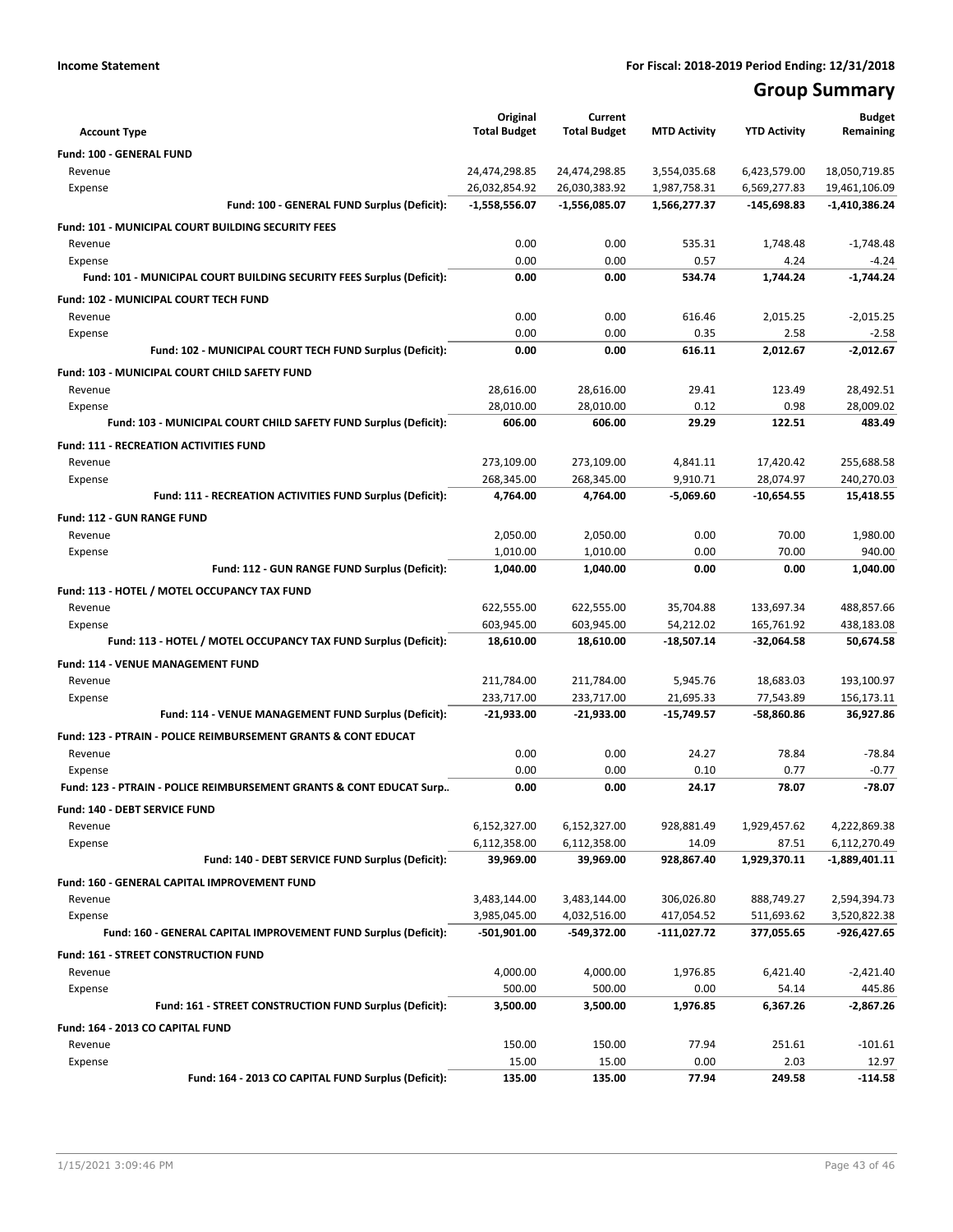| <b>Account Type</b>                                              | Original<br><b>Total Budget</b> | Current<br><b>Total Budget</b> | <b>MTD Activity</b>       | <b>YTD Activity</b>       | <b>Budget</b><br>Remaining   |
|------------------------------------------------------------------|---------------------------------|--------------------------------|---------------------------|---------------------------|------------------------------|
| Fund: 165 - 2014 GO FUND                                         |                                 |                                |                           |                           |                              |
| Revenue                                                          | 25,000.00                       | 25,000.00                      | 1,532.38                  | 4,366.99                  | 20,633.01                    |
| Fund: 165 - 2014 GO FUND Total:                                  | 25,000.00                       | 25,000.00                      | 1,532.38                  | 4,366.99                  | 20,633.01                    |
| <b>Fund: 171 - MAIN STREET SPECIAL REVENUE</b>                   |                                 |                                |                           |                           |                              |
| Expense                                                          | 0.00                            | 0.00                           | 1,100.00                  | 7,591.21                  | $-7,591.21$                  |
| Fund: 171 - MAIN STREET SPECIAL REVENUE Total:                   | 0.00                            | 0.00                           | 1,100.00                  | 7,591.21                  | $-7,591.21$                  |
| <b>Fund: 172 - MINOR GRANTS FUND</b>                             |                                 |                                |                           |                           |                              |
| Expense                                                          | 0.00                            | 0.00                           | 114.52                    | 114.52                    | $-114.52$                    |
| Fund: 172 - MINOR GRANTS FUND Total:                             | 0.00                            | 0.00                           | 114.52                    | 114.52                    | $-114.52$                    |
| Fund: 200 - WATER / WASTEWATER FUND                              |                                 |                                |                           |                           |                              |
| Revenue                                                          | 14,440,684.00                   | 14,440,684.00                  | 1,092,663.91              | 3,471,553.89              | 10,969,130.11                |
| Expense                                                          | 10,253,810.20                   | 10,253,810.20                  | 1,016,427.07              | 3,187,631.52              | 7,066,178.68                 |
| Fund: 200 - WATER / WASTEWATER FUND Surplus (Deficit):           | 4,186,873.80                    | 4,186,873.80                   | 76,236.84                 | 283,922.37                | 3,902,951.43                 |
| Fund: 212 - TX COMMUNITY DEV SWR SYSTEM IMPROV PROG GRANT        |                                 |                                |                           |                           |                              |
| Expense                                                          | 0.00                            | 0.00                           | 1,250.00                  | 2,500.00                  | $-2,500.00$                  |
| Fund: 212 - TX COMMUNITY DEV SWR SYSTEM IMPROV PROG GRANT Total: | 0.00                            | 0.00                           | 1.250.00                  | 2,500.00                  | $-2,500.00$                  |
| <b>Fund: 216 - UTILIITY CIP FUND</b>                             |                                 |                                |                           |                           |                              |
| Revenue                                                          | 21,644,968.00                   | 21,644,968.00                  | 135,406.58                | 406,219.74                | 21,238,748.26                |
| Expense<br>Fund: 216 - UTILIITY CIP FUND Surplus (Deficit):      | 22,481,977.00<br>-837,009.00    | 22,481,977.00<br>-837,009.00   | 462,146.11<br>-326,739.53 | 934,915.02<br>-528,695.28 | 21,547,061.98<br>-308,313.72 |
|                                                                  |                                 |                                |                           |                           |                              |
| <b>Fund: 217 - WASTEWATER RECLAMATION FUND</b>                   |                                 |                                |                           |                           |                              |
| Revenue<br>Expense                                               | 12,281.00<br>410,000.00         | 12,281.00<br>410,000.00        | 1,486.58<br>0.00          | 4,236.47<br>0.00          | 8,044.53<br>410,000.00       |
| Fund: 217 - WASTEWATER RECLAMATION FUND Surplus (Deficit):       | -397,719.00                     | -397,719.00                    | 1,486.58                  | 4,236.47                  | -401,955.47                  |
|                                                                  |                                 |                                |                           |                           |                              |
| Fund: 300 - AIRPORT FUND<br>Revenue                              | 724,626.50                      | 724,626.50                     | 9,938.84                  | 191,879.52                | 532,746.98                   |
| Expense                                                          | 180,843.82                      | 180,843.82                     | 13,593.25                 | 47,179.66                 | 133,664.16                   |
| Fund: 300 - AIRPORT FUND Surplus (Deficit):                      | 543,782.68                      | 543,782.68                     | $-3,654.41$               | 144,699.86                | 399,082.82                   |
| Fund: 360 - AIRPORT CAPITAL FUND                                 |                                 |                                |                           |                           |                              |
| Revenue                                                          | 75,000.00                       | 75,000.00                      | 3,749.99                  | 11,973.39                 | 63,026.61                    |
| Expense                                                          | 12,000.00                       | 12,000.00                      | 12.27                     | 92.12                     | 11,907.88                    |
| Fund: 360 - AIRPORT CAPITAL FUND Surplus (Deficit):              | 63,000.00                       | 63,000.00                      | 3,737.72                  | 11,881.27                 | 51,118.73                    |
| Fund: 362 - AIRPORT FBO FUEL                                     |                                 |                                |                           |                           |                              |
| Revenue                                                          | 0.00                            | 0.00                           | 30,687.85                 | 88,208.50                 | -88,208.50                   |
| Expense                                                          | 0.00                            | 0.00                           | 907.67                    | 3,917.39                  | $-3,917.39$                  |
| Fund: 362 - AIRPORT FBO FUEL Surplus (Deficit):                  | 0.00                            | 0.00                           | 29,780.18                 | 84.291.11                 | $-84,291.11$                 |
| Fund: 400 - GOLF FUND                                            |                                 |                                |                           |                           |                              |
| Revenue                                                          | 248,115.00                      | 248,115.00                     | 9,240.18                  | 29,399.85                 | 218,715.15                   |
| Expense                                                          | 244,493.00                      | 244,493.00                     | 7,927.86                  | 52,461.59                 | 192,031.41                   |
| Fund: 400 - GOLF FUND Surplus (Deficit):                         | 3,622.00                        | 3,622.00                       | 1,312.32                  | -23,061.74                | 26,683.74                    |
| <b>Fund: 500 - SANITATION FUND</b>                               |                                 |                                |                           |                           |                              |
| Revenue                                                          | 5,374,632.68                    | 5,374,632.68                   | 455,642.58                | 1,369,381.83              | 4,005,250.85                 |
| Expense                                                          | 5,241,578.02                    | 5,241,578.02                   | 475,119.98                | 786,078.66                | 4,455,499.36                 |
| Fund: 500 - SANITATION FUND Surplus (Deficit):                   | 133,054.66                      | 133,054.66                     | -19,477.40                | 583,303.17                | $-450,248.51$                |
| Fund: 601 - CENTRAL SERVICE FUND                                 |                                 |                                |                           |                           |                              |
| Revenue                                                          | 865,367.00                      | 865,367.00                     | 72,113.92                 | 216,341.76                | 649,025.24                   |
| Expense                                                          | 910,947.00                      | 910,947.00                     | 68,814.19                 | 214,642.20                | 696,304.80                   |
| Fund: 601 - CENTRAL SERVICE FUND Surplus (Deficit):              | -45,580.00                      | -45,580.00                     | 3,299.73                  | 1,699.56                  | -47,279.56                   |
| Fund: 602 - INSURANCE FUND                                       |                                 |                                |                           |                           |                              |
| Revenue                                                          | 5,563,649.00                    | 5,563,649.00                   | 482,679.57                | 1,449,746.14              | 4,113,902.86                 |
| Expense                                                          | 5,382,387.00                    | 5,382,387.00                   | 40,254.32                 | 1,798,863.90              | 3,583,523.10                 |
| Fund: 602 - INSURANCE FUND Surplus (Deficit):                    | 181,262.00                      | 181,262.00                     | 442,425.25                | $-349,117.76$             | 530,379.76                   |
| Fund: 604 - MIS FUND                                             |                                 |                                |                           |                           |                              |
| Revenue                                                          | 529,279.00                      | 529,279.00                     | 44,106.59                 | 132,319.77                | 396,959.23                   |
| Expense                                                          | 780,034.75                      | 780,034.75                     | 144,143.21                | 258,107.76                | 521,926.99                   |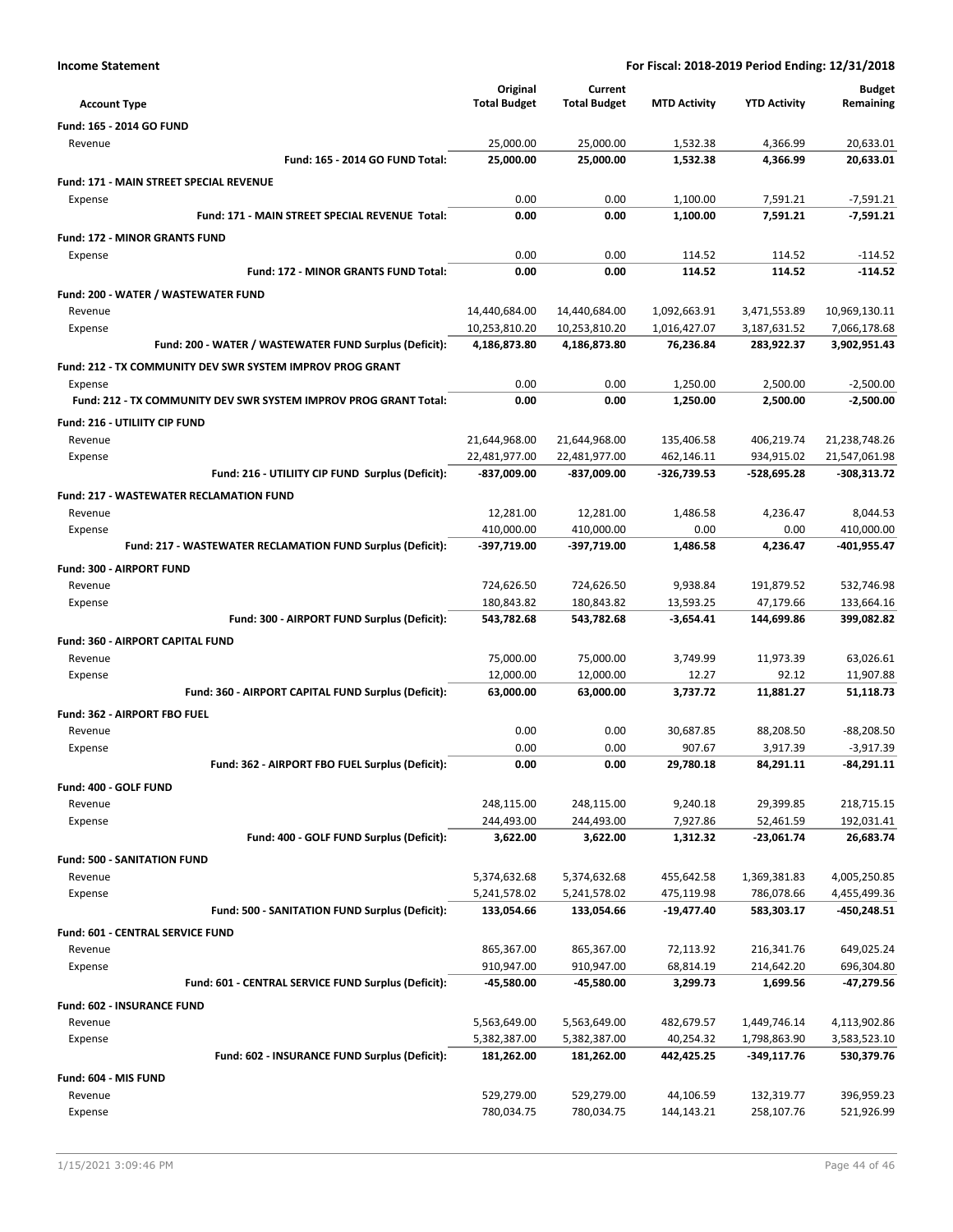| <b>Account Type</b>                                                        | Original<br><b>Total Budget</b> | Current<br><b>Total Budget</b> | <b>MTD Activity</b>          | <b>YTD Activity</b>            | <b>Budget</b><br>Remaining     |
|----------------------------------------------------------------------------|---------------------------------|--------------------------------|------------------------------|--------------------------------|--------------------------------|
| Fund: 604 - MIS FUND Surplus (Deficit):                                    | -250,755.75                     | -250,755.75                    | $-100,036.62$                | -125,787.99                    | $-124,967.76$                  |
| <b>Fund: 660 - VEHICLE REPLACEMENT FUND</b>                                |                                 |                                |                              |                                |                                |
| Revenue                                                                    | 693,393.00                      | 693,393.00                     | 63,848.87                    | 175,027.68                     | 518,365.32                     |
| Expense                                                                    | 1,446,832.00                    | 1,446,832.00                   | 37,586.93                    | 103,940.72                     | 1,342,891.28                   |
| Fund: 660 - VEHICLE REPLACEMENT FUND Surplus (Deficit):                    | -753,439.00                     | -753,439.00                    | 26,261.94                    | 71,086.96                      | -824,525.96                    |
| <b>Fund: 800 - SPENCE FUND</b>                                             |                                 |                                |                              |                                |                                |
| Revenue                                                                    | 6,000.00                        | 6,000.00                       | 1,150.71                     | 3,279.31                       | 2,720.69                       |
| Expense                                                                    | 600.00                          | 600.00                         | 50.00                        | 150.00                         | 450.00                         |
| Fund: 800 - SPENCE FUND Surplus (Deficit):                                 | 5,400.00                        | 5,400.00                       | 1.100.71                     | 3.129.31                       | 2,270.69                       |
| Fund: 801 - JONES LIBRARY TRUST                                            |                                 |                                |                              |                                |                                |
| Revenue                                                                    | 0.00                            | 0.00                           | 36.04                        | 117.07                         | $-117.07$                      |
| Expense                                                                    | 0.00                            | 0.00                           | 0.15                         | 1.14                           | $-1.14$                        |
| Fund: 801 - JONES LIBRARY TRUST Surplus (Deficit):                         | 0.00                            | 0.00                           | 35.89                        | 115.93                         | $-115.93$                      |
| Fund: 809 - GREENVILLE IDC (L-3)                                           |                                 |                                |                              |                                |                                |
| Revenue                                                                    | 0.00                            | 0.00                           | 934,146.32                   | 1,350,710.07                   | $-1,350,710.07$                |
| Expense                                                                    | 0.00                            | 0.00                           | 705,229.84                   | 1,121,792.59                   | $-1,121,792.59$                |
| Fund: 809 - GREENVILLE IDC (L-3) Surplus (Deficit):                        | 0.00                            | 0.00                           | 228,916.48                   | 228,917.48                     | $-228,917.48$                  |
| <b>Fund: 810 - SEIZURE FUNDS - STATE RULES</b>                             |                                 |                                |                              |                                |                                |
| Revenue                                                                    | 200.00                          | 200.00                         | 617.92                       | 2,007.42                       | $-1,807.42$                    |
| Expense                                                                    | 250.00                          | 250.00                         | 2.60                         | 19.54                          | 230.46                         |
| Fund: 810 - SEIZURE FUNDS - STATE RULES Surplus (Deficit):                 | $-50.00$                        | $-50.00$                       | 615.32                       | 1,987.88                       | $-2,037.88$                    |
| Fund: 811 - SEIZURE FUNDS - FED RULES                                      |                                 |                                |                              |                                |                                |
| Revenue                                                                    | 225.00                          | 225.00                         | 692.91                       | 2,251.03                       | $-2,026.03$                    |
| Expense                                                                    | 100.00                          | 100.00                         | 152.91                       | 171.89                         | $-71.89$                       |
| Fund: 811 - SEIZURE FUNDS - FED RULES Surplus (Deficit):                   | 125.00                          | 125.00                         | 540.00                       | 2,079.14                       | $-1,954.14$                    |
| Fund: 820 - TIRZ FUND (Tax Increment Reinvestment Zone)                    |                                 |                                |                              |                                |                                |
| Revenue                                                                    | 696,033.00                      | 734,693.59                     | 26,341.81                    | 50,904.24                      | 683,789.35                     |
| Expense                                                                    | 122,175.00                      | 122,175.00                     | 8,266.87                     | 8,376.78                       | 113,798.22                     |
| Fund: 820 - TIRZ FUND (Tax Increment Reinvestment Zone) Surplus (Deficit): | 573,858.00                      | 612,518.59                     | 18,074.94                    | 42,527.46                      | 569,991.13                     |
| Fund: 899 - POOLED CASH                                                    |                                 |                                |                              |                                |                                |
| Revenue                                                                    | 0.00                            | 0.00                           | 0.01                         | $-0.01$                        | 0.01                           |
| Fund: 899 - POOLED CASH Total:                                             | 0.00                            | 0.00                           | 0.01                         | $-0.01$                        | 0.01                           |
|                                                                            |                                 |                                |                              |                                |                                |
| <b>Fund: 910 - ELECTRIC OPERATING FUND</b>                                 |                                 |                                |                              |                                |                                |
| Revenue<br>Expense                                                         | 60,783,975.00<br>61,602,181.69  | 67,473,975.00<br>65,594,013.33 | 4,542,120.63<br>5,862,367.62 | 14,300,277.58<br>13,443,481.36 | 53,173,697.42<br>52,150,531.97 |
| Fund: 910 - ELECTRIC OPERATING FUND Surplus (Deficit):                     | -818,206.69                     | 1,879,961.67                   | -1,320,246.99                | 856,796.22                     | 1,023,165.45                   |
|                                                                            |                                 |                                |                              |                                |                                |
| Fund: 911 - ELECTRIC DEBT REDUCTION                                        | 0.00                            | 0.00                           |                              |                                |                                |
| Revenue<br>Fund: 911 - ELECTRIC DEBT REDUCTION Total:                      | 0.00                            | 0.00                           | 20.26<br>20.26               | 2,826.18<br>2,826.18           | -2,826.18<br>$-2,826.18$       |
|                                                                            |                                 |                                |                              |                                |                                |
| Fund: 912 - ELECTRIC DEBT SERVICE                                          |                                 |                                |                              |                                |                                |
| Revenue                                                                    | 8,732,723.00                    | 8,732,723.00                   | 727,726.92                   | 2,183,180.76                   | 6,549,542.24                   |
| Expense<br>Fund: 912 - ELECTRIC DEBT SERVICE Surplus (Deficit):            | 8,732,723.00<br>0.00            | 8,732,723.00<br>0.00           | 4,775.00<br>722,951.92       | 4,775.00<br>2,178,405.76       | 8,727,948.00<br>-2,178,405.76  |
|                                                                            |                                 |                                |                              |                                |                                |
| <b>Fund: 913 - ELECTRIC CONSTRUCTION FUND</b>                              |                                 |                                |                              |                                |                                |
| Revenue                                                                    | 400.00                          | 400.00                         | 235.08                       | 759.37                         | $-359.37$                      |
| Fund: 913 - ELECTRIC CONSTRUCTION FUND Total:                              | 400.00                          | 400.00                         | 235.08                       | 759.37                         | -359.37                        |
| Fund: 950 - CABLE / INTERNET                                               |                                 |                                |                              |                                |                                |
| Revenue                                                                    | 6,709,689.00                    | 6,709,689.00                   | 491,419.59                   | 1,489,542.21                   | 5,220,146.79                   |
| Expense                                                                    | 7,482,344.00                    | 7,776,638.27                   | 493,242.13                   | 1,330,597.52                   | 6,446,040.75                   |
| Fund: 950 - CABLE / INTERNET Surplus (Deficit):                            | -772,655.00                     | -1,066,949.27                  | -1,822.54                    | 158,944.69                     | -1,225,893.96                  |
| <b>Total Surplus (Deficit):</b>                                            | -172,802.37                     | 2,224,732.31                   | 2,132,171.38                 | 5,698,829.94                   |                                |